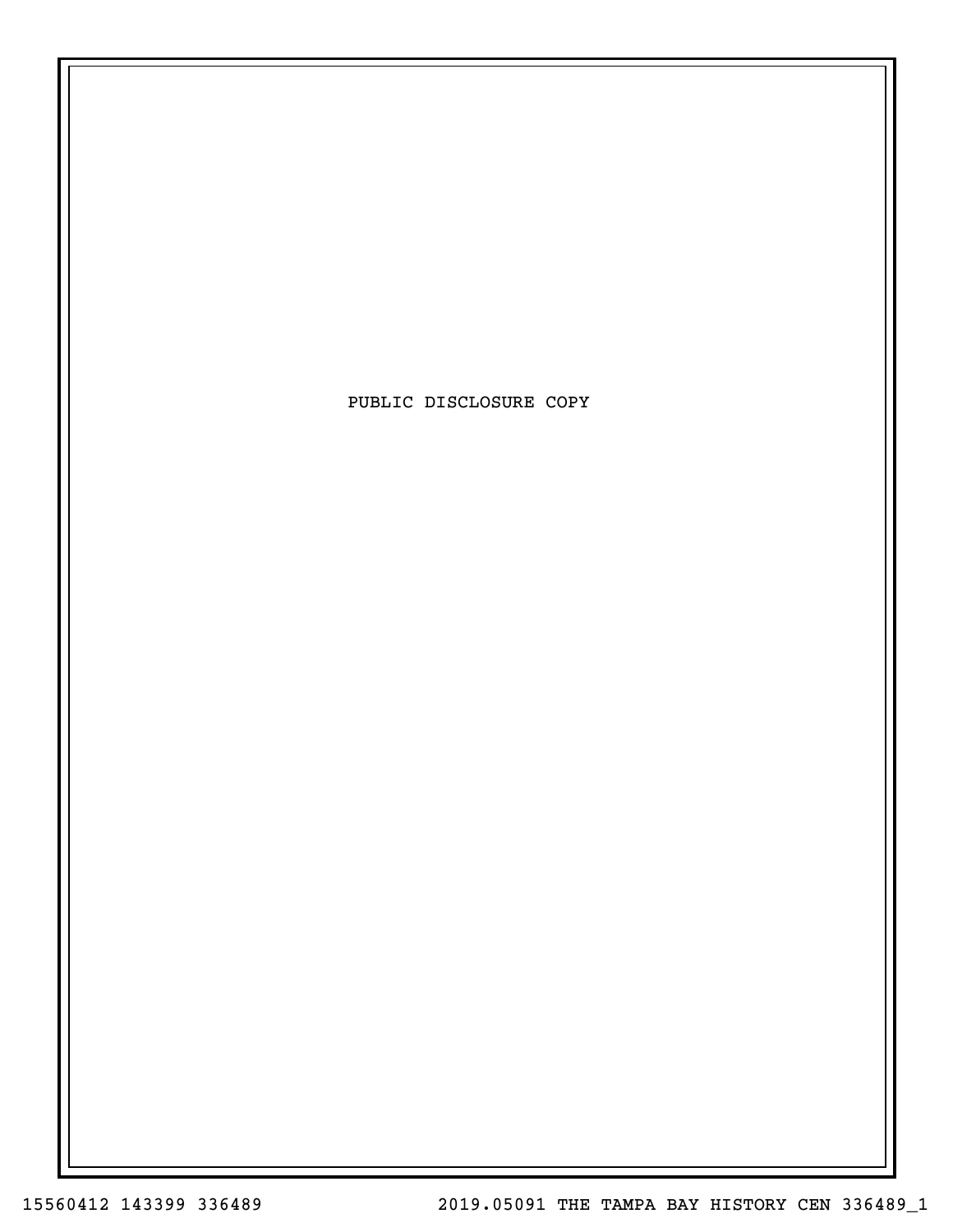# **TAX RETURN FILING INSTRUCTIONS**

FORM 990

# **FOR THE YEAR ENDING**

SEPTEMBER 30, 2020

### **PREPARED FOR:**

THE TAMPA BAY HISTORY CENTER 801 WATER STREET TAMPA, FL 33602

## **PREPARED BY:**

CBIZ MHM, LLC 13577 FEATHER SOUND DR., SUITE 400 CLEARWATER, FL 33762-5539

# **AMOUNT DUE OR REFUND:**

NOT APPLICABLE

#### **MAKE CHECK PAYABLE TO:**

NOT APPLICABLE

# **MAIL TAX RETURN AND CHECK (IF APPLICABLE) TO:**

NOT APPLICABLE

# **RETURN MUST BE MAILED ON OR BEFORE:**

NOT APPLICABLE

### **SPECIAL INSTRUCTIONS:**

THIS COPY OF THE RETURN IS PROVIDED ONLY FOR PUBLIC DISCLOSURE PURPOSES. ANY CONFIDENTIAL INFORMATION REGARDING LARGE DONORS HAS BEEN REMOVED.

THIS RETURN HAS BEEN PREPARED FOR ELECTRONIC FILING. IF YOU WISH TO HAVE IT TRANSMITTED ELECTRONICALLY TO THE IRS, PLEASE SIGN, DATE, AND RETURN FORM 8879-EO TO OUR OFFICE. WE WILL THEN SUBMIT THE ELECTRONIC RETURN TO THE IRS. DO NOT MAIL A PAPER COPY OF THE RETURN TO THE IRS. RETURN FORM 8879-EO TO US BY AUGUST 16, 2021.

PLEASE NOTE THAT SHOULD YOU PROVIDE FORM 990 AND ITS ATTACHMENTS TO ANYONE, INCLUDING ANY STATE GOVERNMENT AGENCY, SCHEDULE B SHOULD BE REDACTED, UNLESS A LIST OF CONTRIBUTORS IS SPECIFICALLY REQUIRED BY THE STATE.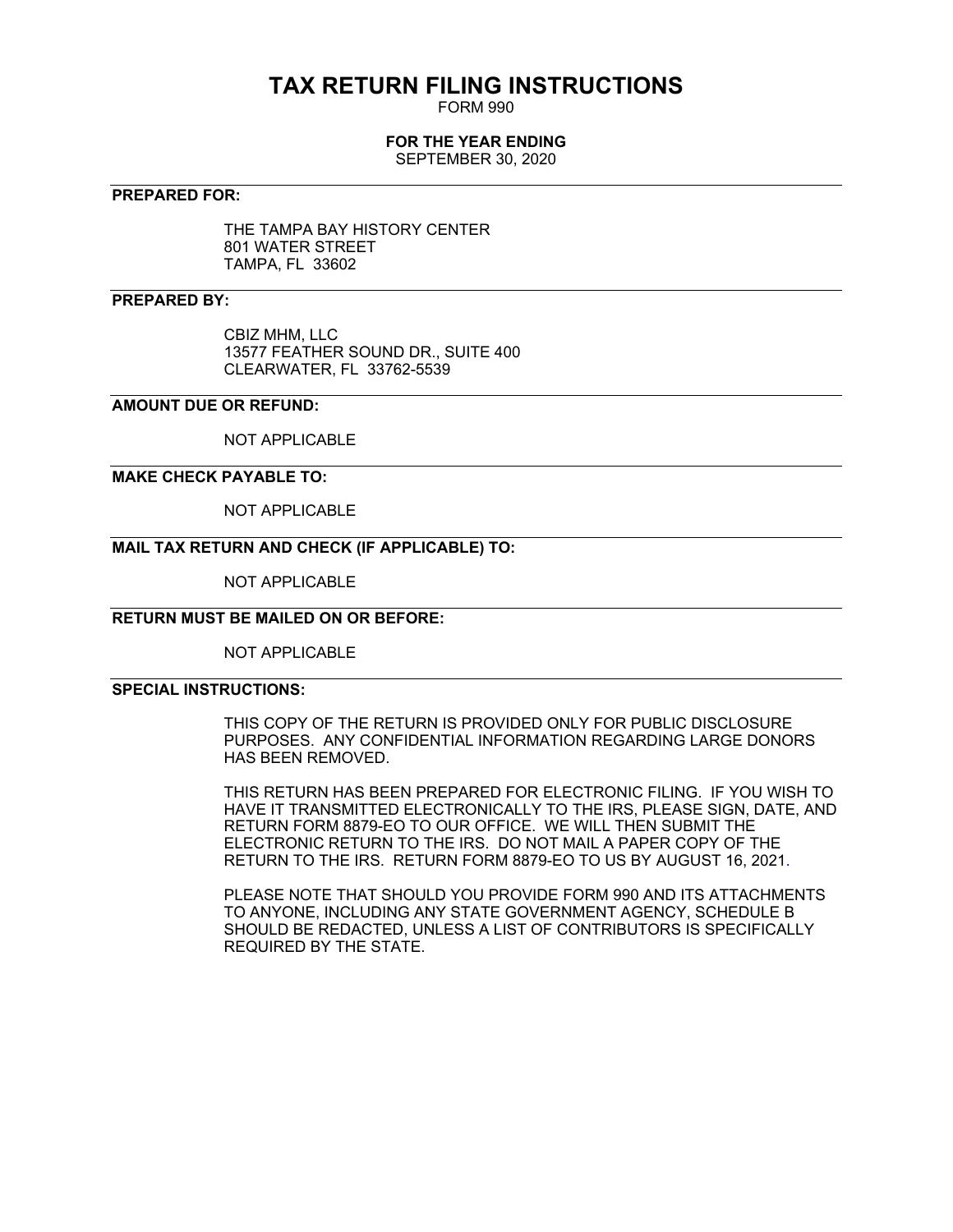# **TAX RETURN FILING INSTRUCTIONS**

FORM 990-T

# **FOR THE YEAR ENDING**

SEPTEMBER 30, 2020

# **PREPARED FOR:**

THE TAMPA BAY HISTORY CENTER 801 WATER STREET TAMPA, FL 33602

## **PREPARED BY:**

CBIZ MHM, LLC 13577 FEATHER SOUND DR., SUITE 400 CLEARWATER, FL 33762-5539

# **AMOUNT DUE OR REFUND:**

OVERPAYMENT OF \$189. THE ENTIRE OVERPAYMENT HAS BEEN APPLIED TO THE ESTIMATED TAX PAYMENTS.

# **MAKE CHECK PAYABLE TO:**

NO AMOUNT IS DUE.

# **MAIL TAX RETURN AND CHECK (IF APPLICABLE) TO:**

DEPARTMENT OF THE TREASURY INTERNAL REVENUE SERVICE CENTER OGDEN, UT 84201-0027

**RETURN MUST BE MAILED ON OR BEFORE:**

AUGUST 16, 2021

# **SPECIAL INSTRUCTIONS:**

THE RETURN SHOULD BE SIGNED AND DATED.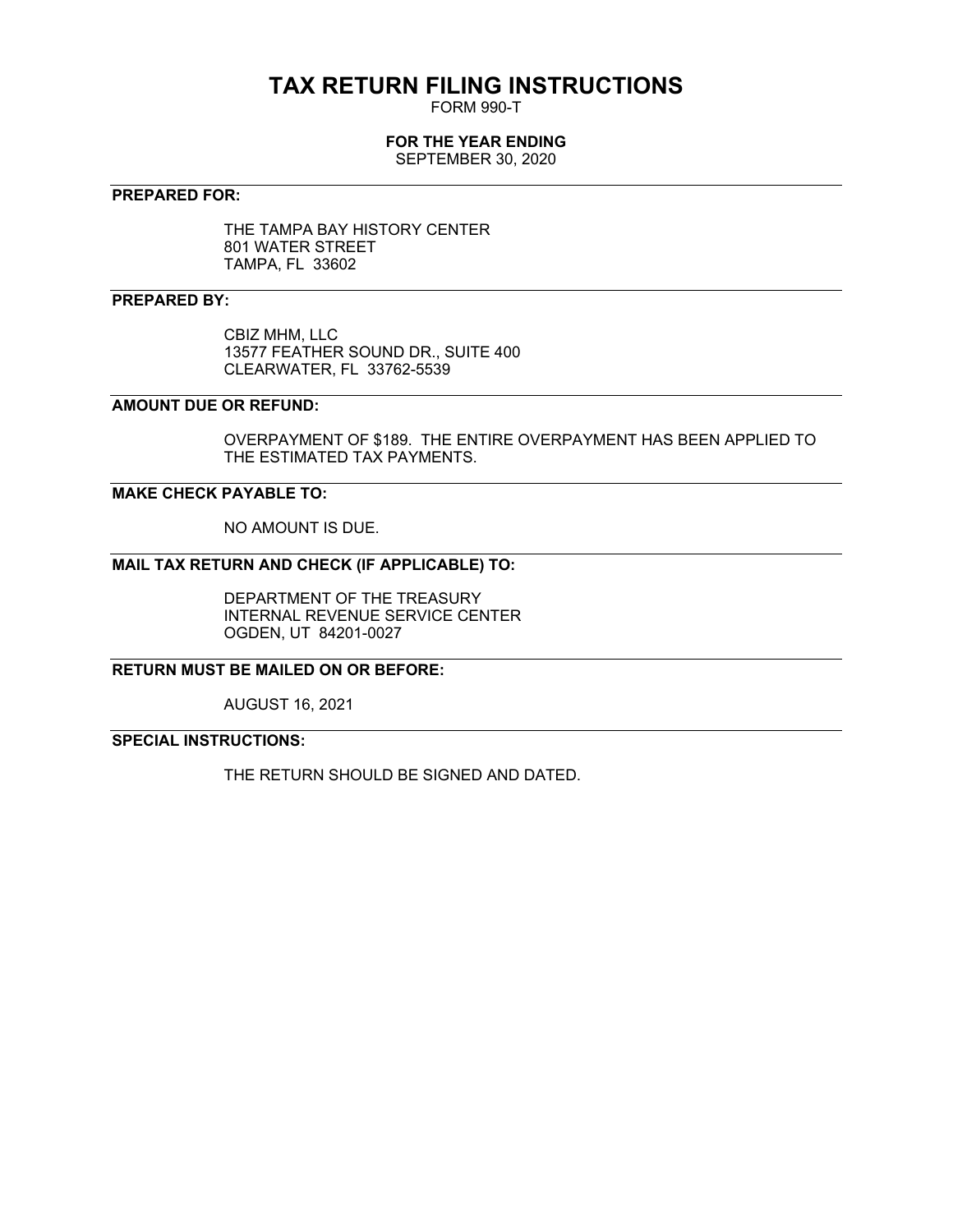|      | 8879-EO |  |  |
|------|---------|--|--|
| Form |         |  |  |

# **IRS e-file Signature Authorization for an Exempt Organization**

OMB No. 1545-1878

Department of the Treasury Internal Revenue Service

**| Go to www.irs.gov/Form8879EO for the latest information.**

Name of exempt organization

For calendar year 2019, or fiscal year beginning  $\hskip1em{\rm OCT}$   $\hskip1em{1}$  , 2019, and ending  $\hskip1em{\rm SEP}$   $\hskip1em{3}$   $0$  , 20 $\hskip1em{2}$  0 **| Do not send to the IRS. Keep for your records.**

**2019**

**Employer identification number**

# THE TAMPA BAY HISTORY CENTER THE SERVICE SERVICE SERVICE SERVICE SERVICE SERVICE SERVICE SERVICE SERVICE SERVICE

Name and title of officer

PRESIDENT & CEO C.J. ROBERTS

**Part I** | Type of Return and Return Information (Whole Dollars Only)

on line **1a, 2a, 3a, 4a,** or **5a,** below, and the amount on that line for the return being filed with this form was blank, then leave line **1b, 2b, 3b, 4b,** or **5b,** whichever is applicable, blank (do not enter -0-). But, if you entered -0- on the return, then enter -0- on the applicable line below. **Do not** complete more Check the box for the return for which you are using this Form 8879-EO and enter the applicable amount, if any, from the return. If you check the box than one line in Part I.

| <b>1a</b> Form 990 check here $\blacktriangleright \begin{bmatrix} X \end{bmatrix}$                                             |    | 2,345,488. |
|---------------------------------------------------------------------------------------------------------------------------------|----|------------|
| 2a Form 990-EZ check here $\blacktriangleright$<br><b>b</b> Total revenue, if any (Form 990-EZ, line 9) <i>managerananana</i> , | 2b |            |
| 3a Form 1120-POL check here $\blacktriangleright$                                                                               | Зb |            |
| 4a Form 990-PF check here $\blacktriangleright$<br><b>b</b> Tax based on investment income (Form 990-PF, Part VI, line 5) 4b    |    |            |
| 5a Form 8868 check here $\blacktriangleright$                                                                                   | 5b |            |
|                                                                                                                                 |    |            |

### **Part II Declaration and Signature Authorization of Officer**

**(a)** an acknowledgement of receipt or reason for rejection of the transmission, (b) the reason for any delay in processing the return or refund, and (c) Under penalties of perjury, I declare that I am an officer of the above organization and that I have examined a copy of the organization's 2019 electronic return and accompanying schedules and statements and to the best of my knowledge and belief, they are true, correct, and complete. I further declare that the amount in Part I above is the amount shown on the copy of the organization's electronic return. I consent to allow my intermediate service provider, transmitter, or electronic return originator (ERO) to send the organization's return to the IRS and to receive from the IRS the date of any refund. If applicable, I authorize the U.S. Treasury and its designated Financial Agent to initiate an electronic funds withdrawal (direct debit) entry to the financial institution account indicated in the tax preparation software for payment of the organization's federal taxes owed on this return, and the financial institution to debit the entry to this account. To revoke a payment, I must contact the U.S. Treasury Financial Agent at 1-888-353-4537 no later than 2 business days prior to the payment (settlement) date. I also authorize the financial institutions involved in the processing of the electronic payment of taxes to receive confidential information necessary to answer inquiries and resolve issues related to the payment. I have selected a personal identification number (PIN) as my signature for the organization's electronic return and, if applicable, the organization's consent to electronic funds withdrawal.

#### **Officer's PIN: check one box only**

| lauthorize CBIZ MHM, LLC<br>X.                                                                                                                                                                                                                                                                                                                                                   | 58652<br>to enter my PIN                          |
|----------------------------------------------------------------------------------------------------------------------------------------------------------------------------------------------------------------------------------------------------------------------------------------------------------------------------------------------------------------------------------|---------------------------------------------------|
| ERO firm name                                                                                                                                                                                                                                                                                                                                                                    | Enter five numbers, but<br>do not enter all zeros |
| as my signature on the organization's tax year 2019 electronically filed return. If I have indicated within this return that a copy of the return<br>is being filed with a state agency(ies) regulating charities as part of the IRS Fed/State program, I also authorize the aforementioned ERO to<br>enter my PIN on the return's disclosure consent screen.                    |                                                   |
| As an officer of the organization, I will enter my PIN as my signature on the organization's tax year 2019 electronically filed return. If I have<br>indicated within this return that a copy of the return is being filed with a state agency(ies) regulating charities as part of the IRS Fed/State<br>program, I will enter my PIN on the return's disclosure consent screen. |                                                   |
| Officer's signature $\blacktriangleright$                                                                                                                                                                                                                                                                                                                                        | Date $\blacksquare$                               |
| <b>Certification and Authentication</b><br>Part III                                                                                                                                                                                                                                                                                                                              |                                                   |
| <b>ERO's EFIN/PIN.</b> Enter your six-digit electronic filing identification                                                                                                                                                                                                                                                                                                     |                                                   |
| number (EFIN) followed by your five-digit self-selected PIN.                                                                                                                                                                                                                                                                                                                     | 50465100222<br>Do not enter all zeros             |
| I certify that the above numeric entry is my PIN, which is my signature on the 2019 electronically filed return for the organization indicated above. I<br>confirm that I am submitting this return in accordance with the requirements of Pub. 4163, Modernized e-File (MeF) Information for Authorized IRS<br>e-file Providers for Business Returns.                           |                                                   |
| ERO's signature CBIZ MHM, LLC                                                                                                                                                                                                                                                                                                                                                    | Date $\blacktriangleright$                        |
| <b>ERO Must Retain This Form - See Instructions</b>                                                                                                                                                                                                                                                                                                                              |                                                   |
| Do Not Submit This Form to the IRS Unless Requested To Do So                                                                                                                                                                                                                                                                                                                     |                                                   |
| LHA For Paperwork Reduction Act Notice, see instructions.                                                                                                                                                                                                                                                                                                                        | Form 8879-EO<br>(2019)                            |
| 923051 10-03-19                                                                                                                                                                                                                                                                                                                                                                  |                                                   |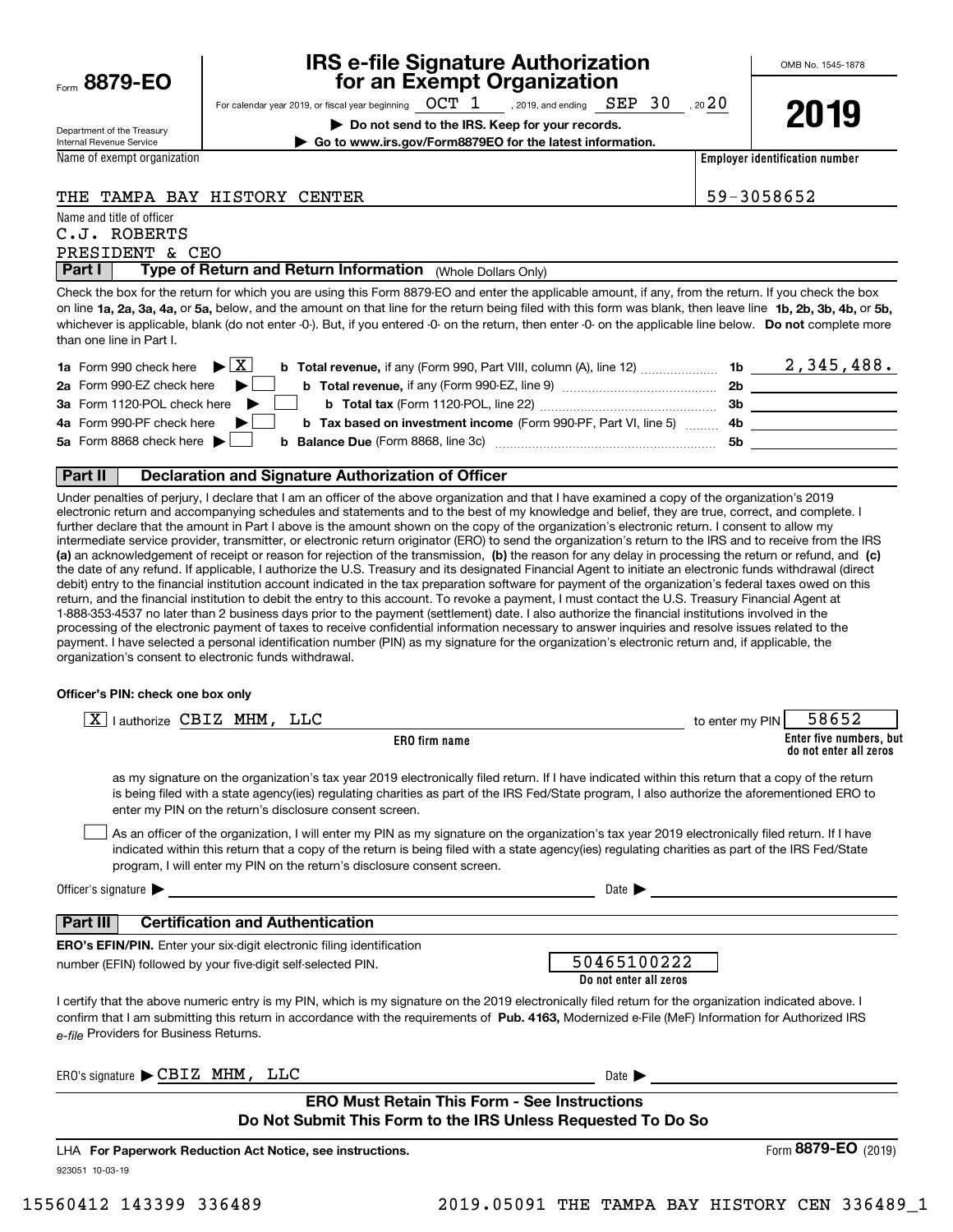|                                                        | <b>Return of Organization Exempt From Income Tax</b>                                                                                                                              |            |                                                                                                                    | OMB No. 1545-0047                                                               |
|--------------------------------------------------------|-----------------------------------------------------------------------------------------------------------------------------------------------------------------------------------|------------|--------------------------------------------------------------------------------------------------------------------|---------------------------------------------------------------------------------|
| Form $\sum$<br>(Rev. January 2020)                     | Under section 501(c), 527, or 4947(a)(1) of the Internal Revenue Code (except private foundations)<br>Do not enter social security numbers on this form as it may be made public. |            |                                                                                                                    |                                                                                 |
| Department of the Treasury<br>Internal Revenue Service | Go to www.irs.gov/Form990 for instructions and the latest information.                                                                                                            |            |                                                                                                                    | Open to Public<br><b>Inspection</b>                                             |
|                                                        | 2019<br>OCT 1,<br>A For the 2019 calendar year, or tax year beginning                                                                                                             |            | and ending SEP 30, 2020                                                                                            |                                                                                 |
| <b>B</b> Check if                                      | <b>C</b> Name of organization                                                                                                                                                     |            | D Employer identification number                                                                                   |                                                                                 |
| applicable:                                            |                                                                                                                                                                                   |            |                                                                                                                    |                                                                                 |
| X change                                               | THE TAMPA BAY HISTORY CENTER                                                                                                                                                      |            |                                                                                                                    |                                                                                 |
| Name<br>change<br>Initial                              | Doing business as                                                                                                                                                                 |            | 59-3058652                                                                                                         |                                                                                 |
| return                                                 | Number and street (or P.O. box if mail is not delivered to street address)                                                                                                        | Room/suite | E Telephone number                                                                                                 |                                                                                 |
| Final<br>return/<br>termin-                            | 801 WATER STREET                                                                                                                                                                  |            | $(813)$ 675-8976                                                                                                   |                                                                                 |
| ated<br> Amended                                       | City or town, state or province, country, and ZIP or foreign postal code                                                                                                          |            | G Gross receipts \$                                                                                                | 2,483,778.                                                                      |
| ∣return<br> Applica-                                   | <b>TAMPA, FL 33602</b>                                                                                                                                                            |            | H(a) Is this a group return                                                                                        |                                                                                 |
| Ition<br>pending                                       | F Name and address of principal officer: JANET NICHOLS                                                                                                                            |            | for subordinates?                                                                                                  | $ {\mathsf Y}{\mathsf e}{\mathsf s} \: \mid \! \underline{{\mathsf X}} \:  $ No |
| Tax-exempt status: $\boxed{\mathbf{X}}$ 501(c)(3)      | SAME AS C ABOVE                                                                                                                                                                   |            | H(b) Are all subordinates included? Ves                                                                            | No                                                                              |
|                                                        | $501(c)$ (<br>$\leq$ (insert no.)<br>$4947(a)(1)$ or<br>J Website: WWW.TAMPABAYHISTORYCENTER.ORG                                                                                  | 527        |                                                                                                                    | If "No," attach a list. (see instructions)                                      |
| K Form of organization: $X$ Corporation                | Other $\blacktriangleright$<br>Trust<br>Association                                                                                                                               |            | $H(c)$ Group exemption number $\blacktriangleright$<br>L Year of formation: $1989$ M State of legal domicile: $FL$ |                                                                                 |
| Part I<br>Summary                                      |                                                                                                                                                                                   |            |                                                                                                                    |                                                                                 |
| 1.                                                     | Briefly describe the organization's mission or most significant activities: THE TAMPA BAY HISTORY CENTER,                                                                         |            |                                                                                                                    |                                                                                 |
|                                                        | INC. SERVES AS A DYNAMIC AND ENTERTAINING LEARNING RESOURCE.                                                                                                                      |            |                                                                                                                    |                                                                                 |
| 2                                                      | Check this box $\blacktriangleright$ $\Box$ if the organization discontinued its operations or disposed of more than 25% of its net assets.                                       |            |                                                                                                                    |                                                                                 |
| З                                                      | Number of voting members of the governing body (Part VI, line 1a)                                                                                                                 |            | 3                                                                                                                  | 28                                                                              |
| 4                                                      |                                                                                                                                                                                   |            | $\overline{\mathbf{4}}$                                                                                            | $\overline{27}$                                                                 |
| 5                                                      |                                                                                                                                                                                   |            | 5                                                                                                                  | $\overline{37}$                                                                 |
| Activities & Governance                                |                                                                                                                                                                                   |            | 6                                                                                                                  | 100                                                                             |
|                                                        |                                                                                                                                                                                   |            | 7a                                                                                                                 | 1,094.                                                                          |
|                                                        |                                                                                                                                                                                   |            | 7b                                                                                                                 | $-1,505.$                                                                       |
|                                                        |                                                                                                                                                                                   |            | <b>Prior Year</b>                                                                                                  | <b>Current Year</b>                                                             |
| 8                                                      | Contributions and grants (Part VIII, line 1h)                                                                                                                                     |            | 2,635,709.                                                                                                         | 1,815,087.                                                                      |
| 9                                                      | Program service revenue (Part VIII, line 2g)                                                                                                                                      |            | 346,364.                                                                                                           | 225,943.                                                                        |
| Revenue<br>10                                          |                                                                                                                                                                                   |            | 34,996.                                                                                                            | 35,072.                                                                         |
| 11                                                     | Other revenue (Part VIII, column (A), lines 5, 6d, 8c, 9c, 10c, and 11e)                                                                                                          |            | $\overline{524}, 511.$                                                                                             | 269,386.                                                                        |
| 12                                                     | Total revenue - add lines 8 through 11 (must equal Part VIII, column (A), line 12)                                                                                                |            | 3,541,580.                                                                                                         | 2,345,488.                                                                      |
| 13                                                     | Grants and similar amounts paid (Part IX, column (A), lines 1-3)                                                                                                                  |            | 19,472,526.                                                                                                        | 0.                                                                              |
| 14                                                     |                                                                                                                                                                                   |            | 0.                                                                                                                 | 0.                                                                              |
|                                                        | 15 Salaries, other compensation, employee benefits (Part IX, column (A), lines 5-10)                                                                                              |            | 1,895,232.                                                                                                         | 1,826,968.                                                                      |
|                                                        |                                                                                                                                                                                   |            | 0.                                                                                                                 | 0.                                                                              |
| Expenses                                               | 619,500.<br><b>b</b> Total fundraising expenses (Part IX, column (D), line 25)                                                                                                    |            |                                                                                                                    |                                                                                 |
| 17                                                     |                                                                                                                                                                                   |            | 2, 273, 671.                                                                                                       | 2,014,113.                                                                      |
| 18                                                     | Total expenses. Add lines 13-17 (must equal Part IX, column (A), line 25)                                                                                                         |            | $\overline{23,641,429}$ .                                                                                          | 3,841,081.                                                                      |
| 19                                                     | Revenue less expenses. Subtract line 18 from line 12                                                                                                                              |            | $\overline{-20,099}$ ,849.                                                                                         | $-1, 495, 593.$                                                                 |
|                                                        |                                                                                                                                                                                   |            | <b>Beginning of Current Year</b>                                                                                   | <b>End of Year</b>                                                              |
| t Assets or<br>d Balances<br>20                        | Total assets (Part X, line 16)                                                                                                                                                    |            | 13,940,103.                                                                                                        | 25,001,585.                                                                     |
| 21                                                     | Total liabilities (Part X, line 26)                                                                                                                                               |            | 1,392,932.                                                                                                         | 187,240.                                                                        |
| 혍<br>22                                                |                                                                                                                                                                                   |            | 12,547,171.                                                                                                        | 24,814,345.                                                                     |
|                                                        | <b>Signature Block</b>                                                                                                                                                            |            |                                                                                                                    |                                                                                 |

true, correct, and complete. Declaration of preparer (other than officer) is based on all information of which preparer has any knowledge.

| Sign     | Signature of officer                                                                                             |                              |      | Date                                          |  |  |  |  |  |  |
|----------|------------------------------------------------------------------------------------------------------------------|------------------------------|------|-----------------------------------------------|--|--|--|--|--|--|
| Here     | ROBERTS, PRESIDENT & CEO<br>$C \cdot J \cdot$                                                                    |                              |      |                                               |  |  |  |  |  |  |
|          | Type or print name and title                                                                                     |                              |      |                                               |  |  |  |  |  |  |
|          | Print/Type preparer's name                                                                                       | Preparer's signature         | Date | <b>PTIN</b><br>Check                          |  |  |  |  |  |  |
| Paid     | PAUL DUNHAM                                                                                                      |                              |      | P00100222<br>self-emploved                    |  |  |  |  |  |  |
| Preparer | Firm's name CBIZ MHM, LLC                                                                                        |                              |      | Firm's EIN $\blacktriangleright$ 27 - 3605969 |  |  |  |  |  |  |
| Use Only | Firm's address 13577 FEATHER SOUND DR., SUITE 400                                                                |                              |      |                                               |  |  |  |  |  |  |
|          | CLEARWATER, FL 33762-5539                                                                                        | Phone no. $727 - 572 - 1400$ |      |                                               |  |  |  |  |  |  |
|          | $\mathbf{X}$<br>Yes  <br>No<br>May the IRS discuss this return with the preparer shown above? (see instructions) |                              |      |                                               |  |  |  |  |  |  |
|          | Form 990 (2019)<br>LHA For Paperwork Reduction Act Notice, see the separate instructions.<br>932001 01-20-20     |                              |      |                                               |  |  |  |  |  |  |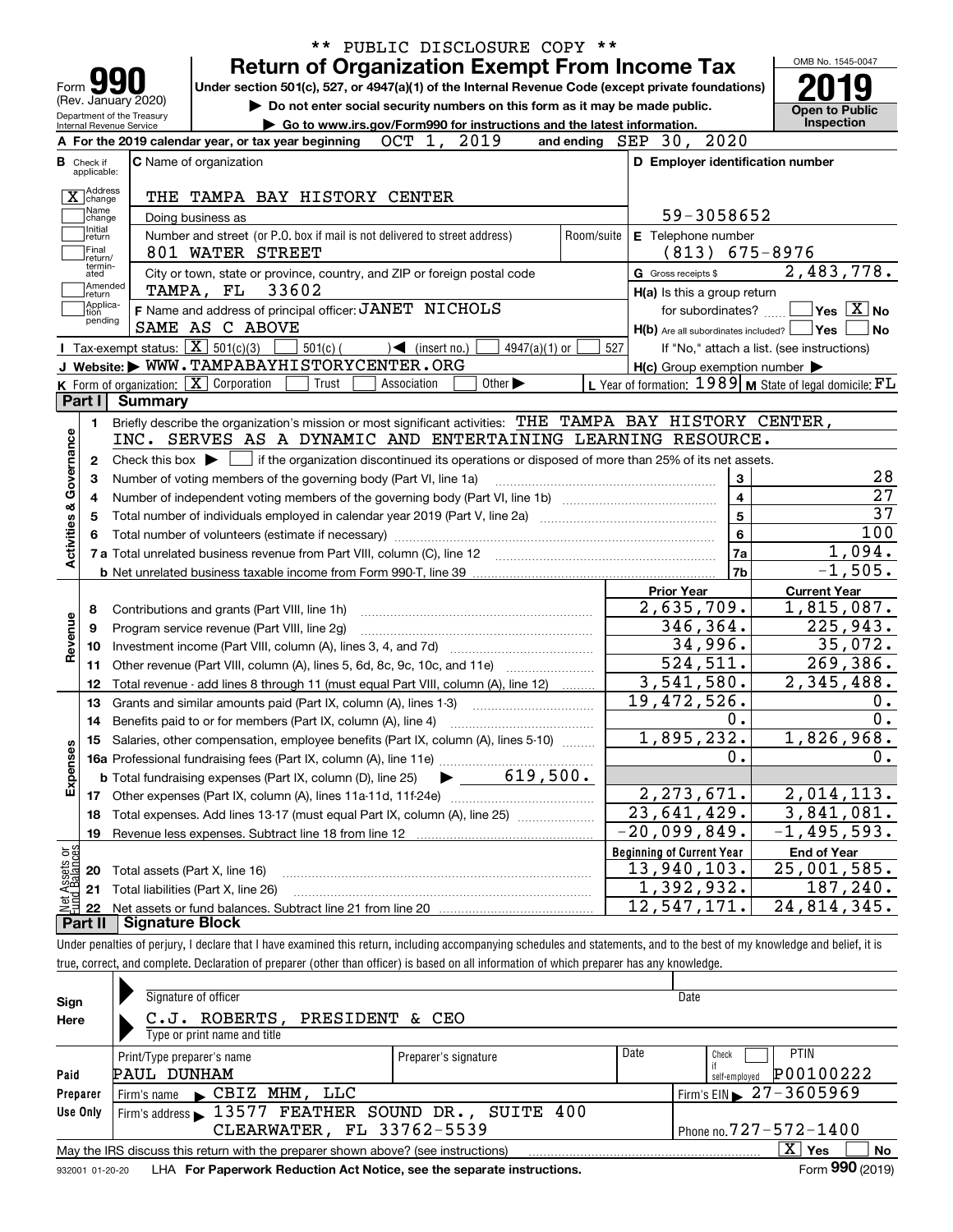|              | Form 990 (2019)<br>SEE SCHEDULE O FOR CONTINUATION(S)                                                                                                                                                     |
|--------------|-----------------------------------------------------------------------------------------------------------------------------------------------------------------------------------------------------------|
| 4е           | (Expenses \$<br>(Revenue \$<br>including grants of \$<br>2,695,955.<br>Total program service expenses                                                                                                     |
| 4d           | Other program services (Describe on Schedule O.)                                                                                                                                                          |
|              |                                                                                                                                                                                                           |
|              |                                                                                                                                                                                                           |
|              |                                                                                                                                                                                                           |
|              |                                                                                                                                                                                                           |
|              |                                                                                                                                                                                                           |
|              |                                                                                                                                                                                                           |
| 4с           | $\left(\text{Code:} \right)$ $\left(\text{Expenses $}\right)$<br>including grants of \$<br>) (Revenue \$                                                                                                  |
|              |                                                                                                                                                                                                           |
|              |                                                                                                                                                                                                           |
|              |                                                                                                                                                                                                           |
|              |                                                                                                                                                                                                           |
|              |                                                                                                                                                                                                           |
|              |                                                                                                                                                                                                           |
| 4b           |                                                                                                                                                                                                           |
|              | (CONTINUED ON SCHEDULE O)                                                                                                                                                                                 |
|              | AND EDUCATIONAL INSTITUTIONS.                                                                                                                                                                             |
|              | THROUGH COOPERATION WITH OTHER HISTORICAL AND CULTURAL ORGANIZATIONS                                                                                                                                      |
|              | DISSEMINATION AND UNDERSTANDING OF AREA HISTORY THROUGH EDUCATIONAL AND<br>PUBLIC OUTREACH PROGRAMS; AND TO ENCOURAGE AN INTEREST IN HISTORY                                                              |
|              | INTERPRETATION OF MATERIALS AND ARTIFACTS OF AREA HISTORY; TO FOSTER                                                                                                                                      |
|              | CHANGED IN 1993 TO BETTER REFLECT ITS MISSION AND PURPOSE. THE HISTORY<br>CENTER WAS ORGANIZED FOR THE PURPOSE OF ESTABLISHING FACILITIES FOR                                                             |
|              | THE TAMPA BAY HISTORY CENTER, INC. (HISTORY CENTER) WAS INCORPORATED AS<br>THE HISTORY MUSEUM OF TAMPA/HILLSBOROUGH COUNTY, INC. ITS NAME WAS                                                             |
| 4a           | 299,778.<br>2,695,955.<br>) (Revenue \$<br>including grants of \$<br>(Expenses \$<br>(Code:                                                                                                               |
|              | Section 501(c)(3) and 501(c)(4) organizations are required to report the amount of grants and allocations to others, the total expenses, and<br>revenue, if any, for each program service reported.       |
| 4            | Describe the organization's program service accomplishments for each of its three largest program services, as measured by expenses.                                                                      |
| 3            | $\sqrt{}$ Yes $\sqrt{}$ X $\sqrt{}$ No<br>Did the organization cease conducting, or make significant changes in how it conducts, any program services?<br>If "Yes," describe these changes on Schedule O. |
|              | If "Yes," describe these new services on Schedule O.                                                                                                                                                      |
| $\mathbf{2}$ | Did the organization undertake any significant program services during the year which were not listed on the<br>$\sqrt{X}$ Yes<br>prior Form 990 or 990-EZ?<br>∣No                                        |
|              |                                                                                                                                                                                                           |
|              | OUR COMMON FUTURE.                                                                                                                                                                                        |
| 1.           | Briefly describe the organization's mission:<br>DISCOVERING, PRESERVING AND LEARNING FROM OUR REGION'S PAST TO INFORM                                                                                     |
|              |                                                                                                                                                                                                           |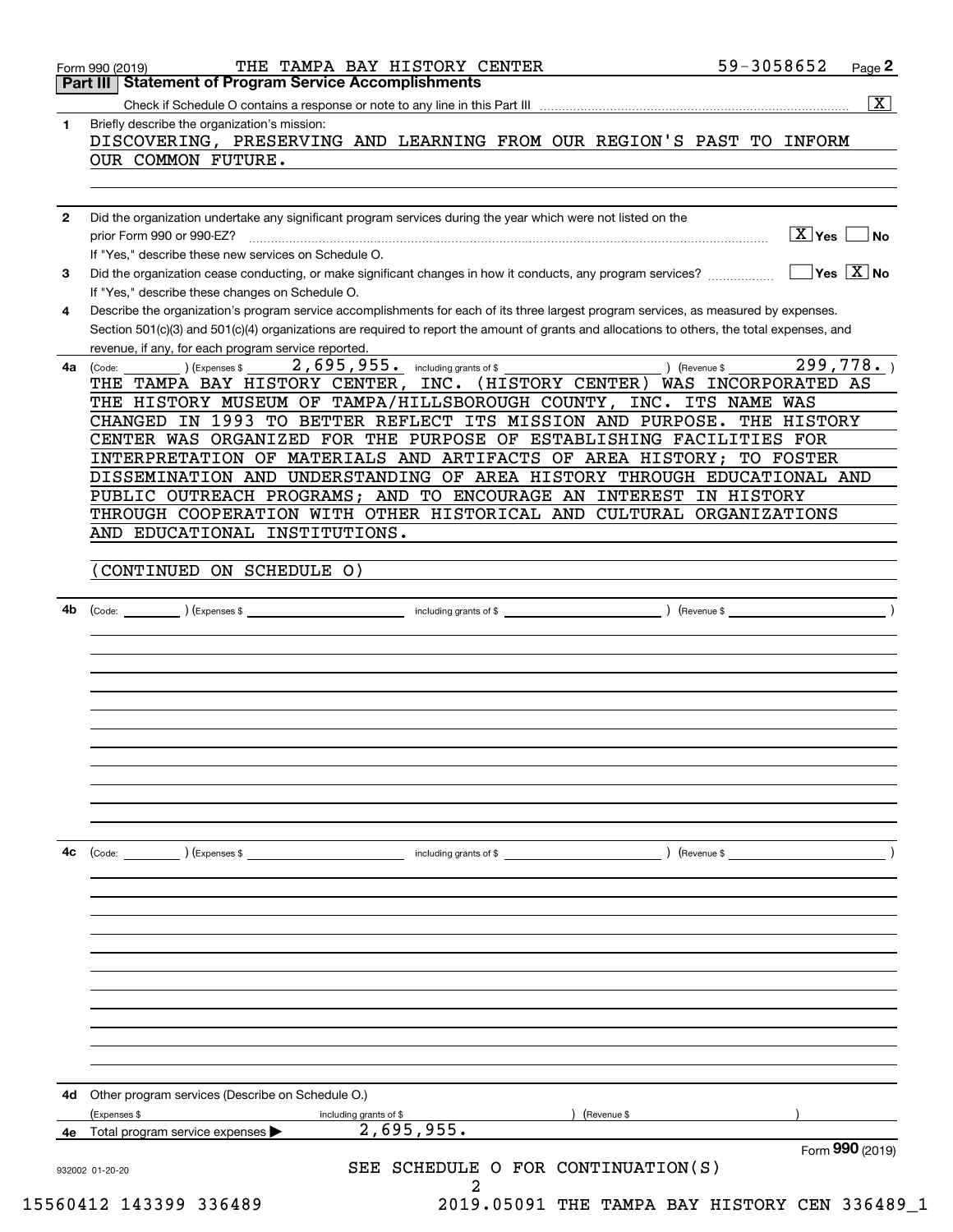| Form 990 (2019) |  |  |
|-----------------|--|--|

Form 990 (2019) THE TAMPA BAY HISTORY CENTER 59-3058652 <sub>Page</sub> 3<br>**Part IV | Checklist of Required Schedules** 

|     |                                                                                                                                       |                 | Yes                     | No              |
|-----|---------------------------------------------------------------------------------------------------------------------------------------|-----------------|-------------------------|-----------------|
| 1.  | Is the organization described in section $501(c)(3)$ or $4947(a)(1)$ (other than a private foundation)?                               |                 |                         |                 |
|     |                                                                                                                                       | 1               | X                       |                 |
| 2   |                                                                                                                                       | $\overline{2}$  | $\overline{\mathbf{x}}$ |                 |
| 3   | Did the organization engage in direct or indirect political campaign activities on behalf of or in opposition to candidates for       |                 |                         |                 |
|     |                                                                                                                                       | 3               |                         | x               |
| 4   | Section 501(c)(3) organizations. Did the organization engage in lobbying activities, or have a section 501(h) election in effect      |                 |                         | x               |
|     |                                                                                                                                       | 4               |                         |                 |
| 5   | Is the organization a section 501(c)(4), 501(c)(5), or 501(c)(6) organization that receives membership dues, assessments, or          | 5               |                         | x               |
| 6   | Did the organization maintain any donor advised funds or any similar funds or accounts for which donors have the right to             |                 |                         |                 |
|     | provide advice on the distribution or investment of amounts in such funds or accounts? If "Yes," complete Schedule D, Part I          | 6               |                         | x               |
| 7   | Did the organization receive or hold a conservation easement, including easements to preserve open space,                             |                 |                         |                 |
|     |                                                                                                                                       | $\overline{7}$  |                         | x               |
| 8   | Did the organization maintain collections of works of art, historical treasures, or other similar assets? If "Yes," complete          |                 |                         |                 |
|     |                                                                                                                                       | 8               | X                       |                 |
| 9   | Did the organization report an amount in Part X, line 21, for escrow or custodial account liability, serve as a custodian for         |                 |                         |                 |
|     | amounts not listed in Part X; or provide credit counseling, debt management, credit repair, or debt negotiation services?             |                 |                         |                 |
|     |                                                                                                                                       | 9               |                         | X               |
| 10  | Did the organization, directly or through a related organization, hold assets in donor-restricted endowments                          |                 |                         |                 |
|     |                                                                                                                                       | 10              | X                       |                 |
| 11  | If the organization's answer to any of the following questions is "Yes," then complete Schedule D, Parts VI, VII, VIII, IX, or X      |                 |                         |                 |
|     | as applicable.                                                                                                                        |                 |                         |                 |
|     | a Did the organization report an amount for land, buildings, and equipment in Part X, line 10? If "Yes," complete Schedule D,         |                 |                         |                 |
|     |                                                                                                                                       | 11a             | X                       |                 |
|     | <b>b</b> Did the organization report an amount for investments - other securities in Part X, line 12, that is 5% or more of its total |                 |                         |                 |
|     |                                                                                                                                       | 11 <sub>b</sub> |                         | x               |
|     | c Did the organization report an amount for investments - program related in Part X, line 13, that is 5% or more of its total         |                 |                         |                 |
|     |                                                                                                                                       | 11c             |                         | X.              |
|     | d Did the organization report an amount for other assets in Part X, line 15, that is 5% or more of its total assets reported in       |                 |                         |                 |
|     |                                                                                                                                       | 11d             | X                       | X               |
|     |                                                                                                                                       | 11e             |                         |                 |
|     | Did the organization's separate or consolidated financial statements for the tax year include a footnote that addresses               |                 | X                       |                 |
|     | the organization's liability for uncertain tax positions under FIN 48 (ASC 740)? If "Yes," complete Schedule D, Part X                | 11f             |                         |                 |
|     | 12a Did the organization obtain separate, independent audited financial statements for the tax year? If "Yes," complete               | 12a             |                         | x               |
|     | <b>b</b> Was the organization included in consolidated, independent audited financial statements for the tax year?                    |                 |                         |                 |
|     |                                                                                                                                       | 12b             | X                       |                 |
| 13  | If "Yes," and if the organization answered "No" to line 12a, then completing Schedule D, Parts XI and XII is optional                 | 13              |                         | X               |
| 14a | Did the organization maintain an office, employees, or agents outside of the United States?                                           | 14a             |                         | X               |
|     | <b>b</b> Did the organization have aggregate revenues or expenses of more than \$10,000 from grantmaking, fundraising, business,      |                 |                         |                 |
|     | investment, and program service activities outside the United States, or aggregate foreign investments valued at \$100,000            |                 |                         |                 |
|     |                                                                                                                                       | 14b             |                         | x               |
| 15  | Did the organization report on Part IX, column (A), line 3, more than \$5,000 of grants or other assistance to or for any             |                 |                         |                 |
|     |                                                                                                                                       | 15              |                         | x               |
| 16  | Did the organization report on Part IX, column (A), line 3, more than \$5,000 of aggregate grants or other assistance to              |                 |                         |                 |
|     |                                                                                                                                       | 16              |                         | x               |
| 17  | Did the organization report a total of more than \$15,000 of expenses for professional fundraising services on Part IX,               |                 |                         |                 |
|     |                                                                                                                                       | 17              |                         | X               |
| 18  | Did the organization report more than \$15,000 total of fundraising event gross income and contributions on Part VIII, lines          |                 |                         |                 |
|     |                                                                                                                                       | 18              | х                       |                 |
| 19  | Did the organization report more than \$15,000 of gross income from gaming activities on Part VIII, line 9a? If "Yes."                |                 |                         |                 |
|     |                                                                                                                                       | 19              |                         | X               |
|     |                                                                                                                                       | <b>20a</b>      |                         | X               |
|     | <b>b</b> If "Yes" to line 20a, did the organization attach a copy of its audited financial statements to this return?                 | 20 <sub>b</sub> |                         |                 |
| 21  | Did the organization report more than \$5,000 of grants or other assistance to any domestic organization or                           |                 |                         |                 |
|     |                                                                                                                                       | 21              |                         | x               |
|     | 932003 01-20-20                                                                                                                       |                 |                         | Form 990 (2019) |

932003 01-20-20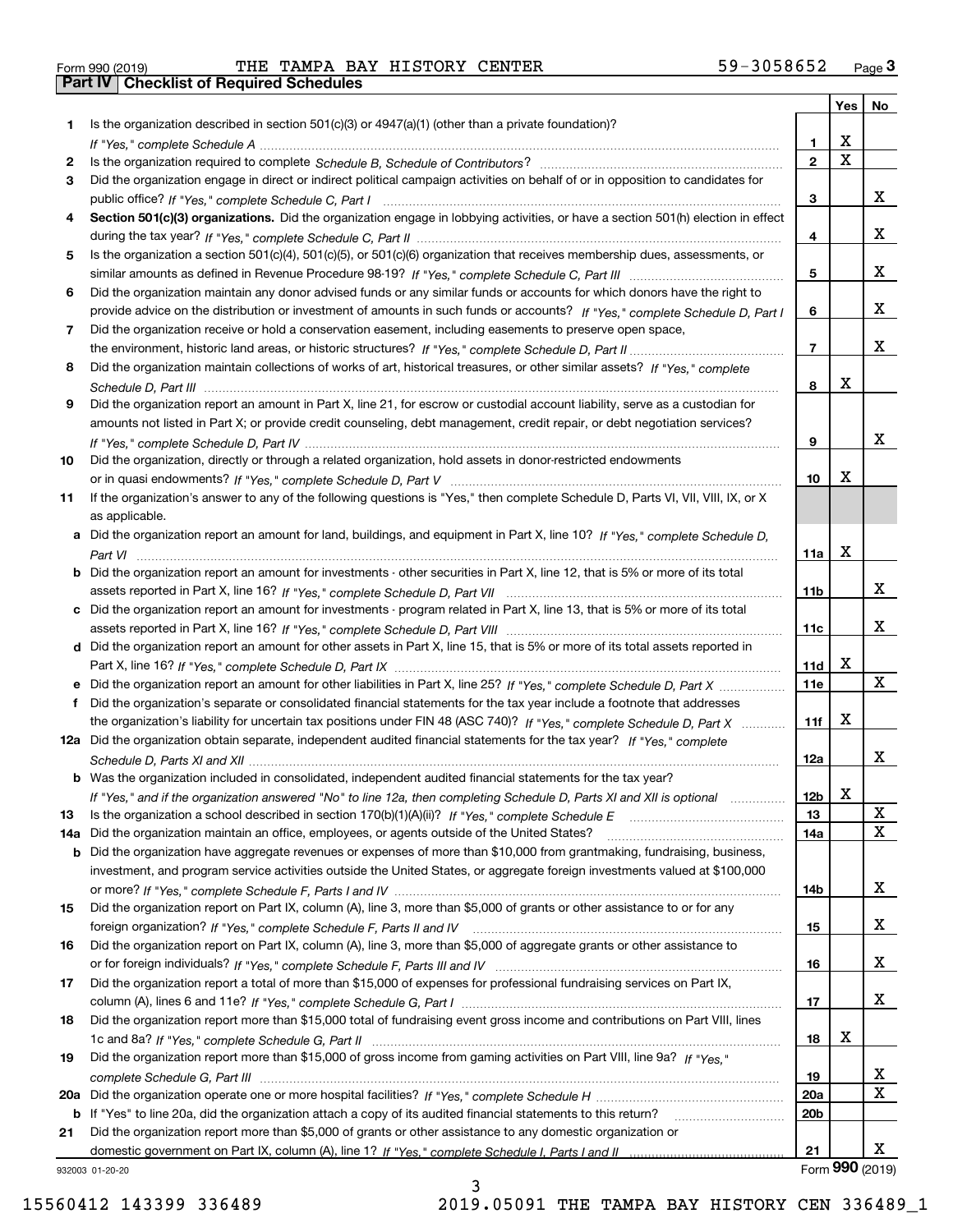Form 990 (2019) THE TAMPA BAY HISTORY CENTER 59-3058652 <sub>Page</sub> 4<br>**Part IV | Checklist of Required Schedules** <sub>(continued)</sub>

*(continued)*

|               |                                                                                                                                                                                                    |                 | Yes | No.             |
|---------------|----------------------------------------------------------------------------------------------------------------------------------------------------------------------------------------------------|-----------------|-----|-----------------|
| 22            | Did the organization report more than \$5,000 of grants or other assistance to or for domestic individuals on                                                                                      |                 |     |                 |
|               |                                                                                                                                                                                                    | 22              |     | x               |
| 23            | Did the organization answer "Yes" to Part VII, Section A, line 3, 4, or 5 about compensation of the organization's current                                                                         |                 |     |                 |
|               | and former officers, directors, trustees, key employees, and highest compensated employees? If "Yes," complete                                                                                     |                 |     |                 |
|               |                                                                                                                                                                                                    | 23              | х   |                 |
|               | 24a Did the organization have a tax-exempt bond issue with an outstanding principal amount of more than \$100,000 as of the                                                                        |                 |     |                 |
|               | last day of the year, that was issued after December 31, 2002? If "Yes," answer lines 24b through 24d and complete                                                                                 |                 |     |                 |
|               |                                                                                                                                                                                                    | 24a             |     | x               |
|               |                                                                                                                                                                                                    | 24 <sub>b</sub> |     |                 |
|               | c Did the organization maintain an escrow account other than a refunding escrow at any time during the year to defease                                                                             |                 |     |                 |
|               |                                                                                                                                                                                                    | 24c             |     |                 |
|               |                                                                                                                                                                                                    | 24d             |     |                 |
|               | 25a Section 501(c)(3), 501(c)(4), and 501(c)(29) organizations. Did the organization engage in an excess benefit                                                                                   |                 |     |                 |
|               |                                                                                                                                                                                                    | 25a             |     | x               |
|               | b Is the organization aware that it engaged in an excess benefit transaction with a disqualified person in a prior year, and                                                                       |                 |     |                 |
|               | that the transaction has not been reported on any of the organization's prior Forms 990 or 990-EZ? If "Yes," complete                                                                              |                 |     |                 |
|               | Schedule L, Part I                                                                                                                                                                                 | 25 <sub>b</sub> |     | x               |
| 26            | Did the organization report any amount on Part X, line 5 or 22, for receivables from or payables to any current                                                                                    |                 |     |                 |
|               | or former officer, director, trustee, key employee, creator or founder, substantial contributor, or 35%                                                                                            |                 |     | x               |
|               | controlled entity or family member of any of these persons? If "Yes," complete Schedule L, Part II                                                                                                 | 26              |     |                 |
| 27            | Did the organization provide a grant or other assistance to any current or former officer, director, trustee, key employee,                                                                        |                 |     |                 |
|               | creator or founder, substantial contributor or employee thereof, a grant selection committee member, or to a 35% controlled                                                                        |                 |     | x               |
|               | entity (including an employee thereof) or family member of any of these persons? If "Yes," complete Schedule L, Part III                                                                           | 27              |     |                 |
| 28            | Was the organization a party to a business transaction with one of the following parties (see Schedule L, Part IV                                                                                  |                 |     |                 |
|               | instructions, for applicable filing thresholds, conditions, and exceptions):<br>a A current or former officer, director, trustee, key employee, creator or founder, or substantial contributor? If |                 |     |                 |
|               |                                                                                                                                                                                                    | 28a             |     | х               |
|               |                                                                                                                                                                                                    | 28 <sub>b</sub> |     | x               |
|               | c A 35% controlled entity of one or more individuals and/or organizations described in lines 28a or 28b? If                                                                                        |                 |     |                 |
|               |                                                                                                                                                                                                    | 28c             |     | х               |
| 29            |                                                                                                                                                                                                    | 29              |     | X               |
| 30            | Did the organization receive contributions of art, historical treasures, or other similar assets, or qualified conservation                                                                        |                 |     |                 |
|               |                                                                                                                                                                                                    | 30              |     | х               |
| 31            | Did the organization liquidate, terminate, or dissolve and cease operations? If "Yes," complete Schedule N, Part I                                                                                 | 31              |     | X.              |
| 32            | Did the organization sell, exchange, dispose of, or transfer more than 25% of its net assets? If "Yes," complete                                                                                   |                 |     |                 |
|               | Schedule N. Part II                                                                                                                                                                                | 32              |     | х               |
| 33            | Did the organization own 100% of an entity disregarded as separate from the organization under Regulations                                                                                         |                 |     |                 |
|               |                                                                                                                                                                                                    | 33              |     | x               |
| 34            | Was the organization related to any tax-exempt or taxable entity? If "Yes," complete Schedule R, Part II, III, or IV, and                                                                          |                 |     |                 |
|               |                                                                                                                                                                                                    | 34              | х   |                 |
|               | 35a Did the organization have a controlled entity within the meaning of section 512(b)(13)?                                                                                                        | <b>35a</b>      | X   |                 |
|               | b If "Yes" to line 35a, did the organization receive any payment from or engage in any transaction with a controlled entity                                                                        |                 |     |                 |
|               |                                                                                                                                                                                                    | 35b             |     | x               |
| 36            | Section 501(c)(3) organizations. Did the organization make any transfers to an exempt non-charitable related organization?                                                                         |                 |     |                 |
|               |                                                                                                                                                                                                    | 36              |     | X.              |
| 37            | Did the organization conduct more than 5% of its activities through an entity that is not a related organization                                                                                   |                 |     |                 |
|               | and that is treated as a partnership for federal income tax purposes? If "Yes," complete Schedule R, Part VI                                                                                       | 37              |     | X.              |
| 38            | Did the organization complete Schedule O and provide explanations in Schedule O for Part VI, lines 11b and 19?                                                                                     |                 |     |                 |
|               | Note: All Form 990 filers are required to complete Schedule O                                                                                                                                      | 38              | х   |                 |
| <b>Part V</b> | <b>Statements Regarding Other IRS Filings and Tax Compliance</b>                                                                                                                                   |                 |     |                 |
|               | Check if Schedule O contains a response or note to any line in this Part V                                                                                                                         |                 |     |                 |
|               |                                                                                                                                                                                                    |                 | Yes | No              |
|               | 12<br>1a Enter the number reported in Box 3 of Form 1096. Enter -0- if not applicable<br>1a                                                                                                        |                 |     |                 |
|               | 0<br><b>b</b> Enter the number of Forms W-2G included in line 1a. Enter -0- if not applicable<br>1b                                                                                                |                 |     |                 |
|               | c Did the organization comply with backup withholding rules for reportable payments to vendors and reportable gaming                                                                               |                 |     |                 |
|               | (gambling) winnings to prize winners?                                                                                                                                                              | 1c              | х   | Form 990 (2019) |
|               | 932004 01-20-20<br>Δ                                                                                                                                                                               |                 |     |                 |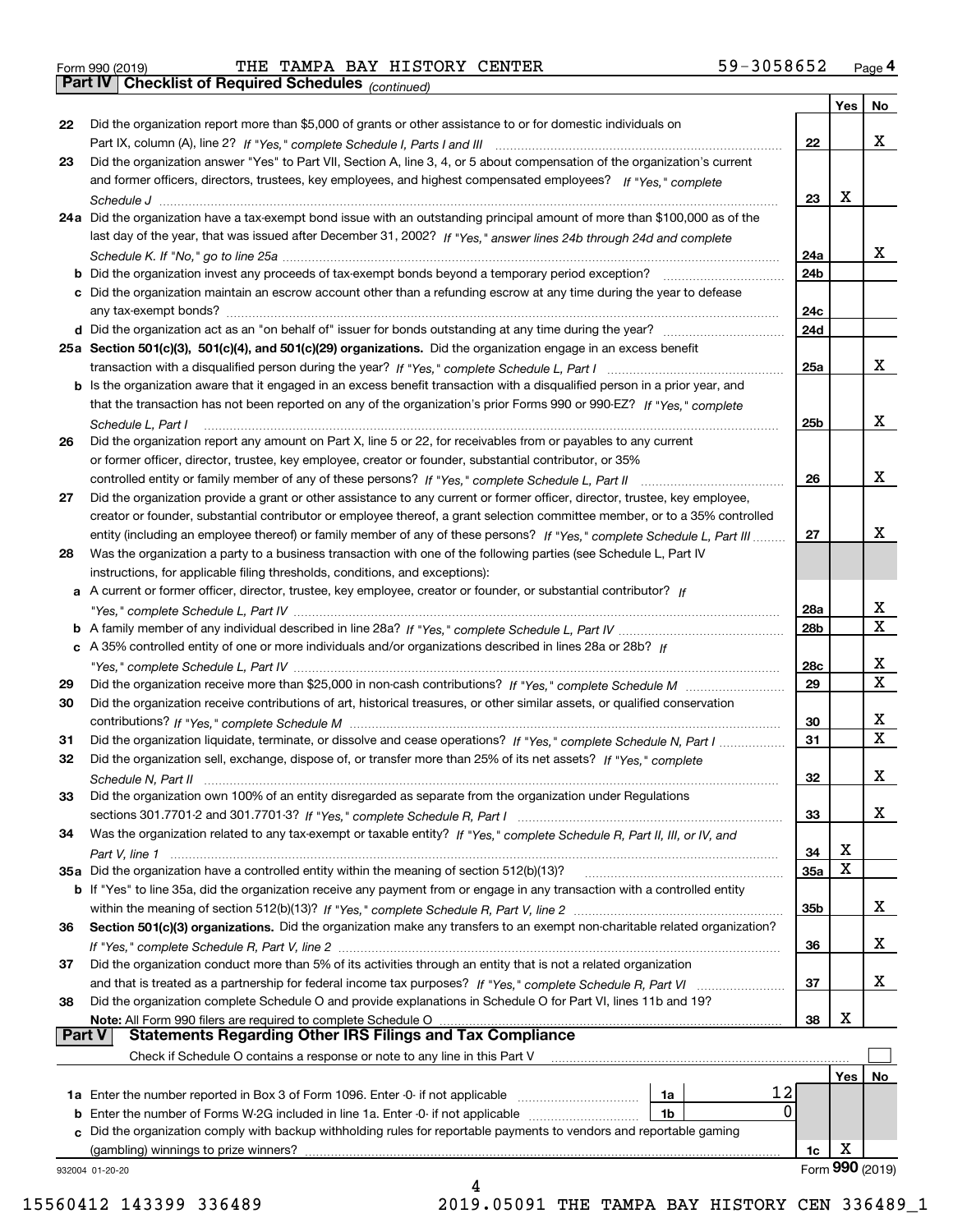|               | 59-3058652<br>THE TAMPA BAY HISTORY CENTER<br>Form 990 (2019)                                                                                                                                                                      |                |             | Page $5$    |
|---------------|------------------------------------------------------------------------------------------------------------------------------------------------------------------------------------------------------------------------------------|----------------|-------------|-------------|
| <b>Part V</b> | Statements Regarding Other IRS Filings and Tax Compliance (continued)                                                                                                                                                              |                |             |             |
|               |                                                                                                                                                                                                                                    |                | Yes         | No          |
|               | <b>2a</b> Enter the number of employees reported on Form W-3, Transmittal of Wage and Tax Statements,                                                                                                                              |                |             |             |
|               | 37<br>filed for the calendar year ending with or within the year covered by this return<br>2a                                                                                                                                      |                |             |             |
|               |                                                                                                                                                                                                                                    | 2 <sub>b</sub> | X           |             |
|               | <b>Note:</b> If the sum of lines 1a and 2a is greater than 250, you may be required to $e$ -file (see instructions) <i>manimummmmmm</i>                                                                                            |                |             |             |
|               | 3a Did the organization have unrelated business gross income of \$1,000 or more during the year?                                                                                                                                   | 3a             | X           |             |
|               | <b>b</b> If "Yes," has it filed a Form 990-T for this year? If "No" to line 3b, provide an explanation on Schedule O                                                                                                               | 3b             | $\mathbf X$ |             |
|               | 4a At any time during the calendar year, did the organization have an interest in, or a signature or other authority over, a                                                                                                       |                |             | x           |
|               |                                                                                                                                                                                                                                    | 4a             |             |             |
|               | <b>b</b> If "Yes," enter the name of the foreign country $\triangleright$                                                                                                                                                          |                |             |             |
|               | See instructions for filing requirements for FinCEN Form 114, Report of Foreign Bank and Financial Accounts (FBAR).<br>5a Was the organization a party to a prohibited tax shelter transaction at any time during the tax year?    | 5a             |             | х           |
| b             |                                                                                                                                                                                                                                    | 5b             |             | $\mathbf X$ |
| с             |                                                                                                                                                                                                                                    | 5 <sub>c</sub> |             |             |
|               | 6a Does the organization have annual gross receipts that are normally greater than \$100,000, and did the organization solicit                                                                                                     |                |             |             |
|               | any contributions that were not tax deductible as charitable contributions?                                                                                                                                                        | 6a             |             | х           |
|               | <b>b</b> If "Yes," did the organization include with every solicitation an express statement that such contributions or gifts                                                                                                      |                |             |             |
|               | were not tax deductible?                                                                                                                                                                                                           | 6b             |             |             |
| 7             | Organizations that may receive deductible contributions under section 170(c).                                                                                                                                                      |                |             |             |
| a             | Did the organization receive a payment in excess of \$75 made partly as a contribution and partly for goods and services provided to the payor?                                                                                    | 7a             | X           |             |
| b             | If "Yes," did the organization notify the donor of the value of the goods or services provided?                                                                                                                                    | 7b             | $\mathbf X$ |             |
| c             | Did the organization sell, exchange, or otherwise dispose of tangible personal property for which it was required                                                                                                                  |                |             |             |
|               | to file Form 8282?                                                                                                                                                                                                                 | 7c             |             | x           |
| d             | 7d<br>If "Yes," indicate the number of Forms 8282 filed during the year                                                                                                                                                            |                |             |             |
| е             | Did the organization receive any funds, directly or indirectly, to pay premiums on a personal benefit contract?                                                                                                                    | 7e             |             | х           |
| Ť             | Did the organization, during the year, pay premiums, directly or indirectly, on a personal benefit contract?                                                                                                                       | 7f             | N/R         | X           |
| g             | If the organization received a contribution of qualified intellectual property, did the organization file Form 8899 as required?                                                                                                   |                |             |             |
| h             | If the organization received a contribution of cars, boats, airplanes, or other vehicles, did the organization file a Form 1098-C?                                                                                                 | 7h             | N/R         |             |
| 8             | Sponsoring organizations maintaining donor advised funds. Did a donor advised fund maintained by the                                                                                                                               |                |             |             |
|               | N/A<br>sponsoring organization have excess business holdings at any time during the year?                                                                                                                                          | 8              |             |             |
| 9             | Sponsoring organizations maintaining donor advised funds.                                                                                                                                                                          |                |             |             |
| а             | N/A<br>Did the sponsoring organization make any taxable distributions under section 4966?<br>N/A                                                                                                                                   | 9а             |             |             |
| b             | Did the sponsoring organization make a distribution to a donor, donor advisor, or related person?                                                                                                                                  | 9b             |             |             |
| 10            | Section 501(c)(7) organizations. Enter:<br>N/A                                                                                                                                                                                     |                |             |             |
| a             | <u>10a</u><br>Initiation fees and capital contributions included on Part VIII, line 12 [111] [12] [12] [12] [13] [13] [13] [<br>Gross receipts, included on Form 990, Part VIII, line 12, for public use of club facilities<br>10b |                |             |             |
| b<br>11       | Section 501(c)(12) organizations. Enter:                                                                                                                                                                                           |                |             |             |
| а             | N/A<br>11a                                                                                                                                                                                                                         |                |             |             |
| b             | Gross income from other sources (Do not net amounts due or paid to other sources against                                                                                                                                           |                |             |             |
|               | amounts due or received from them.)<br>11b                                                                                                                                                                                         |                |             |             |
|               | 12a Section 4947(a)(1) non-exempt charitable trusts. Is the organization filing Form 990 in lieu of Form 1041?                                                                                                                     | 12a            |             |             |
| b             | If "Yes," enter the amount of tax-exempt interest received or accrued during the year $\ldots \mathbf{N}/\mathbf{A}$<br>12b                                                                                                        |                |             |             |
| 13            | Section 501(c)(29) qualified nonprofit health insurance issuers.                                                                                                                                                                   |                |             |             |
|               | N/A                                                                                                                                                                                                                                | 13a            |             |             |
|               | Note: See the instructions for additional information the organization must report on Schedule O.                                                                                                                                  |                |             |             |
|               | <b>b</b> Enter the amount of reserves the organization is required to maintain by the states in which the                                                                                                                          |                |             |             |
|               | 13b                                                                                                                                                                                                                                |                |             |             |
| c             | 13с                                                                                                                                                                                                                                |                |             |             |
| 14a           | Did the organization receive any payments for indoor tanning services during the tax year?                                                                                                                                         | 14a            |             | X           |
| b             |                                                                                                                                                                                                                                    | 14b            |             |             |
| 15            | Is the organization subject to the section 4960 tax on payment(s) of more than \$1,000,000 in remuneration or                                                                                                                      |                |             |             |
|               |                                                                                                                                                                                                                                    | 15             |             | х           |
|               | If "Yes," see instructions and file Form 4720, Schedule N.                                                                                                                                                                         |                |             |             |
| 16            | Is the organization an educational institution subject to the section 4968 excise tax on net investment income?<br>.                                                                                                               | 16             |             | х           |
|               | If "Yes," complete Form 4720, Schedule O.                                                                                                                                                                                          |                |             |             |

5

Form (2019) **990**

932005 01-20-20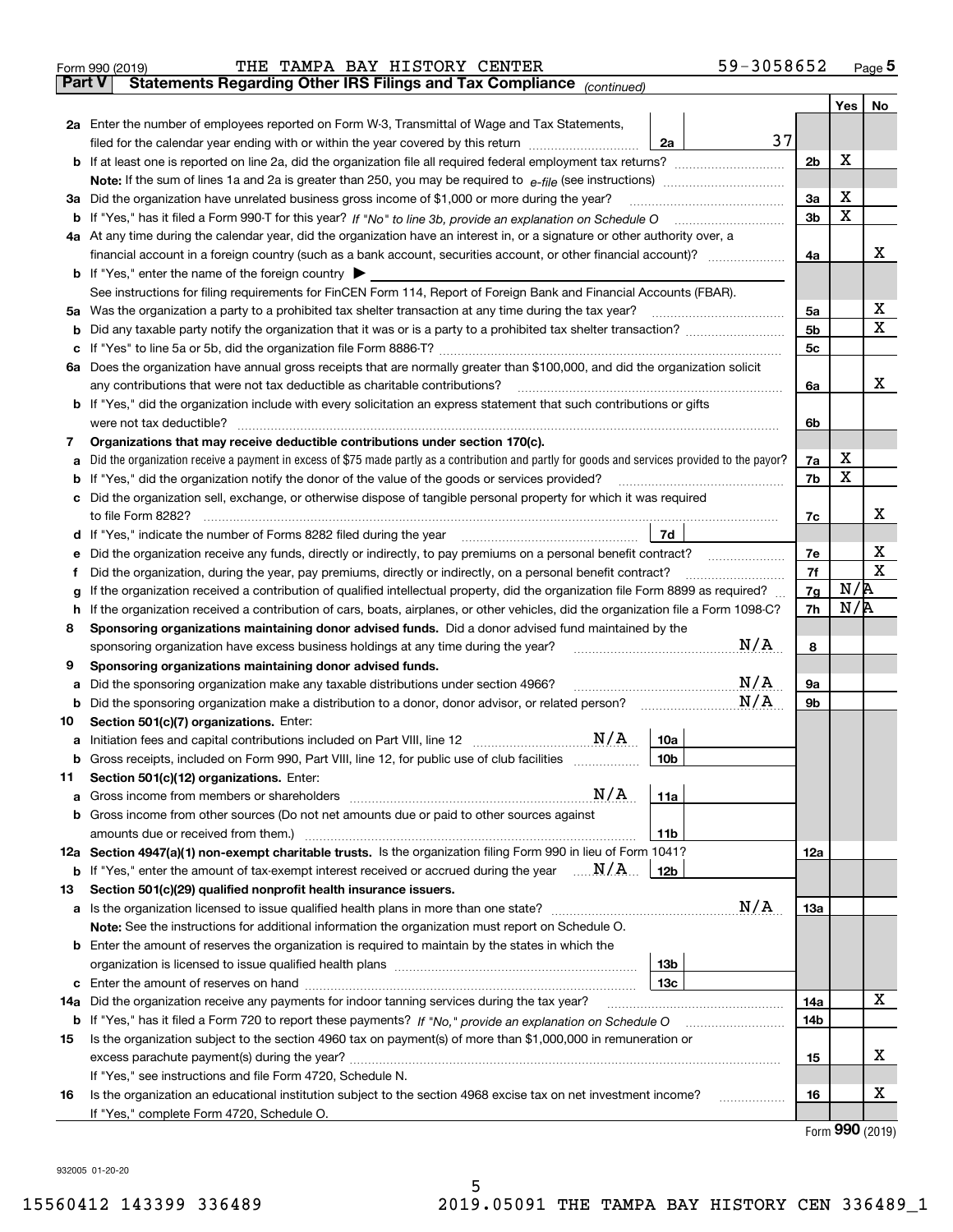|  | Form 990 (2019) |
|--|-----------------|
|  |                 |

THE TAMPA BAY HISTORY CENTER 59-3058652

*For each "Yes" response to lines 2 through 7b below, and for a "No" response to line 8a, 8b, or 10b below, describe the circumstances, processes, or changes on Schedule O. See instructions.* Form 990 (2019) **THE TAMPA BAY HISTORY CENTER** *Form 990 (2019)* **6 Page 6**<br>**Part VI Governance, Management, and Disclosure** *For each "Yes" response to lines 2 through 7b below, and for a "No" response* 

|     | Check if Schedule O contains a response or note to any line in this Part VI                                                                                           |    |    |                 |     | $\mathbf{x}$    |
|-----|-----------------------------------------------------------------------------------------------------------------------------------------------------------------------|----|----|-----------------|-----|-----------------|
|     | Section A. Governing Body and Management                                                                                                                              |    |    |                 |     |                 |
|     |                                                                                                                                                                       |    |    |                 | Yes | No              |
|     | 1a Enter the number of voting members of the governing body at the end of the tax year                                                                                | 1a | 28 |                 |     |                 |
|     | If there are material differences in voting rights among members of the governing body, or if the governing                                                           |    |    |                 |     |                 |
|     | body delegated broad authority to an executive committee or similar committee, explain on Schedule O.                                                                 |    |    |                 |     |                 |
| b   | Enter the number of voting members included on line 1a, above, who are independent                                                                                    | 1b | 27 |                 |     |                 |
| 2   | Did any officer, director, trustee, or key employee have a family relationship or a business relationship with any other                                              |    |    |                 |     |                 |
|     | officer, director, trustee, or key employee?                                                                                                                          |    |    | 2               |     | х               |
| 3   | Did the organization delegate control over management duties customarily performed by or under the direct supervision                                                 |    |    |                 |     |                 |
|     | of officers, directors, trustees, or key employees to a management company or other person?                                                                           |    |    | 3               |     | x               |
| 4   | Did the organization make any significant changes to its governing documents since the prior Form 990 was filed?                                                      |    |    | 4               | X   |                 |
| 5   |                                                                                                                                                                       |    |    | 5               |     | X               |
| 6   | Did the organization have members or stockholders?                                                                                                                    |    |    | 6               |     | X               |
| 7a  | Did the organization have members, stockholders, or other persons who had the power to elect or appoint one or                                                        |    |    |                 |     |                 |
|     | more members of the governing body?                                                                                                                                   |    |    | 7a              |     | х               |
|     | Are any governance decisions of the organization reserved to (or subject to approval by) members, stockholders, or                                                    |    |    |                 |     |                 |
| b   | persons other than the governing body?                                                                                                                                |    |    |                 |     | x               |
|     |                                                                                                                                                                       |    |    | 7b              |     |                 |
| 8   | Did the organization contemporaneously document the meetings held or written actions undertaken during the year by the following:                                     |    |    |                 | х   |                 |
| a   | The governing body?                                                                                                                                                   |    |    | 8а              | X   |                 |
| b   |                                                                                                                                                                       |    |    | 8b              |     |                 |
| 9   | Is there any officer, director, trustee, or key employee listed in Part VII, Section A, who cannot be reached at the                                                  |    |    |                 |     |                 |
|     |                                                                                                                                                                       |    |    | 9               |     | x               |
|     | <b>Section B. Policies</b> (This Section B requests information about policies not required by the Internal Revenue Code.)                                            |    |    |                 |     |                 |
|     |                                                                                                                                                                       |    |    |                 | Yes | No              |
|     |                                                                                                                                                                       |    |    | 10a             |     | x               |
|     | <b>b</b> If "Yes," did the organization have written policies and procedures governing the activities of such chapters, affiliates,                                   |    |    |                 |     |                 |
|     | and branches to ensure their operations are consistent with the organization's exempt purposes?                                                                       |    |    | 10 <sub>b</sub> |     |                 |
|     | 11a Has the organization provided a complete copy of this Form 990 to all members of its governing body before filing the form?                                       |    |    | 11a             | X   |                 |
| b   | Describe in Schedule O the process, if any, used by the organization to review this Form 990.                                                                         |    |    |                 |     |                 |
| 12a |                                                                                                                                                                       |    |    | 12a             | X   |                 |
| b   |                                                                                                                                                                       |    |    | 12 <sub>b</sub> | X   |                 |
| с   | Did the organization regularly and consistently monitor and enforce compliance with the policy? If "Yes." describe                                                    |    |    |                 |     |                 |
|     | in Schedule O how this was done measured and the control of the control of the state of the control of the cont                                                       |    |    | 12c             | х   |                 |
| 13  | Did the organization have a written whistleblower policy?                                                                                                             |    |    | 13              | X   |                 |
| 14  | Did the organization have a written document retention and destruction policy?                                                                                        |    |    | 14              | X   |                 |
| 15  | Did the process for determining compensation of the following persons include a review and approval by independent                                                    |    |    |                 |     |                 |
|     | persons, comparability data, and contemporaneous substantiation of the deliberation and decision?                                                                     |    |    |                 |     |                 |
| а   | The organization's CEO, Executive Director, or top management official manufactured content of the organization's CEO, Executive Director, or top management official |    |    | 15a             | Χ   |                 |
| b   | Other officers or key employees of the organization                                                                                                                   |    |    | 15 <sub>b</sub> | X   |                 |
|     | If "Yes" to line 15a or 15b, describe the process in Schedule O (see instructions).                                                                                   |    |    |                 |     |                 |
|     | 16a Did the organization invest in, contribute assets to, or participate in a joint venture or similar arrangement with a                                             |    |    |                 |     |                 |
|     | taxable entity during the year?                                                                                                                                       |    |    | 16a             |     | х               |
|     | b If "Yes," did the organization follow a written policy or procedure requiring the organization to evaluate its participation                                        |    |    |                 |     |                 |
|     | in joint venture arrangements under applicable federal tax law, and take steps to safeguard the organization's                                                        |    |    |                 |     |                 |
|     | exempt status with respect to such arrangements?                                                                                                                      |    |    | 16b             |     |                 |
|     | <b>Section C. Disclosure</b>                                                                                                                                          |    |    |                 |     |                 |
| 17  | List the states with which a copy of this Form 990 is required to be filed $\blacktriangleright$ FL                                                                   |    |    |                 |     |                 |
| 18  | Section 6104 requires an organization to make its Forms 1023 (1024 or 1024-A, if applicable), 990, and 990-T (Section 501(c)(3)s only) available                      |    |    |                 |     |                 |
|     | for public inspection. Indicate how you made these available. Check all that apply.                                                                                   |    |    |                 |     |                 |
|     | $\lfloor X \rfloor$ Own website<br>Another's website<br>Upon request                                                                                                  |    |    |                 |     |                 |
|     | Other (explain on Schedule O)                                                                                                                                         |    |    |                 |     |                 |
| 19  | Describe on Schedule O whether (and if so, how) the organization made its governing documents, conflict of interest policy, and financial                             |    |    |                 |     |                 |
|     | statements available to the public during the tax year.                                                                                                               |    |    |                 |     |                 |
| 20  | State the name, address, and telephone number of the person who possesses the organization's books and records                                                        |    |    |                 |     |                 |
|     | MARIA T. STEIJLEN, CFO - (813) 675-8976                                                                                                                               |    |    |                 |     |                 |
|     | 33602<br>801 WATER ST,<br>TAMPA, FL                                                                                                                                   |    |    |                 |     |                 |
|     | 932006 01-20-20                                                                                                                                                       |    |    |                 |     | Form 990 (2019) |
|     | 6                                                                                                                                                                     |    |    |                 |     |                 |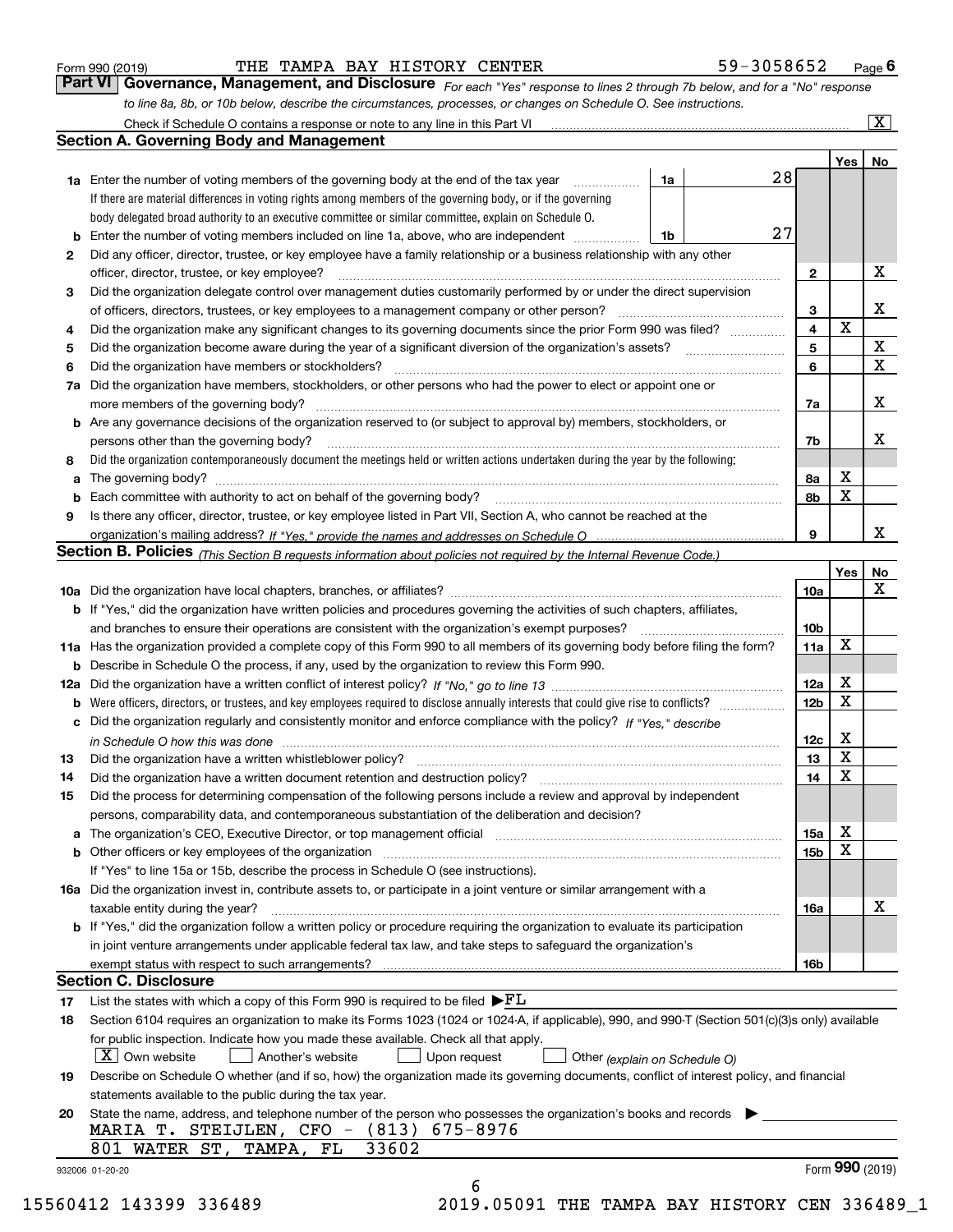$\mathcal{L}^{\text{max}}$ 

# **7Part VII Compensation of Officers, Directors, Trustees, Key Employees, Highest Compensated Employees, and Independent Contractors**

Check if Schedule O contains a response or note to any line in this Part VII

**Section A. Officers, Directors, Trustees, Key Employees, and Highest Compensated Employees**

**1a**  Complete this table for all persons required to be listed. Report compensation for the calendar year ending with or within the organization's tax year. **•** List all of the organization's current officers, directors, trustees (whether individuals or organizations), regardless of amount of compensation.

Enter -0- in columns (D), (E), and (F) if no compensation was paid.

 $\bullet$  List all of the organization's  $\,$ current key employees, if any. See instructions for definition of "key employee."

**•** List the organization's five current highest compensated employees (other than an officer, director, trustee, or key employee) who received reportable compensation (Box 5 of Form W-2 and/or Box 7 of Form 1099-MISC) of more than \$100,000 from the organization and any related organizations.

**•** List all of the organization's former officers, key employees, and highest compensated employees who received more than \$100,000 of reportable compensation from the organization and any related organizations.

**former directors or trustees**  ¥ List all of the organization's that received, in the capacity as a former director or trustee of the organization, more than \$10,000 of reportable compensation from the organization and any related organizations.

See instructions for the order in which to list the persons above.

Check this box if neither the organization nor any related organization compensated any current officer, director, or trustee.  $\mathcal{L}^{\text{max}}$ 

| (A)                         | (B)                    |                               |                      | (C)         |              |                                                                  |        | (D)                 | (E)                              | (F)                      |
|-----------------------------|------------------------|-------------------------------|----------------------|-------------|--------------|------------------------------------------------------------------|--------|---------------------|----------------------------------|--------------------------|
| Name and title              | Average                |                               |                      | Position    |              | (do not check more than one                                      |        | Reportable          | Reportable                       | Estimated                |
|                             | hours per              |                               |                      |             |              | box, unless person is both an<br>officer and a director/trustee) |        | compensation        | compensation                     | amount of                |
|                             | week                   |                               |                      |             |              |                                                                  |        | from                | from related                     | other                    |
|                             | (list any<br>hours for |                               |                      |             |              |                                                                  |        | the<br>organization | organizations<br>(W-2/1099-MISC) | compensation<br>from the |
|                             | related                |                               |                      |             |              |                                                                  |        | (W-2/1099-MISC)     |                                  | organization             |
|                             | organizations          |                               |                      |             |              |                                                                  |        |                     |                                  | and related              |
|                             | below                  | ndividual trustee or director | nstitutional trustee |             | key employee |                                                                  |        |                     |                                  | organizations            |
|                             | line)                  |                               |                      | Officer     |              | Highest compensated<br>  employee                                | Former |                     |                                  |                          |
| C.J. ROBERTS<br>(1)         | 40.00                  |                               |                      |             |              |                                                                  |        |                     |                                  |                          |
| PRESIDENT & CEO             | 6.00                   | $\mathbf X$                   |                      | $\mathbf X$ |              |                                                                  |        | 229,697.            | $\mathbf 0$ .                    | 29,703.                  |
| (2)<br>MARIA T. STEIJLEN    | 40.00                  |                               |                      |             |              |                                                                  |        |                     |                                  |                          |
| CFO                         | 6.00                   |                               |                      | $\mathbf X$ |              |                                                                  |        | 86,067.             | $\mathbf 0$ .                    | 27,975.                  |
| JANET A. NICHOLS<br>(3)     | 2.00                   |                               |                      |             |              |                                                                  |        |                     |                                  |                          |
| <b>CHAIR</b>                | $\overline{2.00}$      | $\mathbf X$                   |                      |             |              |                                                                  |        | 0.                  | $\mathbf 0$ .                    | $\mathbf 0$ .            |
| <b>CURTIS STOKES</b><br>(4) | $\overline{2.00}$      |                               |                      |             |              |                                                                  |        |                     |                                  |                          |
| VICE CHAIR                  | 0.00                   | $\mathbf X$                   |                      |             |              |                                                                  |        | 0.                  | $\mathbf 0$ .                    | $\mathbf 0$ .            |
| LIANA FERNANDEX FOX<br>(5)  | $\overline{2.00}$      |                               |                      |             |              |                                                                  |        |                     |                                  |                          |
| <b>SECRETARY</b>            | 0.00                   | $\mathbf X$                   |                      |             |              |                                                                  |        | 0.                  | $\mathbf 0$ .                    | $0_{.}$                  |
| (6)<br>CHRIS ALVAREZ        | $\overline{2.00}$      |                               |                      |             |              |                                                                  |        |                     |                                  |                          |
| <b>TREASURER</b>            | 0.00                   | $\overline{\mathbf{X}}$       |                      |             |              |                                                                  |        | 0.                  | 0.                               | $0_{.}$                  |
| HENRY GONZALEZ III<br>(7)   | 2.00                   |                               |                      |             |              |                                                                  |        |                     |                                  |                          |
| IMMEDIATE PAST CHAIR        | 0.00                   | $\mathbf X$                   |                      |             |              |                                                                  |        | 0.                  | $\mathbf 0$ .                    | $\mathbf 0$ .            |
| BET SNYDER<br>(8)           | $\overline{2.00}$      |                               |                      |             |              |                                                                  |        |                     |                                  |                          |
| <b>TRUSTEE</b>              | 2.00                   | $\overline{\mathbf{X}}$       |                      |             |              |                                                                  |        | 0.                  | 0.                               | $\mathbf 0$ .            |
| (9) MARUCHI AZORIN          | 2.00                   |                               |                      |             |              |                                                                  |        |                     |                                  |                          |
| <b>TRUSTEE</b>              | 0.00                   | $\overline{\mathbf{X}}$       |                      |             |              |                                                                  |        | $\mathbf 0$ .       | $\mathbf 0$ .                    | $0_{.}$                  |
| (10) LORI BAGGET            | 2.00                   |                               |                      |             |              |                                                                  |        |                     |                                  |                          |
| <b>TRUSTEE</b>              | 0.00                   | $\mathbf X$                   |                      |             |              |                                                                  |        | $\mathbf 0$ .       | $\mathbf 0$ .                    | 0.                       |
| (11) ROBERT S. BOLT         | 2.00                   |                               |                      |             |              |                                                                  |        |                     |                                  |                          |
| <b>TRUSTEE</b>              | 0.00                   | X                             |                      |             |              |                                                                  |        | 0.                  | 0.                               | $\mathbf 0$ .            |
| (12) LUCAS DEVICENTE        | 2.00                   |                               |                      |             |              |                                                                  |        |                     |                                  |                          |
| <b>TRUSTEE</b>              | 0.00                   | $\overline{\mathbf{X}}$       |                      |             |              |                                                                  |        | 0.                  | 0.                               | $0_{.}$                  |
| (13) GEORGE DOWLING         | $\overline{2.00}$      |                               |                      |             |              |                                                                  |        |                     |                                  |                          |
| TRUSTEE                     | 0.00                   | $\mathbf X$                   |                      |             |              |                                                                  |        | 0.                  | $\mathbf 0$ .                    | $\mathbf 0$ .            |
| (14) ELIZABETH FRAZIER      | 2.00                   |                               |                      |             |              |                                                                  |        |                     |                                  |                          |
| TRUSTEE                     | 0.00                   | $\overline{\mathbf{X}}$       |                      |             |              |                                                                  |        | 0.                  | $\mathbf 0$ .                    | $\mathbf 0$ .            |
| (15) TRUETT GARDNER         | 2.00                   |                               |                      |             |              |                                                                  |        |                     |                                  |                          |
| <b>TRUSTEE</b>              | 0.00                   | $\mathbf X$                   |                      |             |              |                                                                  |        | 0.                  | 0.                               | $\mathbf 0$ .            |
| (16) BETSY GRAHAM           | 2.00                   |                               |                      |             |              |                                                                  |        |                     |                                  |                          |
| TRUSTEE                     | 0.00                   | $\mathbf x$                   |                      |             |              |                                                                  |        | 0.                  | $\mathbf 0$ .                    | 0.                       |
| (17) FRASER HIMES           | 2.00                   |                               |                      |             |              |                                                                  |        |                     |                                  |                          |
| TRUSTEE                     | 0.00                   | $\overline{\mathbf{X}}$       |                      |             |              |                                                                  |        | 0.                  | $\mathbf 0$ .                    | 0.                       |

932007 01-20-20

Form (2019) **990**

7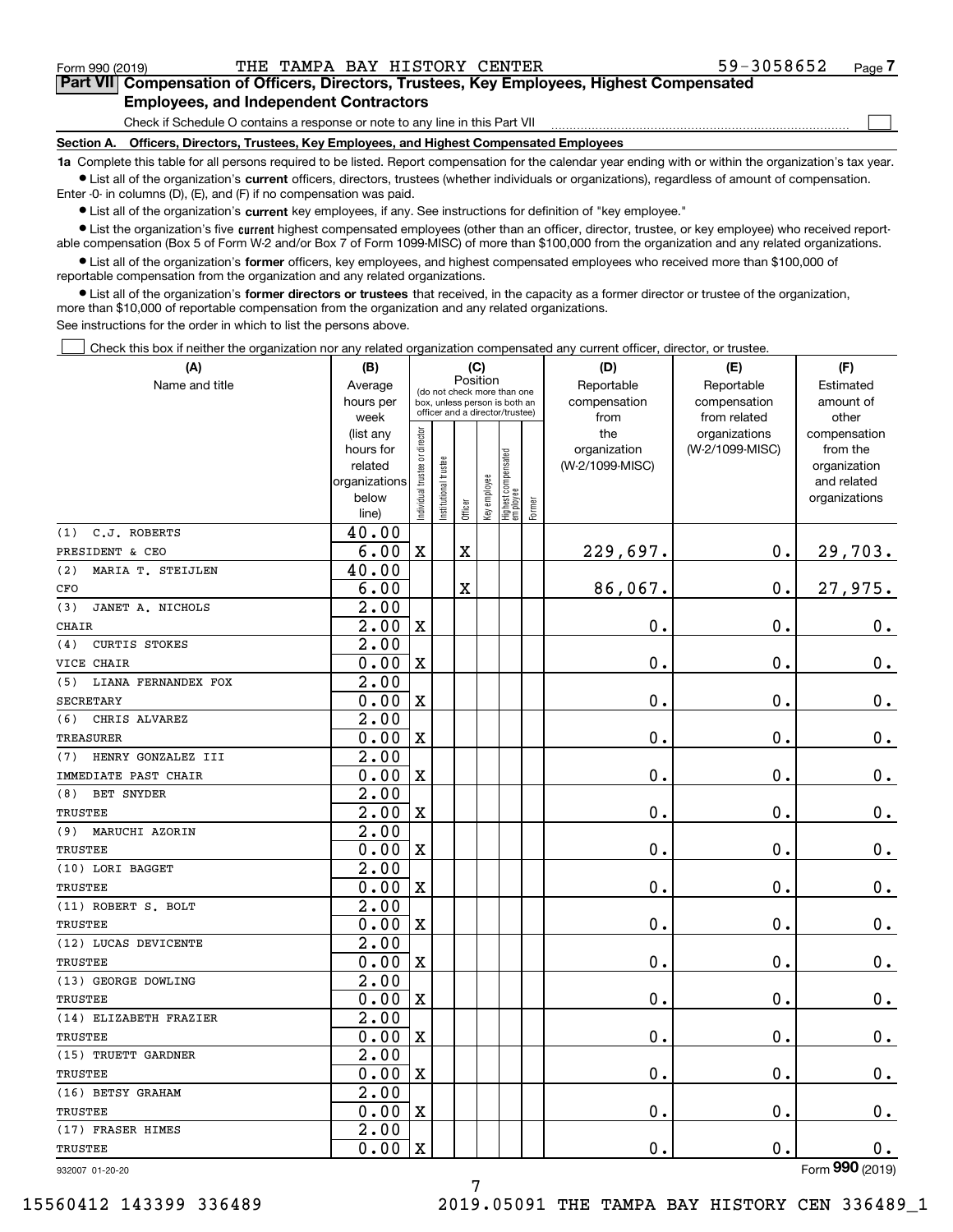|  | Form 990 (2019) |
|--|-----------------|
|  |                 |

| <b>Part VII</b> | Section A. Officers, Directors, Trustees, Key Employees, and Highest Compensated Employees (continued)                               |                        |                               |                      |         |              |                                   |        |                         |                                  |    |               |              |       |
|-----------------|--------------------------------------------------------------------------------------------------------------------------------------|------------------------|-------------------------------|----------------------|---------|--------------|-----------------------------------|--------|-------------------------|----------------------------------|----|---------------|--------------|-------|
|                 | (A)                                                                                                                                  | (B)                    |                               |                      |         | (C)          |                                   |        | (D)                     | (E)                              |    |               | (F)          |       |
|                 | Name and title                                                                                                                       | Average                |                               |                      |         | Position     | (do not check more than one       |        | Reportable              | Reportable                       |    |               | Estimated    |       |
|                 |                                                                                                                                      | hours per              |                               |                      |         |              | box, unless person is both an     |        | compensation            | compensation                     |    |               | amount of    |       |
|                 |                                                                                                                                      | week                   |                               |                      |         |              | officer and a director/trustee)   |        | from                    | from related                     |    |               | other        |       |
|                 |                                                                                                                                      | (list any<br>hours for | ndividual trustee or director |                      |         |              |                                   |        | the<br>organization     | organizations<br>(W-2/1099-MISC) |    | compensation  | from the     |       |
|                 |                                                                                                                                      | related                |                               |                      |         |              |                                   |        | (W-2/1099-MISC)         |                                  |    |               | organization |       |
|                 |                                                                                                                                      | organizations          |                               |                      |         |              |                                   |        |                         |                                  |    |               | and related  |       |
|                 |                                                                                                                                      | below                  |                               | nstitutional trustee |         | Key employee |                                   |        |                         |                                  |    | organizations |              |       |
|                 |                                                                                                                                      | line)                  |                               |                      | Officer |              | Highest compensated<br>  employee | Former |                         |                                  |    |               |              |       |
|                 | (18) ELLERY LINDER                                                                                                                   | 2.00                   |                               |                      |         |              |                                   |        |                         |                                  |    |               |              |       |
| <b>TRUSTEE</b>  |                                                                                                                                      | 0.00                   | $\mathbf X$                   |                      |         |              |                                   |        | 0.                      |                                  | 0. |               |              | 0.    |
|                 | (19) KIMBERLY MADISON                                                                                                                | 2.00                   |                               |                      |         |              |                                   |        |                         |                                  |    |               |              |       |
| TRUSTEE         |                                                                                                                                      | 0.00                   | X                             |                      |         |              |                                   |        | 0.                      |                                  | 0. |               |              | 0.    |
|                 | (20) DAVID MOORE                                                                                                                     | 2.00                   |                               |                      |         |              |                                   |        |                         |                                  |    |               |              |       |
| TRUSTEE         |                                                                                                                                      | 0.00                   | X                             |                      |         |              |                                   |        | 0.                      |                                  | 0. |               |              | 0.    |
|                 | (21) RICH MULLINS                                                                                                                    | 2.00                   |                               |                      |         |              |                                   |        |                         |                                  |    |               |              |       |
| <b>TRUSTEE</b>  |                                                                                                                                      | 0.00                   | X                             |                      |         |              |                                   |        | 0.                      |                                  | 0. |               |              | $0$ . |
|                 | (22) DAVID NICHOLSON                                                                                                                 | 2.00                   |                               |                      |         |              |                                   |        |                         |                                  |    |               |              |       |
| TRUSTEE         |                                                                                                                                      | 0.00                   | X                             |                      |         |              |                                   |        | 0.                      |                                  | 0. |               |              | 0.    |
|                 | (23) STEVEN M. RANEY                                                                                                                 | 2.00                   |                               |                      |         |              |                                   |        |                         |                                  |    |               |              |       |
|                 | PAST CHAIRMAN                                                                                                                        | 0.00                   | X                             |                      |         |              |                                   |        | 0.                      |                                  | 0. |               |              | 0.    |
|                 | (24) R. JAMES ROBBINS, JR.                                                                                                           | 2.00                   |                               |                      |         |              |                                   |        |                         |                                  |    |               |              |       |
|                 | PAST CHAIRMAN                                                                                                                        | 2.00                   | X                             |                      |         |              |                                   |        | 0.                      |                                  | 0. |               |              | 0.    |
|                 | (25) ROB ROSNER                                                                                                                      | 2.00                   |                               |                      |         |              |                                   |        |                         |                                  |    |               |              |       |
| TRUSTEE         |                                                                                                                                      | 0.00                   | X                             |                      |         |              |                                   |        | 0.                      |                                  | 0. |               |              | 0.    |
|                 | (26) PAUL L. WHITING, JR.                                                                                                            | 2.00                   |                               |                      |         |              |                                   |        |                         |                                  |    |               |              |       |
| TRUSTEE         |                                                                                                                                      | 6.00                   | $\mathbf X$                   |                      |         |              |                                   |        | Ο.                      |                                  | 0. |               |              | 0.    |
|                 | 1b Subtotal                                                                                                                          |                        |                               |                      |         |              |                                   |        | 315,764.                |                                  | 0. |               | 57,678.      |       |
|                 | c Total from continuation sheets to Part VII, Section A                                                                              |                        |                               |                      |         |              |                                   |        | 0.                      |                                  | 0. |               |              | 0.    |
|                 |                                                                                                                                      |                        |                               |                      |         |              |                                   |        | 315,764.                |                                  | 0. |               | 57,678.      |       |
| $\mathbf{2}$    | Total number of individuals (including but not limited to those listed above) who received more than \$100,000 of reportable         |                        |                               |                      |         |              |                                   |        |                         |                                  |    |               |              |       |
|                 | compensation from the organization $\blacktriangleright$                                                                             |                        |                               |                      |         |              |                                   |        |                         |                                  |    |               |              |       |
|                 |                                                                                                                                      |                        |                               |                      |         |              |                                   |        |                         |                                  |    |               | Yes          | No    |
| 3               | Did the organization list any former officer, director, trustee, key employee, or highest compensated employee on                    |                        |                               |                      |         |              |                                   |        |                         |                                  |    |               |              |       |
|                 | line 1a? If "Yes," complete Schedule J for such individual                                                                           |                        |                               |                      |         |              |                                   |        |                         |                                  |    | 3             |              | х     |
| 4               | For any individual listed on line 1a, is the sum of reportable compensation and other compensation from the organization             |                        |                               |                      |         |              |                                   |        |                         |                                  |    |               |              |       |
|                 |                                                                                                                                      |                        |                               |                      |         |              |                                   |        |                         |                                  |    | 4             | x            |       |
| 5               | Did any person listed on line 1a receive or accrue compensation from any unrelated organization or individual for services           |                        |                               |                      |         |              |                                   |        |                         |                                  |    |               |              |       |
|                 |                                                                                                                                      |                        |                               |                      |         |              |                                   |        |                         |                                  |    | 5             |              | X     |
|                 | <b>Section B. Independent Contractors</b>                                                                                            |                        |                               |                      |         |              |                                   |        |                         |                                  |    |               |              |       |
| 1               | Complete this table for your five highest compensated independent contractors that received more than \$100,000 of compensation from |                        |                               |                      |         |              |                                   |        |                         |                                  |    |               |              |       |
|                 | the organization. Report compensation for the calendar year ending with or within the organization's tax year.                       |                        |                               |                      |         |              |                                   |        |                         |                                  |    |               |              |       |
|                 | (A)<br>Name and business address                                                                                                     |                        |                               |                      |         |              |                                   |        | (B)                     |                                  |    | (C)           |              |       |
|                 |                                                                                                                                      |                        |                               | <b>NONE</b>          |         |              |                                   |        | Description of services |                                  |    | Compensation  |              |       |
|                 |                                                                                                                                      |                        |                               |                      |         |              |                                   |        |                         |                                  |    |               |              |       |
|                 |                                                                                                                                      |                        |                               |                      |         |              |                                   |        |                         |                                  |    |               |              |       |
|                 |                                                                                                                                      |                        |                               |                      |         |              |                                   |        |                         |                                  |    |               |              |       |
|                 |                                                                                                                                      |                        |                               |                      |         |              |                                   |        |                         |                                  |    |               |              |       |
|                 |                                                                                                                                      |                        |                               |                      |         |              |                                   |        |                         |                                  |    |               |              |       |
|                 |                                                                                                                                      |                        |                               |                      |         |              |                                   |        |                         |                                  |    |               |              |       |
|                 |                                                                                                                                      |                        |                               |                      |         |              |                                   |        |                         |                                  |    |               |              |       |
|                 |                                                                                                                                      |                        |                               |                      |         |              |                                   |        |                         |                                  |    |               |              |       |

**2**Total number of independent contractors (including but not limited to those listed above) who received more than \$100,000 of compensation from the organization 0

932008 01-20-20 SEE PART VII, SECTION A CONTINUATION SHEETS

8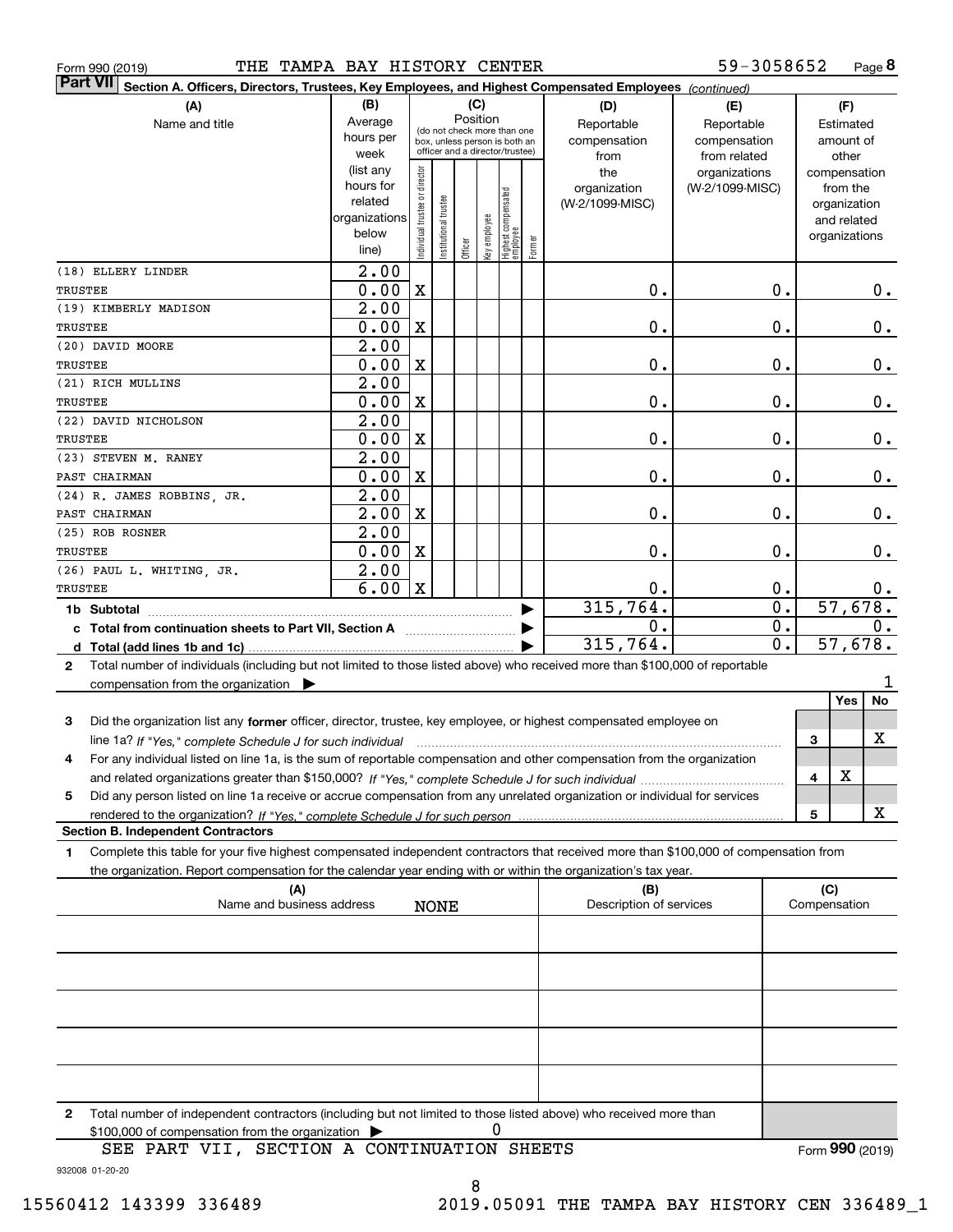| THE TAMPA BAY HISTORY CENTER<br>Form 990                                                                        |                           |                                |                       |         |              |                              |        |                      | 59-3058652                   |                             |
|-----------------------------------------------------------------------------------------------------------------|---------------------------|--------------------------------|-----------------------|---------|--------------|------------------------------|--------|----------------------|------------------------------|-----------------------------|
| Part VII Section A. Officers, Directors, Trustees, Key Employees, and Highest Compensated Employees (continued) |                           |                                |                       |         |              |                              |        |                      |                              |                             |
| (A)                                                                                                             | (B)                       |                                |                       |         | (C)          |                              |        | (D)                  | (E)                          | (F)                         |
| Name and title                                                                                                  | Average                   |                                |                       |         | Position     |                              |        | Reportable           | Reportable                   | Estimated                   |
|                                                                                                                 | hours<br>per              |                                |                       |         |              | (check all that apply)       |        | compensation<br>from | compensation<br>from related | amount of<br>other          |
|                                                                                                                 | week                      |                                |                       |         |              |                              |        | the                  | organizations                | compensation                |
|                                                                                                                 | (list any                 |                                |                       |         |              |                              |        | organization         | (W-2/1099-MISC)              | from the                    |
|                                                                                                                 | hours for<br>related      |                                |                       |         |              |                              |        | (W-2/1099-MISC)      |                              | organization<br>and related |
|                                                                                                                 | organizations             | Individual trustee or director | Institutional trustee |         |              | Highest compensated employee |        |                      |                              | organizations               |
|                                                                                                                 | below                     |                                |                       |         | Key employee |                              |        |                      |                              |                             |
|                                                                                                                 | line)                     |                                |                       | Officer |              |                              | Former |                      |                              |                             |
| (27) RUFUS J. WILLIAMS IV                                                                                       | 2.00                      |                                |                       |         |              |                              |        |                      |                              |                             |
| TRUSTEE                                                                                                         | 0.00                      | $\mathbf X$                    |                       |         |              |                              |        | $0$ .                | $\mathbf 0$ .                | 0.                          |
| (28) BONNIE M. WISE                                                                                             | 2.00                      |                                |                       |         |              |                              |        |                      |                              |                             |
| TRUSTEE                                                                                                         | 0.00                      | $\mathbf X$                    |                       |         |              |                              |        | $\mathbf 0$ .        | 0.                           | $0_{.}$                     |
| (29) MARK WOODARD<br>TRUSTEE                                                                                    | $\overline{2.00}$<br>0.00 | $\mathbf X$                    |                       |         |              |                              |        | $\mathbf 0$ .        | 0.                           |                             |
| (30) DENNIS HOLT                                                                                                | $\overline{2.00}$         |                                |                       |         |              |                              |        |                      |                              | 0.                          |
| TRUSTEE (10/1/19-9/21/20)                                                                                       | 0.00                      | $\mathbf X$                    |                       |         |              |                              |        | $\mathbf 0$ .        | $\mathbf 0$ .                | $0_{.}$                     |
|                                                                                                                 |                           |                                |                       |         |              |                              |        |                      |                              |                             |
|                                                                                                                 |                           |                                |                       |         |              |                              |        |                      |                              |                             |
|                                                                                                                 |                           |                                |                       |         |              |                              |        |                      |                              |                             |
|                                                                                                                 |                           |                                |                       |         |              |                              |        |                      |                              |                             |
|                                                                                                                 |                           |                                |                       |         |              |                              |        |                      |                              |                             |
|                                                                                                                 |                           |                                |                       |         |              |                              |        |                      |                              |                             |
|                                                                                                                 |                           |                                |                       |         |              |                              |        |                      |                              |                             |
|                                                                                                                 |                           |                                |                       |         |              |                              |        |                      |                              |                             |
|                                                                                                                 |                           |                                |                       |         |              |                              |        |                      |                              |                             |
|                                                                                                                 |                           |                                |                       |         |              |                              |        |                      |                              |                             |
|                                                                                                                 |                           |                                |                       |         |              |                              |        |                      |                              |                             |
|                                                                                                                 |                           |                                |                       |         |              |                              |        |                      |                              |                             |
|                                                                                                                 |                           |                                |                       |         |              |                              |        |                      |                              |                             |
|                                                                                                                 |                           |                                |                       |         |              |                              |        |                      |                              |                             |
|                                                                                                                 |                           |                                |                       |         |              |                              |        |                      |                              |                             |
|                                                                                                                 |                           |                                |                       |         |              |                              |        |                      |                              |                             |
|                                                                                                                 |                           |                                |                       |         |              |                              |        |                      |                              |                             |
|                                                                                                                 |                           |                                |                       |         |              |                              |        |                      |                              |                             |
|                                                                                                                 |                           |                                |                       |         |              |                              |        |                      |                              |                             |
|                                                                                                                 |                           |                                |                       |         |              |                              |        |                      |                              |                             |
|                                                                                                                 |                           |                                |                       |         |              |                              |        |                      |                              |                             |
|                                                                                                                 |                           |                                |                       |         |              |                              |        |                      |                              |                             |
|                                                                                                                 |                           |                                |                       |         |              |                              |        |                      |                              |                             |
|                                                                                                                 |                           |                                |                       |         |              |                              |        |                      |                              |                             |
|                                                                                                                 |                           |                                |                       |         |              |                              |        |                      |                              |                             |
|                                                                                                                 |                           |                                |                       |         |              |                              |        |                      |                              |                             |
|                                                                                                                 |                           |                                |                       |         |              |                              |        |                      |                              |                             |
|                                                                                                                 |                           |                                |                       |         |              |                              |        |                      |                              |                             |
|                                                                                                                 |                           |                                |                       |         |              |                              |        |                      |                              |                             |
|                                                                                                                 |                           |                                |                       |         |              |                              |        |                      |                              |                             |
|                                                                                                                 |                           |                                |                       |         |              |                              |        |                      |                              |                             |
|                                                                                                                 |                           |                                |                       |         |              |                              |        |                      |                              |                             |

932201 04-01-19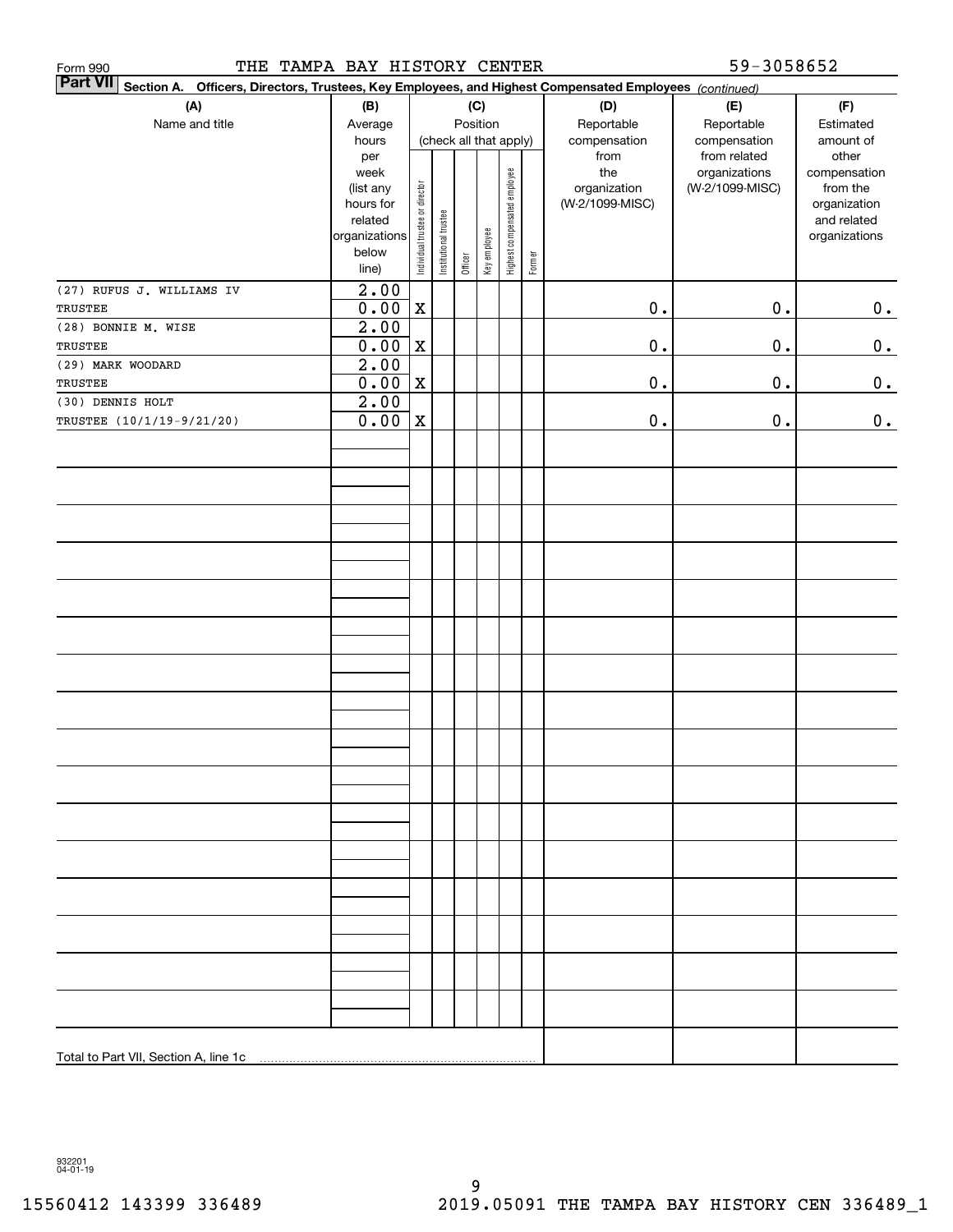|                                                           | <b>Part VIII</b> | <b>Statement of Revenue</b>                                                                                                                                                                                                                                                                                                                                             |                                                           |                       |                                              |                                                   |                                                                 |
|-----------------------------------------------------------|------------------|-------------------------------------------------------------------------------------------------------------------------------------------------------------------------------------------------------------------------------------------------------------------------------------------------------------------------------------------------------------------------|-----------------------------------------------------------|-----------------------|----------------------------------------------|---------------------------------------------------|-----------------------------------------------------------------|
|                                                           |                  | Check if Schedule O contains a response or note to any line in this Part VIII                                                                                                                                                                                                                                                                                           |                                                           |                       |                                              |                                                   |                                                                 |
|                                                           |                  |                                                                                                                                                                                                                                                                                                                                                                         |                                                           | Total revenue         | (B)<br>Related or exempt<br>function revenue | $\overline{(C)}$<br>Unrelated<br>business revenue | (D)<br>Revenue excluded<br>from tax under<br>sections 512 - 514 |
| Contributions, Gifts, Grants<br>and Other Similar Amounts | c<br>d<br>е<br>f | 1a<br><b>1 a</b> Federated campaigns<br>1 <sub>b</sub><br><b>b</b> Membership dues<br>1 <sub>c</sub><br>Fundraising events<br>1 <sub>d</sub><br>Related organizations<br>1e<br>Government grants (contributions)<br>All other contributions, gifts, grants, and<br>similar amounts not included above<br>1f<br>$1g$ \$<br>Noncash contributions included in lines 1a-1f | 182,534.<br>154, 100.<br>182,570.<br>916,673.<br>379,210. |                       |                                              |                                                   |                                                                 |
|                                                           |                  |                                                                                                                                                                                                                                                                                                                                                                         |                                                           | 1,815,087.            |                                              |                                                   |                                                                 |
|                                                           |                  |                                                                                                                                                                                                                                                                                                                                                                         | <b>Business Code</b>                                      |                       |                                              |                                                   |                                                                 |
| Program Service<br>Revenue                                | c<br>d<br>е      | 2 a ADMISSIONS<br><b>b CHILDREN &amp; ADULT PROGR</b><br><u> 1989 - Johann Stein, mars an deus an deus Amerikaanse komme</u>                                                                                                                                                                                                                                            | 712110<br>712110                                          | 207,986.<br>17,957.   | 207,986.<br>17,957.                          |                                                   |                                                                 |
|                                                           | f                | All other program service revenue <i>mimimini</i>                                                                                                                                                                                                                                                                                                                       |                                                           |                       |                                              |                                                   |                                                                 |
|                                                           |                  |                                                                                                                                                                                                                                                                                                                                                                         | ▶                                                         | 225,943.              |                                              |                                                   |                                                                 |
|                                                           | 3<br>4           | Investment income (including dividends, interest, and<br>Income from investment of tax-exempt bond proceeds                                                                                                                                                                                                                                                             |                                                           | 34,804.               |                                              |                                                   | 34,804.                                                         |
|                                                           | 5<br>6а          | (i) Real<br>30,715.<br>6a<br>Gross rents<br>$\frac{1}{2}$                                                                                                                                                                                                                                                                                                               | (ii) Personal                                             |                       |                                              |                                                   |                                                                 |
|                                                           | b<br>c           | 0.<br>6b<br>Less: rental expenses<br>30,715.<br>6c<br>Rental income or (loss)                                                                                                                                                                                                                                                                                           |                                                           |                       |                                              |                                                   |                                                                 |
|                                                           |                  | d Net rental income or (loss)<br>(i) Securities<br>7 a Gross amount from sales of<br>40,652.<br>7a<br>assets other than inventory<br><b>b</b> Less: cost or other basis                                                                                                                                                                                                 | (ii) Other                                                | 30, 715.              |                                              |                                                   | 30, 715.                                                        |
|                                                           |                  | $ 7b $ 40,324.<br>and sales expenses                                                                                                                                                                                                                                                                                                                                    | 60.                                                       |                       |                                              |                                                   |                                                                 |
| Revenue                                                   |                  | 328.<br> 7c <br>c Gain or (loss)                                                                                                                                                                                                                                                                                                                                        | $-60.$                                                    |                       |                                              |                                                   |                                                                 |
|                                                           |                  |                                                                                                                                                                                                                                                                                                                                                                         | $\blacktriangleright$                                     | 268.                  |                                              |                                                   | 268.                                                            |
| <b>Other</b>                                              |                  | 8 a Gross income from fundraising events (not<br>including \$ 154, 100. of<br>contributions reported on line 1c). See<br> 8a                                                                                                                                                                                                                                            | 43,500.                                                   |                       |                                              |                                                   |                                                                 |
|                                                           |                  | 8b<br><b>b</b> Less: direct expenses                                                                                                                                                                                                                                                                                                                                    | 68, 133.                                                  |                       |                                              |                                                   |                                                                 |
|                                                           |                  | c Net income or (loss) from fundraising events                                                                                                                                                                                                                                                                                                                          |                                                           | $-24,633.$            |                                              |                                                   | $-24,633.$                                                      |
|                                                           |                  | 9 a Gross income from gaming activities. See<br>9а<br>9 <sub>b</sub>                                                                                                                                                                                                                                                                                                    |                                                           |                       |                                              |                                                   |                                                                 |
|                                                           |                  | <b>b</b> Less: direct expenses <b>contained b</b> Less: direct expenses<br>c Net income or (loss) from gaming activities                                                                                                                                                                                                                                                |                                                           |                       |                                              |                                                   |                                                                 |
|                                                           |                  | 10 a Gross sales of inventory, less returns                                                                                                                                                                                                                                                                                                                             | $ 10a $ 54,702.                                           |                       |                                              |                                                   |                                                                 |
|                                                           |                  | <b>b</b> Less: cost of goods sold                                                                                                                                                                                                                                                                                                                                       | $\boxed{10b\ 29, 773.}$                                   |                       |                                              |                                                   |                                                                 |
|                                                           |                  | c Net income or (loss) from sales of inventory                                                                                                                                                                                                                                                                                                                          |                                                           | 24,929.               | 23,835.                                      | 1,094.                                            |                                                                 |
|                                                           |                  |                                                                                                                                                                                                                                                                                                                                                                         | <b>Business Code</b>                                      |                       |                                              |                                                   |                                                                 |
|                                                           |                  | 11 a CAFE REVENUE<br><b>b MANAGEMENT FEES</b>                                                                                                                                                                                                                                                                                                                           | 541611<br>531190                                          | 183,671.<br>50,000.   | 50,000.                                      |                                                   | 183,671.                                                        |
| Revenue                                                   |                  |                                                                                                                                                                                                                                                                                                                                                                         |                                                           |                       |                                              |                                                   |                                                                 |
| Miscellaneous                                             | c                |                                                                                                                                                                                                                                                                                                                                                                         | 712110                                                    | 4,704.                |                                              |                                                   | 4,704.                                                          |
|                                                           |                  |                                                                                                                                                                                                                                                                                                                                                                         |                                                           | 238, 375.             |                                              |                                                   |                                                                 |
|                                                           | 12               |                                                                                                                                                                                                                                                                                                                                                                         |                                                           | $\sqrt{2,345}$ , 488. | 299,778.                                     | 1,094.                                            | 229,529.                                                        |
|                                                           | 932009 01-20-20  |                                                                                                                                                                                                                                                                                                                                                                         |                                                           |                       |                                              |                                                   | Form 990 (2019)                                                 |

Form 990 (2019) THE TAMPA BAY HISTORY CENTER 59-3058652 Page

**9**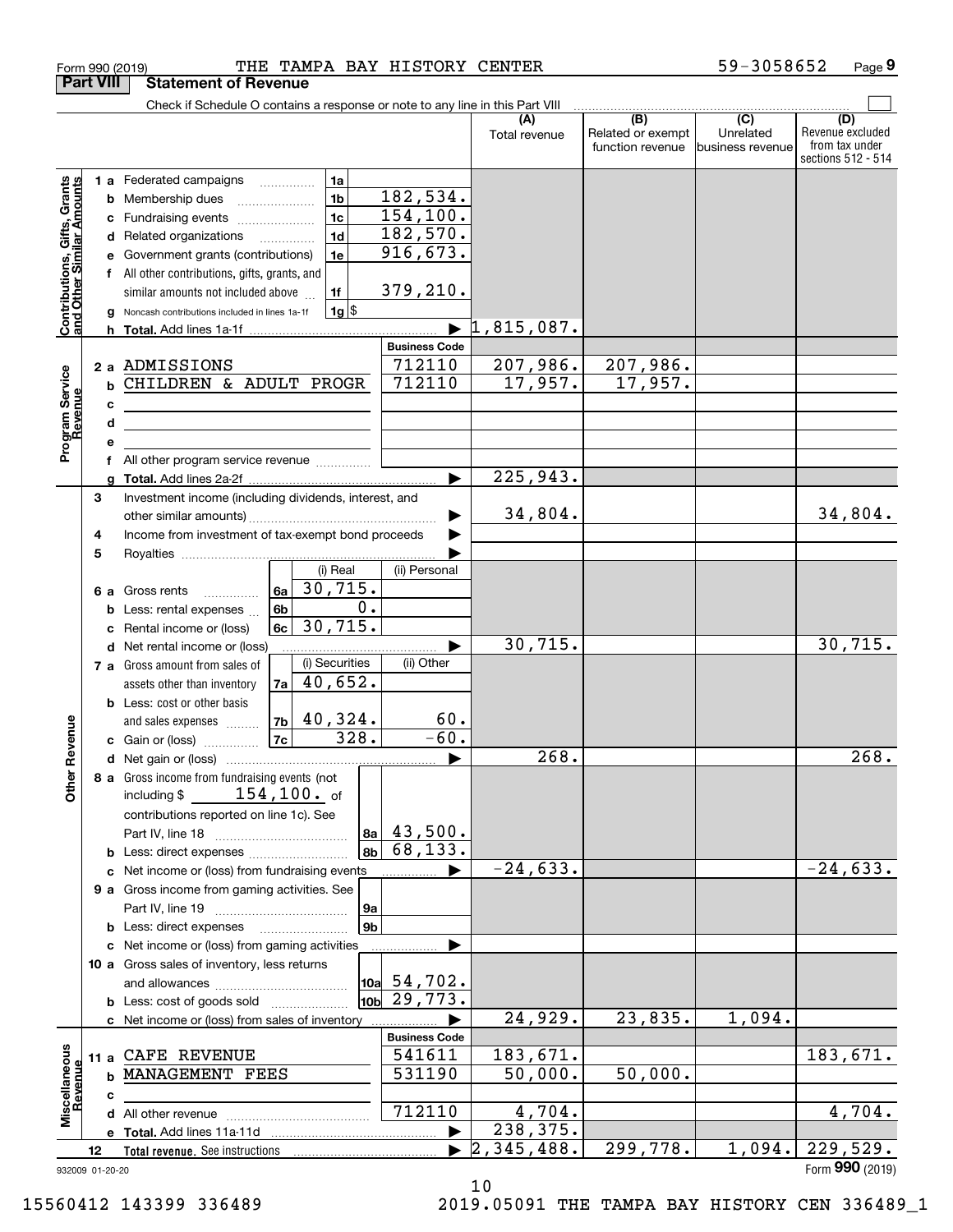Form 990 (2019) Page THE TAMPA BAY HISTORY CENTER 59-3058652 **Part IX Statement of Functional Expenses**

|                  | Section 501(c)(3) and 501(c)(4) organizations must complete all columns. All other organizations must complete column (A).                                                                                 |                       |                                    |                                           |                                |
|------------------|------------------------------------------------------------------------------------------------------------------------------------------------------------------------------------------------------------|-----------------------|------------------------------------|-------------------------------------------|--------------------------------|
|                  | Check if Schedule O contains a response or note to any line in this Part IX.                                                                                                                               |                       |                                    |                                           |                                |
|                  | Do not include amounts reported on lines 6b,<br>7b, 8b, 9b, and 10b of Part VIII.                                                                                                                          | (A)<br>Total expenses | (B)<br>Program service<br>expenses | (C)<br>Management and<br>general expenses | (D)<br>Fundraising<br>expenses |
| 1.               | Grants and other assistance to domestic organizations                                                                                                                                                      |                       |                                    |                                           |                                |
|                  | and domestic governments. See Part IV, line 21                                                                                                                                                             |                       |                                    |                                           |                                |
| $\mathbf{2}$     | Grants and other assistance to domestic                                                                                                                                                                    |                       |                                    |                                           |                                |
|                  | individuals. See Part IV, line 22                                                                                                                                                                          |                       |                                    |                                           |                                |
| 3                | Grants and other assistance to foreign                                                                                                                                                                     |                       |                                    |                                           |                                |
|                  | organizations, foreign governments, and foreign                                                                                                                                                            |                       |                                    |                                           |                                |
|                  | individuals. See Part IV, lines 15 and 16                                                                                                                                                                  |                       |                                    |                                           |                                |
| 4                | Benefits paid to or for members                                                                                                                                                                            |                       |                                    |                                           |                                |
| 5                | Compensation of current officers, directors,                                                                                                                                                               |                       |                                    |                                           |                                |
|                  |                                                                                                                                                                                                            | 378,890.              | 145,865.                           | 125,047.                                  | 107,978.                       |
| 6                | Compensation not included above to disqualified                                                                                                                                                            |                       |                                    |                                           |                                |
|                  | persons (as defined under section 4958(f)(1)) and                                                                                                                                                          |                       |                                    |                                           |                                |
|                  | persons described in section 4958(c)(3)(B)<br><b>Contractor</b>                                                                                                                                            |                       |                                    |                                           |                                |
| 7                | Other salaries and wages                                                                                                                                                                                   | 1,165,129.            | 741,888.                           | 187, 272.                                 | 235,969.                       |
| 8                | Pension plan accruals and contributions (include                                                                                                                                                           |                       |                                    |                                           |                                |
|                  | section 401(k) and 403(b) employer contributions)                                                                                                                                                          | 32, 259.              | 21, 178.                           | 4,739.                                    | $\frac{6,342}{28,832}$         |
| 9                |                                                                                                                                                                                                            | 136, 104.             | 83,566.                            | $\overline{23,706}$ .                     |                                |
| 10               |                                                                                                                                                                                                            | 114,586.              | 66,414.                            | 22,803.                                   | 25,369.                        |
| 11               | Fees for services (nonemployees):                                                                                                                                                                          |                       |                                    |                                           |                                |
| a                |                                                                                                                                                                                                            |                       |                                    |                                           |                                |
| b                |                                                                                                                                                                                                            | 11,792.               | 1,178.                             | 7,079.                                    | $\frac{3,535}{3,694}$          |
| c                |                                                                                                                                                                                                            | 36,935.               | 27,701.                            | 5,540.                                    |                                |
| d                |                                                                                                                                                                                                            |                       |                                    |                                           |                                |
| е                | Professional fundraising services. See Part IV, line 17                                                                                                                                                    |                       |                                    |                                           |                                |
| f                | Investment management fees                                                                                                                                                                                 | 1,996.                |                                    | 1,996.                                    |                                |
| g                | Other. (If line 11g amount exceeds 10% of line 25,                                                                                                                                                         |                       |                                    |                                           |                                |
|                  | column (A) amount, list line 11g expenses on Sch 0.)                                                                                                                                                       | 27,274.               | 17,700.                            | 4,532.                                    | $\frac{5,042}{130,555}$        |
| 12 <sup>12</sup> |                                                                                                                                                                                                            | 130, 555.             |                                    |                                           |                                |
| 13               |                                                                                                                                                                                                            | 155,491.              | 76,118.                            | 43,889.                                   | 35,484.                        |
| 14               |                                                                                                                                                                                                            | 73,339.               | 33,032.                            | 24,180.                                   | 16, 127.                       |
| 15               |                                                                                                                                                                                                            |                       |                                    |                                           |                                |
| 16               |                                                                                                                                                                                                            | 490,202.              | 460,788.                           | 24,512.                                   | 4,902.                         |
| 17               |                                                                                                                                                                                                            | 15,609.               | 6, 243.                            | 4,683.                                    | 4,683.                         |
| 18               | Payments of travel or entertainment expenses                                                                                                                                                               |                       |                                    |                                           |                                |
|                  | for any federal, state, or local public officials                                                                                                                                                          |                       |                                    |                                           |                                |
| 19               | Conferences, conventions, and meetings                                                                                                                                                                     | 5,274.                | 1,236.                             | 1,816.                                    | 2,222.                         |
| 20               | Interest                                                                                                                                                                                                   |                       |                                    |                                           |                                |
| 21               |                                                                                                                                                                                                            |                       |                                    |                                           |                                |
| 22               | Depreciation, depletion, and amortization                                                                                                                                                                  | 871, 121.             | 818,854.                           | 43,556.                                   | $\overline{8,711}$ .           |
| 23               | Insurance                                                                                                                                                                                                  | 5,529.                | 5,198.                             | 276.                                      | 55.                            |
| 24               | Other expenses. Itemize expenses not covered<br>above (List miscellaneous expenses on line 24e. If<br>line 24e amount exceeds 10% of line 25, column (A)<br>amount, list line 24e expenses on Schedule O.) |                       |                                    |                                           |                                |
|                  | a PROGRAM EXPENSES                                                                                                                                                                                         | 171,121.              | 171,121.                           |                                           |                                |
| b                | DESIGN & GRAPHICS                                                                                                                                                                                          | 15,715.               | 15,715.                            |                                           |                                |
| c                | EDUCATION MATERIALS                                                                                                                                                                                        | 2,160.                | 2,160.                             |                                           |                                |
| d                |                                                                                                                                                                                                            |                       |                                    |                                           |                                |
|                  | e All other expenses                                                                                                                                                                                       |                       |                                    |                                           |                                |
| 25               | Total functional expenses. Add lines 1 through 24e                                                                                                                                                         | 3,841,081.            | 2,695,955.                         | 525,626.                                  | 619,500.                       |
| 26               | <b>Joint costs.</b> Complete this line only if the organization                                                                                                                                            |                       |                                    |                                           |                                |
|                  | reported in column (B) joint costs from a combined                                                                                                                                                         |                       |                                    |                                           |                                |
|                  | educational campaign and fundraising solicitation.                                                                                                                                                         |                       |                                    |                                           |                                |
|                  | Check here $\blacktriangleright$<br>if following SOP 98-2 (ASC 958-720)                                                                                                                                    |                       |                                    |                                           |                                |

11

932010 01-20-20

Form (2019) **990**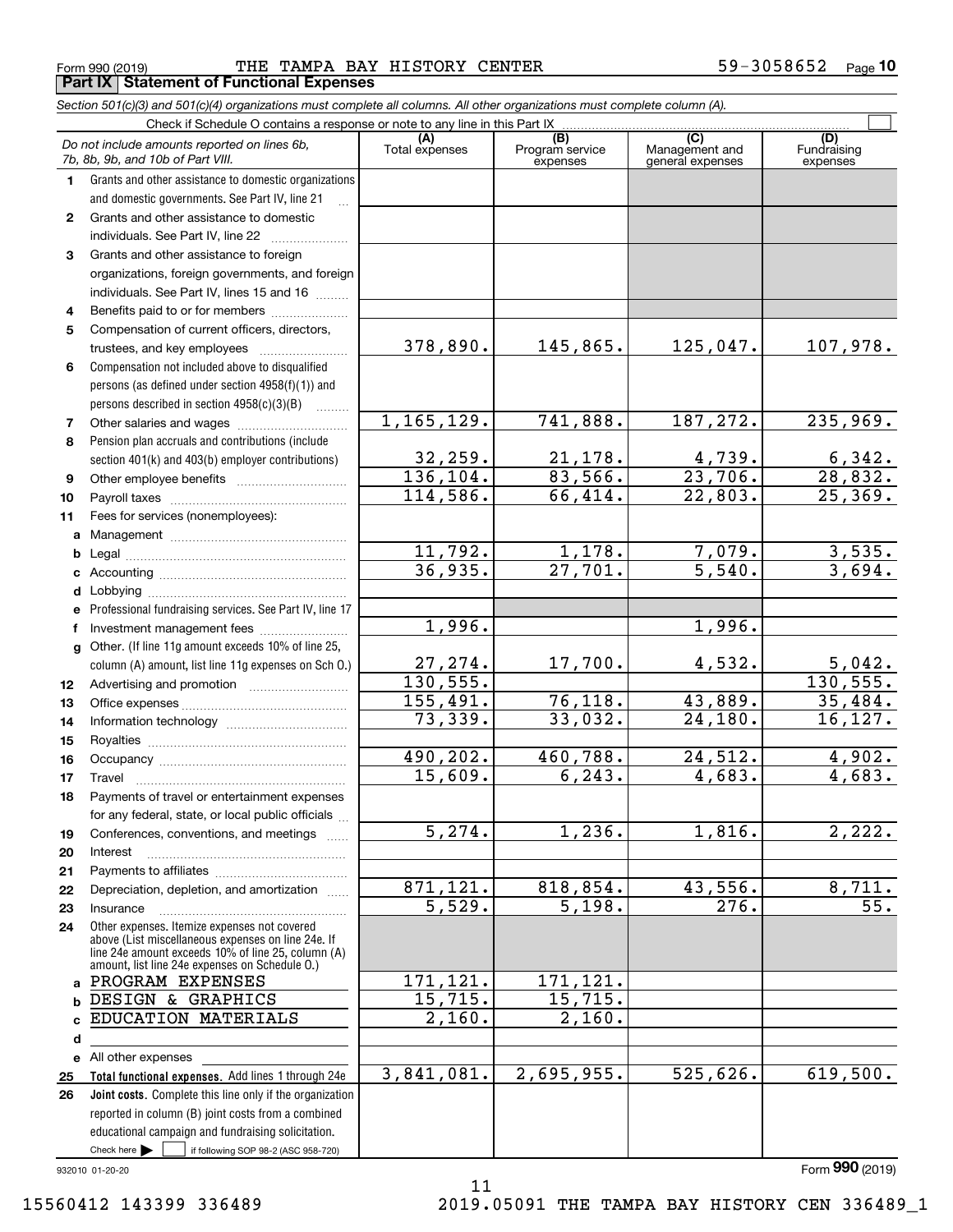**32 33**

**Net Assets or Fund Balances**

Net Assets or Fund Balances

**Assets**

**Part X** | Balance Sheet

**Liabilities**

Liabilities

#### Form 990 (2019) Page THE TAMPA BAY HISTORY CENTER 59-3058652

Check if Schedule O contains a response or note to any line in this Part X

Total net assets or fund balances ~~~~~~~~~~~~~~~~~~~~~~

Total liabilities and net assets/fund balances

|    |                                                                                                                                      |         | (A)<br>Beginning of year      |                  | (B)<br>End of year                |
|----|--------------------------------------------------------------------------------------------------------------------------------------|---------|-------------------------------|------------------|-----------------------------------|
| 1  |                                                                                                                                      |         | 8,657.                        | $\mathbf{1}$     | 229,553.                          |
| 2  | Cash - non-interest-bearing                                                                                                          |         | 2,377,131.                    | $\mathbf{2}$     | 1,787,520.                        |
| 3  |                                                                                                                                      |         | 2,075,886.                    | 3                | 1,510,505.                        |
| 4  |                                                                                                                                      |         | $\overline{59}$ , 095.        | 4                | 87,270.                           |
| 5  | Loans and other receivables from any current or former officer, director,                                                            |         |                               |                  |                                   |
|    | trustee, key employee, creator or founder, substantial contributor, or 35%                                                           |         |                               |                  |                                   |
|    | controlled entity or family member of any of these persons                                                                           |         |                               | 5                |                                   |
| 6  | Loans and other receivables from other disqualified persons (as defined                                                              |         |                               |                  |                                   |
|    | under section $4958(f)(1)$ , and persons described in section $4958(c)(3)(B)$                                                        |         | 6                             |                  |                                   |
| 7  |                                                                                                                                      |         | $\overline{7}$                |                  |                                   |
| 8  |                                                                                                                                      | 37,180. | 8                             |                  |                                   |
| 9  | Prepaid expenses and deferred charges                                                                                                |         | 50, 810.                      | $\boldsymbol{9}$ | $\frac{41,069.}{19,225.}$         |
|    | 10a Land, buildings, and equipment: cost or other                                                                                    |         |                               |                  |                                   |
|    |                                                                                                                                      |         |                               |                  |                                   |
|    | basis. Complete Part VI of Schedule D  10a 21, 752, 118.<br><b>b</b> Less: accumulated depreciation<br>. 1                           |         |                               | 10 <sub>c</sub>  |                                   |
| 11 |                                                                                                                                      |         | $\frac{8,292,771}{1,038,573}$ | 11               | $7,626,801.$<br>1,142,823.        |
| 12 |                                                                                                                                      |         |                               | 12               |                                   |
| 13 |                                                                                                                                      |         |                               | 13               |                                   |
| 14 |                                                                                                                                      |         |                               | 14               |                                   |
| 15 |                                                                                                                                      |         | 0.                            | 15               | 12,556,819.                       |
| 16 |                                                                                                                                      |         | 13,940,103.                   | 16               | 25,001,585.                       |
| 17 |                                                                                                                                      |         | 256,498.                      | 17               | 187, 240.                         |
| 18 |                                                                                                                                      |         |                               | 18               |                                   |
| 19 |                                                                                                                                      |         |                               | 19               |                                   |
| 20 |                                                                                                                                      |         |                               | 20               |                                   |
| 21 | Escrow or custodial account liability. Complete Part IV of Schedule D                                                                |         |                               | 21               |                                   |
| 22 | Loans and other payables to any current or former officer, director,                                                                 |         |                               |                  |                                   |
|    | trustee, key employee, creator or founder, substantial contributor, or 35%                                                           |         |                               |                  |                                   |
|    | controlled entity or family member of any of these persons                                                                           |         |                               | 22               |                                   |
| 23 | Secured mortgages and notes payable to unrelated third parties                                                                       | .       |                               | 23               |                                   |
| 24 | Unsecured notes and loans payable to unrelated third parties                                                                         |         |                               | 24               |                                   |
| 25 | Other liabilities (including federal income tax, payables to related third                                                           |         |                               |                  |                                   |
|    | parties, and other liabilities not included on lines 17-24). Complete Part X                                                         |         |                               |                  |                                   |
|    | of Schedule D                                                                                                                        |         | 1,136,434.                    | 25               | 0.                                |
| 26 |                                                                                                                                      |         | 1,392,932.                    | 26               | 187,240.                          |
|    | Organizations that follow FASB ASC 958, check here $\blacktriangleright \boxed{\text{X}}$                                            |         |                               |                  |                                   |
|    | and complete lines 27, 28, 32, and 33.                                                                                               |         |                               |                  |                                   |
| 27 | Net assets without donor restrictions                                                                                                |         | 11,366,111.<br>1,181,060.     | 27               | <u>10,970,138.</u><br>13,844,207. |
| 28 |                                                                                                                                      |         |                               | 28               |                                   |
|    | Organizations that do not follow FASB ASC 958, check here $\blacktriangleright$                                                      |         |                               |                  |                                   |
|    | and complete lines 29 through 33.                                                                                                    |         |                               |                  |                                   |
| 29 |                                                                                                                                      |         |                               | 29               |                                   |
| 30 | Paid-in or capital surplus, or land, building, or equipment fund<br>Retained earnings, endowment, accumulated income, or other funds |         |                               | 30<br>31         |                                   |
| 31 |                                                                                                                                      |         |                               |                  |                                   |

 $\mathcal{L}^{\text{max}}$ 

Form (2019) **990**

**3233**

 $12,547,171. |32| 24,814,345.$ 13,940,103. 25,001,585.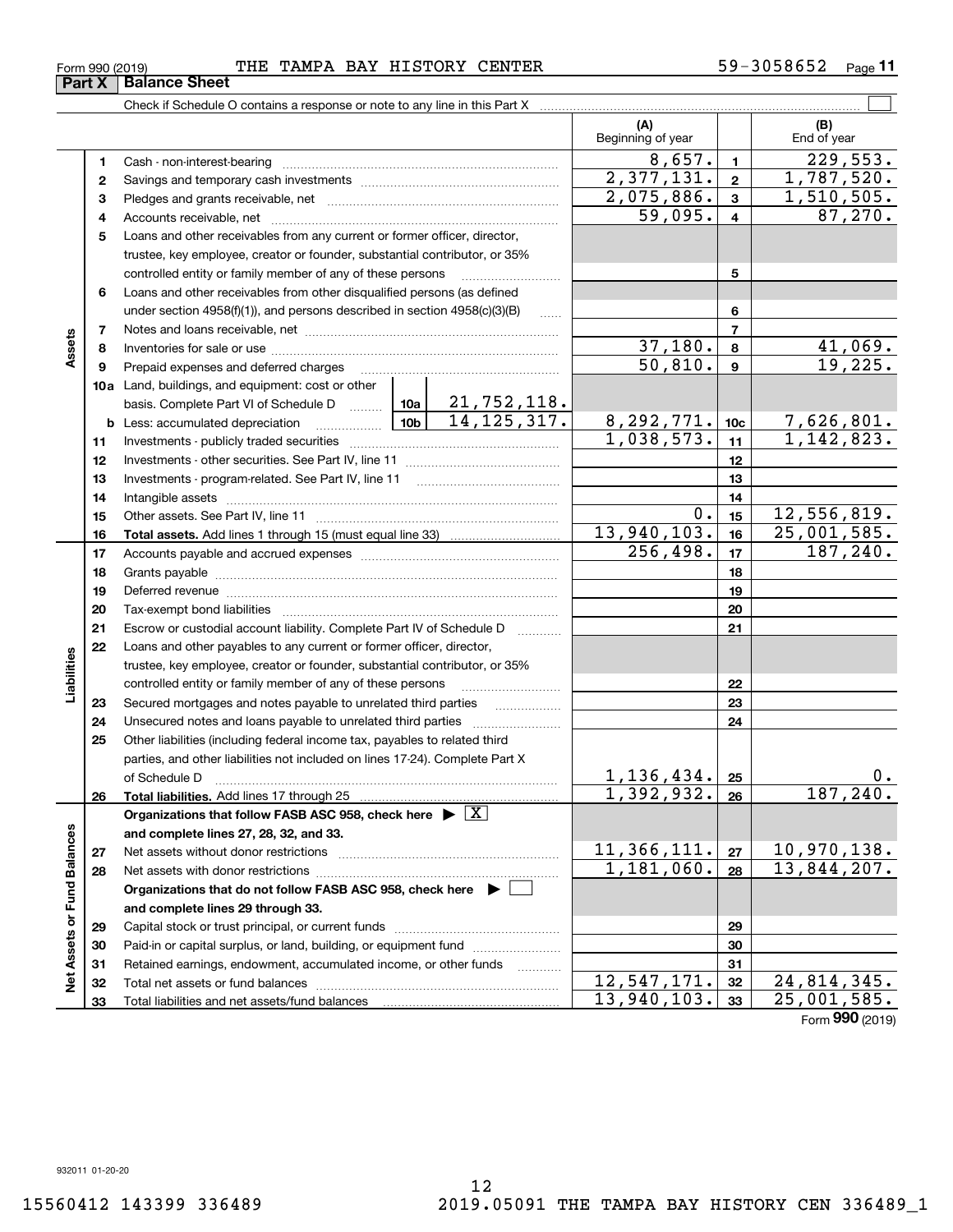|    | THE TAMPA BAY HISTORY CENTER<br>Form 990 (2019)                                                                                 |                | 59-3058652      |             | Page 12                 |
|----|---------------------------------------------------------------------------------------------------------------------------------|----------------|-----------------|-------------|-------------------------|
|    | Part XI<br><b>Reconciliation of Net Assets</b>                                                                                  |                |                 |             |                         |
|    |                                                                                                                                 |                |                 |             | $\overline{\mathbf{X}}$ |
|    |                                                                                                                                 |                |                 |             |                         |
| 1  |                                                                                                                                 | $\mathbf{1}$   | 2,345,488.      |             |                         |
| 2  |                                                                                                                                 | $\overline{2}$ | 3,841,081.      |             |                         |
| 3  | Revenue less expenses. Subtract line 2 from line 1                                                                              | 3              | $-1, 495, 593.$ |             |                         |
| 4  |                                                                                                                                 | 4              | 12,547,171.     |             |                         |
| 5  | Net unrealized gains (losses) on investments                                                                                    | 5              |                 |             | 70,014.                 |
| 6  |                                                                                                                                 | 6              |                 |             | $-590,909.$             |
| 7  |                                                                                                                                 | $\overline{7}$ |                 |             |                         |
| 8  | Prior period adjustments www.communication.communication.com/news/communication.com/news/communication.com/news/                | 8              |                 |             |                         |
| 9  | Other changes in net assets or fund balances (explain on Schedule O)                                                            | 9              | 14, 283, 662.   |             |                         |
| 10 | Net assets or fund balances at end of year. Combine lines 3 through 9 (must equal Part X, line 32,                              |                |                 |             |                         |
|    |                                                                                                                                 | 10             | 24,814,345.     |             |                         |
|    | Part XII Financial Statements and Reporting                                                                                     |                |                 |             |                         |
|    |                                                                                                                                 |                |                 |             | $\overline{\mathbf{x}}$ |
|    |                                                                                                                                 |                |                 | Yes         | <b>No</b>               |
| 1. | $\boxed{\text{X}}$ Accrual<br>Accounting method used to prepare the Form 990: <u>June</u> Cash<br>Other<br>$\mathbf{1}$         |                |                 |             |                         |
|    | If the organization changed its method of accounting from a prior year or checked "Other," explain in Schedule O.               |                |                 |             |                         |
|    | 2a Were the organization's financial statements compiled or reviewed by an independent accountant?                              |                | 2a              |             | х                       |
|    | If "Yes," check a box below to indicate whether the financial statements for the year were compiled or reviewed on a            |                |                 |             |                         |
|    | separate basis, consolidated basis, or both:                                                                                    |                |                 |             |                         |
|    | Separate basis<br>Consolidated basis<br>Both consolidated and separate basis                                                    |                |                 |             |                         |
|    | b Were the organization's financial statements audited by an independent accountant?                                            |                | 2 <sub>b</sub>  | х           |                         |
|    | If "Yes," check a box below to indicate whether the financial statements for the year were audited on a separate basis,         |                |                 |             |                         |
|    | consolidated basis, or both:                                                                                                    |                |                 |             |                         |
|    | $\boxed{\textbf{X}}$ Consolidated basis<br>Separate basis<br>Both consolidated and separate basis                               |                |                 |             |                         |
|    | c If "Yes" to line 2a or 2b, does the organization have a committee that assumes responsibility for oversight of the audit,     |                |                 |             |                         |
|    |                                                                                                                                 |                | 2c              | $\mathbf X$ |                         |
|    | If the organization changed either its oversight process or selection process during the tax year, explain on Schedule O.       |                |                 |             |                         |
|    | 3a As a result of a federal award, was the organization required to undergo an audit or audits as set forth in the Single Audit |                |                 |             |                         |
|    |                                                                                                                                 |                | 3a              |             | х                       |
|    | b If "Yes," did the organization undergo the required audit or audits? If the organization did not undergo the required audit   |                |                 |             |                         |
|    |                                                                                                                                 |                | 3b              | <b>nnn</b>  |                         |

Form (2019) **990**

932012 01-20-20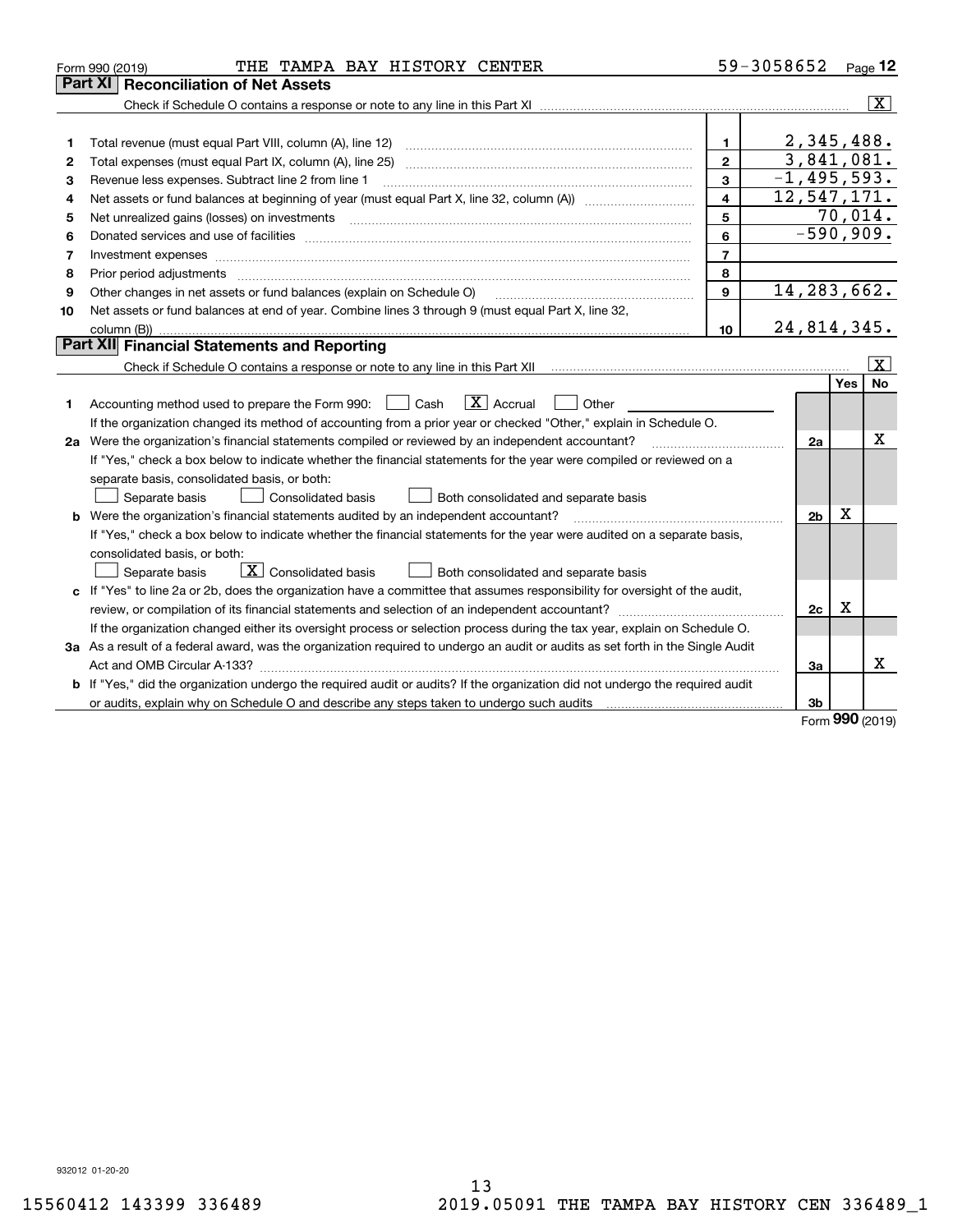| <b>SCHEDULE A</b> |  |
|-------------------|--|
|-------------------|--|

Department of the Treasury Internal Revenue Service

**(Form 990 or 990-EZ)**

# **Public Charity Status and Public Support**

**Complete if the organization is a section 501(c)(3) organization or a section 4947(a)(1) nonexempt charitable trust.**

| Attach to Form 990 or Form 990-EZ.                          |
|-------------------------------------------------------------|
| nu iyo way/Fayya000 fay iyotuyotigan gad tha lotagt iyfayya |

**| Go to www.irs.gov/Form990 for instructions and the latest information.**

| OMB No 1545-0047                    |
|-------------------------------------|
| 1119                                |
| <b>Open to Public</b><br>Inspection |

| Name of the organization |  |
|--------------------------|--|
|--------------------------|--|

|        |                       | Name of the organization                                                                                                                      |          |                              |                                    |                                 |                            | <b>Employer identification number</b> |
|--------|-----------------------|-----------------------------------------------------------------------------------------------------------------------------------------------|----------|------------------------------|------------------------------------|---------------------------------|----------------------------|---------------------------------------|
|        |                       |                                                                                                                                               |          | THE TAMPA BAY HISTORY CENTER |                                    |                                 |                            | 59-3058652                            |
| Part I |                       | Reason for Public Charity Status (All organizations must complete this part.) See instructions.                                               |          |                              |                                    |                                 |                            |                                       |
|        |                       | The organization is not a private foundation because it is: (For lines 1 through 12, check only one box.)                                     |          |                              |                                    |                                 |                            |                                       |
| 1.     |                       | A church, convention of churches, or association of churches described in section $170(b)(1)(A)(i)$ .                                         |          |                              |                                    |                                 |                            |                                       |
| 2      |                       | A school described in section 170(b)(1)(A)(ii). (Attach Schedule E (Form 990 or 990-EZ).)                                                     |          |                              |                                    |                                 |                            |                                       |
| з      |                       | A hospital or a cooperative hospital service organization described in section 170(b)(1)(A)(iii).                                             |          |                              |                                    |                                 |                            |                                       |
| 4      |                       | A medical research organization operated in conjunction with a hospital described in section 170(b)(1)(A)(iii). Enter the hospital's name,    |          |                              |                                    |                                 |                            |                                       |
|        |                       | city, and state:                                                                                                                              |          |                              |                                    |                                 |                            |                                       |
| 5      |                       | An organization operated for the benefit of a college or university owned or operated by a governmental unit described in                     |          |                              |                                    |                                 |                            |                                       |
|        |                       | section 170(b)(1)(A)(iv). (Complete Part II.)                                                                                                 |          |                              |                                    |                                 |                            |                                       |
| 6      |                       | A federal, state, or local government or governmental unit described in section 170(b)(1)(A)(v).                                              |          |                              |                                    |                                 |                            |                                       |
|        | 7 $\lfloor x \rfloor$ | An organization that normally receives a substantial part of its support from a governmental unit or from the general public described in     |          |                              |                                    |                                 |                            |                                       |
|        |                       | section 170(b)(1)(A)(vi). (Complete Part II.)                                                                                                 |          |                              |                                    |                                 |                            |                                       |
| 8      |                       | A community trust described in section 170(b)(1)(A)(vi). (Complete Part II.)                                                                  |          |                              |                                    |                                 |                            |                                       |
| 9      |                       | An agricultural research organization described in section 170(b)(1)(A)(ix) operated in conjunction with a land-grant college                 |          |                              |                                    |                                 |                            |                                       |
|        |                       | or university or a non-land-grant college of agriculture (see instructions). Enter the name, city, and state of the college or                |          |                              |                                    |                                 |                            |                                       |
|        |                       | university:                                                                                                                                   |          |                              |                                    |                                 |                            |                                       |
| 10     |                       | An organization that normally receives: (1) more than 33 1/3% of its support from contributions, membership fees, and gross receipts from     |          |                              |                                    |                                 |                            |                                       |
|        |                       | activities related to its exempt functions - subject to certain exceptions, and (2) no more than 33 1/3% of its support from gross investment |          |                              |                                    |                                 |                            |                                       |
|        |                       | income and unrelated business taxable income (less section 511 tax) from businesses acquired by the organization after June 30, 1975.         |          |                              |                                    |                                 |                            |                                       |
|        |                       | See section 509(a)(2). (Complete Part III.)                                                                                                   |          |                              |                                    |                                 |                            |                                       |
| 11     |                       | An organization organized and operated exclusively to test for public safety. See section 509(a)(4).                                          |          |                              |                                    |                                 |                            |                                       |
| 12     |                       | An organization organized and operated exclusively for the benefit of, to perform the functions of, or to carry out the purposes of one or    |          |                              |                                    |                                 |                            |                                       |
|        |                       | more publicly supported organizations described in section 509(a)(1) or section 509(a)(2). See section 509(a)(3). Check the box in            |          |                              |                                    |                                 |                            |                                       |
|        |                       | lines 12a through 12d that describes the type of supporting organization and complete lines 12e, 12f, and 12g.                                |          |                              |                                    |                                 |                            |                                       |
| a      |                       | Type I. A supporting organization operated, supervised, or controlled by its supported organization(s), typically by giving                   |          |                              |                                    |                                 |                            |                                       |
|        |                       | the supported organization(s) the power to regularly appoint or elect a majority of the directors or trustees of the supporting               |          |                              |                                    |                                 |                            |                                       |
|        |                       | organization. You must complete Part IV, Sections A and B.                                                                                    |          |                              |                                    |                                 |                            |                                       |
| b      |                       | Type II. A supporting organization supervised or controlled in connection with its supported organization(s), by having                       |          |                              |                                    |                                 |                            |                                       |
|        |                       | control or management of the supporting organization vested in the same persons that control or manage the supported                          |          |                              |                                    |                                 |                            |                                       |
|        |                       | organization(s). You must complete Part IV, Sections A and C.                                                                                 |          |                              |                                    |                                 |                            |                                       |
| с      |                       | Type III functionally integrated. A supporting organization operated in connection with, and functionally integrated with,                    |          |                              |                                    |                                 |                            |                                       |
|        |                       | its supported organization(s) (see instructions). You must complete Part IV, Sections A, D, and E.                                            |          |                              |                                    |                                 |                            |                                       |
| d      |                       | Type III non-functionally integrated. A supporting organization operated in connection with its supported organization(s)                     |          |                              |                                    |                                 |                            |                                       |
|        |                       | that is not functionally integrated. The organization generally must satisfy a distribution requirement and an attentiveness                  |          |                              |                                    |                                 |                            |                                       |
|        |                       | requirement (see instructions). You must complete Part IV, Sections A and D, and Part V.                                                      |          |                              |                                    |                                 |                            |                                       |
|        |                       | Check this box if the organization received a written determination from the IRS that it is a Type I, Type II, Type III                       |          |                              |                                    |                                 |                            |                                       |
|        |                       | functionally integrated, or Type III non-functionally integrated supporting organization.                                                     |          |                              |                                    |                                 |                            |                                       |
| f      |                       | Enter the number of supported organizations                                                                                                   |          |                              |                                    |                                 |                            |                                       |
|        |                       | Provide the following information about the supported organization(s).<br>(i) Name of supported                                               | (ii) EIN | (iii) Type of organization   |                                    | (iv) Is the organization listed | (v) Amount of monetary     | (vi) Amount of other                  |
|        |                       | organization                                                                                                                                  |          | (described on lines 1-10     | in your governing document?<br>Yes | No                              | support (see instructions) | support (see instructions)            |
|        |                       |                                                                                                                                               |          | above (see instructions))    |                                    |                                 |                            |                                       |
|        |                       |                                                                                                                                               |          |                              |                                    |                                 |                            |                                       |
|        |                       |                                                                                                                                               |          |                              |                                    |                                 |                            |                                       |
|        |                       |                                                                                                                                               |          |                              |                                    |                                 |                            |                                       |
|        |                       |                                                                                                                                               |          |                              |                                    |                                 |                            |                                       |
|        |                       |                                                                                                                                               |          |                              |                                    |                                 |                            |                                       |
|        |                       |                                                                                                                                               |          |                              |                                    |                                 |                            |                                       |
|        |                       |                                                                                                                                               |          |                              |                                    |                                 |                            |                                       |
|        |                       |                                                                                                                                               |          |                              |                                    |                                 |                            |                                       |
| Total  |                       |                                                                                                                                               |          |                              |                                    |                                 |                            |                                       |
|        |                       |                                                                                                                                               |          |                              |                                    |                                 |                            |                                       |

LHA For Paperwork Reduction Act Notice, see the Instructions for Form 990 or 990-EZ. 932021 09-25-19 Schedule A (Form 990 or 990-EZ) 2019 14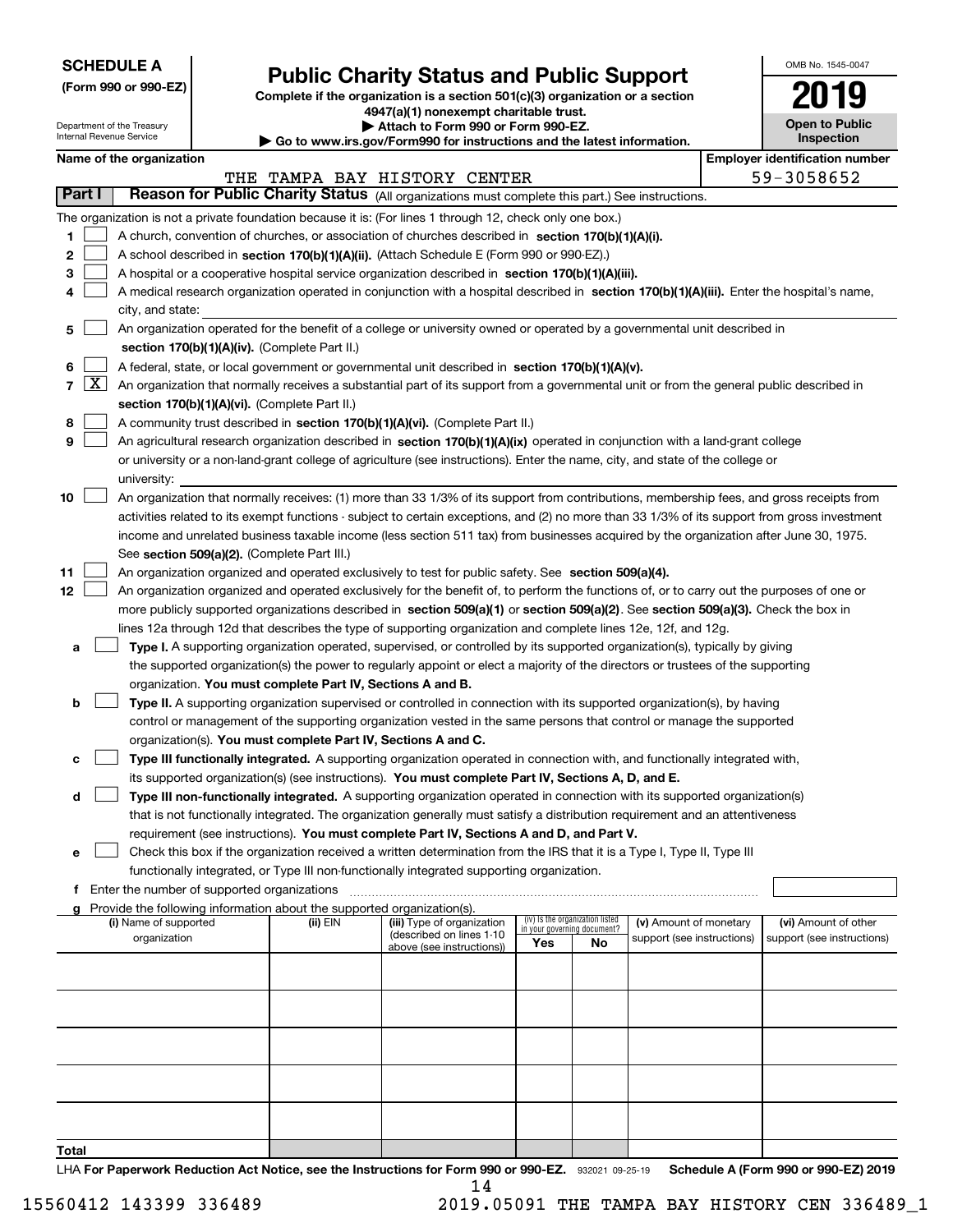#### Schedule A (Form 990 or 990-EZ) 2019 Page THE TAMPA BAY HISTORY CENTER 59-3058652

59-3058652 Page 2

(Complete only if you checked the box on line 5, 7, or 8 of Part I or if the organization failed to qualify under Part III. If the organization fails to qualify under the tests listed below, please complete Part III.) **Part II** | Support Schedule for Organizations Described in Sections 170(b)(1)(A)(iv) and 170(b)(1)(A)(vi)

| <b>Section A. Public Support</b>                                                                                                               |                    |                       |            |            |          |                                      |  |
|------------------------------------------------------------------------------------------------------------------------------------------------|--------------------|-----------------------|------------|------------|----------|--------------------------------------|--|
| Calendar year (or fiscal year beginning in)                                                                                                    | (a) 2015           | (b) 2016              | $(c)$ 2017 | $(d)$ 2018 | (e) 2019 | (f) Total                            |  |
| 1 Gifts, grants, contributions, and                                                                                                            |                    |                       |            |            |          |                                      |  |
| membership fees received. (Do not                                                                                                              |                    |                       |            |            |          |                                      |  |
| include any "unusual grants.")                                                                                                                 | 6309503.           | 4149488.              | 3795982.   | 2635309.   |          | 1815087.18705369.                    |  |
| 2 Tax revenues levied for the organ-                                                                                                           |                    |                       |            |            |          |                                      |  |
| ization's benefit and either paid to                                                                                                           |                    |                       |            |            |          |                                      |  |
| or expended on its behalf                                                                                                                      |                    |                       |            |            |          |                                      |  |
| 3 The value of services or facilities                                                                                                          |                    |                       |            |            |          |                                      |  |
| furnished by a governmental unit to                                                                                                            |                    |                       |            |            |          |                                      |  |
| the organization without charge                                                                                                                |                    | $590, 909.$ 590, 909. | 590,909.   | 590, 909.  |          | $590, 909.$ 2954545.                 |  |
| 4 Total. Add lines 1 through 3                                                                                                                 | $\sqrt{6900412}$ . | 4740397.              | 4386891.   | 3226218.   |          | 2405996.21659914.                    |  |
| 5 The portion of total contributions                                                                                                           |                    |                       |            |            |          |                                      |  |
| by each person (other than a                                                                                                                   |                    |                       |            |            |          |                                      |  |
| governmental unit or publicly                                                                                                                  |                    |                       |            |            |          |                                      |  |
| supported organization) included                                                                                                               |                    |                       |            |            |          |                                      |  |
| on line 1 that exceeds 2% of the                                                                                                               |                    |                       |            |            |          |                                      |  |
| amount shown on line 11,                                                                                                                       |                    |                       |            |            |          |                                      |  |
| column (f)                                                                                                                                     |                    |                       |            |            |          | 3231674.                             |  |
| 6 Public support. Subtract line 5 from line 4.                                                                                                 |                    |                       |            |            |          | 18428240.                            |  |
| <b>Section B. Total Support</b>                                                                                                                |                    |                       |            |            |          |                                      |  |
| Calendar year (or fiscal year beginning in)                                                                                                    | (a) 2015           | (b) 2016              | $(c)$ 2017 | $(d)$ 2018 | (e) 2019 | (f) Total                            |  |
| <b>7</b> Amounts from line 4                                                                                                                   | 6900412.           | 4740397.              | 4386891.   | 3226218.   |          | 2405996.21659914.                    |  |
| 8 Gross income from interest,                                                                                                                  |                    |                       |            |            |          |                                      |  |
| dividends, payments received on                                                                                                                |                    |                       |            |            |          |                                      |  |
| securities loans, rents, royalties,                                                                                                            |                    |                       |            |            |          |                                      |  |
| and income from similar sources                                                                                                                | 65,010.            | 76,300.               | 77,676.    | 94,837.    | 65, 519. | 379,342.                             |  |
| 9 Net income from unrelated business                                                                                                           |                    |                       |            |            |          |                                      |  |
| activities, whether or not the                                                                                                                 |                    |                       |            |            |          |                                      |  |
| business is regularly carried on                                                                                                               |                    |                       | 1,326.     | 1,236.     | 1,094.   | 3,656.                               |  |
| 10 Other income. Do not include gain                                                                                                           |                    |                       |            |            |          |                                      |  |
| or loss from the sale of capital                                                                                                               |                    |                       |            |            |          |                                      |  |
| assets (Explain in Part VI.)                                                                                                                   |                    | $200, 790.$ 293,646.  |            |            |          | 494,436.                             |  |
| 11 Total support. Add lines 7 through 10                                                                                                       |                    |                       |            |            |          | 22537348.                            |  |
| 12 Gross receipts from related activities, etc. (see instructions)                                                                             |                    |                       |            |            | 12       | 24, 233, 719.                        |  |
| 13 First five years. If the Form 990 is for the organization's first, second, third, fourth, or fifth tax year as a section 501(c)(3)          |                    |                       |            |            |          |                                      |  |
| organization, check this box and stop here                                                                                                     |                    |                       |            |            |          |                                      |  |
| Section C. Computation of Public Support Percentage                                                                                            |                    |                       |            |            |          |                                      |  |
| 14 Public support percentage for 2019 (line 6, column (f) divided by line 11, column (f) <i>manumanomeron</i> entertain-                       |                    |                       |            |            | 14       | 81.77<br>$\frac{9}{6}$               |  |
|                                                                                                                                                |                    |                       |            |            | 15       | 79.69<br>%                           |  |
| 16a 33 1/3% support test - 2019. If the organization did not check the box on line 13, and line 14 is 33 1/3% or more, check this box and      |                    |                       |            |            |          |                                      |  |
| $\blacktriangleright$ $\vert$ X $\vert$<br>stop here. The organization qualifies as a publicly supported organization                          |                    |                       |            |            |          |                                      |  |
| b 33 1/3% support test - 2018. If the organization did not check a box on line 13 or 16a, and line 15 is 33 1/3% or more, check this box       |                    |                       |            |            |          |                                      |  |
| and stop here. The organization qualifies as a publicly supported organization                                                                 |                    |                       |            |            |          |                                      |  |
| 17a 10% -facts-and-circumstances test - 2019. If the organization did not check a box on line 13, 16a, or 16b, and line 14 is 10% or more,     |                    |                       |            |            |          |                                      |  |
| and if the organization meets the "facts-and-circumstances" test, check this box and stop here. Explain in Part VI how the organization        |                    |                       |            |            |          |                                      |  |
| meets the "facts-and-circumstances" test. The organization qualifies as a publicly supported organization <i>marroummumumumum</i>              |                    |                       |            |            |          |                                      |  |
| <b>b 10% -facts-and-circumstances test - 2018.</b> If the organization did not check a box on line 13, 16a, 16b, or 17a, and line 15 is 10% or |                    |                       |            |            |          |                                      |  |
| more, and if the organization meets the "facts-and-circumstances" test, check this box and stop here. Explain in Part VI how the               |                    |                       |            |            |          |                                      |  |
| organization meets the "facts-and-circumstances" test. The organization qualifies as a publicly supported organization                         |                    |                       |            |            |          |                                      |  |
| 18 Private foundation. If the organization did not check a box on line 13, 16a, 16b, 17a, or 17b, check this box and see instructions          |                    |                       |            |            |          |                                      |  |
|                                                                                                                                                |                    |                       |            |            |          | Schedule A (Form 990 or 990-F7) 2019 |  |

**Schedule A (Form 990 or 990-EZ) 2019**

932022 09-25-19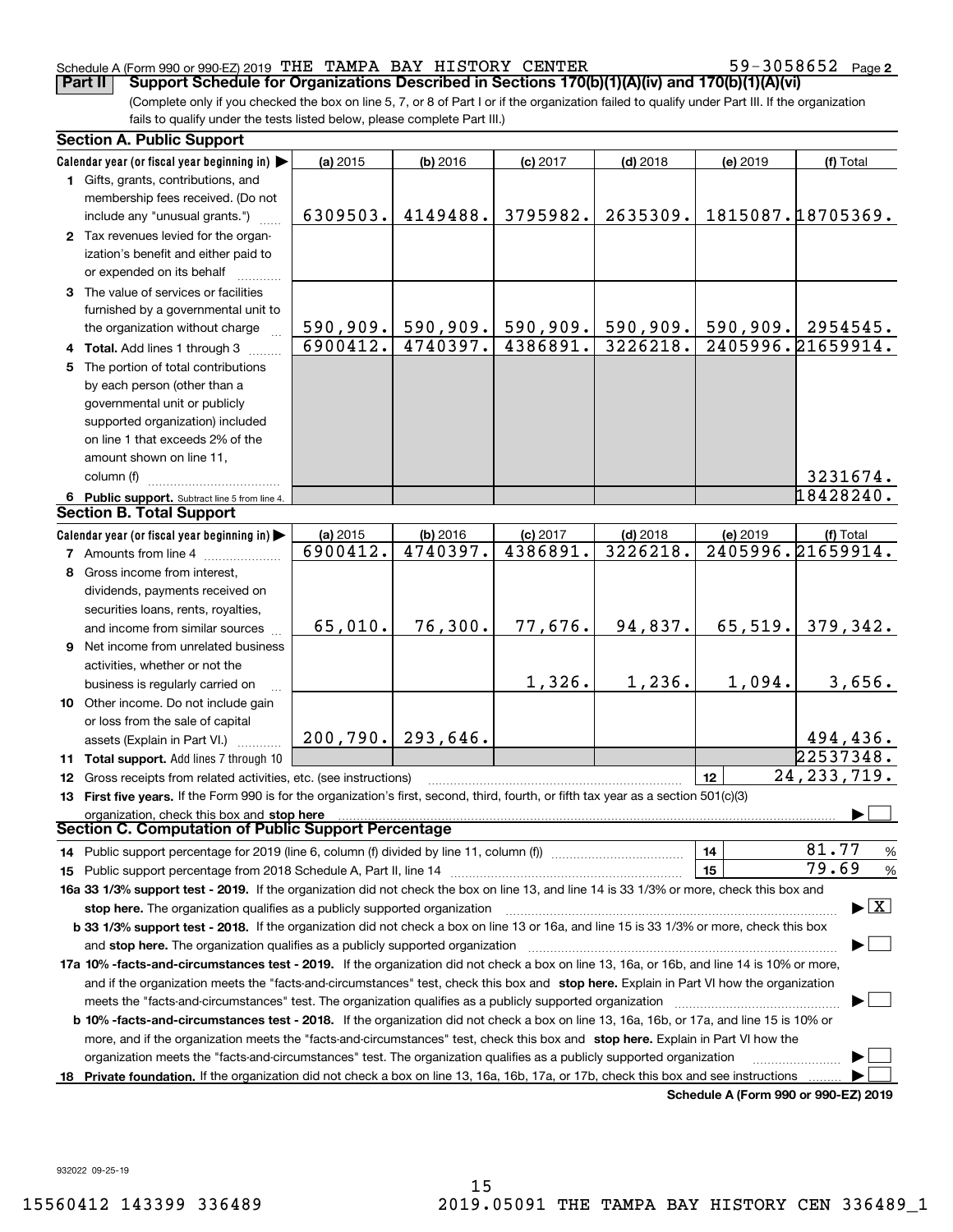#### Schedule A (Form 990 or 990-EZ) 2019 Page THE TAMPA BAY HISTORY CENTER 59-3058652 **Part III Support Schedule for Organizations Described in Section 509(a)(2)**

(Complete only if you checked the box on line 10 of Part I or if the organization failed to qualify under Part II. If the organization fails to qualify under the tests listed below, please complete Part II.)

|    | <b>Section A. Public Support</b>                                                                                                                                                                                               |          |          |                 |            |          |                                      |
|----|--------------------------------------------------------------------------------------------------------------------------------------------------------------------------------------------------------------------------------|----------|----------|-----------------|------------|----------|--------------------------------------|
|    | Calendar year (or fiscal year beginning in) $\blacktriangleright$                                                                                                                                                              | (a) 2015 | (b) 2016 | <b>(c)</b> 2017 | $(d)$ 2018 | (e) 2019 | (f) Total                            |
|    | 1 Gifts, grants, contributions, and                                                                                                                                                                                            |          |          |                 |            |          |                                      |
|    | membership fees received. (Do not                                                                                                                                                                                              |          |          |                 |            |          |                                      |
|    | include any "unusual grants.")                                                                                                                                                                                                 |          |          |                 |            |          |                                      |
|    | <b>2</b> Gross receipts from admissions,<br>merchandise sold or services per-<br>formed, or facilities furnished in<br>any activity that is related to the<br>organization's tax-exempt purpose                                |          |          |                 |            |          |                                      |
|    | 3 Gross receipts from activities that<br>are not an unrelated trade or bus-                                                                                                                                                    |          |          |                 |            |          |                                      |
|    | iness under section 513                                                                                                                                                                                                        |          |          |                 |            |          |                                      |
|    | 4 Tax revenues levied for the organ-<br>ization's benefit and either paid to                                                                                                                                                   |          |          |                 |            |          |                                      |
|    | or expended on its behalf                                                                                                                                                                                                      |          |          |                 |            |          |                                      |
|    | 5 The value of services or facilities<br>furnished by a governmental unit to                                                                                                                                                   |          |          |                 |            |          |                                      |
|    | the organization without charge                                                                                                                                                                                                |          |          |                 |            |          |                                      |
|    | <b>6 Total.</b> Add lines 1 through 5                                                                                                                                                                                          |          |          |                 |            |          |                                      |
|    | 7a Amounts included on lines 1, 2, and<br>3 received from disqualified persons                                                                                                                                                 |          |          |                 |            |          |                                      |
|    | <b>b</b> Amounts included on lines 2 and 3 received<br>from other than disqualified persons that<br>exceed the greater of \$5,000 or 1% of the<br>amount on line 13 for the year                                               |          |          |                 |            |          |                                      |
|    | c Add lines 7a and 7b                                                                                                                                                                                                          |          |          |                 |            |          |                                      |
|    | 8 Public support. (Subtract line 7c from line 6.)<br><b>Section B. Total Support</b>                                                                                                                                           |          |          |                 |            |          |                                      |
|    | Calendar year (or fiscal year beginning in)                                                                                                                                                                                    | (a) 2015 | (b) 2016 | $(c)$ 2017      | $(d)$ 2018 | (e) 2019 | (f) Total                            |
|    | 9 Amounts from line 6                                                                                                                                                                                                          |          |          |                 |            |          |                                      |
|    | <b>10a</b> Gross income from interest,<br>dividends, payments received on<br>securities loans, rents, royalties,<br>and income from similar sources                                                                            |          |          |                 |            |          |                                      |
|    | <b>b</b> Unrelated business taxable income<br>(less section 511 taxes) from businesses                                                                                                                                         |          |          |                 |            |          |                                      |
|    | acquired after June 30, 1975                                                                                                                                                                                                   |          |          |                 |            |          |                                      |
|    | c Add lines 10a and 10b<br>11 Net income from unrelated business<br>activities not included in line 10b,<br>whether or not the business is                                                                                     |          |          |                 |            |          |                                      |
|    | regularly carried on<br><b>12</b> Other income. Do not include gain<br>or loss from the sale of capital<br>assets (Explain in Part VI.)                                                                                        |          |          |                 |            |          |                                      |
|    | 13 Total support. (Add lines 9, 10c, 11, and 12.)                                                                                                                                                                              |          |          |                 |            |          |                                      |
|    | 14 First five years. If the Form 990 is for the organization's first, second, third, fourth, or fifth tax year as a section 501(c)(3) organization,                                                                            |          |          |                 |            |          |                                      |
|    | check this box and stop here measurements and contact the contract of the contract of the contract of the contract of the contract of the contract of the contract of the contract of the contract of the contract of the cont |          |          |                 |            |          |                                      |
|    | <b>Section C. Computation of Public Support Percentage</b>                                                                                                                                                                     |          |          |                 |            |          |                                      |
|    |                                                                                                                                                                                                                                |          |          |                 |            | 15       | %                                    |
| 16 | Public support percentage from 2018 Schedule A, Part III, line 15                                                                                                                                                              |          |          |                 |            | 16       | %                                    |
|    | <b>Section D. Computation of Investment Income Percentage</b>                                                                                                                                                                  |          |          |                 |            |          |                                      |
|    | 17 Investment income percentage for 2019 (line 10c, column (f), divided by line 13, column (f))                                                                                                                                |          |          |                 |            | 17       | %                                    |
|    | 18 Investment income percentage from 2018 Schedule A, Part III, line 17                                                                                                                                                        |          |          |                 |            | 18       | %                                    |
|    | 19a 33 1/3% support tests - 2019. If the organization did not check the box on line 14, and line 15 is more than 33 1/3%, and line 17 is not                                                                                   |          |          |                 |            |          |                                      |
|    | more than 33 1/3%, check this box and stop here. The organization qualifies as a publicly supported organization                                                                                                               |          |          |                 |            |          |                                      |
|    | b 33 1/3% support tests - 2018. If the organization did not check a box on line 14 or line 19a, and line 16 is more than 33 1/3%, and                                                                                          |          |          |                 |            |          |                                      |
|    | line 18 is not more than 33 1/3%, check this box and stop here. The organization qualifies as a publicly supported organization                                                                                                |          |          |                 |            |          |                                      |
| 20 | <b>Private foundation.</b> If the organization did not check a box on line 14, 19a, or 19b, check this box and see instructions                                                                                                |          |          |                 |            |          | .                                    |
|    | 932023 09-25-19                                                                                                                                                                                                                |          | 16       |                 |            |          | Schedule A (Form 990 or 990-EZ) 2019 |

 <sup>15560412 143399 336489 2019.05091</sup> THE TAMPA BAY HISTORY CEN 336489\_1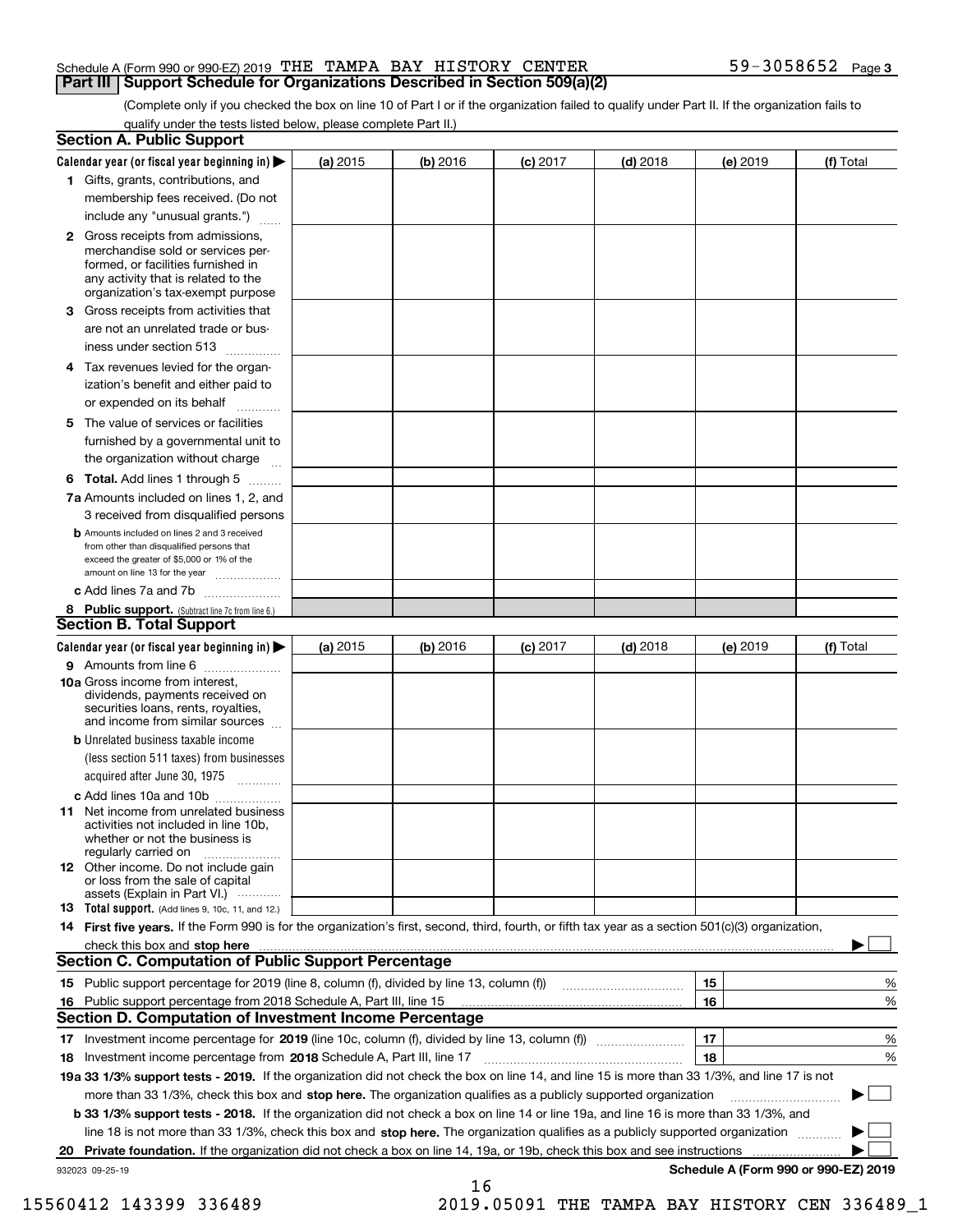## Schedule A (Form 990 or 990-EZ) 2019 Page THE TAMPA BAY HISTORY CENTER 59-3058652

# **Part IV Supporting Organizations**

(Complete only if you checked a box in line 12 on Part I. If you checked 12a of Part I, complete Sections A and B. If you checked 12b of Part I, complete Sections A and C. If you checked 12c of Part I, complete Sections A, D, and E. If you checked 12d of Part I, complete Sections A and D, and complete Part V.)

#### **Section A. All Supporting Organizations**

- **1** Are all of the organization's supported organizations listed by name in the organization's governing documents? If "No," describe in **Part VI** how the supported organizations are designated. If designated by *class or purpose, describe the designation. If historic and continuing relationship, explain.*
- **2** Did the organization have any supported organization that does not have an IRS determination of status under section 509(a)(1) or (2)? If "Yes," explain in Part VI how the organization determined that the supported *organization was described in section 509(a)(1) or (2).*
- **3a** Did the organization have a supported organization described in section 501(c)(4), (5), or (6)? If "Yes," answer *(b) and (c) below.*
- **b** Did the organization confirm that each supported organization qualified under section 501(c)(4), (5), or (6) and satisfied the public support tests under section 509(a)(2)? If "Yes," describe in **Part VI** when and how the *organization made the determination.*
- **c**Did the organization ensure that all support to such organizations was used exclusively for section 170(c)(2)(B) purposes? If "Yes," explain in **Part VI** what controls the organization put in place to ensure such use.
- **4a***If* Was any supported organization not organized in the United States ("foreign supported organization")? *"Yes," and if you checked 12a or 12b in Part I, answer (b) and (c) below.*
- **b** Did the organization have ultimate control and discretion in deciding whether to make grants to the foreign supported organization? If "Yes," describe in **Part VI** how the organization had such control and discretion *despite being controlled or supervised by or in connection with its supported organizations.*
- **c** Did the organization support any foreign supported organization that does not have an IRS determination under sections 501(c)(3) and 509(a)(1) or (2)? If "Yes," explain in **Part VI** what controls the organization used *to ensure that all support to the foreign supported organization was used exclusively for section 170(c)(2)(B) purposes.*
- **5a** Did the organization add, substitute, or remove any supported organizations during the tax year? If "Yes," answer (b) and (c) below (if applicable). Also, provide detail in **Part VI,** including (i) the names and EIN *numbers of the supported organizations added, substituted, or removed; (ii) the reasons for each such action; (iii) the authority under the organization's organizing document authorizing such action; and (iv) how the action was accomplished (such as by amendment to the organizing document).*
- **b** Type I or Type II only. Was any added or substituted supported organization part of a class already designated in the organization's organizing document?
- **cSubstitutions only.**  Was the substitution the result of an event beyond the organization's control?
- **6** Did the organization provide support (whether in the form of grants or the provision of services or facilities) to **Part VI.** *If "Yes," provide detail in* support or benefit one or more of the filing organization's supported organizations? anyone other than (i) its supported organizations, (ii) individuals that are part of the charitable class benefited by one or more of its supported organizations, or (iii) other supporting organizations that also
- **7**Did the organization provide a grant, loan, compensation, or other similar payment to a substantial contributor *If "Yes," complete Part I of Schedule L (Form 990 or 990-EZ).* regard to a substantial contributor? (as defined in section 4958(c)(3)(C)), a family member of a substantial contributor, or a 35% controlled entity with
- **8** Did the organization make a loan to a disqualified person (as defined in section 4958) not described in line 7? *If "Yes," complete Part I of Schedule L (Form 990 or 990-EZ).*
- **9a** Was the organization controlled directly or indirectly at any time during the tax year by one or more in section 509(a)(1) or (2))? If "Yes," *provide detail in* <code>Part VI.</code> disqualified persons as defined in section 4946 (other than foundation managers and organizations described
- **b** Did one or more disqualified persons (as defined in line 9a) hold a controlling interest in any entity in which the supporting organization had an interest? If "Yes," provide detail in P**art VI**.
- **c**Did a disqualified person (as defined in line 9a) have an ownership interest in, or derive any personal benefit from, assets in which the supporting organization also had an interest? If "Yes," provide detail in P**art VI.**
- **10a** Was the organization subject to the excess business holdings rules of section 4943 because of section supporting organizations)? If "Yes," answer 10b below. 4943(f) (regarding certain Type II supporting organizations, and all Type III non-functionally integrated
- **b** Did the organization have any excess business holdings in the tax year? (Use Schedule C, Form 4720, to *determine whether the organization had excess business holdings.)*

17

932024 09-25-19



59-3058652 Page 4

**YesNo**

**Schedule A (Form 990 or 990-EZ) 2019**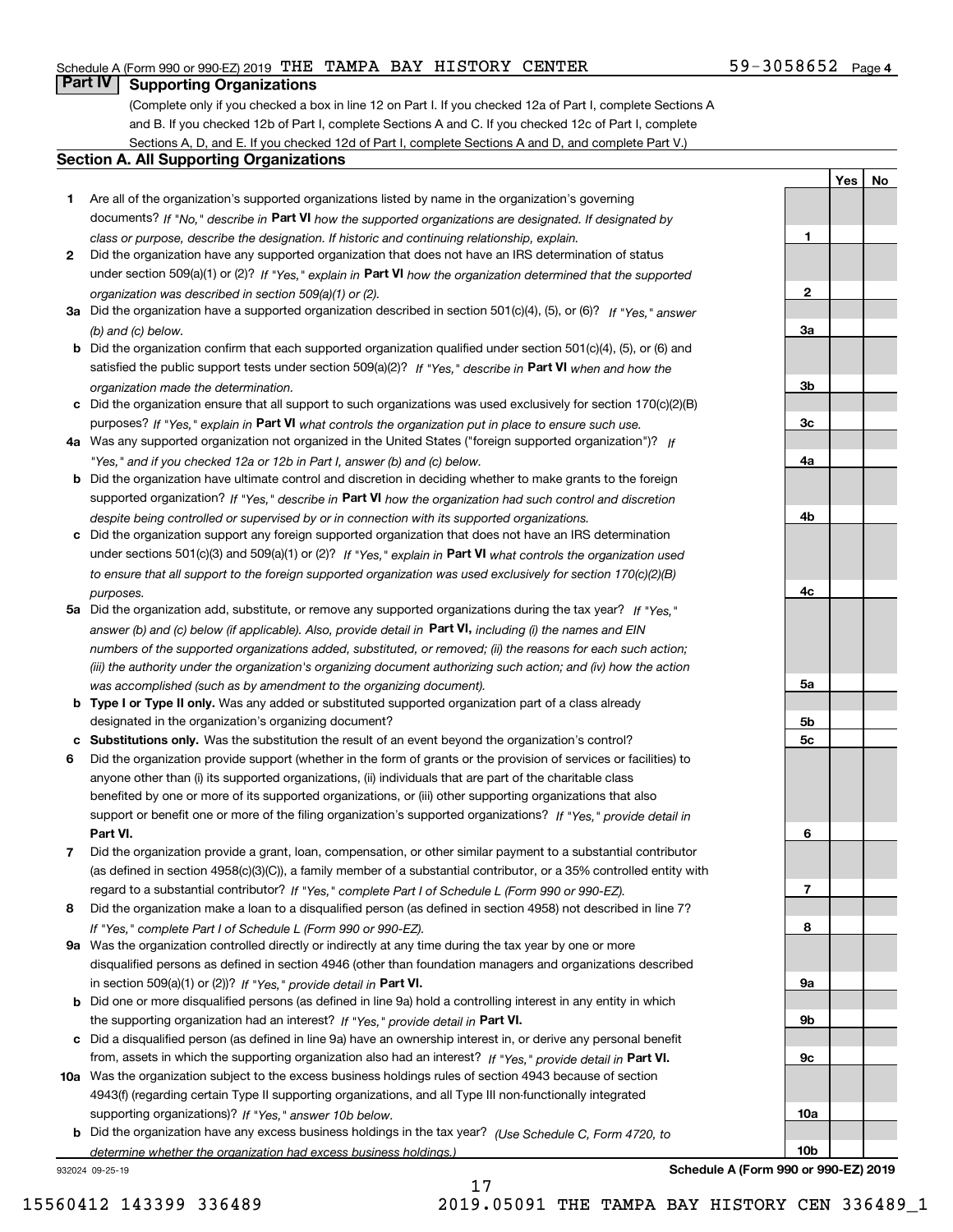## Schedule A (Form 990 or 990-EZ) 2019 Page THE TAMPA BAY HISTORY CENTER 59-3058652 **Part IV Supporting Organizations** *(continued)*

|    |                                                                                                                                   |                 | Yes | No  |
|----|-----------------------------------------------------------------------------------------------------------------------------------|-----------------|-----|-----|
| 11 | Has the organization accepted a gift or contribution from any of the following persons?                                           |                 |     |     |
|    | a A person who directly or indirectly controls, either alone or together with persons described in (b) and (c)                    |                 |     |     |
|    | below, the governing body of a supported organization?                                                                            | 11a             |     |     |
|    | <b>b</b> A family member of a person described in (a) above?                                                                      | 11 <sub>b</sub> |     |     |
|    |                                                                                                                                   |                 |     |     |
|    | c A 35% controlled entity of a person described in (a) or (b) above? If "Yes" to a, b, or c, provide detail in Part VI.           | 11c             |     |     |
|    | <b>Section B. Type I Supporting Organizations</b>                                                                                 |                 |     |     |
|    |                                                                                                                                   |                 | Yes | No  |
| 1  | Did the directors, trustees, or membership of one or more supported organizations have the power to                               |                 |     |     |
|    | regularly appoint or elect at least a majority of the organization's directors or trustees at all times during the                |                 |     |     |
|    | tax year? If "No," describe in Part VI how the supported organization(s) effectively operated, supervised, or                     |                 |     |     |
|    | controlled the organization's activities. If the organization had more than one supported organization,                           |                 |     |     |
|    | describe how the powers to appoint and/or remove directors or trustees were allocated among the supported                         |                 |     |     |
|    |                                                                                                                                   | 1               |     |     |
|    | organizations and what conditions or restrictions, if any, applied to such powers during the tax year.                            |                 |     |     |
| 2  | Did the organization operate for the benefit of any supported organization other than the supported                               |                 |     |     |
|    | organization(s) that operated, supervised, or controlled the supporting organization? If "Yes," explain in                        |                 |     |     |
|    | Part VI how providing such benefit carried out the purposes of the supported organization(s) that operated,                       |                 |     |     |
|    | supervised, or controlled the supporting organization.                                                                            | $\mathbf{2}$    |     |     |
|    | <b>Section C. Type II Supporting Organizations</b>                                                                                |                 |     |     |
|    |                                                                                                                                   |                 | Yes | No  |
| 1  | Were a majority of the organization's directors or trustees during the tax year also a majority of the directors                  |                 |     |     |
|    | or trustees of each of the organization's supported organization(s)? If "No," describe in Part VI how control                     |                 |     |     |
|    | or management of the supporting organization was vested in the same persons that controlled or managed                            |                 |     |     |
|    | the supported organization(s).                                                                                                    | 1               |     |     |
|    | Section D. All Type III Supporting Organizations                                                                                  |                 |     |     |
|    |                                                                                                                                   |                 |     |     |
|    |                                                                                                                                   |                 | Yes | No  |
| 1  | Did the organization provide to each of its supported organizations, by the last day of the fifth month of the                    |                 |     |     |
|    | organization's tax year, (i) a written notice describing the type and amount of support provided during the prior tax             |                 |     |     |
|    | year, (ii) a copy of the Form 990 that was most recently filed as of the date of notification, and (iii) copies of the            |                 |     |     |
|    | organization's governing documents in effect on the date of notification, to the extent not previously provided?                  | 1               |     |     |
| 2  | Were any of the organization's officers, directors, or trustees either (i) appointed or elected by the supported                  |                 |     |     |
|    | organization(s) or (ii) serving on the governing body of a supported organization? If "No," explain in Part VI how                |                 |     |     |
|    | the organization maintained a close and continuous working relationship with the supported organization(s).                       | 2               |     |     |
| 3  | By reason of the relationship described in (2), did the organization's supported organizations have a                             |                 |     |     |
|    |                                                                                                                                   |                 |     |     |
|    | significant voice in the organization's investment policies and in directing the use of the organization's                        |                 |     |     |
|    | income or assets at all times during the tax year? If "Yes," describe in Part VI the role the organization's                      |                 |     |     |
|    | supported organizations played in this regard.                                                                                    | З               |     |     |
|    | Section E. Type III Functionally Integrated Supporting Organizations                                                              |                 |     |     |
| 1. | Check the box next to the method that the organization used to satisfy the Integral Part Test during the year (see instructions). |                 |     |     |
| а  | The organization satisfied the Activities Test. Complete line 2 below.                                                            |                 |     |     |
| b  | The organization is the parent of each of its supported organizations. Complete line 3 below.                                     |                 |     |     |
| c  | The organization supported a governmental entity. Describe in Part VI how you supported a government entity (see instructions).   |                 |     |     |
| 2  | Activities Test. Answer (a) and (b) below.                                                                                        |                 | Yes | No. |
|    |                                                                                                                                   |                 |     |     |
| a  | Did substantially all of the organization's activities during the tax year directly further the exempt purposes of                |                 |     |     |
|    | the supported organization(s) to which the organization was responsive? If "Yes," then in Part VI identify                        |                 |     |     |
|    | those supported organizations and explain how these activities directly furthered their exempt purposes,                          |                 |     |     |
|    | how the organization was responsive to those supported organizations, and how the organization determined                         |                 |     |     |
|    | that these activities constituted substantially all of its activities.                                                            | 2a              |     |     |
| b  | Did the activities described in (a) constitute activities that, but for the organization's involvement, one or more               |                 |     |     |
|    | of the organization's supported organization(s) would have been engaged in? If "Yes," explain in Part VI the                      |                 |     |     |
|    | reasons for the organization's position that its supported organization(s) would have engaged in these                            |                 |     |     |
|    |                                                                                                                                   | 2b              |     |     |
|    | activities but for the organization's involvement.                                                                                |                 |     |     |
| 3  | Parent of Supported Organizations. Answer (a) and (b) below.                                                                      |                 |     |     |
|    | a Did the organization have the power to regularly appoint or elect a majority of the officers, directors, or                     |                 |     |     |
|    | trustees of each of the supported organizations? Provide details in Part VI.                                                      | За              |     |     |
|    | <b>b</b> Did the organization exercise a substantial degree of direction over the policies, programs, and activities of each      |                 |     |     |
|    | of its supported organizations? If "Yes," describe in Part VI the role played by the organization in this regard                  | 3b              |     |     |
|    | Schedule A (Form 990 or 990-EZ) 2019<br>932025 09-25-19                                                                           |                 |     |     |

**Schedule A (Form 990 or 990-EZ) 2019**

15560412 143399 336489 2019.05091 THE TAMPA BAY HISTORY CEN 336489\_1

18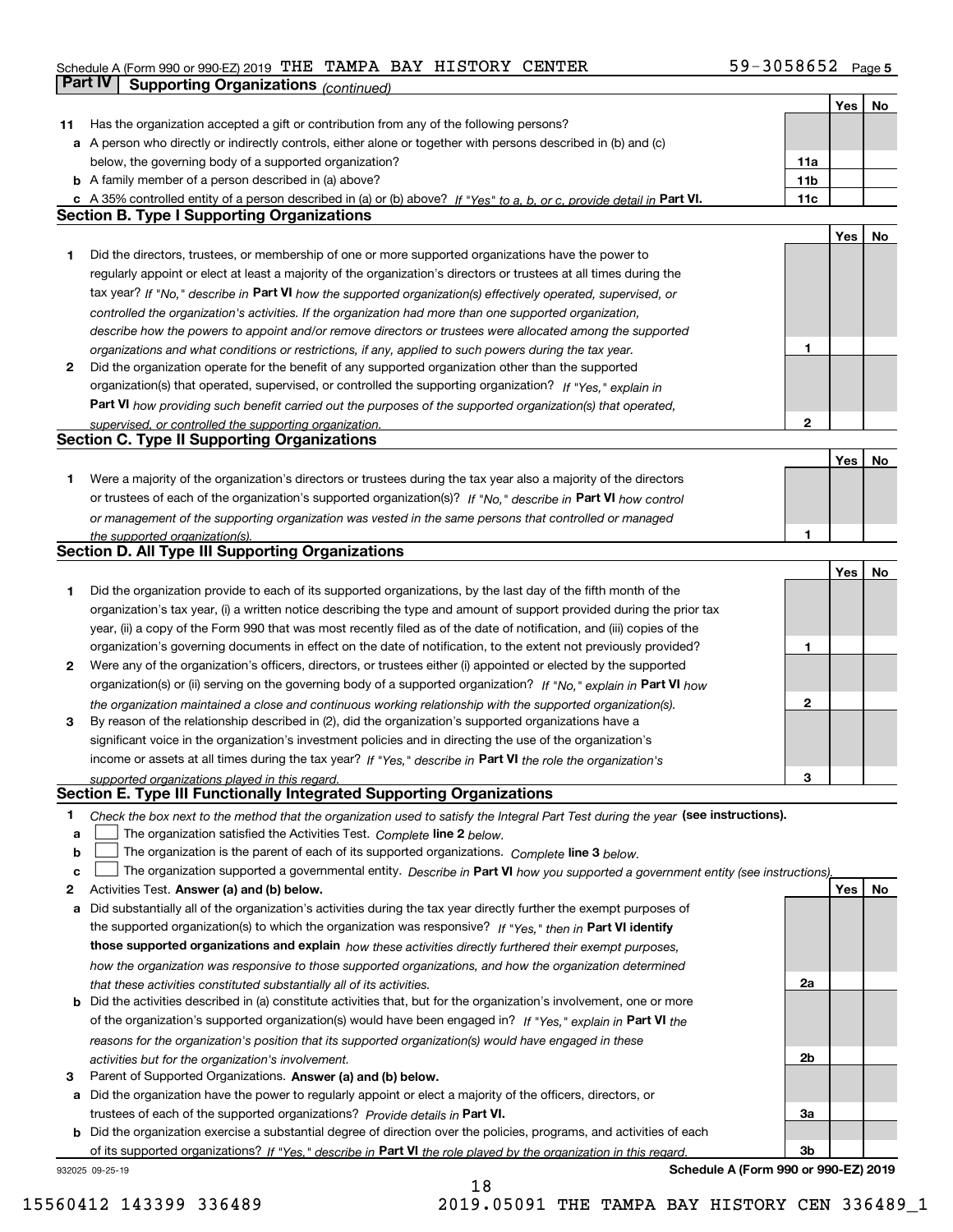| Part V   Type III Non-Functionally Integrated 509(a)(3) Supporting Organizations                |  |  |                   |  |
|-------------------------------------------------------------------------------------------------|--|--|-------------------|--|
| Schedule A (Form 990 or 990-EZ) 2019 $\,$ THE $\,$ TAMPA $\,$ BAY $\,$ HISTORY $\,$ CENTER $\,$ |  |  | 59-3058652 Page 6 |  |

**SEP 10. See instructions.** All antegral Part Test as a qualifying trust on Nov. 20, 1970 (explain in Part VI). See instructions. All other Type III non-functionally integrated supporting organizations must complete Sections A through E.  $\overline{\phantom{a}}$ 

|              | Section A - Adjusted Net Income                                              | (A) Prior Year | (B) Current Year<br>(optional) |                                |
|--------------|------------------------------------------------------------------------------|----------------|--------------------------------|--------------------------------|
| 1            | Net short-term capital gain                                                  | 1              |                                |                                |
| $\mathbf{2}$ | Recoveries of prior-year distributions                                       | $\overline{2}$ |                                |                                |
| 3            | Other gross income (see instructions)                                        | 3              |                                |                                |
| 4            | Add lines 1 through 3.                                                       | 4              |                                |                                |
| 5            | Depreciation and depletion                                                   | 5              |                                |                                |
| 6            | Portion of operating expenses paid or incurred for production or             |                |                                |                                |
|              | collection of gross income or for management, conservation, or               |                |                                |                                |
|              | maintenance of property held for production of income (see instructions)     | 6              |                                |                                |
| 7            | Other expenses (see instructions)                                            | $\overline{7}$ |                                |                                |
| 8            | Adjusted Net Income (subtract lines 5, 6, and 7 from line 4)                 | 8              |                                |                                |
|              | <b>Section B - Minimum Asset Amount</b>                                      |                | (A) Prior Year                 | (B) Current Year<br>(optional) |
| 1            | Aggregate fair market value of all non-exempt-use assets (see                |                |                                |                                |
|              | instructions for short tax year or assets held for part of year):            |                |                                |                                |
|              | a Average monthly value of securities                                        | 1a             |                                |                                |
|              | <b>b</b> Average monthly cash balances                                       | 1b             |                                |                                |
|              | c Fair market value of other non-exempt-use assets                           | 1c             |                                |                                |
|              | d Total (add lines 1a, 1b, and 1c)                                           | 1d             |                                |                                |
|              | <b>e</b> Discount claimed for blockage or other                              |                |                                |                                |
|              | factors (explain in detail in Part VI):                                      |                |                                |                                |
| 2            | Acquisition indebtedness applicable to non-exempt-use assets                 | $\overline{2}$ |                                |                                |
| З            | Subtract line 2 from line 1d.                                                | 3              |                                |                                |
| 4            | Cash deemed held for exempt use. Enter 1-1/2% of line 3 (for greater amount, |                |                                |                                |
|              | see instructions)                                                            | 4              |                                |                                |
| 5            | Net value of non-exempt-use assets (subtract line 4 from line 3)             | 5              |                                |                                |
| 6            | Multiply line 5 by .035.                                                     | 6              |                                |                                |
| 7            | Recoveries of prior-year distributions                                       | $\overline{7}$ |                                |                                |
| 8            | Minimum Asset Amount (add line 7 to line 6)                                  | 8              |                                |                                |
|              | <b>Section C - Distributable Amount</b>                                      |                |                                | <b>Current Year</b>            |
| 1            | Adjusted net income for prior year (from Section A, line 8, Column A)        | 1              |                                |                                |
| $\mathbf{2}$ | Enter 85% of line 1.                                                         | $\overline{2}$ |                                |                                |
| 3            | Minimum asset amount for prior year (from Section B, line 8, Column A)       | 3              |                                |                                |
| 4            | Enter greater of line 2 or line 3.                                           | 4              |                                |                                |
| 5            | Income tax imposed in prior year                                             | 5              |                                |                                |
| 6            | <b>Distributable Amount.</b> Subtract line 5 from line 4, unless subject to  |                |                                |                                |
|              | emergency temporary reduction (see instructions).                            | 6              |                                |                                |
|              |                                                                              |                |                                |                                |

**7**Check here if the current year is the organization's first as a non-functionally integrated Type III supporting organization (see instructions).

**Schedule A (Form 990 or 990-EZ) 2019**

932026 09-25-19

**1**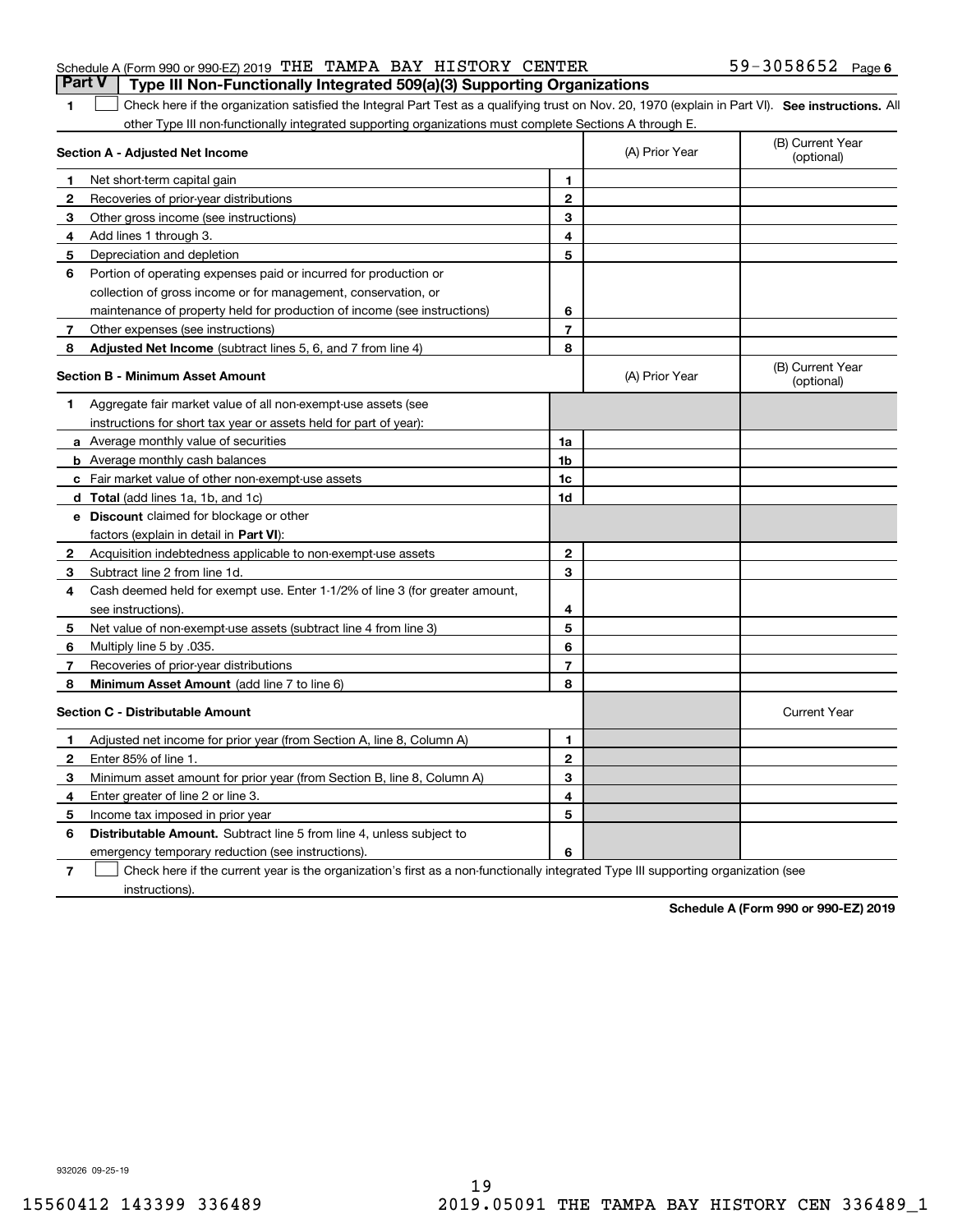#### Schedule A (Form 990 or 990-EZ) 2019 Page THE TAMPA BAY HISTORY CENTER 59-3058652

| <b>Part V</b> | Type III Non-Functionally Integrated 509(a)(3) Supporting Organizations                    |                             | (continued)                           |                                                |
|---------------|--------------------------------------------------------------------------------------------|-----------------------------|---------------------------------------|------------------------------------------------|
|               | Section D - Distributions                                                                  |                             |                                       | <b>Current Year</b>                            |
| 1             | Amounts paid to supported organizations to accomplish exempt purposes                      |                             |                                       |                                                |
| 2             | Amounts paid to perform activity that directly furthers exempt purposes of supported       |                             |                                       |                                                |
|               | organizations, in excess of income from activity                                           |                             |                                       |                                                |
| з             | Administrative expenses paid to accomplish exempt purposes of supported organizations      |                             |                                       |                                                |
| 4             | Amounts paid to acquire exempt-use assets                                                  |                             |                                       |                                                |
| 5             | Qualified set-aside amounts (prior IRS approval required)                                  |                             |                                       |                                                |
| 6             | Other distributions (describe in Part VI). See instructions.                               |                             |                                       |                                                |
| 7             | Total annual distributions. Add lines 1 through 6.                                         |                             |                                       |                                                |
| 8             | Distributions to attentive supported organizations to which the organization is responsive |                             |                                       |                                                |
|               | (provide details in Part VI). See instructions.                                            |                             |                                       |                                                |
| 9             | Distributable amount for 2019 from Section C, line 6                                       |                             |                                       |                                                |
| 10            | Line 8 amount divided by line 9 amount                                                     |                             |                                       |                                                |
|               |                                                                                            | (i)                         | (ii)                                  | (iii)                                          |
|               | Section E - Distribution Allocations (see instructions)                                    | <b>Excess Distributions</b> | <b>Underdistributions</b><br>Pre-2019 | <b>Distributable</b><br><b>Amount for 2019</b> |
| 1             | Distributable amount for 2019 from Section C, line 6                                       |                             |                                       |                                                |
| 2             | Underdistributions, if any, for years prior to 2019 (reason-                               |                             |                                       |                                                |
|               | able cause required- explain in Part VI). See instructions.                                |                             |                                       |                                                |
| З             | Excess distributions carryover, if any, to 2019                                            |                             |                                       |                                                |
|               | <b>a</b> From 2014                                                                         |                             |                                       |                                                |
|               | <b>b</b> From 2015                                                                         |                             |                                       |                                                |
|               | c From 2016                                                                                |                             |                                       |                                                |
|               | d From 2017                                                                                |                             |                                       |                                                |
|               | e From 2018                                                                                |                             |                                       |                                                |
|               | f Total of lines 3a through e                                                              |                             |                                       |                                                |
|               | <b>g</b> Applied to underdistributions of prior years                                      |                             |                                       |                                                |
|               | <b>h</b> Applied to 2019 distributable amount                                              |                             |                                       |                                                |
|               | Carryover from 2014 not applied (see instructions)                                         |                             |                                       |                                                |
|               | Remainder. Subtract lines 3g, 3h, and 3i from 3f.                                          |                             |                                       |                                                |
| 4             | Distributions for 2019 from Section D,                                                     |                             |                                       |                                                |
|               | line $7:$                                                                                  |                             |                                       |                                                |
|               | <b>a</b> Applied to underdistributions of prior years                                      |                             |                                       |                                                |
|               | <b>b</b> Applied to 2019 distributable amount                                              |                             |                                       |                                                |
| c             | Remainder. Subtract lines 4a and 4b from 4.                                                |                             |                                       |                                                |
| 5             | Remaining underdistributions for years prior to 2019, if                                   |                             |                                       |                                                |
|               | any. Subtract lines 3g and 4a from line 2. For result greater                              |                             |                                       |                                                |
|               | than zero, explain in Part VI. See instructions.                                           |                             |                                       |                                                |
| 6             | Remaining underdistributions for 2019. Subtract lines 3h                                   |                             |                                       |                                                |
|               | and 4b from line 1. For result greater than zero, explain in                               |                             |                                       |                                                |
|               | Part VI. See instructions.                                                                 |                             |                                       |                                                |
|               |                                                                                            |                             |                                       |                                                |
| 7             | Excess distributions carryover to 2020. Add lines 3j                                       |                             |                                       |                                                |
|               | and 4c.                                                                                    |                             |                                       |                                                |
| 8             | Breakdown of line 7:                                                                       |                             |                                       |                                                |
|               | a Excess from 2015                                                                         |                             |                                       |                                                |
|               | <b>b</b> Excess from 2016                                                                  |                             |                                       |                                                |
|               | c Excess from 2017                                                                         |                             |                                       |                                                |
|               | d Excess from 2018                                                                         |                             |                                       |                                                |
|               | e Excess from 2019                                                                         |                             |                                       |                                                |

**Schedule A (Form 990 or 990-EZ) 2019**

932027 09-25-19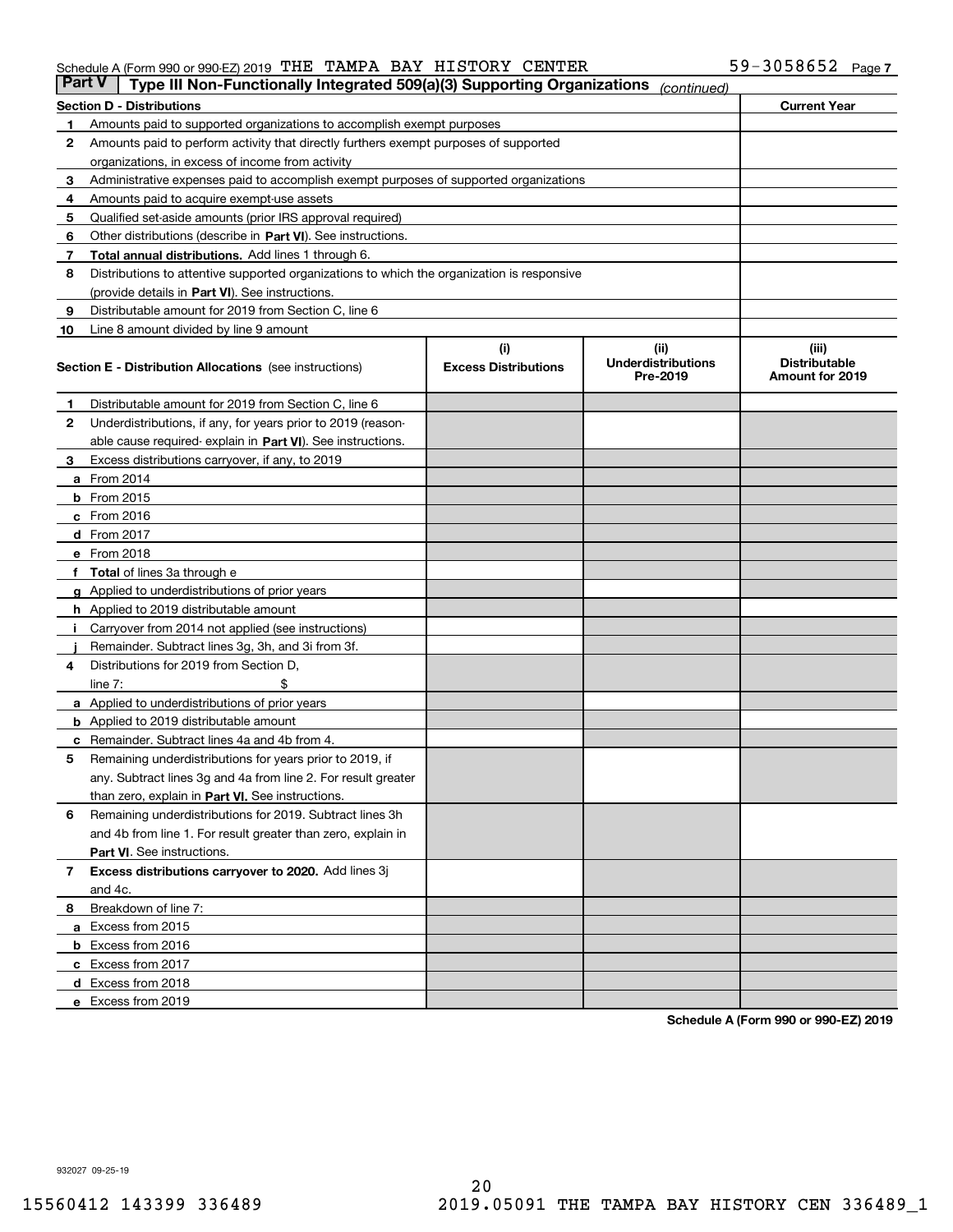|                 | Schedule A (Form 990 or 990-EZ) 2019 THE TAMPA BAY HISTORY CENTER                                                                                                                                                                                                                       |    | $59 - 3058652$ Page 8                                                                                                                                                                                                                                                                            |  |
|-----------------|-----------------------------------------------------------------------------------------------------------------------------------------------------------------------------------------------------------------------------------------------------------------------------------------|----|--------------------------------------------------------------------------------------------------------------------------------------------------------------------------------------------------------------------------------------------------------------------------------------------------|--|
| <b>Part VI</b>  | Supplemental Information. Provide the explanations required by Part II, line 10; Part II, line 17a or 17b; Part III, line 12;<br>Section D, lines 5, 6, and 8; and Part V, Section E, lines 2, 5, and 6. Also complete this part for any additional information.<br>(See instructions.) |    | Part IV, Section A, lines 1, 2, 3b, 3c, 4b, 4c, 5a, 6, 9a, 9b, 9c, 11a, 11b, and 11c; Part IV, Section B, lines 1 and 2; Part IV, Section C,<br>line 1; Part IV, Section D, lines 2 and 3; Part IV, Section E, lines 1c, 2a, 2b, 3a, and 3b; Part V, line 1; Part V, Section B, line 1e; Part V, |  |
|                 |                                                                                                                                                                                                                                                                                         |    |                                                                                                                                                                                                                                                                                                  |  |
|                 |                                                                                                                                                                                                                                                                                         |    |                                                                                                                                                                                                                                                                                                  |  |
|                 |                                                                                                                                                                                                                                                                                         |    |                                                                                                                                                                                                                                                                                                  |  |
|                 |                                                                                                                                                                                                                                                                                         |    |                                                                                                                                                                                                                                                                                                  |  |
|                 |                                                                                                                                                                                                                                                                                         |    |                                                                                                                                                                                                                                                                                                  |  |
|                 |                                                                                                                                                                                                                                                                                         |    |                                                                                                                                                                                                                                                                                                  |  |
|                 |                                                                                                                                                                                                                                                                                         |    |                                                                                                                                                                                                                                                                                                  |  |
|                 |                                                                                                                                                                                                                                                                                         |    |                                                                                                                                                                                                                                                                                                  |  |
|                 |                                                                                                                                                                                                                                                                                         |    |                                                                                                                                                                                                                                                                                                  |  |
|                 |                                                                                                                                                                                                                                                                                         |    |                                                                                                                                                                                                                                                                                                  |  |
|                 |                                                                                                                                                                                                                                                                                         |    |                                                                                                                                                                                                                                                                                                  |  |
|                 |                                                                                                                                                                                                                                                                                         |    |                                                                                                                                                                                                                                                                                                  |  |
|                 |                                                                                                                                                                                                                                                                                         |    |                                                                                                                                                                                                                                                                                                  |  |
|                 |                                                                                                                                                                                                                                                                                         |    |                                                                                                                                                                                                                                                                                                  |  |
|                 |                                                                                                                                                                                                                                                                                         |    |                                                                                                                                                                                                                                                                                                  |  |
|                 |                                                                                                                                                                                                                                                                                         |    |                                                                                                                                                                                                                                                                                                  |  |
|                 |                                                                                                                                                                                                                                                                                         |    |                                                                                                                                                                                                                                                                                                  |  |
|                 |                                                                                                                                                                                                                                                                                         |    |                                                                                                                                                                                                                                                                                                  |  |
|                 |                                                                                                                                                                                                                                                                                         |    |                                                                                                                                                                                                                                                                                                  |  |
|                 |                                                                                                                                                                                                                                                                                         |    |                                                                                                                                                                                                                                                                                                  |  |
|                 |                                                                                                                                                                                                                                                                                         |    |                                                                                                                                                                                                                                                                                                  |  |
|                 |                                                                                                                                                                                                                                                                                         |    |                                                                                                                                                                                                                                                                                                  |  |
|                 |                                                                                                                                                                                                                                                                                         |    |                                                                                                                                                                                                                                                                                                  |  |
|                 |                                                                                                                                                                                                                                                                                         |    |                                                                                                                                                                                                                                                                                                  |  |
|                 |                                                                                                                                                                                                                                                                                         |    |                                                                                                                                                                                                                                                                                                  |  |
|                 |                                                                                                                                                                                                                                                                                         |    |                                                                                                                                                                                                                                                                                                  |  |
|                 |                                                                                                                                                                                                                                                                                         |    |                                                                                                                                                                                                                                                                                                  |  |
|                 |                                                                                                                                                                                                                                                                                         |    |                                                                                                                                                                                                                                                                                                  |  |
|                 |                                                                                                                                                                                                                                                                                         |    |                                                                                                                                                                                                                                                                                                  |  |
|                 |                                                                                                                                                                                                                                                                                         |    |                                                                                                                                                                                                                                                                                                  |  |
|                 |                                                                                                                                                                                                                                                                                         |    |                                                                                                                                                                                                                                                                                                  |  |
|                 |                                                                                                                                                                                                                                                                                         |    |                                                                                                                                                                                                                                                                                                  |  |
| 932028 09-25-19 |                                                                                                                                                                                                                                                                                         | 21 | Schedule A (Form 990 or 990-EZ) 2019                                                                                                                                                                                                                                                             |  |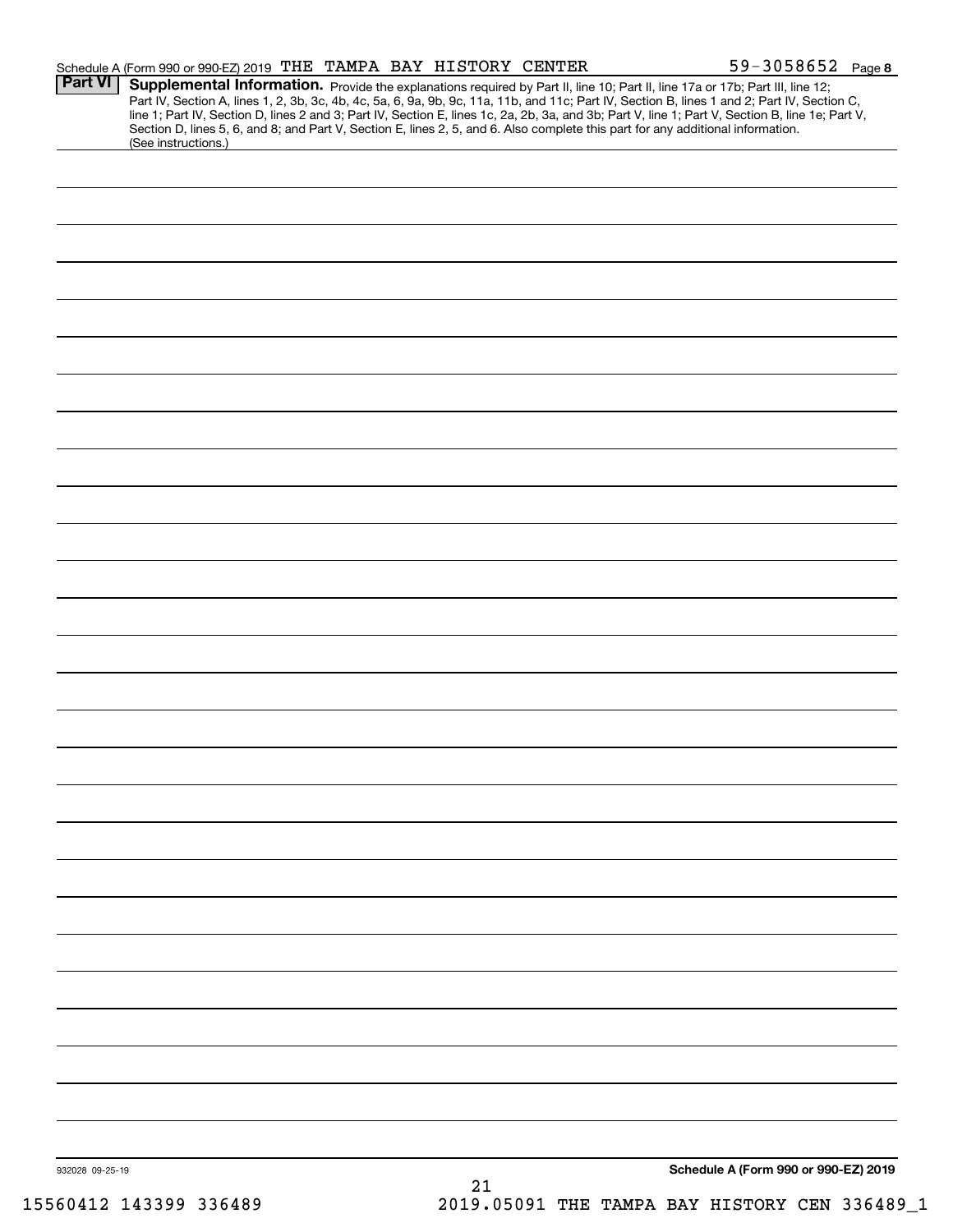Department of the Treasury Internal Revenue Service **(Form 990, 990-EZ, or 990-PF)**

Name of the organization

## \*\* PUBLIC DISCLOSURE COPY \*\*

# **Schedule B Schedule of Contributors**

**| Attach to Form 990, Form 990-EZ, or Form 990-PF. | Go to www.irs.gov/Form990 for the latest information.** OMB No. 1545-0047

**2019**

**Employer identification number**

|  |  | 59-3058652 |  |  |  |
|--|--|------------|--|--|--|
|  |  |            |  |  |  |

| Name of the organization              |  |  |  |                              |  |  |  |
|---------------------------------------|--|--|--|------------------------------|--|--|--|
|                                       |  |  |  | THE TAMPA BAY HISTORY CENTER |  |  |  |
| <b>Organization type (check one):</b> |  |  |  |                              |  |  |  |

| Filers of:         | Section:                                                                    |
|--------------------|-----------------------------------------------------------------------------|
| Form 990 or 990-EZ | $\lfloor x \rfloor$ 501(c)( 3) (enter number) organization                  |
|                    | $4947(a)(1)$ nonexempt charitable trust not treated as a private foundation |
|                    | 527 political organization                                                  |
| Form 990-PF        | 501(c)(3) exempt private foundation                                         |
|                    | 4947(a)(1) nonexempt charitable trust treated as a private foundation       |
|                    | 501(c)(3) taxable private foundation                                        |

Check if your organization is covered by the **General Rule** or a **Special Rule. Note:**  Only a section 501(c)(7), (8), or (10) organization can check boxes for both the General Rule and a Special Rule. See instructions.

#### **General Rule**

 $\mathcal{L}^{\text{max}}$ 

For an organization filing Form 990, 990-EZ, or 990-PF that received, during the year, contributions totaling \$5,000 or more (in money or property) from any one contributor. Complete Parts I and II. See instructions for determining a contributor's total contributions.

#### **Special Rules**

any one contributor, during the year, total contributions of the greater of  $\,$  (1) \$5,000; or **(2)** 2% of the amount on (i) Form 990, Part VIII, line 1h;  $\boxed{\textbf{X}}$  For an organization described in section 501(c)(3) filing Form 990 or 990-EZ that met the 33 1/3% support test of the regulations under sections 509(a)(1) and 170(b)(1)(A)(vi), that checked Schedule A (Form 990 or 990-EZ), Part II, line 13, 16a, or 16b, and that received from or (ii) Form 990-EZ, line 1. Complete Parts I and II.

year, total contributions of more than \$1,000 *exclusively* for religious, charitable, scientific, literary, or educational purposes, or for the For an organization described in section 501(c)(7), (8), or (10) filing Form 990 or 990-EZ that received from any one contributor, during the prevention of cruelty to children or animals. Complete Parts I, II, and III.  $\mathcal{L}^{\text{max}}$ 

purpose. Don't complete any of the parts unless the **General Rule** applies to this organization because it received *nonexclusively* year, contributions <sub>exclusively</sub> for religious, charitable, etc., purposes, but no such contributions totaled more than \$1,000. If this box is checked, enter here the total contributions that were received during the year for an  $\;$ exclusively religious, charitable, etc., For an organization described in section 501(c)(7), (8), or (10) filing Form 990 or 990-EZ that received from any one contributor, during the religious, charitable, etc., contributions totaling \$5,000 or more during the year  $\Box$ — $\Box$   $\Box$  $\mathcal{L}^{\text{max}}$ 

**Caution:**  An organization that isn't covered by the General Rule and/or the Special Rules doesn't file Schedule B (Form 990, 990-EZ, or 990-PF),  **must** but it answer "No" on Part IV, line 2, of its Form 990; or check the box on line H of its Form 990-EZ or on its Form 990-PF, Part I, line 2, to certify that it doesn't meet the filing requirements of Schedule B (Form 990, 990-EZ, or 990-PF).

**For Paperwork Reduction Act Notice, see the instructions for Form 990, 990-EZ, or 990-PF. Schedule B (Form 990, 990-EZ, or 990-PF) (2019)** LHA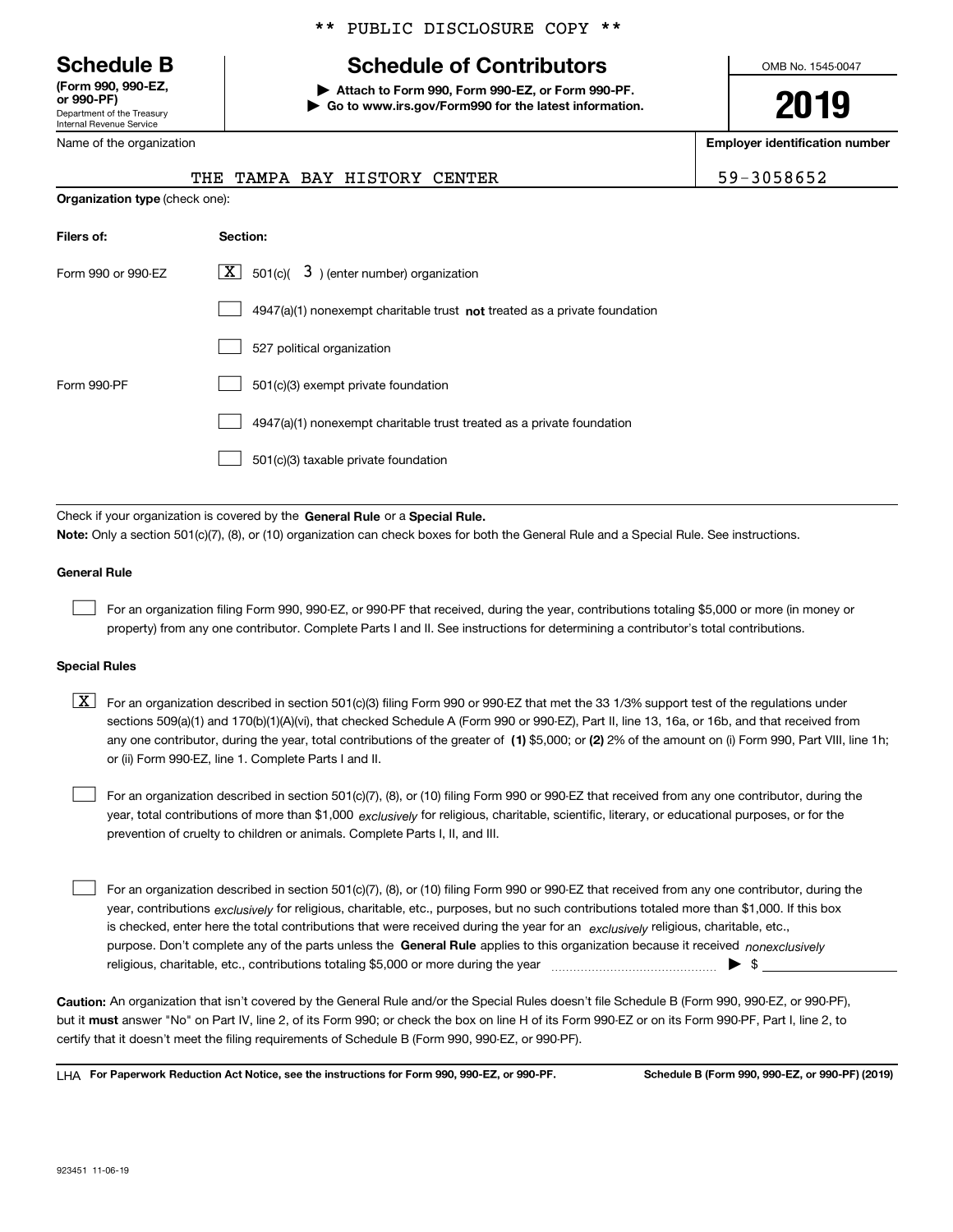#### Schedule B (Form 990, 990-EZ, or 990-PF) (2019) **Page 2** Page 1 and 2011 **Page 2** Page 2 **Page 2** Page 1 and 2011 **Page 2**

Name of organization

**Employer identification number**

#### THE TAMPA BAY HISTORY CENTER THE SERVICE OF SALE SERVICE SERVICE SERVICE SERVICE SERVICE SERVICE SERVICE SERVICE

**(a)No.(b)Name, address, and ZIP + 4 (c)Total contributions (d)Type of contribution PersonPayrollNoncash (a)No.(b)Name, address, and ZIP + 4 (c)Total contributions (d)Type of contribution PersonPayrollNoncash (a)No.(b)Name, address, and ZIP + 4 (c)Total contributions (d)Type of contribution PersonPayrollNoncash (a) No.(b) Name, address, and ZIP + 4 (c) Total contributions (d) Type of contribution PersonPayrollNoncash (a) No.(b) Name, address, and ZIP + 4 (c) Total contributions (d) Type of contribution PersonPayrollNoncash (a) No.(b)Name, address, and ZIP + 4 (c) Total contributions (d)Type of contribution PersonPayrollNoncash** Contributors (see instructions). Use duplicate copies of Part I if additional space is needed. \$(Complete Part II for noncash contributions.) \$(Complete Part II for noncash contributions.) \$(Complete Part II for noncash contributions.) \$(Complete Part II for noncash contributions.) \$(Complete Part II for noncash contributions.) \$(Complete Part II for noncash contributions.) Chedule B (Form 990, 990-EZ, or 990-PF) (2019)<br>Iame of organization<br>**2Part I 2Part I Contributors** (see instructions). Use duplicate copies of Part I if additional space is needed.<br>2Part I **Contributors** (see instructi  $|X|$  $\mathcal{L}^{\text{max}}$  $\mathcal{L}^{\text{max}}$  $\boxed{\text{X}}$  $\mathcal{L}^{\text{max}}$  $\mathcal{L}^{\text{max}}$  $|X|$  $\mathcal{L}^{\text{max}}$  $\mathcal{L}^{\text{max}}$  $\boxed{\text{X}}$  $\mathcal{L}^{\text{max}}$  $\mathcal{L}^{\text{max}}$  $\boxed{\text{X}}$  $\mathcal{L}^{\text{max}}$  $\mathcal{L}^{\text{max}}$  $\boxed{\text{X}}$  $\mathcal{L}^{\text{max}}$  $\mathcal{L}^{\text{max}}$  $\begin{array}{c|c|c|c|c|c} 1 & \hspace{1.5cm} & \hspace{1.5cm} & \hspace{1.5cm} & \hspace{1.5cm} & \hspace{1.5cm} & \hspace{1.5cm} & \hspace{1.5cm} & \hspace{1.5cm} & \hspace{1.5cm} & \hspace{1.5cm} & \hspace{1.5cm} & \hspace{1.5cm} & \hspace{1.5cm} & \hspace{1.5cm} & \hspace{1.5cm} & \hspace{1.5cm} & \hspace{1.5cm} & \hspace{1.5cm} & \hspace{1.5cm} & \hspace{1.5cm} &$ 455,181.  $2$  | Person  $\overline{\text{X}}$ 353,300.  $\overline{3}$  | Person  $\overline{X}$ 64,800.  $4$  | Person  $\overline{\text{X}}$ 43,392.  $\sim$  5 | Person X 182,570.  $\sim$  6 | Person X 83,095.

923452 11-06-19 **Schedule B (Form 990, 990-EZ, or 990-PF) (2019)**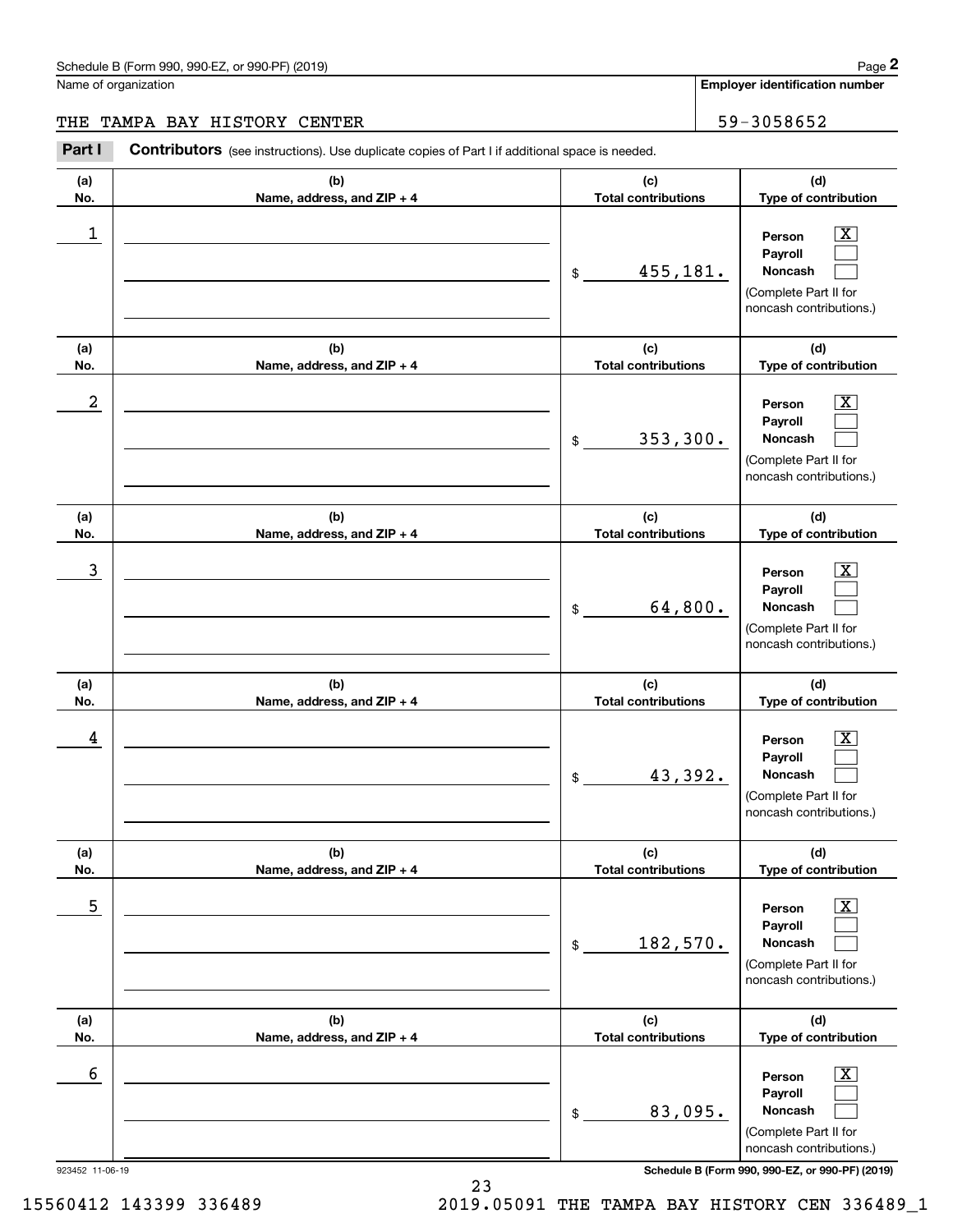Name of organization

**Employer identification number**

THE TAMPA BAY HISTORY CENTER | 59-3058652

(see instructions). Use duplicate copies of Part II if additional space is needed.<br> **2Part II Noncash Property** (see instructions). Use duplicate copies of Part II if additional space is needed.<br>
3Part II **Noncash Proper** 

| (a)<br>No.<br>from<br>Part I | (b)<br>Description of noncash property given | (c)<br>FMV (or estimate)<br>(See instructions.) | (d)<br>Date received |
|------------------------------|----------------------------------------------|-------------------------------------------------|----------------------|
|                              |                                              | $\frac{1}{2}$                                   |                      |
| (a)<br>No.<br>from<br>Part I | (b)<br>Description of noncash property given | (c)<br>FMV (or estimate)<br>(See instructions.) | (d)<br>Date received |
|                              |                                              | $\frac{1}{2}$                                   |                      |
| (a)<br>No.<br>from<br>Part I | (b)<br>Description of noncash property given | (c)<br>FMV (or estimate)<br>(See instructions.) | (d)<br>Date received |
|                              |                                              | $\frac{1}{2}$                                   |                      |
| (a)<br>No.<br>from<br>Part I | (b)<br>Description of noncash property given | (c)<br>FMV (or estimate)<br>(See instructions.) | (d)<br>Date received |
|                              |                                              | $\frac{1}{2}$                                   |                      |
| (a)<br>No.<br>from<br>Part I | (b)<br>Description of noncash property given | (c)<br>FMV (or estimate)<br>(See instructions.) | (d)<br>Date received |
|                              |                                              | \$                                              |                      |
| (a)<br>No.<br>from<br>Part I | (b)<br>Description of noncash property given | (c)<br>FMV (or estimate)<br>(See instructions.) | (d)<br>Date received |
|                              |                                              | \$                                              |                      |

24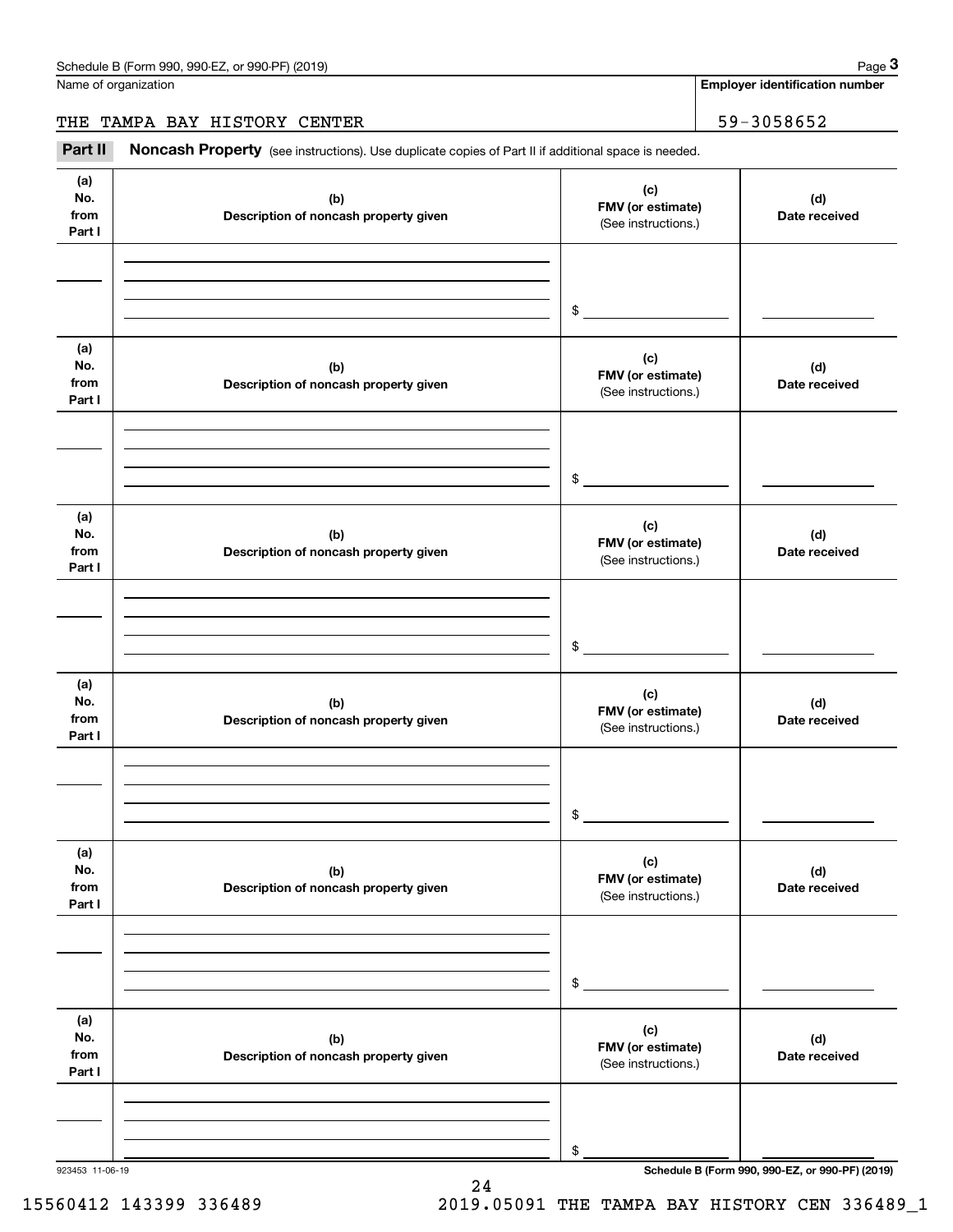|                 | Schedule B (Form 990, 990-EZ, or 990-PF) (2019)                                                                                                                                   |                      | Page 4                                                                                                                                                         |
|-----------------|-----------------------------------------------------------------------------------------------------------------------------------------------------------------------------------|----------------------|----------------------------------------------------------------------------------------------------------------------------------------------------------------|
|                 | Name of organization                                                                                                                                                              |                      | <b>Employer identification number</b>                                                                                                                          |
| THE             | TAMPA BAY HISTORY CENTER                                                                                                                                                          |                      | 59-3058652                                                                                                                                                     |
| <b>Part III</b> | from any one contributor. Complete columns (a) through (e) and the following line entry. For organizations                                                                        |                      | Exclusively religious, charitable, etc., contributions to organizations described in section 501(c)(7), (8), or (10) that total more than \$1,000 for the year |
|                 | completing Part III, enter the total of exclusively religious, charitable, etc., contributions of \$1,000 or less for the year. (Enter this info. once.) $\blacktriangleright$ \$ |                      |                                                                                                                                                                |
| (a) No.         | Use duplicate copies of Part III if additional space is needed.                                                                                                                   |                      |                                                                                                                                                                |
| from<br>Part I  | (b) Purpose of gift                                                                                                                                                               | (c) Use of gift      | (d) Description of how gift is held                                                                                                                            |
|                 |                                                                                                                                                                                   |                      |                                                                                                                                                                |
|                 |                                                                                                                                                                                   |                      |                                                                                                                                                                |
|                 |                                                                                                                                                                                   |                      |                                                                                                                                                                |
|                 |                                                                                                                                                                                   |                      |                                                                                                                                                                |
|                 |                                                                                                                                                                                   | (e) Transfer of gift |                                                                                                                                                                |
|                 | Transferee's name, address, and ZIP + 4                                                                                                                                           |                      | Relationship of transferor to transferee                                                                                                                       |
|                 |                                                                                                                                                                                   |                      |                                                                                                                                                                |
|                 |                                                                                                                                                                                   |                      |                                                                                                                                                                |
|                 |                                                                                                                                                                                   |                      |                                                                                                                                                                |
| (a) No.<br>from | (b) Purpose of gift                                                                                                                                                               |                      | (d) Description of how gift is held                                                                                                                            |
| Part I          |                                                                                                                                                                                   | (c) Use of gift      |                                                                                                                                                                |
|                 |                                                                                                                                                                                   |                      |                                                                                                                                                                |
|                 |                                                                                                                                                                                   |                      |                                                                                                                                                                |
|                 |                                                                                                                                                                                   |                      |                                                                                                                                                                |
|                 |                                                                                                                                                                                   | (e) Transfer of gift |                                                                                                                                                                |
|                 |                                                                                                                                                                                   |                      |                                                                                                                                                                |
|                 | Transferee's name, address, and ZIP + 4                                                                                                                                           |                      | Relationship of transferor to transferee                                                                                                                       |
|                 |                                                                                                                                                                                   |                      |                                                                                                                                                                |
|                 |                                                                                                                                                                                   |                      |                                                                                                                                                                |
| (a) No.         |                                                                                                                                                                                   |                      |                                                                                                                                                                |
| from<br>Part I  | (b) Purpose of gift                                                                                                                                                               | (c) Use of gift      | (d) Description of how gift is held                                                                                                                            |
|                 |                                                                                                                                                                                   |                      |                                                                                                                                                                |
|                 |                                                                                                                                                                                   |                      |                                                                                                                                                                |
|                 |                                                                                                                                                                                   |                      |                                                                                                                                                                |
|                 |                                                                                                                                                                                   | (e) Transfer of gift |                                                                                                                                                                |
|                 |                                                                                                                                                                                   |                      |                                                                                                                                                                |
|                 | Transferee's name, address, and $ZIP + 4$                                                                                                                                         |                      | Relationship of transferor to transferee                                                                                                                       |
|                 |                                                                                                                                                                                   |                      |                                                                                                                                                                |
|                 |                                                                                                                                                                                   |                      |                                                                                                                                                                |
|                 |                                                                                                                                                                                   |                      |                                                                                                                                                                |
| (a) No.<br>from | (b) Purpose of gift                                                                                                                                                               | (c) Use of gift      | (d) Description of how gift is held                                                                                                                            |
| Part I          |                                                                                                                                                                                   |                      |                                                                                                                                                                |
|                 |                                                                                                                                                                                   |                      |                                                                                                                                                                |
|                 |                                                                                                                                                                                   |                      |                                                                                                                                                                |
|                 |                                                                                                                                                                                   |                      |                                                                                                                                                                |
|                 |                                                                                                                                                                                   | (e) Transfer of gift |                                                                                                                                                                |
|                 | Transferee's name, address, and $ZIP + 4$                                                                                                                                         |                      | Relationship of transferor to transferee                                                                                                                       |
|                 |                                                                                                                                                                                   |                      |                                                                                                                                                                |
|                 |                                                                                                                                                                                   |                      |                                                                                                                                                                |
|                 |                                                                                                                                                                                   |                      |                                                                                                                                                                |
|                 |                                                                                                                                                                                   |                      |                                                                                                                                                                |

25

923454 11-06-19

**Schedule B (Form 990, 990-EZ, or 990-PF) (2019)**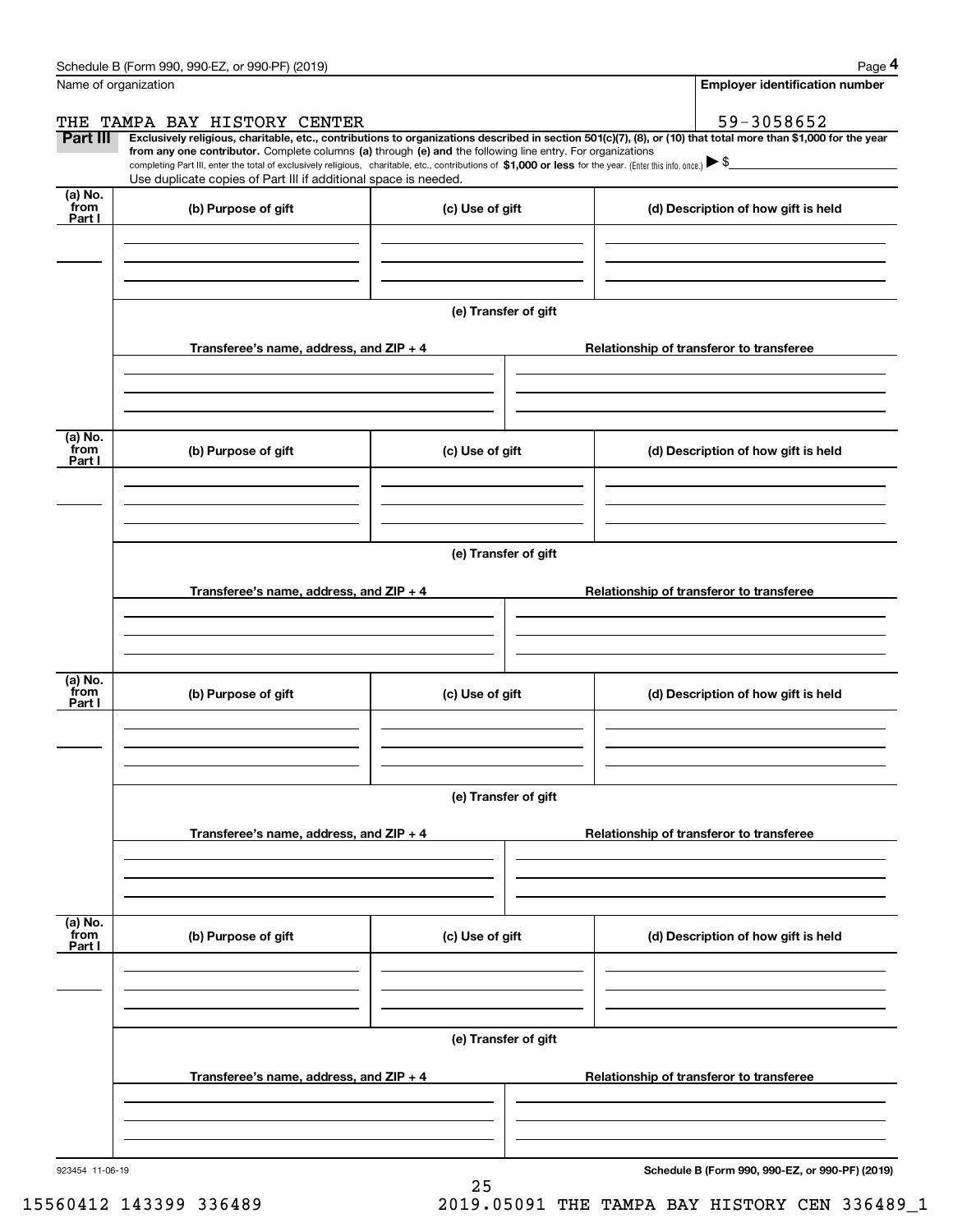| <b>SCHEDULE D</b> |  |
|-------------------|--|
|-------------------|--|

| (Form 990) |  |
|------------|--|
|------------|--|

# **Supplemental Financial Statements**

(Form 990)<br>
Pepartment of the Treasury<br>
Department of the Treasury<br>
Department of the Treasury<br>
Department of the Treasury<br> **Co to www.irs.gov/Form990 for instructions and the latest information.**<br> **Co to www.irs.gov/Form9** 

| OMB No. 1545-0047     |
|-----------------------|
| 2019                  |
|                       |
| <b>Open to Public</b> |
| Inspection            |

Department of the Treasury Internal Revenue Service

**Name of the organization Employer identification number**

|         | THE TAMPA BAY HISTORY CENTER                                                                                                                                                                                                  |                         |                                                | 59-3058652                                         |
|---------|-------------------------------------------------------------------------------------------------------------------------------------------------------------------------------------------------------------------------------|-------------------------|------------------------------------------------|----------------------------------------------------|
| Part I  | Organizations Maintaining Donor Advised Funds or Other Similar Funds or Accounts. Complete if the                                                                                                                             |                         |                                                |                                                    |
|         | organization answered "Yes" on Form 990, Part IV, line 6.                                                                                                                                                                     |                         |                                                |                                                    |
|         |                                                                                                                                                                                                                               | (a) Donor advised funds |                                                | (b) Funds and other accounts                       |
| 1       |                                                                                                                                                                                                                               |                         |                                                |                                                    |
| 2       | Aggregate value of contributions to (during year)                                                                                                                                                                             |                         |                                                |                                                    |
| з       | Aggregate value of grants from (during year)                                                                                                                                                                                  |                         |                                                |                                                    |
| 4       |                                                                                                                                                                                                                               |                         |                                                |                                                    |
|         | Did the organization inform all donors and donor advisors in writing that the assets held in donor advised funds                                                                                                              |                         |                                                |                                                    |
| 5       |                                                                                                                                                                                                                               |                         |                                                |                                                    |
|         |                                                                                                                                                                                                                               |                         |                                                | Yes<br>No                                          |
| 6       | Did the organization inform all grantees, donors, and donor advisors in writing that grant funds can be used only                                                                                                             |                         |                                                |                                                    |
|         | for charitable purposes and not for the benefit of the donor or donor advisor, or for any other purpose conferring                                                                                                            |                         |                                                |                                                    |
|         | impermissible private benefit?                                                                                                                                                                                                |                         |                                                | Yes<br>No                                          |
| Part II | Conservation Easements. Complete if the organization answered "Yes" on Form 990, Part IV, line 7.                                                                                                                             |                         |                                                |                                                    |
| 1       | Purpose(s) of conservation easements held by the organization (check all that apply).                                                                                                                                         |                         |                                                |                                                    |
|         | Preservation of land for public use (for example, recreation or education)                                                                                                                                                    |                         |                                                | Preservation of a historically important land area |
|         | Protection of natural habitat                                                                                                                                                                                                 |                         | Preservation of a certified historic structure |                                                    |
|         | Preservation of open space                                                                                                                                                                                                    |                         |                                                |                                                    |
| 2       | Complete lines 2a through 2d if the organization held a qualified conservation contribution in the form of a conservation easement on the last                                                                                |                         |                                                |                                                    |
|         | day of the tax year.                                                                                                                                                                                                          |                         |                                                | Held at the End of the Tax Year                    |
| а       |                                                                                                                                                                                                                               |                         |                                                | 2a                                                 |
| b       | Total acreage restricted by conservation easements                                                                                                                                                                            |                         |                                                | 2 <sub>b</sub>                                     |
| c       |                                                                                                                                                                                                                               |                         |                                                | 2c                                                 |
|         | d Number of conservation easements included in (c) acquired after 7/25/06, and not on a historic structure                                                                                                                    |                         |                                                |                                                    |
|         | listed in the National Register [111] Marshall Register [11] Marshall Register [11] Marshall Register [11] Marshall Register [11] Marshall Register [11] Marshall Register [11] Marshall Register [11] Marshall Register [11] |                         |                                                | 2d                                                 |
| З.      | Number of conservation easements modified, transferred, released, extinguished, or terminated by the organization during the tax                                                                                              |                         |                                                |                                                    |
|         | $year \blacktriangleright$                                                                                                                                                                                                    |                         |                                                |                                                    |
| 4       | Number of states where property subject to conservation easement is located >                                                                                                                                                 |                         |                                                |                                                    |
| 5       | Does the organization have a written policy regarding the periodic monitoring, inspection, handling of                                                                                                                        |                         |                                                |                                                    |
|         | violations, and enforcement of the conservation easements it holds?                                                                                                                                                           |                         |                                                | Yes<br><b>No</b>                                   |
| 6       | Staff and volunteer hours devoted to monitoring, inspecting, handling of violations, and enforcing conservation easements during the year                                                                                     |                         |                                                |                                                    |
|         |                                                                                                                                                                                                                               |                         |                                                |                                                    |
|         |                                                                                                                                                                                                                               |                         |                                                |                                                    |
| 7       | Amount of expenses incurred in monitoring, inspecting, handling of violations, and enforcing conservation easements during the year                                                                                           |                         |                                                |                                                    |
|         | $\blacktriangleright$ \$                                                                                                                                                                                                      |                         |                                                |                                                    |
| 8       | Does each conservation easement reported on line 2(d) above satisfy the requirements of section 170(h)(4)(B)(i)                                                                                                               |                         |                                                |                                                    |
|         |                                                                                                                                                                                                                               |                         |                                                | Yes<br>No                                          |
| 9       | In Part XIII, describe how the organization reports conservation easements in its revenue and expense statement and                                                                                                           |                         |                                                |                                                    |
|         | balance sheet, and include, if applicable, the text of the footnote to the organization's financial statements that describes the                                                                                             |                         |                                                |                                                    |
|         | organization's accounting for conservation easements.<br>Organizations Maintaining Collections of Art, Historical Treasures, or Other Similar Assets.                                                                         |                         |                                                |                                                    |
|         | Part III                                                                                                                                                                                                                      |                         |                                                |                                                    |
|         | Complete if the organization answered "Yes" on Form 990, Part IV, line 8.                                                                                                                                                     |                         |                                                |                                                    |
|         | 1a If the organization elected, as permitted under FASB ASC 958, not to report in its revenue statement and balance sheet works                                                                                               |                         |                                                |                                                    |
|         | of art, historical treasures, or other similar assets held for public exhibition, education, or research in furtherance of public                                                                                             |                         |                                                |                                                    |
|         | service, provide in Part XIII the text of the footnote to its financial statements that describes these items.                                                                                                                |                         |                                                |                                                    |
| b       | If the organization elected, as permitted under FASB ASC 958, to report in its revenue statement and balance sheet works of                                                                                                   |                         |                                                |                                                    |
|         | art, historical treasures, or other similar assets held for public exhibition, education, or research in furtherance of public service,                                                                                       |                         |                                                |                                                    |
|         | provide the following amounts relating to these items:                                                                                                                                                                        |                         |                                                |                                                    |
|         |                                                                                                                                                                                                                               |                         |                                                | \$                                                 |
|         | (ii) Assets included in Form 990, Part X                                                                                                                                                                                      |                         |                                                | $\blacktriangleright$ \$                           |
| 2       | If the organization received or held works of art, historical treasures, or other similar assets for financial gain, provide                                                                                                  |                         |                                                |                                                    |
|         | the following amounts required to be reported under FASB ASC 958 relating to these items:                                                                                                                                     |                         |                                                |                                                    |
| а       | Revenue included on Form 990, Part VIII, line 1 [2000] [2000] [2000] [2000] [3000] [3000] [3000] [3000] [3000                                                                                                                 |                         |                                                | $\blacktriangleright$ \$                           |
|         |                                                                                                                                                                                                                               |                         |                                                | $\blacktriangleright$ \$                           |
|         |                                                                                                                                                                                                                               |                         |                                                |                                                    |

932051 10-02-19

| LHA For Paperwork Reduction Act Notice, see the Instructions for Form 990. | Schedule D (Form 990) 2019 |
|----------------------------------------------------------------------------|----------------------------|
|----------------------------------------------------------------------------|----------------------------|

26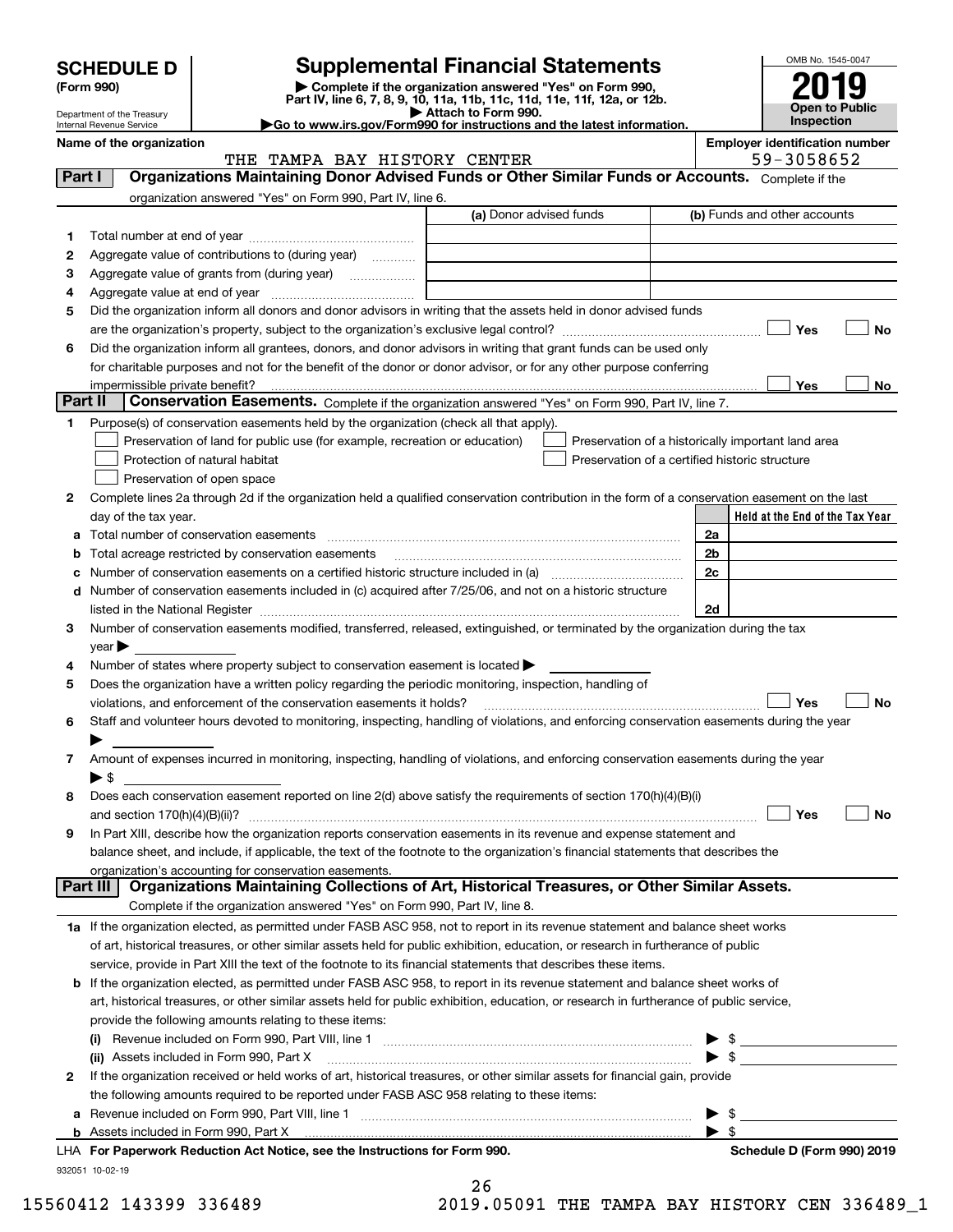|        | Schedule D (Form 990) 2019                                                                                                                                                                                                     | THE TAMPA BAY HISTORY CENTER |                                                   |                                                                                                                                                                                                                                |              |                      |         | 59-3058652                 |            | Page 2                   |
|--------|--------------------------------------------------------------------------------------------------------------------------------------------------------------------------------------------------------------------------------|------------------------------|---------------------------------------------------|--------------------------------------------------------------------------------------------------------------------------------------------------------------------------------------------------------------------------------|--------------|----------------------|---------|----------------------------|------------|--------------------------|
|        | Part III<br>Organizations Maintaining Collections of Art, Historical Treasures, or Other Similar Assets (continued)                                                                                                            |                              |                                                   |                                                                                                                                                                                                                                |              |                      |         |                            |            |                          |
| з      | Using the organization's acquisition, accession, and other records, check any of the following that make significant use of its                                                                                                |                              |                                                   |                                                                                                                                                                                                                                |              |                      |         |                            |            |                          |
|        | collection items (check all that apply):                                                                                                                                                                                       |                              |                                                   |                                                                                                                                                                                                                                |              |                      |         |                            |            |                          |
| a      | $\boxed{\text{X}}$ Public exhibition                                                                                                                                                                                           |                              | $\underline{\textbf{X}}$ Loan or exchange program |                                                                                                                                                                                                                                |              |                      |         |                            |            |                          |
| b      | $\boxed{\text{X}}$ Scholarly research                                                                                                                                                                                          |                              |                                                   | Other and the control of the control of the control of the control of the control of the control of the control of the control of the control of the control of the control of the control of the control of the control of th |              |                      |         |                            |            |                          |
| c      | $\lfloor \mathbf{X} \rfloor$ Preservation for future generations                                                                                                                                                               |                              |                                                   |                                                                                                                                                                                                                                |              |                      |         |                            |            |                          |
| 4      | Provide a description of the organization's collections and explain how they further the organization's exempt purpose in Part XIII.                                                                                           |                              |                                                   |                                                                                                                                                                                                                                |              |                      |         |                            |            |                          |
| 5      | During the year, did the organization solicit or receive donations of art, historical treasures, or other similar assets                                                                                                       |                              |                                                   |                                                                                                                                                                                                                                |              |                      |         |                            |            |                          |
|        | to be sold to raise funds rather than to be maintained as part of the organization's collection?                                                                                                                               |                              |                                                   |                                                                                                                                                                                                                                |              |                      |         | Yes                        |            | $\overline{\text{X}}$ No |
|        | Escrow and Custodial Arrangements. Complete if the organization answered "Yes" on Form 990, Part IV, line 9, or<br><b>Part IV</b>                                                                                              |                              |                                                   |                                                                                                                                                                                                                                |              |                      |         |                            |            |                          |
|        | reported an amount on Form 990, Part X, line 21.                                                                                                                                                                               |                              |                                                   |                                                                                                                                                                                                                                |              |                      |         |                            |            |                          |
|        | 1a Is the organization an agent, trustee, custodian or other intermediary for contributions or other assets not included                                                                                                       |                              |                                                   |                                                                                                                                                                                                                                |              |                      |         |                            |            |                          |
|        | on Form 990, Part X? [11] matter and the contract of the contract of the contract of the contract of the contract of the contract of the contract of the contract of the contract of the contract of the contract of the contr |                              |                                                   |                                                                                                                                                                                                                                |              |                      |         | Yes                        |            | No                       |
|        | <b>b</b> If "Yes," explain the arrangement in Part XIII and complete the following table:                                                                                                                                      |                              |                                                   |                                                                                                                                                                                                                                |              |                      |         |                            |            |                          |
|        |                                                                                                                                                                                                                                |                              |                                                   |                                                                                                                                                                                                                                |              |                      |         | Amount                     |            |                          |
|        |                                                                                                                                                                                                                                |                              |                                                   |                                                                                                                                                                                                                                |              | 1c                   |         |                            |            |                          |
|        | d Additions during the year measurement contains and a state of the year measurement of the year measurement of                                                                                                                |                              |                                                   |                                                                                                                                                                                                                                |              | 1d                   |         |                            |            |                          |
|        | e Distributions during the year manufactured and an according to the year manufactured and the year manufactur                                                                                                                 |                              |                                                   |                                                                                                                                                                                                                                |              | 1e<br>1f             |         |                            |            |                          |
|        | 2a Did the organization include an amount on Form 990, Part X, line 21, for escrow or custodial account liability?                                                                                                             |                              |                                                   |                                                                                                                                                                                                                                |              |                      |         | Yes                        |            | No                       |
|        | <b>b</b> If "Yes," explain the arrangement in Part XIII. Check here if the explanation has been provided on Part XIII                                                                                                          |                              |                                                   |                                                                                                                                                                                                                                |              |                      |         |                            |            |                          |
| Part V | Endowment Funds. Complete if the organization answered "Yes" on Form 990, Part IV, line 10.                                                                                                                                    |                              |                                                   |                                                                                                                                                                                                                                |              |                      |         |                            |            |                          |
|        |                                                                                                                                                                                                                                | (a) Current year             | (b) Prior year                                    | (c) Two years back                                                                                                                                                                                                             |              | (d) Three years back |         | (e) Four years back        |            |                          |
|        | 1a Beginning of year balance                                                                                                                                                                                                   | 1,038,573.                   | 980,250.                                          | 1,004,586.                                                                                                                                                                                                                     |              | 1,012,030.           |         |                            | 640,945.   |                          |
| b      |                                                                                                                                                                                                                                | 25,247.                      |                                                   |                                                                                                                                                                                                                                |              |                      |         |                            | 360,000.   |                          |
|        | Net investment earnings, gains, and losses                                                                                                                                                                                     | 90,499.                      | 59,352.                                           | 16,588.                                                                                                                                                                                                                        |              |                      | 5,556.  |                            |            | 11,085.                  |
|        |                                                                                                                                                                                                                                |                              |                                                   |                                                                                                                                                                                                                                |              |                      |         |                            |            |                          |
|        | e Other expenditures for facilities                                                                                                                                                                                            |                              |                                                   |                                                                                                                                                                                                                                |              |                      |         |                            |            |                          |
|        | and programs                                                                                                                                                                                                                   | 10,000.                      |                                                   | 40,924.                                                                                                                                                                                                                        |              |                      | 13,000. |                            |            |                          |
|        | f Administrative expenses                                                                                                                                                                                                      | 1,496.                       | 1,029.                                            |                                                                                                                                                                                                                                |              |                      |         |                            |            |                          |
| g      | End of year balance                                                                                                                                                                                                            | 1, 142, 823.                 | 1,038,573.                                        | 980,250.                                                                                                                                                                                                                       |              | 1,004,586.           |         |                            | 1,012,030. |                          |
| 2      | Provide the estimated percentage of the current year end balance (line 1g, column (a)) held as:                                                                                                                                |                              |                                                   |                                                                                                                                                                                                                                |              |                      |         |                            |            |                          |
|        | Board designated or quasi-endowment                                                                                                                                                                                            | .00                          | %                                                 |                                                                                                                                                                                                                                |              |                      |         |                            |            |                          |
|        | <b>b</b> Permanent endowment $\triangleright$ 84.00                                                                                                                                                                            | %                            |                                                   |                                                                                                                                                                                                                                |              |                      |         |                            |            |                          |
|        | 16.00<br>$\mathbf c$ Term endowment $\blacktriangleright$                                                                                                                                                                      | %                            |                                                   |                                                                                                                                                                                                                                |              |                      |         |                            |            |                          |
|        | The percentages on lines 2a, 2b, and 2c should equal 100%.                                                                                                                                                                     |                              |                                                   |                                                                                                                                                                                                                                |              |                      |         |                            |            |                          |
|        | 3a Are there endowment funds not in the possession of the organization that are held and administered for the organization                                                                                                     |                              |                                                   |                                                                                                                                                                                                                                |              |                      |         |                            |            |                          |
|        | by:                                                                                                                                                                                                                            |                              |                                                   |                                                                                                                                                                                                                                |              |                      |         |                            | Yes        | No                       |
|        | (i)                                                                                                                                                                                                                            |                              |                                                   |                                                                                                                                                                                                                                |              |                      |         | 3a(i)                      |            | х                        |
|        |                                                                                                                                                                                                                                |                              |                                                   |                                                                                                                                                                                                                                |              |                      |         | 3a(ii)                     |            | $\mathbf X$              |
|        |                                                                                                                                                                                                                                |                              |                                                   |                                                                                                                                                                                                                                |              |                      |         | 3b                         |            |                          |
| 4      | Describe in Part XIII the intended uses of the organization's endowment funds.<br>Land, Buildings, and Equipment.<br><b>Part VI</b>                                                                                            |                              |                                                   |                                                                                                                                                                                                                                |              |                      |         |                            |            |                          |
|        | Complete if the organization answered "Yes" on Form 990, Part IV, line 11a. See Form 990, Part X, line 10.                                                                                                                     |                              |                                                   |                                                                                                                                                                                                                                |              |                      |         |                            |            |                          |
|        | Description of property                                                                                                                                                                                                        | (a) Cost or other            |                                                   | (b) Cost or other                                                                                                                                                                                                              |              | (c) Accumulated      |         | (d) Book value             |            |                          |
|        |                                                                                                                                                                                                                                | basis (investment)           |                                                   | basis (other)                                                                                                                                                                                                                  | depreciation |                      |         |                            |            |                          |
|        |                                                                                                                                                                                                                                |                              |                                                   |                                                                                                                                                                                                                                |              |                      |         |                            |            |                          |
| b      |                                                                                                                                                                                                                                |                              |                                                   |                                                                                                                                                                                                                                |              |                      |         |                            |            |                          |
|        |                                                                                                                                                                                                                                |                              |                                                   | 9, 262, 213.                                                                                                                                                                                                                   |              | 3,588,137.           |         | 5,674,076.                 |            |                          |
|        |                                                                                                                                                                                                                                |                              |                                                   |                                                                                                                                                                                                                                |              |                      |         |                            |            |                          |
|        |                                                                                                                                                                                                                                |                              |                                                   | 12,489,905.                                                                                                                                                                                                                    |              | 10,537,180.          |         | 1,952,725.                 |            |                          |
|        |                                                                                                                                                                                                                                |                              |                                                   |                                                                                                                                                                                                                                |              |                      |         | 7,626,801.                 |            |                          |
|        |                                                                                                                                                                                                                                |                              |                                                   |                                                                                                                                                                                                                                |              |                      |         | Schedule D (Form 990) 2019 |            |                          |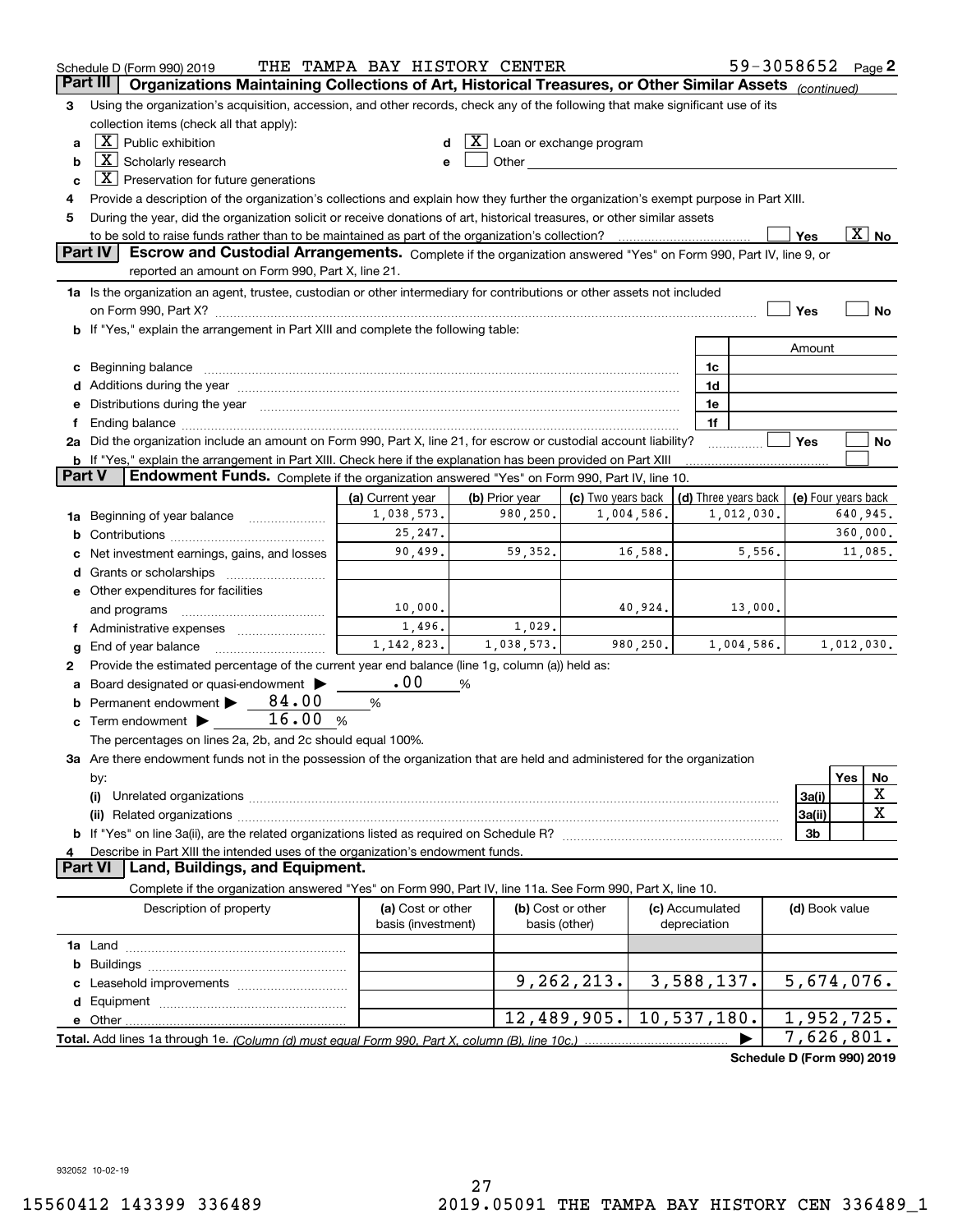| Schedule D (Form 990) 2019 |  |  |  |  | THE TAMPA BAY HISTORY CENTER |  | 59-3058652 | Page |  |
|----------------------------|--|--|--|--|------------------------------|--|------------|------|--|
|----------------------------|--|--|--|--|------------------------------|--|------------|------|--|

### **Part VII Investments - Other Securities.**

Complete if the organization answered "Yes" on Form 990, Part IV, line 11b. See Form 990, Part X, line 12.

| (a) Description of security or category (including name of security)                          | (b) Book value | (c) Method of valuation: Cost or end-of-year market value |
|-----------------------------------------------------------------------------------------------|----------------|-----------------------------------------------------------|
| (1) Financial derivatives                                                                     |                |                                                           |
| (2) Closely held equity interests                                                             |                |                                                           |
| $(3)$ Other                                                                                   |                |                                                           |
| (A)                                                                                           |                |                                                           |
| (B)                                                                                           |                |                                                           |
| (C)                                                                                           |                |                                                           |
| (D)                                                                                           |                |                                                           |
| (E)                                                                                           |                |                                                           |
| (F)                                                                                           |                |                                                           |
| (G)                                                                                           |                |                                                           |
| (H)                                                                                           |                |                                                           |
| <b>Total.</b> (Col. (b) must equal Form 990, Part X, col. (B) line 12.) $\blacktriangleright$ |                |                                                           |

#### **Part VIII Investments - Program Related.**

Complete if the organization answered "Yes" on Form 990, Part IV, line 11c. See Form 990, Part X, line 13.

| (a) Description of investment                                    | (b) Book value | (c) Method of valuation: Cost or end-of-year market value |
|------------------------------------------------------------------|----------------|-----------------------------------------------------------|
| (1)                                                              |                |                                                           |
| (2)                                                              |                |                                                           |
| $\frac{1}{2}$                                                    |                |                                                           |
| (4)                                                              |                |                                                           |
| $\frac{1}{2}$                                                    |                |                                                           |
| (6)                                                              |                |                                                           |
| $\sqrt{(7)}$                                                     |                |                                                           |
| (8)                                                              |                |                                                           |
| (9)                                                              |                |                                                           |
| Total. (Col. (b) must equal Form 990, Part X, col. (B) line 13.) |                |                                                           |

#### **Part IX Other Assets.**

Complete if the organization answered "Yes" on Form 990, Part IV, line 11d. See Form 990, Part X, line 15.

| (a) Description                                                                                                   | (b) Book value |
|-------------------------------------------------------------------------------------------------------------------|----------------|
| <b>GIFTED</b><br>FACILITIES<br>LAND AND BUILDING USE<br>$\overline{\phantom{a}}$<br>(1)                           | 12,556,819.    |
| (2)                                                                                                               |                |
| (3)                                                                                                               |                |
| (4)                                                                                                               |                |
| (5)                                                                                                               |                |
| (6)                                                                                                               |                |
| (7)                                                                                                               |                |
| (8)                                                                                                               |                |
| (9)                                                                                                               |                |
| Total. (Column (b) must equal Form 990, Part X, col. (B) line 15.)<br><b>Other Liabilities.</b>                   | 12,556,819.    |
| Part X                                                                                                            |                |
|                                                                                                                   |                |
| Complete if the organization answered "Yes" on Form 990, Part IV, line 11e or 11f. See Form 990, Part X, line 25. |                |
| (a) Description of liability<br>1.                                                                                | (b) Book value |
| Federal income taxes<br>(1)                                                                                       |                |
| (2)                                                                                                               |                |
| (3)                                                                                                               |                |
| (4)                                                                                                               |                |
| (5)                                                                                                               |                |
| (6)                                                                                                               |                |
| (7)                                                                                                               |                |
| (8)                                                                                                               |                |
| (9)                                                                                                               |                |

**Total.**  *(Column (b) must equal Form 990, Part X, col. (B) line 25.)*

**2.** Liability for uncertain tax positions. In Part XIII, provide the text of the footnote to the organization's financial statements that reports the organization's liability for uncertain tax positions under FASB ASC 740. Check here if the text of the footnote has been provided in Part XIII  $\boxed{\text{X}}$ 

**Schedule D (Form 990) 2019**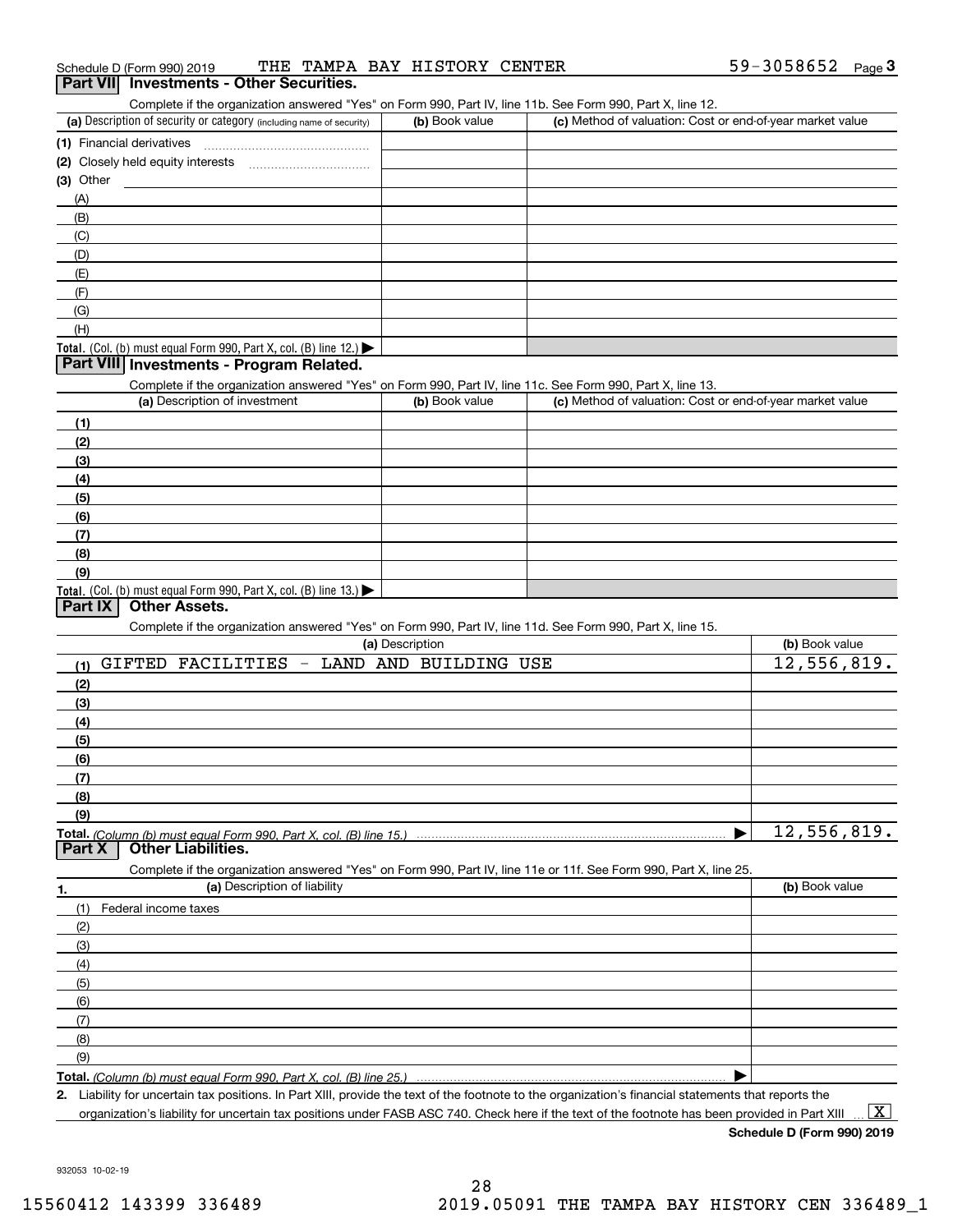|              | THE TAMPA BAY HISTORY CENTER<br>Schedule D (Form 990) 2019                                                                                                                                                                     |                |                |                 | 59-3058652 Page 4 |
|--------------|--------------------------------------------------------------------------------------------------------------------------------------------------------------------------------------------------------------------------------|----------------|----------------|-----------------|-------------------|
|              | Reconciliation of Revenue per Audited Financial Statements With Revenue per Return.<br>Part XI                                                                                                                                 |                |                |                 |                   |
|              | Complete if the organization answered "Yes" on Form 990, Part IV, line 12a.                                                                                                                                                    |                |                |                 |                   |
| 1            | Total revenue, gains, and other support per audited financial statements                                                                                                                                                       |                |                | $\mathbf 1$     | 2,892,570.        |
| $\mathbf{2}$ | Amounts included on line 1 but not on Form 990, Part VIII, line 12:                                                                                                                                                            |                |                |                 |                   |
| a            | Net unrealized gains (losses) on investments [11] matter contracts and the unrealized gains (losses) on investments                                                                                                            | 2a             | <u>70,014.</u> |                 |                   |
| b            |                                                                                                                                                                                                                                | 2 <sub>b</sub> | 10,431.        |                 |                   |
| c            |                                                                                                                                                                                                                                | 2c             |                |                 |                   |
| d            | Other (Describe in Part XIII.)                                                                                                                                                                                                 | 2d             | 468,133.       |                 |                   |
| е            | Add lines 2a through 2d                                                                                                                                                                                                        |                |                | 2e              | 548,578.          |
| 3            |                                                                                                                                                                                                                                |                |                | $\mathbf{3}$    | 2,343,992.        |
| 4            | Amounts included on Form 990, Part VIII, line 12, but not on line 1:                                                                                                                                                           |                |                |                 |                   |
| a            |                                                                                                                                                                                                                                | 4a             | 1,496.         |                 |                   |
|              |                                                                                                                                                                                                                                | 4 <sub>b</sub> |                |                 |                   |
| c.           | Add lines 4a and 4b                                                                                                                                                                                                            |                |                | 4с              | 1,496.            |
| 5            |                                                                                                                                                                                                                                |                |                | $5\phantom{.0}$ | 2,345,488.        |
|              | Part XII   Reconciliation of Expenses per Audited Financial Statements With Expenses per Return.                                                                                                                               |                |                |                 |                   |
|              | Complete if the organization answered "Yes" on Form 990, Part IV, line 12a.                                                                                                                                                    |                |                |                 |                   |
| 1            | Total expenses and losses per audited financial statements [11] [12] contain an intervention and contain a statements [13] [13] and the statements [13] [13] and the statements [13] and the statements [13] and the statement |                |                | $\mathbf{1}$    | 4,509,058.        |
| 2            | Amounts included on line 1 but not on Form 990, Part IX, line 25:                                                                                                                                                              |                |                |                 |                   |
| a            |                                                                                                                                                                                                                                | 2a             | 601,340.       |                 |                   |
| b            |                                                                                                                                                                                                                                | 2 <sub>b</sub> |                |                 |                   |
| c            |                                                                                                                                                                                                                                | 2c             |                |                 |                   |
| d            |                                                                                                                                                                                                                                | 2d             | 68,133.        |                 |                   |
|              | e Add lines 2a through 2d                                                                                                                                                                                                      |                |                | 2e              | 669,473.          |
| 3            |                                                                                                                                                                                                                                |                |                | $\mathbf{3}$    | 3,839,585.        |
|              |                                                                                                                                                                                                                                |                |                |                 |                   |
| 4            | Amounts included on Form 990, Part IX, line 25, but not on line 1:                                                                                                                                                             |                |                |                 |                   |
| a            |                                                                                                                                                                                                                                | 4a             | 1,496.         |                 |                   |
| b            |                                                                                                                                                                                                                                | 4 <sub>h</sub> |                |                 |                   |
|              | Add lines 4a and 4b                                                                                                                                                                                                            |                |                | 4с              | 1,496.            |
|              | Part XIII Supplemental Information.                                                                                                                                                                                            |                |                | 5               | 3,841,081.        |

Provide the descriptions required for Part II, lines 3, 5, and 9; Part III, lines 1a and 4; Part IV, lines 1b and 2b; Part V, line 4; Part X, line 2; Part XI, lines 2d and 4b; and Part XII, lines 2d and 4b. Also complete this part to provide any additional information.

## PART III, LINE 1A:

| THE ORGANIZATION HAS APPROXIMATELY 80,000 COLLECTION ITEMS, WHICH ARE NOT  |
|----------------------------------------------------------------------------|
| CAPITALIZED DUE TO THE COST AND PRACTICAL DIFFICULTIES INHERENT IN THE     |
| VALUATION PROCESS. ADDITIONS TO THE ORGANIZATION'S COLLECTION ARE EXPENSED |
| WHEN ACOUIRED AS PERMITTED BY U.S. GENERALLY ACCEPTED ACCOUNTING           |
| PRINCIPLES. COLLECTION ITEMS WILL BE PROTECTED, CARED FOR, AND PRESERVED   |
| FOR THE PURPOSES FOR WHICH DONATED.                                        |
|                                                                            |

PART III, LINE 4:

THE ORGANIZATION HAS APPROXIMATELY 80,000 ARTIFACTS RELATING TO THE

HISTORY OF THE HISTORIC HILLSBOROUGH COUNTY AREA.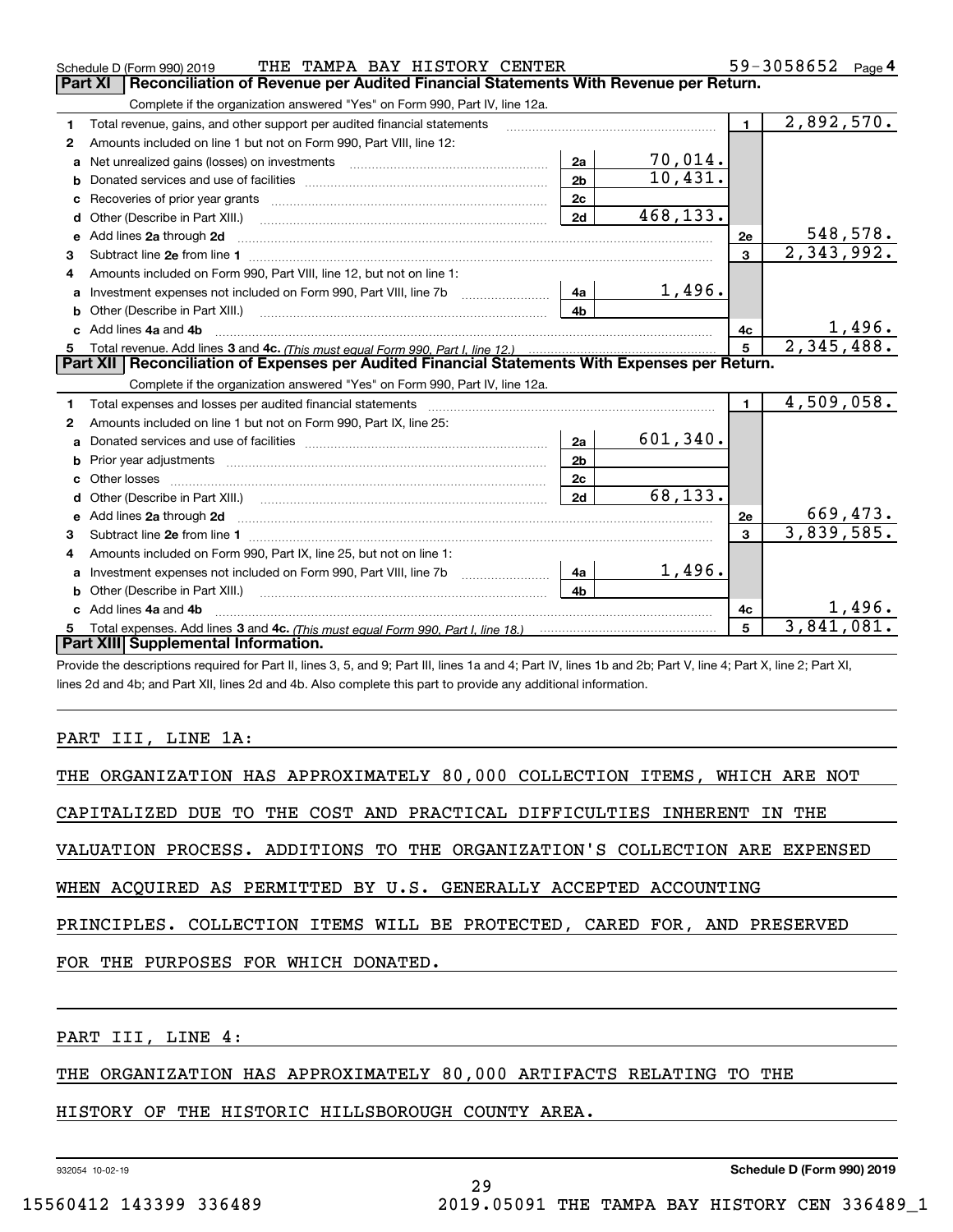PART V, LINE 4:

THE HISTORY CENTER'S CULTURAL ENDOWMENT IS COMPRISED OF GRANTS AWARDED BY DONORS FOR THE SOLE PURPOSE OF PROVIDING THE MATCHING FUNDS REQUIRED TO SECURE A MATCHING GRANT FROM THE STATE OF FLORIDA CULTURAL ENDOWMENT PROGRAM (THE STATE). THE GRANTS ARE PERMANENTLY RESTRICTED BY BOTH THE DONORS AND THE STATE OF FLORIDA. AS PERMANENTLY RESTRICTED CONTRIBUTIONS, THE ORGANIZATION IS REQUIRED TO MAINTAIN A MINIMUM BALANCE IN THE ENDOWMENT FUND ASSETS OF \$960,000.

THE HISTORY CENTER'S DONORS HAVE PLACED THE RESTRICTION ON INVESTMENT INCOME OR NET APPRECIATION RESULTING FROM THE DONOR-RESTRICTED ENDOWMENT FUNDS BE EXPENDED ONLY FOR OPERATING COSTS INCURRED WHILE ENGAGED IN PROGRAMS DIRECTLY RELATED TO CULTURAL ACTIVITIES. THE HISTORY CENTER HAS ADOPTED AN INVESTMENT AND SPENDING POLICY, APPROVED BY THE BOARD OF TRUSTEES, FOR ENDOWMENT ASSETS THAT MEETS THE REQUIREMENTS SET FORTH IN THE AGREEMENT WHICH REQUIRE THE PRESERVATION OF THE \$960,000 CAPITAL VALUE AND THE USE OF INVESTMENT QUALITY FIXED INCOME INSTRUMENTS AS THE PRIMARY INVESTMENT VEHICLE.

PART X, LINE 2:

THE HISTORY CENTER AND ITS AFFILIATES HAVE BEEN RECOGNIZED AS EXEMPT FROM FEDERAL INCOME TAXES UNDER SECTION 501(C)(3) OF THE INTERNAL REVENUE CODE. THE FOUNDATION HAS BEEN DETERMINED TO BE A TYPE 1 SUPPORTING ORGANIZATION UNDER SECTION 509(A)(3) OF THE INTERNAL REVENUE CODE. THEREFORE, NO PROVISION FOR INCOME TAXES HAS BEEN PRESENTED IN THESE COMBINED FINANCIAL STATEMENTS FOR THESE ENTITIES.

THE ORGANIZATION HAS ADOPTED FINANCIAL ACCOUNTING STANDARDS BOARD (FASB)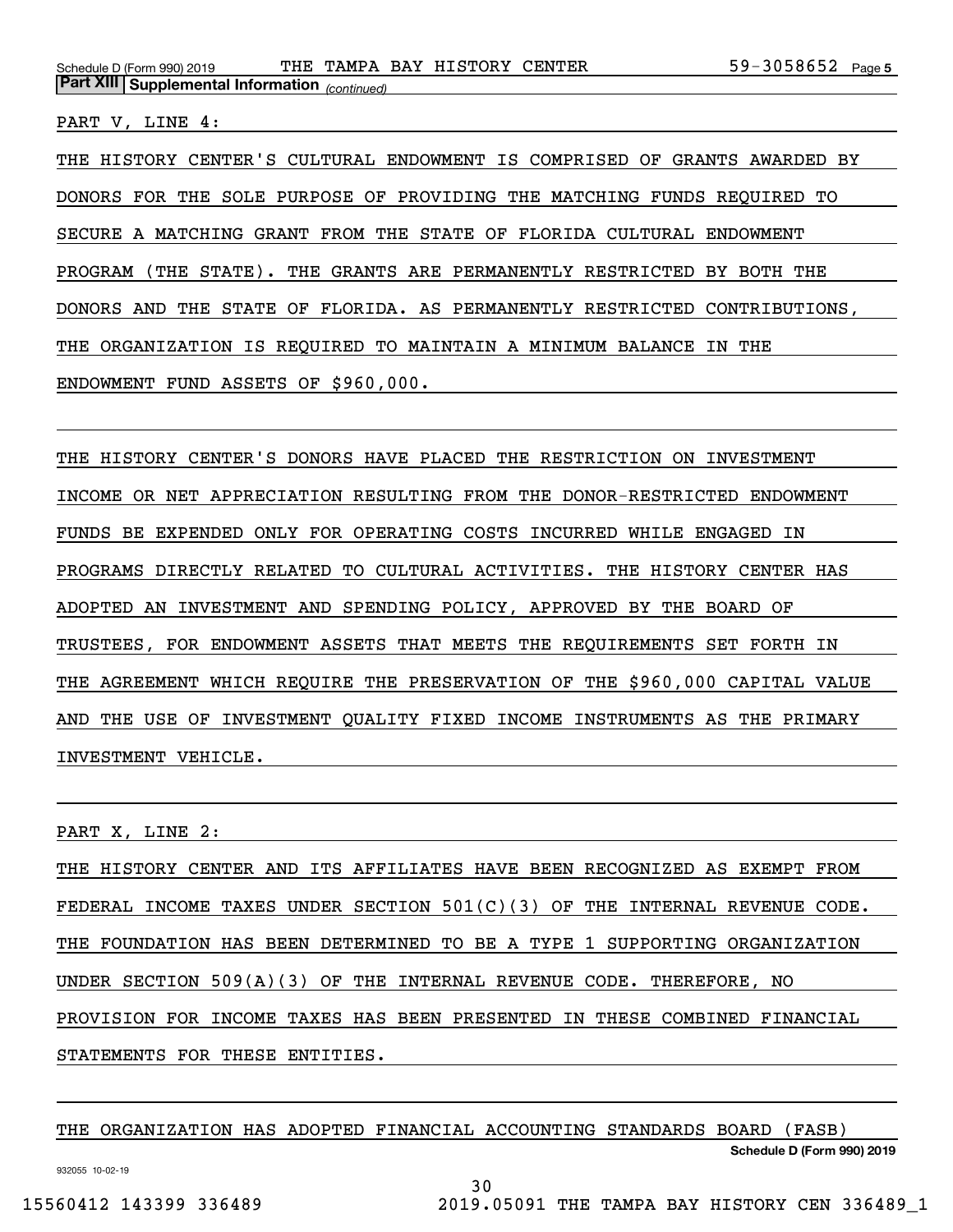| Schedule D (Form 990) 2019 THE TAMPA BAY HISTORY CENTER 59-3058652 Page 5<br>Part XIII Supplemental Information <sub>(continued)</sub> |           |
|----------------------------------------------------------------------------------------------------------------------------------------|-----------|
|                                                                                                                                        |           |
| GUIDANCE REGARDING INCOME TAXES AS CODIFIED IN FASB ACCOUNTING STANDARDS                                                               |           |
| CODIFICATION (ASC) TOPIC 740-10. AT SEPTEMBER 30, 2020, MANAGEMENT DOES                                                                |           |
| NOT BELIEVE IT HAS TAKEN ANY TAX POSITIONS THAT ARE SUBJECT TO A                                                                       |           |
| SIGNIFICANT DEGREE OF UNCERTAINTY. THE ORGANIZATION'S INCOME TAX FILINGS                                                               |           |
| ARE SUBJECT TO EXAMINATION BY THE INTERNAL REVENUE SERVICE GENERALLY FOR                                                               |           |
| THREE YEARS AFTER THEY WERE FILED. THE ORGANIZATION'S INCOME TAX FILINGS                                                               |           |
| FOR YEARS AFTER THE FISCAL YEAR ENDED SEPTEMBER 30, 2016 REMAIN OPEN FOR                                                               |           |
| EXAMINATION.                                                                                                                           |           |
|                                                                                                                                        |           |
| PART XI, LINE 2D - OTHER ADJUSTMENTS:                                                                                                  |           |
| SPECIAL EVENT EXPENSES                                                                                                                 | 68,133.   |
| GRANT TO TBHC FOUNDATION                                                                                                               | 400,000.  |
| TOTAL TO SCHEDULE D, PART XI, LINE 2D<br><u> 1980 - Andrea Andrew Maria (h. 1980).</u>                                                 | 468, 133. |
|                                                                                                                                        |           |
| PART XII, LINE 2D - OTHER ADJUSTMENTS:                                                                                                 |           |
| SPECIAL EVENT EXPENSES NET AGAINST REVENUE                                                                                             | 68,133.   |
|                                                                                                                                        |           |
|                                                                                                                                        |           |
|                                                                                                                                        |           |
|                                                                                                                                        |           |
|                                                                                                                                        |           |
|                                                                                                                                        |           |
|                                                                                                                                        |           |
|                                                                                                                                        |           |
|                                                                                                                                        |           |
|                                                                                                                                        |           |
|                                                                                                                                        |           |
|                                                                                                                                        |           |
|                                                                                                                                        |           |

**Schedule D (Form 990) 2019**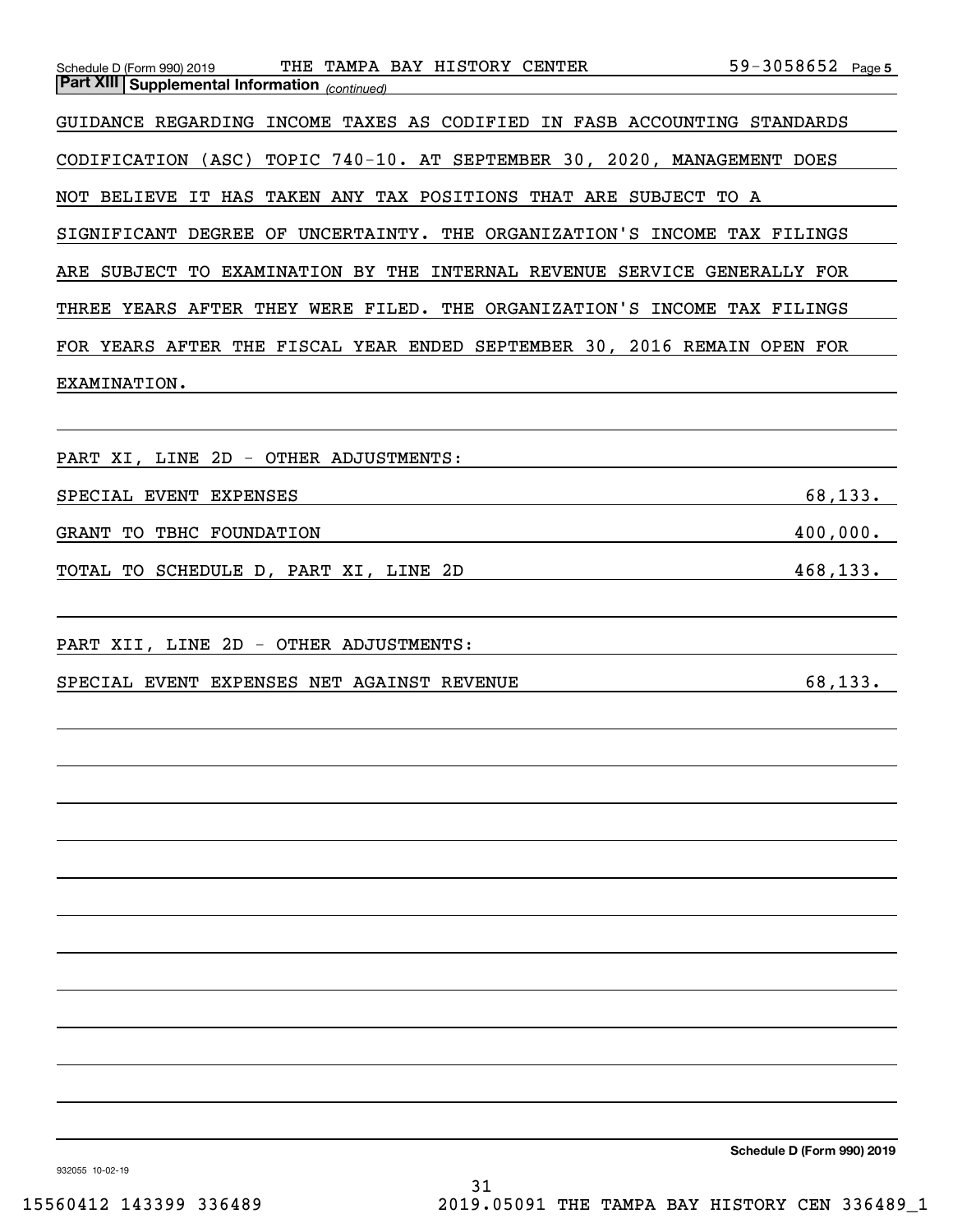| <b>SCHEDULE G</b>                                                                                                                                                                          | <b>Supplemental Information Regarding Fundraising or Gaming Activities</b>                                                                                          |                                                                                                                                                    |                                                 |                                                |               |  |                                        | OMB No. 1545-0047                                   |  |  |
|--------------------------------------------------------------------------------------------------------------------------------------------------------------------------------------------|---------------------------------------------------------------------------------------------------------------------------------------------------------------------|----------------------------------------------------------------------------------------------------------------------------------------------------|-------------------------------------------------|------------------------------------------------|---------------|--|----------------------------------------|-----------------------------------------------------|--|--|
| (Form 990 or 990-EZ)                                                                                                                                                                       | Complete if the organization answered "Yes" on Form 990, Part IV, line 17, 18, or 19, or if the<br>organization entered more than \$15,000 on Form 990-EZ, line 6a. |                                                                                                                                                    |                                                 |                                                |               |  |                                        | 2019                                                |  |  |
| Department of the Treasury                                                                                                                                                                 | Attach to Form 990 or Form 990-EZ.                                                                                                                                  |                                                                                                                                                    |                                                 |                                                |               |  |                                        | <b>Open to Public</b>                               |  |  |
| <b>Internal Revenue Service</b>                                                                                                                                                            | Go to www.irs.gov/Form990 for instructions and the latest information.                                                                                              |                                                                                                                                                    |                                                 |                                                |               |  |                                        | Inspection                                          |  |  |
| Name of the organization<br>TAMPA BAY HISTORY CENTER<br>THE                                                                                                                                |                                                                                                                                                                     |                                                                                                                                                    |                                                 |                                                |               |  |                                        | <b>Employer identification number</b><br>59-3058652 |  |  |
| Part I                                                                                                                                                                                     |                                                                                                                                                                     | Fundraising Activities. Complete if the organization answered "Yes" on Form 990, Part IV, line 17. Form 990-EZ filers are not                      |                                                 |                                                |               |  |                                        |                                                     |  |  |
|                                                                                                                                                                                            | required to complete this part.                                                                                                                                     |                                                                                                                                                    |                                                 |                                                |               |  |                                        |                                                     |  |  |
| 1 Indicate whether the organization raised funds through any of the following activities. Check all that apply.<br>Mail solicitations<br>Solicitation of non-government grants<br>e l<br>a |                                                                                                                                                                     |                                                                                                                                                    |                                                 |                                                |               |  |                                        |                                                     |  |  |
| b                                                                                                                                                                                          | Solicitation of government grants<br>Internet and email solicitations<br>f                                                                                          |                                                                                                                                                    |                                                 |                                                |               |  |                                        |                                                     |  |  |
| Phone solicitations<br>с                                                                                                                                                                   |                                                                                                                                                                     | Special fundraising events<br>g                                                                                                                    |                                                 |                                                |               |  |                                        |                                                     |  |  |
| d<br>In-person solicitations                                                                                                                                                               |                                                                                                                                                                     | 2 a Did the organization have a written or oral agreement with any individual (including officers, directors, trustees, or                         |                                                 |                                                |               |  |                                        |                                                     |  |  |
|                                                                                                                                                                                            |                                                                                                                                                                     | key employees listed in Form 990, Part VII) or entity in connection with professional fundraising services?                                        |                                                 |                                                |               |  | Yes                                    | No                                                  |  |  |
|                                                                                                                                                                                            |                                                                                                                                                                     | <b>b</b> If "Yes," list the 10 highest paid individuals or entities (fundraisers) pursuant to agreements under which the fundraiser is to be       |                                                 |                                                |               |  |                                        |                                                     |  |  |
| compensated at least \$5,000 by the organization.                                                                                                                                          |                                                                                                                                                                     |                                                                                                                                                    |                                                 |                                                |               |  |                                        |                                                     |  |  |
| (i) Name and address of individual<br>or entity (fundraiser)                                                                                                                               |                                                                                                                                                                     |                                                                                                                                                    |                                                 | (iii) Did<br>fundraiser<br>(iv) Gross receipts |               |  | (v) Amount paid<br>to (or retained by) | (vi) Amount paid                                    |  |  |
|                                                                                                                                                                                            |                                                                                                                                                                     | (ii) Activity                                                                                                                                      | have custody<br>or control of<br>contributions? |                                                | from activity |  | fundraiser<br>listed in col. (i)       | to (or retained by)<br>organization                 |  |  |
|                                                                                                                                                                                            |                                                                                                                                                                     |                                                                                                                                                    | Yes                                             | <b>No</b>                                      |               |  |                                        |                                                     |  |  |
|                                                                                                                                                                                            |                                                                                                                                                                     |                                                                                                                                                    |                                                 |                                                |               |  |                                        |                                                     |  |  |
|                                                                                                                                                                                            |                                                                                                                                                                     |                                                                                                                                                    |                                                 |                                                |               |  |                                        |                                                     |  |  |
|                                                                                                                                                                                            |                                                                                                                                                                     |                                                                                                                                                    |                                                 |                                                |               |  |                                        |                                                     |  |  |
|                                                                                                                                                                                            |                                                                                                                                                                     |                                                                                                                                                    |                                                 |                                                |               |  |                                        |                                                     |  |  |
|                                                                                                                                                                                            |                                                                                                                                                                     |                                                                                                                                                    |                                                 |                                                |               |  |                                        |                                                     |  |  |
|                                                                                                                                                                                            |                                                                                                                                                                     |                                                                                                                                                    |                                                 |                                                |               |  |                                        |                                                     |  |  |
|                                                                                                                                                                                            |                                                                                                                                                                     |                                                                                                                                                    |                                                 |                                                |               |  |                                        |                                                     |  |  |
|                                                                                                                                                                                            |                                                                                                                                                                     |                                                                                                                                                    |                                                 |                                                |               |  |                                        |                                                     |  |  |
|                                                                                                                                                                                            |                                                                                                                                                                     |                                                                                                                                                    |                                                 |                                                |               |  |                                        |                                                     |  |  |
|                                                                                                                                                                                            |                                                                                                                                                                     |                                                                                                                                                    |                                                 |                                                |               |  |                                        |                                                     |  |  |
|                                                                                                                                                                                            |                                                                                                                                                                     |                                                                                                                                                    |                                                 |                                                |               |  |                                        |                                                     |  |  |
|                                                                                                                                                                                            |                                                                                                                                                                     |                                                                                                                                                    |                                                 |                                                |               |  |                                        |                                                     |  |  |
|                                                                                                                                                                                            |                                                                                                                                                                     |                                                                                                                                                    |                                                 |                                                |               |  |                                        |                                                     |  |  |
|                                                                                                                                                                                            |                                                                                                                                                                     |                                                                                                                                                    |                                                 |                                                |               |  |                                        |                                                     |  |  |
| Total                                                                                                                                                                                      |                                                                                                                                                                     |                                                                                                                                                    |                                                 |                                                |               |  |                                        |                                                     |  |  |
|                                                                                                                                                                                            |                                                                                                                                                                     | 3 List all states in which the organization is registered or licensed to solicit contributions or has been notified it is exempt from registration |                                                 |                                                |               |  |                                        |                                                     |  |  |
| or licensing.                                                                                                                                                                              |                                                                                                                                                                     |                                                                                                                                                    |                                                 |                                                |               |  |                                        |                                                     |  |  |
|                                                                                                                                                                                            |                                                                                                                                                                     |                                                                                                                                                    |                                                 |                                                |               |  |                                        |                                                     |  |  |
|                                                                                                                                                                                            |                                                                                                                                                                     |                                                                                                                                                    |                                                 |                                                |               |  |                                        |                                                     |  |  |
|                                                                                                                                                                                            |                                                                                                                                                                     |                                                                                                                                                    |                                                 |                                                |               |  |                                        |                                                     |  |  |
|                                                                                                                                                                                            |                                                                                                                                                                     |                                                                                                                                                    |                                                 |                                                |               |  |                                        |                                                     |  |  |
|                                                                                                                                                                                            |                                                                                                                                                                     |                                                                                                                                                    |                                                 |                                                |               |  |                                        |                                                     |  |  |
|                                                                                                                                                                                            |                                                                                                                                                                     |                                                                                                                                                    |                                                 |                                                |               |  |                                        |                                                     |  |  |
|                                                                                                                                                                                            |                                                                                                                                                                     |                                                                                                                                                    |                                                 |                                                |               |  |                                        |                                                     |  |  |
|                                                                                                                                                                                            |                                                                                                                                                                     |                                                                                                                                                    |                                                 |                                                |               |  |                                        |                                                     |  |  |
|                                                                                                                                                                                            |                                                                                                                                                                     | LHA For Paperwork Reduction Act Notice, see the Instructions for Form 990 or 990-EZ.                                                               |                                                 |                                                |               |  |                                        | Schedule G (Form 990 or 990-EZ) 2019                |  |  |

932081 09-11-19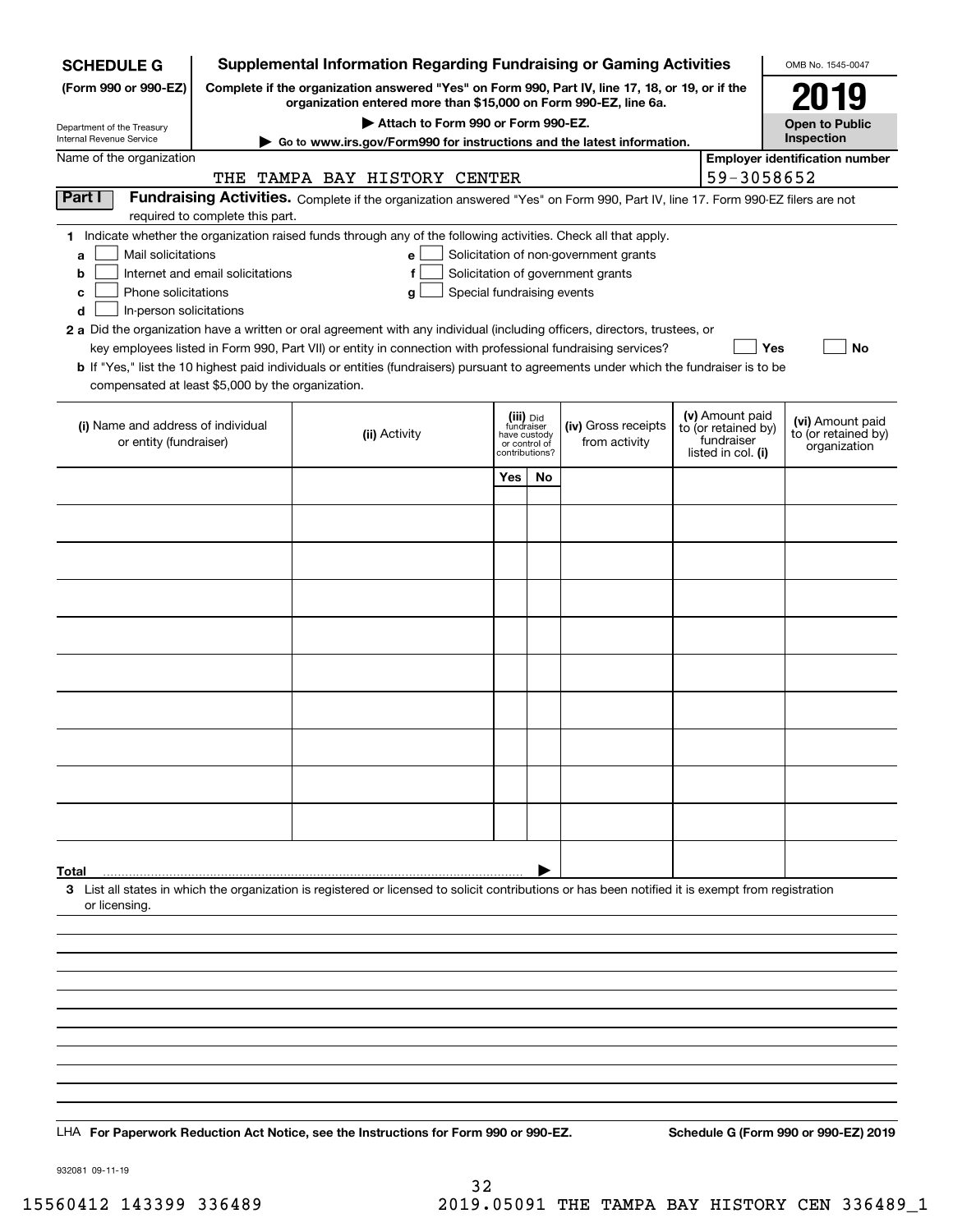#### Schedule G (Form 990 or 990-EZ) 2019 <code>THE TAMPA BAY HISTORY CENTER</code>  $59-3058652$  <code>Page</code>

**2**

**Part II** | Fundraising Events. Complete if the organization answered "Yes" on Form 990, Part IV, line 18, or reported more than \$15,000

|                 |          | of fundraising event contributions and gross income on Form 990-EZ, lines 1 and 6b. List events with gross receipts greater than \$5,000.                                   |                          |                         |                                 |                                           |
|-----------------|----------|-----------------------------------------------------------------------------------------------------------------------------------------------------------------------------|--------------------------|-------------------------|---------------------------------|-------------------------------------------|
|                 |          |                                                                                                                                                                             | (a) Event #1             | (b) Event #2            | (c) Other events<br><b>NONE</b> | (d) Total events<br>(add col. (a) through |
|                 |          |                                                                                                                                                                             | ANNUAL GALA              |                         |                                 | col. (c)                                  |
|                 |          |                                                                                                                                                                             | (event type)             | (event type)            | (total number)                  |                                           |
| Revenue         | 1        |                                                                                                                                                                             | 197,600.                 |                         |                                 | <u>197,600.</u>                           |
|                 |          |                                                                                                                                                                             | 154,100.                 |                         |                                 | <u> 154,100.</u>                          |
|                 | 3        | Gross income (line 1 minus line 2)                                                                                                                                          | 43,500.                  |                         |                                 | 43,500.                                   |
|                 |          |                                                                                                                                                                             |                          |                         |                                 |                                           |
|                 | 4        |                                                                                                                                                                             |                          |                         |                                 |                                           |
|                 | 5        |                                                                                                                                                                             |                          |                         |                                 |                                           |
|                 |          |                                                                                                                                                                             |                          |                         |                                 |                                           |
|                 | 6        |                                                                                                                                                                             |                          |                         |                                 |                                           |
| Direct Expenses | 7        | Food and beverages                                                                                                                                                          | 45,000.                  |                         |                                 | 45,000.                                   |
|                 |          |                                                                                                                                                                             |                          |                         |                                 |                                           |
|                 | 8        |                                                                                                                                                                             | $\frac{4,500}{18,633}$ . |                         |                                 | $\frac{4,500}{18,633}$ .                  |
|                 | 9        |                                                                                                                                                                             |                          |                         |                                 | 68, 133.                                  |
|                 | 10       | Direct expense summary. Add lines 4 through 9 in column (d)                                                                                                                 |                          |                         |                                 | $-24,633.$                                |
|                 | Part III | 11 Net income summary. Subtract line 10 from line 3, column (d)<br>Gaming. Complete if the organization answered "Yes" on Form 990, Part IV, line 19, or reported more than |                          |                         |                                 |                                           |
|                 |          | \$15,000 on Form 990-EZ, line 6a.                                                                                                                                           |                          |                         |                                 |                                           |
|                 |          |                                                                                                                                                                             |                          | (b) Pull tabs/instant   |                                 | (d) Total gaming (add                     |
|                 |          |                                                                                                                                                                             | (a) Bingo                | bingo/progressive bingo | (c) Other gaming                | col. (a) through col. (c))                |
| Revenue         |          |                                                                                                                                                                             |                          |                         |                                 |                                           |
|                 | 1        |                                                                                                                                                                             |                          |                         |                                 |                                           |
|                 |          |                                                                                                                                                                             |                          |                         |                                 |                                           |
|                 | 2        |                                                                                                                                                                             |                          |                         |                                 |                                           |
|                 |          |                                                                                                                                                                             |                          |                         |                                 |                                           |
| Expenses        | 3        |                                                                                                                                                                             |                          |                         |                                 |                                           |
| Direct          | 4        |                                                                                                                                                                             |                          |                         |                                 |                                           |
|                 |          |                                                                                                                                                                             |                          |                         |                                 |                                           |
|                 |          | 5 Other direct expenses                                                                                                                                                     |                          |                         |                                 |                                           |
|                 |          |                                                                                                                                                                             | %<br>Yes                 | %<br>Yes                | Yes<br>%                        |                                           |
|                 | 6.       | Volunteer labor                                                                                                                                                             | No                       | No                      | No                              |                                           |
|                 | 7        | Direct expense summary. Add lines 2 through 5 in column (d)                                                                                                                 |                          |                         |                                 |                                           |
|                 |          |                                                                                                                                                                             |                          |                         |                                 |                                           |
|                 |          |                                                                                                                                                                             |                          |                         |                                 |                                           |
| 9               |          |                                                                                                                                                                             |                          |                         |                                 |                                           |
|                 |          |                                                                                                                                                                             |                          |                         |                                 | Yes<br>No                                 |
|                 |          |                                                                                                                                                                             |                          |                         |                                 |                                           |
|                 |          |                                                                                                                                                                             |                          |                         |                                 |                                           |
|                 |          |                                                                                                                                                                             |                          |                         |                                 |                                           |
|                 |          |                                                                                                                                                                             |                          |                         |                                 | Yes<br>No                                 |
|                 |          |                                                                                                                                                                             |                          |                         |                                 |                                           |
|                 |          |                                                                                                                                                                             |                          |                         |                                 |                                           |
|                 |          |                                                                                                                                                                             |                          |                         |                                 |                                           |
|                 |          | 932082 09-11-19                                                                                                                                                             |                          |                         |                                 | Schedule G (Form 990 or 990-EZ) 2019      |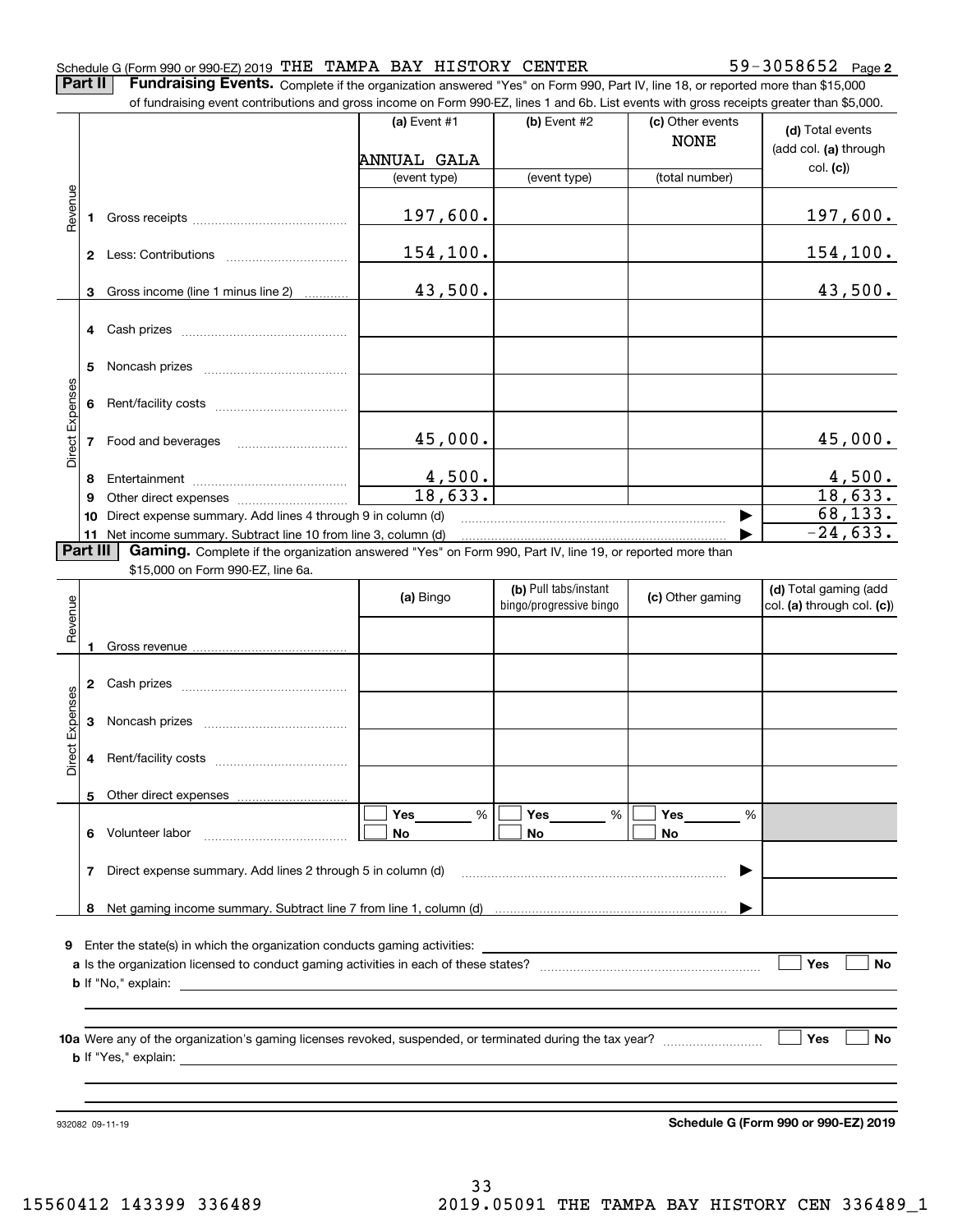| Schedule G (Form 990 or 990-EZ) 2019 THE TAMPA BAY HISTORY CENTER                                                                                             | 59-3058652      | Page 3 |
|---------------------------------------------------------------------------------------------------------------------------------------------------------------|-----------------|--------|
|                                                                                                                                                               | Yes             | No     |
| 12 Is the organization a grantor, beneficiary or trustee of a trust, or a member of a partnership or other entity formed                                      |                 |        |
|                                                                                                                                                               | Yes             | No     |
| 13 Indicate the percentage of gaming activity conducted in:                                                                                                   |                 |        |
|                                                                                                                                                               | <u>13a</u>      | %      |
| <b>b</b> An outside facility <i>www.communicality www.communicality.communicality www.communicality www.communicality.communicality www.communicality.com</i> | 13 <sub>b</sub> | %      |
| 14 Enter the name and address of the person who prepares the organization's gaming/special events books and records:                                          |                 |        |
|                                                                                                                                                               |                 |        |
|                                                                                                                                                               |                 |        |
|                                                                                                                                                               |                 |        |
|                                                                                                                                                               |                 |        |
|                                                                                                                                                               |                 |        |
| 15a Does the organization have a contract with a third party from whom the organization receives gaming revenue?                                              | Yes             | No     |
|                                                                                                                                                               |                 |        |
|                                                                                                                                                               |                 |        |
| <b>b</b> If "Yes," enter the amount of gaming revenue received by the organization $\triangleright$ \$ ____________________ and the amount                    |                 |        |
|                                                                                                                                                               |                 |        |
| c If "Yes," enter name and address of the third party:                                                                                                        |                 |        |
|                                                                                                                                                               |                 |        |
| Name $\blacktriangleright$ $\_\_\_\_\_\_\_\_\_\$                                                                                                              |                 |        |
|                                                                                                                                                               |                 |        |
|                                                                                                                                                               |                 |        |
|                                                                                                                                                               |                 |        |
| 16 Gaming manager information:                                                                                                                                |                 |        |
|                                                                                                                                                               |                 |        |
| Name $\triangleright$ $\square$                                                                                                                               |                 |        |
|                                                                                                                                                               |                 |        |
| Gaming manager compensation > \$                                                                                                                              |                 |        |
|                                                                                                                                                               |                 |        |
|                                                                                                                                                               |                 |        |
|                                                                                                                                                               |                 |        |
|                                                                                                                                                               |                 |        |
|                                                                                                                                                               |                 |        |
| Director/officer<br>Employee<br>Independent contractor                                                                                                        |                 |        |
|                                                                                                                                                               |                 |        |
| 17 Mandatory distributions:                                                                                                                                   |                 |        |
| a Is the organization required under state law to make charitable distributions from the gaming proceeds to                                                   |                 |        |
| $\Box$ Yes $\Box$ No<br>retain the state gaming license?                                                                                                      |                 |        |
| <b>b</b> Enter the amount of distributions required under state law to be distributed to other exempt organizations or spent in the                           |                 |        |
| organization's own exempt activities during the tax year $\triangleright$ \$                                                                                  |                 |        |
| <b>Part IV</b><br>Supplemental Information. Provide the explanations required by Part I, line 2b, columns (iii) and (v); and Part III, lines 9, 9b, 10b,      |                 |        |
| 15b, 15c, 16, and 17b, as applicable. Also provide any additional information. See instructions.                                                              |                 |        |
|                                                                                                                                                               |                 |        |
|                                                                                                                                                               |                 |        |
|                                                                                                                                                               |                 |        |
|                                                                                                                                                               |                 |        |
|                                                                                                                                                               |                 |        |
|                                                                                                                                                               |                 |        |
|                                                                                                                                                               |                 |        |
|                                                                                                                                                               |                 |        |
|                                                                                                                                                               |                 |        |
|                                                                                                                                                               |                 |        |
|                                                                                                                                                               |                 |        |
|                                                                                                                                                               |                 |        |
|                                                                                                                                                               |                 |        |
|                                                                                                                                                               |                 |        |
|                                                                                                                                                               |                 |        |
|                                                                                                                                                               |                 |        |
|                                                                                                                                                               |                 |        |
|                                                                                                                                                               |                 |        |
| Schedule G (Form 990 or 990-EZ) 2019<br>932083 09-11-19                                                                                                       |                 |        |
| 34                                                                                                                                                            |                 |        |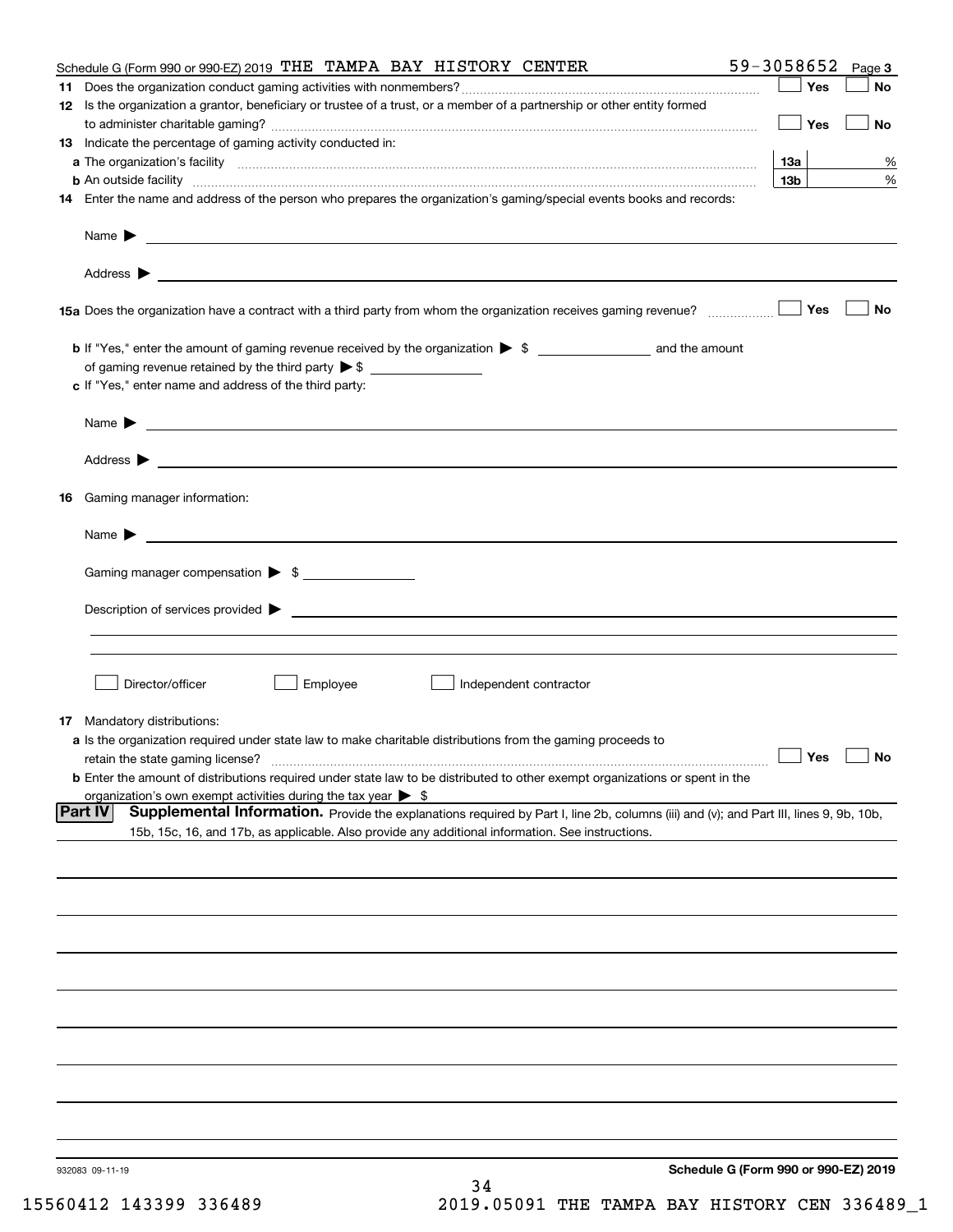| <b>Part IV   Supplemental Information</b> (continued) |
|-------------------------------------------------------|
|                                                       |
|                                                       |
|                                                       |
|                                                       |
|                                                       |
|                                                       |
|                                                       |
|                                                       |
|                                                       |
|                                                       |
|                                                       |
|                                                       |
|                                                       |
|                                                       |
|                                                       |
|                                                       |
|                                                       |
|                                                       |
|                                                       |
|                                                       |
|                                                       |
|                                                       |
|                                                       |
|                                                       |
|                                                       |
|                                                       |
|                                                       |
|                                                       |
| Schedule G (Form 990 or 990-EZ)                       |

932084 04-01-19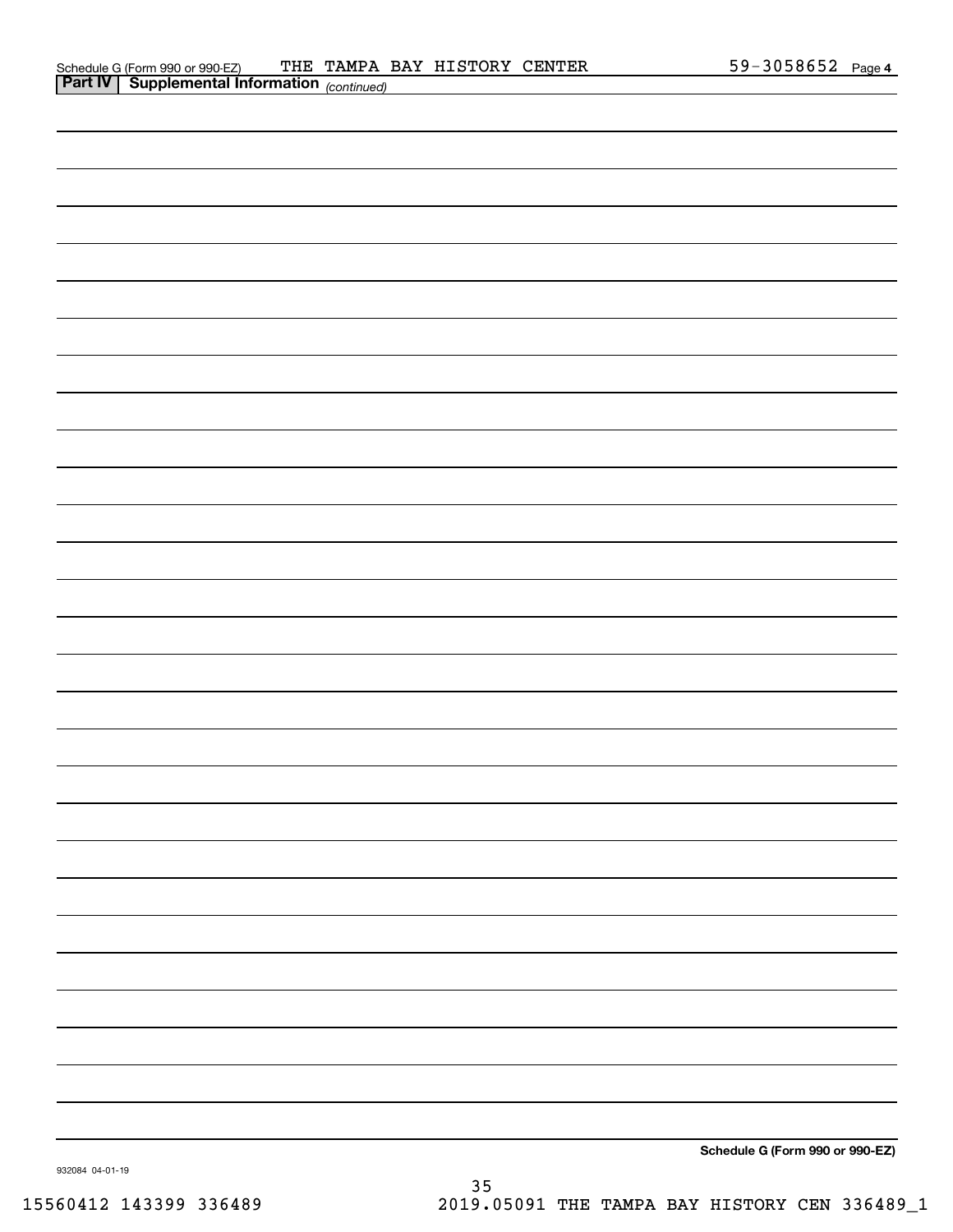|    | <b>SCHEDULE J</b>                                                                                                                | <b>Compensation Information</b>                                                                                        |                                                   |                  | OMB No. 1545-0047     |            |                                     |  |  |
|----|----------------------------------------------------------------------------------------------------------------------------------|------------------------------------------------------------------------------------------------------------------------|---------------------------------------------------|------------------|-----------------------|------------|-------------------------------------|--|--|
|    | (Form 990)                                                                                                                       | For certain Officers, Directors, Trustees, Key Employees, and Highest                                                  |                                                   |                  |                       |            |                                     |  |  |
|    |                                                                                                                                  | <b>Compensated Employees</b>                                                                                           |                                                   |                  | 2019                  |            |                                     |  |  |
|    |                                                                                                                                  | Complete if the organization answered "Yes" on Form 990, Part IV, line 23.<br>Attach to Form 990.                      |                                                   |                  | <b>Open to Public</b> |            |                                     |  |  |
|    | Department of the Treasury<br>Internal Revenue Service                                                                           | Go to www.irs.gov/Form990 for instructions and the latest information.                                                 |                                                   |                  |                       | Inspection |                                     |  |  |
|    | <b>Employer identification number</b><br>Name of the organization                                                                |                                                                                                                        |                                                   |                  |                       |            |                                     |  |  |
|    | 59-3058652<br>THE TAMPA BAY HISTORY CENTER                                                                                       |                                                                                                                        |                                                   |                  |                       |            |                                     |  |  |
|    | Part I                                                                                                                           | <b>Questions Regarding Compensation</b>                                                                                |                                                   |                  |                       |            |                                     |  |  |
|    |                                                                                                                                  |                                                                                                                        |                                                   |                  |                       | <b>Yes</b> | No                                  |  |  |
|    | <b>1a</b> Check the appropriate box(es) if the organization provided any of the following to or for a person listed on Form 990, |                                                                                                                        |                                                   |                  |                       |            |                                     |  |  |
|    |                                                                                                                                  | Part VII, Section A, line 1a. Complete Part III to provide any relevant information regarding these items.             |                                                   |                  |                       |            |                                     |  |  |
|    | First-class or charter travel                                                                                                    |                                                                                                                        | Housing allowance or residence for personal use   |                  |                       |            |                                     |  |  |
|    | Travel for companions                                                                                                            |                                                                                                                        | Payments for business use of personal residence   |                  |                       |            |                                     |  |  |
|    |                                                                                                                                  | Tax indemnification and gross-up payments                                                                              | Health or social club dues or initiation fees     |                  |                       |            |                                     |  |  |
|    | X                                                                                                                                | Discretionary spending account                                                                                         | Personal services (such as maid, chauffeur, chef) |                  |                       |            |                                     |  |  |
|    |                                                                                                                                  |                                                                                                                        |                                                   |                  |                       |            |                                     |  |  |
|    |                                                                                                                                  | <b>b</b> If any of the boxes on line 1a are checked, did the organization follow a written policy regarding payment or |                                                   |                  |                       | х          |                                     |  |  |
| 2  |                                                                                                                                  | reimbursement or provision of all of the expenses described above? If "No," complete Part III to explain               |                                                   |                  | 1b                    |            |                                     |  |  |
|    |                                                                                                                                  | Did the organization require substantiation prior to reimbursing or allowing expenses incurred by all directors,       |                                                   |                  | $\mathbf{2}$          | X          |                                     |  |  |
|    |                                                                                                                                  |                                                                                                                        |                                                   |                  |                       |            |                                     |  |  |
| з  |                                                                                                                                  | Indicate which, if any, of the following the organization used to establish the compensation of the organization's     |                                                   |                  |                       |            |                                     |  |  |
|    |                                                                                                                                  | CEO/Executive Director. Check all that apply. Do not check any boxes for methods used by a related organization to     |                                                   |                  |                       |            |                                     |  |  |
|    |                                                                                                                                  | establish compensation of the CEO/Executive Director, but explain in Part III.                                         |                                                   |                  |                       |            |                                     |  |  |
|    | $ \mathbf{X} $ Compensation committee                                                                                            |                                                                                                                        | $X$ Written employment contract                   |                  |                       |            |                                     |  |  |
|    | Compensation survey or study<br>Independent compensation consultant                                                              |                                                                                                                        |                                                   |                  |                       |            |                                     |  |  |
|    | $\boxed{\textbf{X}}$ Form 990 of other organizations                                                                             |                                                                                                                        | Approval by the board or compensation committee   |                  |                       |            |                                     |  |  |
|    |                                                                                                                                  |                                                                                                                        |                                                   |                  |                       |            |                                     |  |  |
|    |                                                                                                                                  | During the year, did any person listed on Form 990, Part VII, Section A, line 1a, with respect to the filing           |                                                   |                  |                       |            |                                     |  |  |
|    | organization or a related organization:                                                                                          |                                                                                                                        |                                                   |                  |                       |            |                                     |  |  |
|    |                                                                                                                                  | Receive a severance payment or change-of-control payment?                                                              |                                                   |                  | 4a                    |            | x                                   |  |  |
|    |                                                                                                                                  |                                                                                                                        |                                                   |                  | 4b                    |            | $\overline{\text{x}}$               |  |  |
|    |                                                                                                                                  |                                                                                                                        |                                                   |                  |                       |            | $\overline{\text{x}}$               |  |  |
|    | If "Yes" to any of lines 4a-c, list the persons and provide the applicable amounts for each item in Part III.                    |                                                                                                                        |                                                   |                  |                       |            |                                     |  |  |
|    |                                                                                                                                  |                                                                                                                        |                                                   |                  |                       |            |                                     |  |  |
|    |                                                                                                                                  | Only section 501(c)(3), 501(c)(4), and 501(c)(29) organizations must complete lines 5-9.                               |                                                   |                  |                       |            |                                     |  |  |
| 5  |                                                                                                                                  | For persons listed on Form 990, Part VII, Section A, line 1a, did the organization pay or accrue any compensation      |                                                   |                  |                       |            |                                     |  |  |
|    | contingent on the revenues of:                                                                                                   |                                                                                                                        |                                                   |                  |                       |            |                                     |  |  |
|    | a The organization? <b>Manual Community Community</b> Community Community Community Community Community Community Community      |                                                                                                                        |                                                   |                  | 5a                    |            | <u>x</u><br>$\overline{\mathbf{x}}$ |  |  |
|    |                                                                                                                                  |                                                                                                                        |                                                   |                  | 5b                    |            |                                     |  |  |
|    |                                                                                                                                  | If "Yes" on line 5a or 5b, describe in Part III.                                                                       |                                                   |                  |                       |            |                                     |  |  |
| 6. |                                                                                                                                  | For persons listed on Form 990, Part VII, Section A, line 1a, did the organization pay or accrue any compensation      |                                                   |                  |                       |            |                                     |  |  |
|    | contingent on the net earnings of:                                                                                               |                                                                                                                        |                                                   |                  | 6a                    |            | x                                   |  |  |
|    |                                                                                                                                  |                                                                                                                        |                                                   |                  | 6b                    |            | $\overline{\mathbf{x}}$             |  |  |
|    |                                                                                                                                  | If "Yes" on line 6a or 6b, describe in Part III.                                                                       |                                                   |                  |                       |            |                                     |  |  |
|    |                                                                                                                                  | 7 For persons listed on Form 990, Part VII, Section A, line 1a, did the organization provide any nonfixed payments     |                                                   |                  |                       |            |                                     |  |  |
|    |                                                                                                                                  |                                                                                                                        |                                                   |                  | $\overline{7}$        | х          |                                     |  |  |
| 8  |                                                                                                                                  | Were any amounts reported on Form 990, Part VII, paid or accrued pursuant to a contract that was subject to the        |                                                   |                  |                       |            |                                     |  |  |
|    |                                                                                                                                  |                                                                                                                        |                                                   |                  | 8                     |            | х                                   |  |  |
| 9  |                                                                                                                                  | If "Yes" on line 8, did the organization also follow the rebuttable presumption procedure described in                 |                                                   |                  |                       |            |                                     |  |  |
|    |                                                                                                                                  |                                                                                                                        |                                                   |                  | 9                     |            |                                     |  |  |
|    |                                                                                                                                  | suark Deduction Act Netice, see the Instructions for Form 000                                                          |                                                   | Cahadula II Faun |                       |            |                                     |  |  |

LHA For Paperwork Reduction Act Notice, see the Instructions for Form 990. Schedule J (Form 990) 2019

932111 10-21-19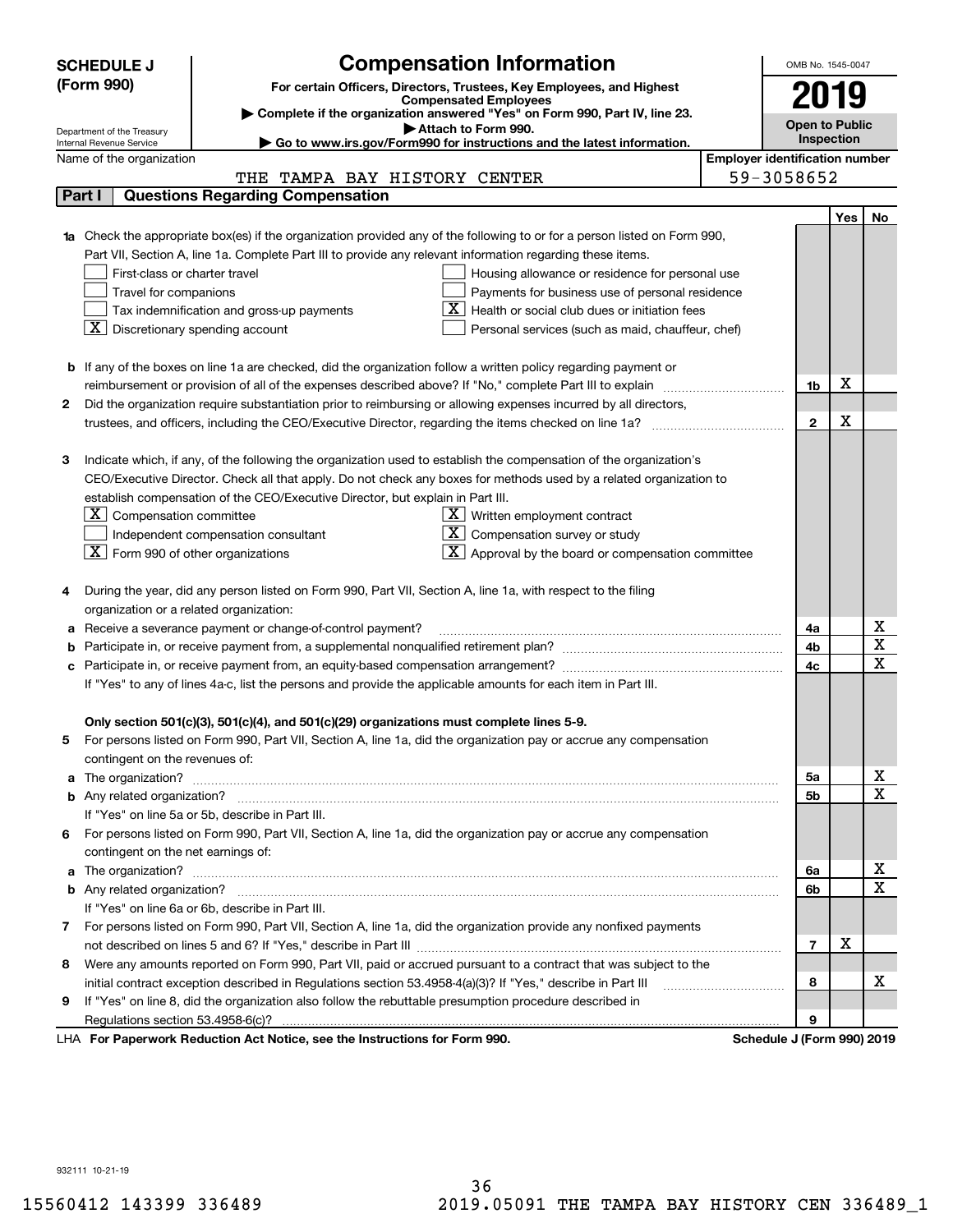59-3058652

**2**

# **Part II Officers, Directors, Trustees, Key Employees, and Highest Compensated Employees.**  Schedule J (Form 990) 2019 Page Use duplicate copies if additional space is needed.

For each individual whose compensation must be reported on Schedule J, report compensation from the organization on row (i) and from related organizations, described in the instructions, on row (ii). Do not list any individuals that aren't listed on Form 990, Part VII.

**Note:**  The sum of columns (B)(i)-(iii) for each listed individual must equal the total amount of Form 990, Part VII, Section A, line 1a, applicable column (D) and (E) amounts for that individual.

| (A) Name and Title |                | (B) Breakdown of W-2 and/or 1099-MISC compensation |                                           |                                           | (C) Retirement and<br>other deferred | (D) Nontaxable<br>benefits | (E) Total of columns<br>(F) Compensation<br>$(B)(i)-(D)$<br>in column (B) |                                           |  |
|--------------------|----------------|----------------------------------------------------|-------------------------------------------|-------------------------------------------|--------------------------------------|----------------------------|---------------------------------------------------------------------------|-------------------------------------------|--|
|                    |                | (i) Base<br>compensation                           | (ii) Bonus &<br>incentive<br>compensation | (iii) Other<br>reportable<br>compensation | compensation                         |                            |                                                                           | reported as deferred<br>on prior Form 990 |  |
| $(1)$ C.J. ROBERTS | (i)            | 206,697.                                           | 23,000.                                   | $\overline{0}$ .                          | 8,157.                               | 21,546.                    | 259,400.                                                                  | 0.                                        |  |
| PRESIDENT & CEO    | (ii)           | $\overline{0}$ .                                   | $\overline{0}$ .                          | $\overline{0}$ .                          | $\overline{0}$ .                     | $\overline{0}$ .           | $\overline{0}$ .                                                          | $\overline{0}$ .                          |  |
|                    | (i)            |                                                    |                                           |                                           |                                      |                            |                                                                           |                                           |  |
|                    | <u>(ii)</u>    |                                                    |                                           |                                           |                                      |                            |                                                                           |                                           |  |
|                    | (i)            |                                                    |                                           |                                           |                                      |                            |                                                                           |                                           |  |
|                    | <u>(ii)</u>    |                                                    |                                           |                                           |                                      |                            |                                                                           |                                           |  |
|                    | (i)            |                                                    |                                           |                                           |                                      |                            |                                                                           |                                           |  |
|                    | <u>(ii)</u>    |                                                    |                                           |                                           |                                      |                            |                                                                           |                                           |  |
|                    | (i)            |                                                    |                                           |                                           |                                      |                            |                                                                           |                                           |  |
|                    | <u>(ii)</u>    |                                                    |                                           |                                           |                                      |                            |                                                                           |                                           |  |
|                    | (i)            |                                                    |                                           |                                           |                                      |                            |                                                                           |                                           |  |
|                    | <u>(ii)</u>    |                                                    |                                           |                                           |                                      |                            |                                                                           |                                           |  |
|                    | (i)            |                                                    |                                           |                                           |                                      |                            |                                                                           |                                           |  |
|                    | (ii)           |                                                    |                                           |                                           |                                      |                            |                                                                           |                                           |  |
|                    | (i)<br>(ii)    |                                                    |                                           |                                           |                                      |                            |                                                                           |                                           |  |
|                    | (i)            |                                                    |                                           |                                           |                                      |                            |                                                                           |                                           |  |
|                    | (ii)           |                                                    |                                           |                                           |                                      |                            |                                                                           |                                           |  |
|                    | (i)            |                                                    |                                           |                                           |                                      |                            |                                                                           |                                           |  |
|                    | (ii)           |                                                    |                                           |                                           |                                      |                            |                                                                           |                                           |  |
|                    | (i)            |                                                    |                                           |                                           |                                      |                            |                                                                           |                                           |  |
|                    | <u>(ii)</u>    |                                                    |                                           |                                           |                                      |                            |                                                                           |                                           |  |
|                    | (i)            |                                                    |                                           |                                           |                                      |                            |                                                                           |                                           |  |
|                    | <u>(ii)</u>    |                                                    |                                           |                                           |                                      |                            |                                                                           |                                           |  |
|                    | (i)            |                                                    |                                           |                                           |                                      |                            |                                                                           |                                           |  |
|                    | <u>(ii)</u>    |                                                    |                                           |                                           |                                      |                            |                                                                           |                                           |  |
|                    | (i)            |                                                    |                                           |                                           |                                      |                            |                                                                           |                                           |  |
|                    | <u>(ii)</u>    |                                                    |                                           |                                           |                                      |                            |                                                                           |                                           |  |
|                    | (i)            |                                                    |                                           |                                           |                                      |                            |                                                                           |                                           |  |
|                    | <u>(ii)</u>    |                                                    |                                           |                                           |                                      |                            |                                                                           |                                           |  |
|                    | (i)            |                                                    |                                           |                                           |                                      |                            |                                                                           |                                           |  |
|                    | $\overline{}}$ |                                                    |                                           |                                           |                                      |                            |                                                                           |                                           |  |

**Schedule J (Form 990) 2019**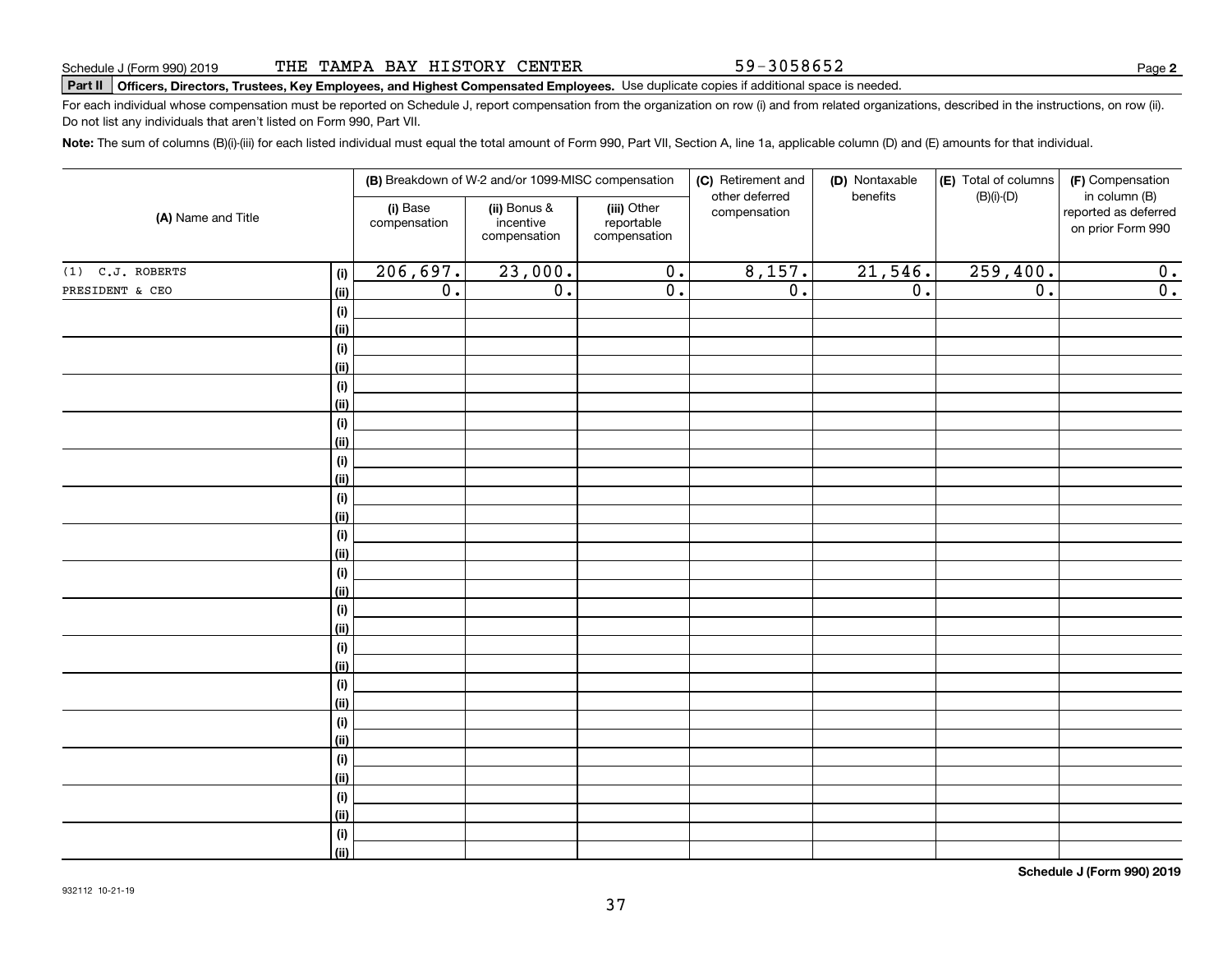#### **Part III Supplemental Information**

Schedule J (Form 990) 2019 THE TAMPA BAY HISTORY CENTER<br>
Part III Supplemental Information<br>
Provide the information, explanation, or descriptions required for Part I. lines 1a, 1b, 3, 4a, 4b, 4c, 5a, 5b, 6a, 6b, 7, and 8,

#### PART I, LINE 1A:

THE BUDGET PROVIDES THE PRESIDENT/CEO WITH A DISCRETIONARY SPENDING ACCOUNT

FOR THE BENEFIT OF ORGANIZATION. THE ANNUAL BUDGET FOR FISCAL 2020 ALLOWED

FOR DISCRETIONARY SALARY AND WAGE ADJUSTMENTS OF \$43,856 AND A CONTINGENCY

FUND OF \$3,540.

THE BUDGET ALSO PROVIDES FOR THE PRESIDENT/CEO TO JOIN THE UNIVERSITY CLUB

OF TAMPA FOR A MONTHLY FEE OF UP TO \$160. THE CLUB MEMBERSHIP IS USED BY

THE CEO TO PROMOTE THE WORK OF THE HISTORY CENTER AND TO CULTIVATE DONORS

TO THE CENTER. THE MEMBERSHIP IS CONSIDERED A BUSINESS EXPENSE OF THE

CENTER AND IS NOT INCLUDED IN THE CEO'S COMPENSATION.

PART I, LINE 7:

SALARY BONUS TO THE CEO IS REVIEWED AND APPROVED BY THE BOARD OF TRUSTEES

EACH YEAR BASED ON THE CEO'S PERFORMANCE RATINGS, THE FINANCIAL CLIMATE,

AND GENERAL INDUSTRY PRACTICE. TAMPA BAY HISTORY CENTER PERIODICALLY

CARRIES OUT A SURVEY OF COMPENSATION FOR SIMILAR POSITIONS ACROSS THE

COUNTRY TO BE SURE BONUSES ARE WITHIN A NORMAL RANGE WITH COMPARABLE

INSTITUTIONS. THE ENTIRE BOARD RECEIVES THE SALARY SURVEY TO EVALUATE THE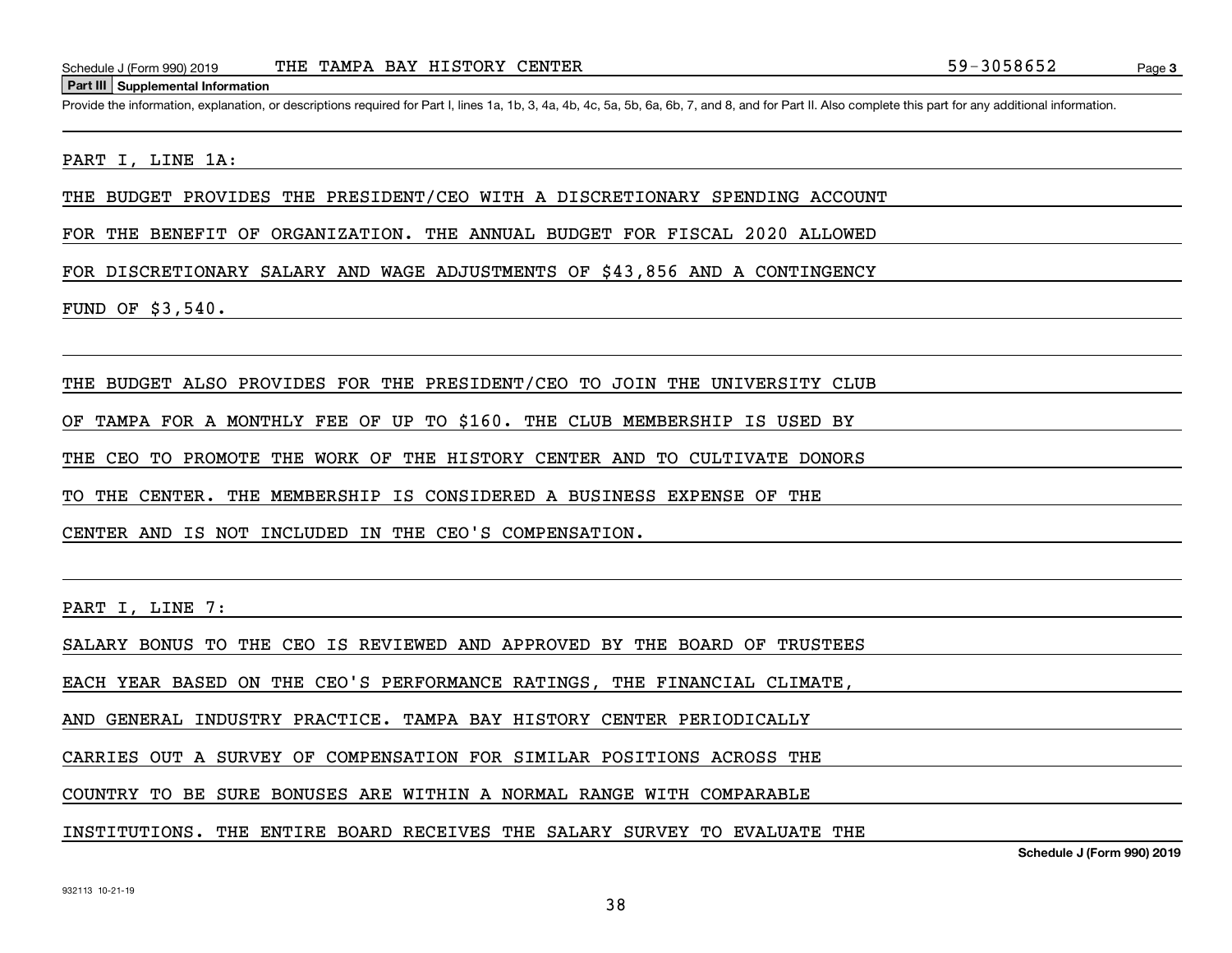#### **Part III Supplemental Information**

Schedule J (Form 990) 2019 THE TAMPA BAY HISTORY CENTER<br>Part III Supplemental Information<br>Provide the information, explanation, or descriptions required for Part I, lines 1a, 1b, 3, 4a, 4b, 4c, 5a, 5b, 6a, 6b, 7, and 8, an

#### PERFORMANCE OF THE CEO. THE GOVERNANCE COMMITTEE REVIEWS AND DISCUSSES THE

#### RESULTS THEN SHARES THE RECOMMENDED BONUS AMOUNT WITH THE ENTIRE BOARD OF

#### TRUSTEES FOR FINAL APPROVAL.

**Schedule J (Form 990) 2019**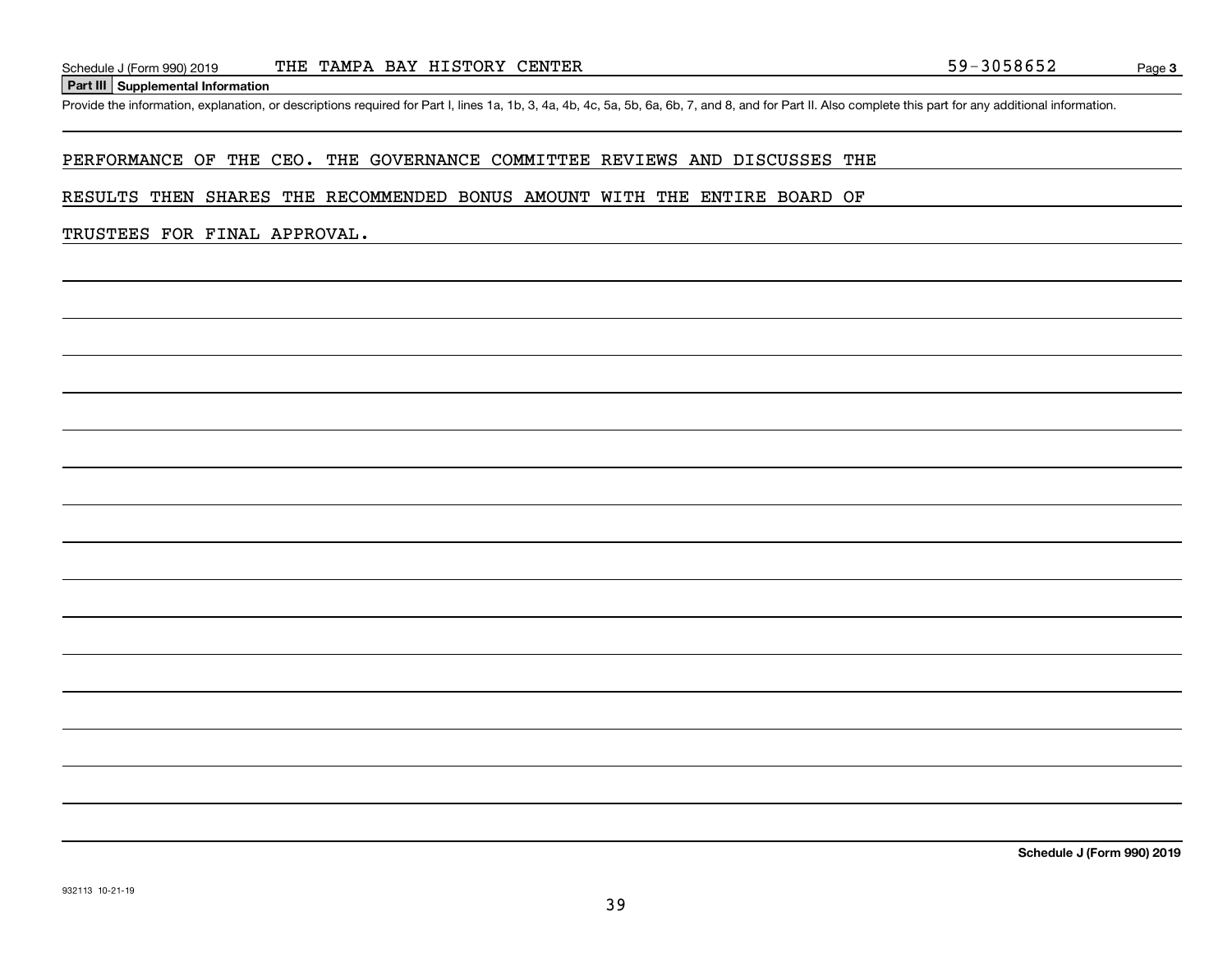**(Form 990 or 990-EZ)**

Department of the Treasury Internal Revenue Service Name of the organization

**SCHEDULE O Supplemental Information to Form 990 or 990-EZ**

**Complete to provide information for responses to specific questions on Form 990 or 990-EZ or to provide any additional information. | Attach to Form 990 or 990-EZ. | Go to www.irs.gov/Form990 for the latest information.**



**Employer identification number**

THE TAMPA BAY HISTORY CENTER THE 59-3058652

FORM 990, PART III, LINE 2, NEW PROGRAM SERVICES:

ON DECEMBER 11, 2019, TAMPA BAY HISTORY CENTER, INC. (TBHC) MERGED WITH

TBHC FACILITY CORPORATION (45-2409147) AND TBHC HISTORICAL COLLECTIONS

CORPORATION (45-2409300) WITH TBHC BEING THE SURVIVING ENTITY. AS A

RESULT OF THE MERGER, TBHC ACQUIRED THE PROGRAMS PREVIOUSLY OPERATED BY

THE MERGING ENTITIES. THESE PROGRAMS ARE DESCRIBED AS FOLLOWS:

TBHC FACILITY CORPORATION

MAINTENANCE AND OPERATING OF MUSEUM FACILITIES ADEQUATE TO PRESERVE,

PROTECT AND DISPLAY MATERIALS AND ARTIFACTS RELATING TO THE HISTORY OF

THE GREATER TAMPA AND HISTORIC HILLSBOROUGH COUNTY AREA.

TBHC HISTORICAL COLLECTIONS CORPORATION

TO ACQUIRE BY PURCHASE, EXCHANGE OR DONATION CERTAIN HISTORICAL

ARTIFACTS RELATING TO THE HISTORY OF THE HISTORIC HILLSBOROUGH COUNTY

AREA AND TO LEASE OR LOAN SUCH ARTIFACTS TO AN ORGANIZATION THAT

OPERATES A MUSEUM DISPLAYING ITEMS RELATING TO THE HISTORY OF THE

HISTORIC HILLSBOROUGH COUNTY AREA AND MAINTAIN, PRESERVE, PROTECT AND

DISPLAY SUCH ARTIFACTS IN THE MUSEUM SO THAT THE PUBLIC MAY ENJOY AND

BETTER UNDERSTAND THE HISTORY OF THE HISTORIC HILLSBOROUGH COUNTY AREA;

ENCOURAGE THE INVESTIGATION, STUDY AND RESEARCH OF SUCH HISTORY BY

MAINTAINING RESOURCES WHICH WILL ENABLE STUDENTS AND OTHER RESEARCHERS

TO MAKE USE OF THE MUSEUM'S MATERIALS AND ARTIFACTS; FOSTER

DISSEMINATION AND UNDERSTANDING OF OUR AREA'S HISTORY THROUGH

EDUCATIONAL AND PUBLIC OUTREACH PROGRAMS; AND COOPERATE WITH OTHER

932211 09-06-19 LHA For Paperwork Reduction Act Notice, see the Instructions for Form 990 or 990-EZ. Schedule O (Form 990 or 990-EZ) (2019) HISTORICAL, CULTURAL AND EDUCATIONAL INSTITUTIONS IN FURTHERING AMONG

40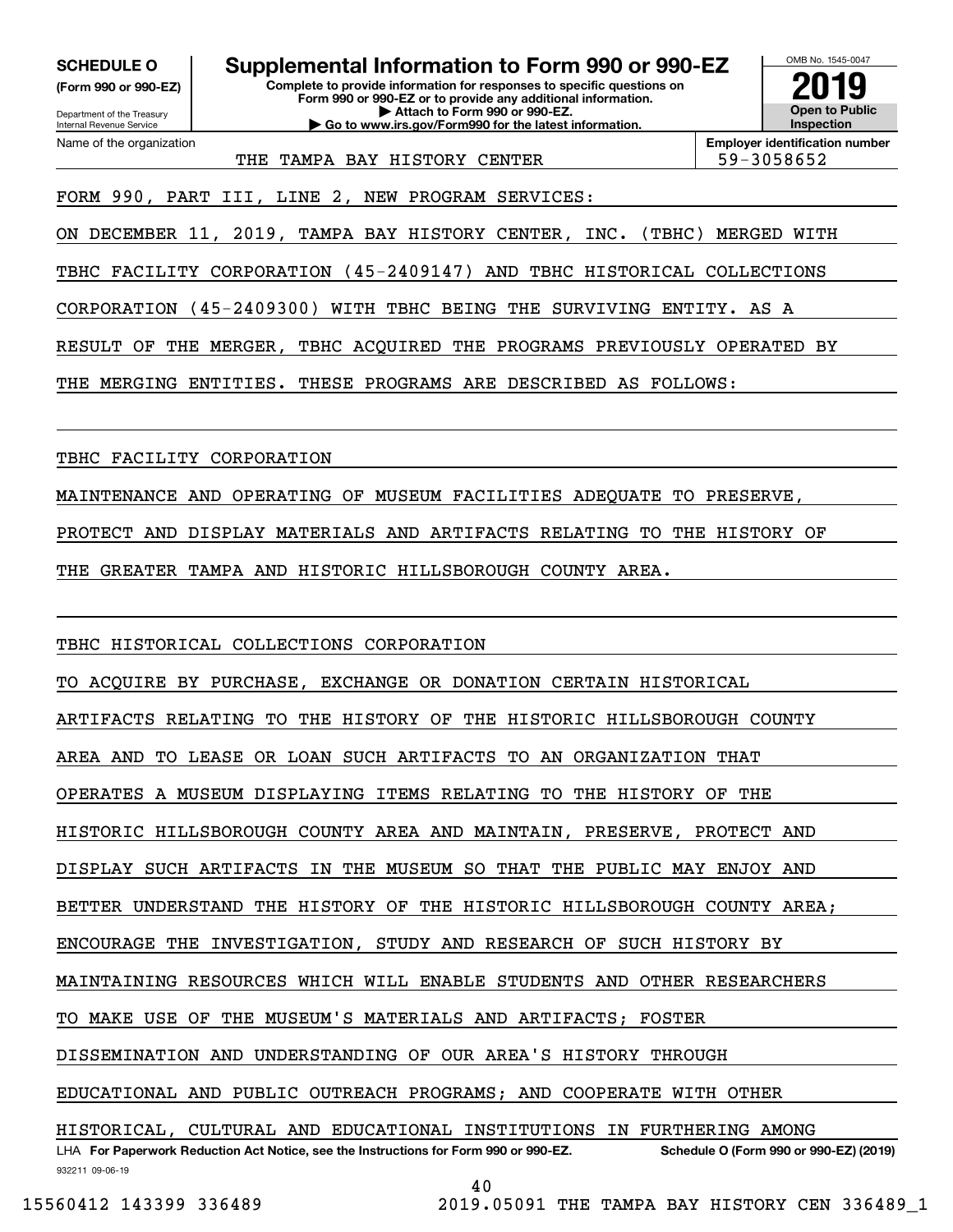| Schedule O (Form 990 or 990-EZ) (2019) |                                                                    | Page 2                                |
|----------------------------------------|--------------------------------------------------------------------|---------------------------------------|
| Name of the organization               |                                                                    | <b>Employer identification number</b> |
|                                        | THE TAMPA BAY HISTORY CENTER                                       | 59-3058652                            |
|                                        |                                                                    |                                       |
|                                        | PRESENT AND FUTURE GENERATIONS OF CITIZENS AND FRIENDS A PRIDE AND |                                       |
|                                        |                                                                    |                                       |

INTEREST IN OUR COMMUNITY'S AND COUNTY'S HISTORY AND TRADITIONS.

ON JANUARY 28, 2020, TBHC ENTERED INTO A LICENSE AGREEMENT WITH HERNANDO COUNTY TO PROVIDE CURATORIAL AND INTERPRETIVE SERVICES TO ENSURE CHINSEGUT HILL'S HISTORY IS PRESERVED AND SHARED WITH THE PUBLIC. ACTIVITIES UNDER THE AGREEMENT INCLUDE CATALOGING, CONDITION ASSESSMENT AND CARE FOR THE CONTENTS OF THE MANOR HOUSE, OPERATING THE MANOR HOUSE AS A HOUSE MUSEUM WITH REGULARLY ADVERTISED BUSINESS HOURS, DEVELOPMENT OF CURRICULUM MATERIALS HIGHLIGHTING CHINSEGUT HILL'S HISTORY, ORGANIZING AND TRAINING OF VOLUNTEER DOCENTS, AND WORKING CLOSELY WITH HERNANDO COUNTY IN PROMOTING AND PRESERVING THE CHINSEGUT HILL MANOR HOUSE.

FORM 990, PART III, LINE 4A, PROGRAM SERVICE ACCOMPLISHMENTS: THE HISTORY CENTER'S MISSION IS TO EDUCATE VISITORS ABOUT THE IMPORTANT HISTORY THAT HAS SHAPED AND CONTINUES TO SHAPE THE TAMPA BAY AREA. TODAY, THE TAMPA BAY HISTORY CENTER PROVIDES QUALITY HISTORICAL AND EDUCATIONAL SERVICES AND PROGRAMS.

THE TAMPA BAY HISTORY CENTER IS MORE THAN A MERE REPOSITORY FOR HISTORICAL FACTS. FUNCTIONING AS A LIAISON BETWEEN THE PAST AND THE PRESENT, THE MUSEUM HONORS OUR COMMUNITY'S CHARACTER AND HERITAGE, STIRRING THE SPIRIT OF ADVENTURE FOUND IN ALL ITS VISITORS WITH THE GENERATIONS OF STORIES IT HAS TO TELL.

THE TAMPA BAY HISTORY CENTER IS A NON-PROFIT EDUCATIONAL INSTITUTION IN

932212 09-06-19 **Schedule O (Form 990 or 990-EZ) (2019)** DOWNTOWN TAMPA, FLORIDA THAT SEEKS TO PRESERVE AND TEACH THE REMARKABLE 41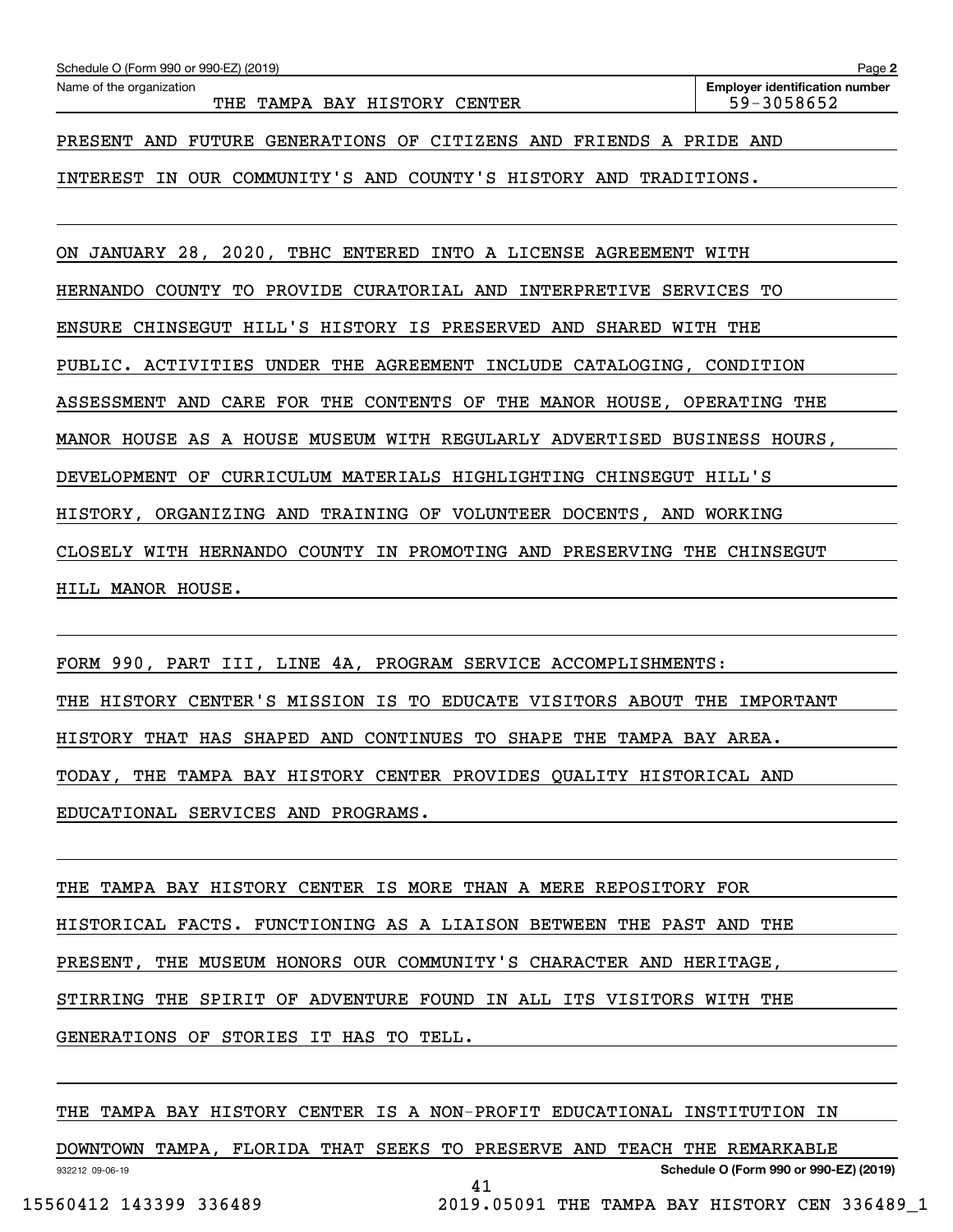| Schedule O (Form 990 or 990-EZ) (2019)                                     | Page 2                                              |
|----------------------------------------------------------------------------|-----------------------------------------------------|
| Name of the organization<br>TAMPA BAY HISTORY CENTER<br>THE.               | <b>Employer identification number</b><br>59-3058652 |
| THE TAMPA BAY AREA. THE TAMPA BAY HISTORY CENTER IS A<br>HISTORY OF        |                                                     |
| 501(C)(3)<br>NON-PROFIT CORPORATION AND IS FUNDED IN PART BY: HILLSBOROUGH |                                                     |
| COUNTY COMMISSIONERS AND<br>BOARD OF<br>THE CITY OF TAMPA.<br>COUNTY       |                                                     |

AN ACADEMIC PARTNERSHIP HAS BEEN ESTABLISHED BY THE HISTORY CENTER WITH THE UNIVERSITY OF SOUTH FLORIDA - FUNDED BY AN ENDOWMENT. THE ENDOWMENT'S INCOME UNDERWRITES PUBLIC EDUCATION PROGRAMS AND ACTIVITIES DESIGNED JOINTLY BY THE HISTORY CENTER AND THE FLORIDA STUDIES CENTER BASED AT THE USF LIBRARY. OTHER EDUCATION PARTNERS INCLUDE THE HILLSBOROUGH COUNTY SCHOOL DISTRICT, THE TAMPA/HILLSBOROUGH COUNTY PUBLIC LIBRARY SYSTEM, THE UNIVERSITY OF TAMPA AND HILLSBOROUGH COMMUNITY COLLEGE.

THE HISTORY CENTER BUILDING, LOCATED NEAR THE HISTORICALLY IMPORTANT FORT BROOKE RESERVATION (THE BIRTHPLACE OF MODERN TAMPA), CONTAINS 60,000 SQUARE FEET OF EXHIBITS DEPICTING ALMOST 500 YEARS OF RECORDED HISTORY AND 12,000 YEARS OF HUMAN HABITATION IN THIS REGION. NATIVE AMERICANS AND SPANISH CONQUISTADORS, PIONEER SETTLERS AND CIGAR WORKERS, IMMIGRANTS AND COWBOYS, MILITARY AND SPORTS HEROES, AND ENTREPRENEURS AND WORKERS - WHITE, BLACK, HISPANIC, JEWISH, URBAN, RURAL, OLD, YOUNG - HAVE ALL CONTRIBUTED TO OUR "SENSE OF PLACE." SCHOOLCHILDREN, RESIDENTS AND TAMPA BAY VISITORS WILL FEEL, SENSE AND DISCOVER THESE LIFE STORIES IN WAYS MEANINGFUL TO THEIR FAMILIES AND TO CONTEMPORARY SOCIETY.

932212 09-06-19 **Schedule O (Form 990 or 990-EZ) (2019)** THE USE OF MODERN MUSEUM TECHNOLOGY HIGHLIGHTS COUNTLESS ARTIFACTS. PARENT-CHILD LEARNING OPPORTUNITIES ABOUND THROUGH PERMANENT AND CHANGING EXHIBITIONS. MORE THAN 80,000 ITEMS ARE ALREADY IN THE HISTORY 42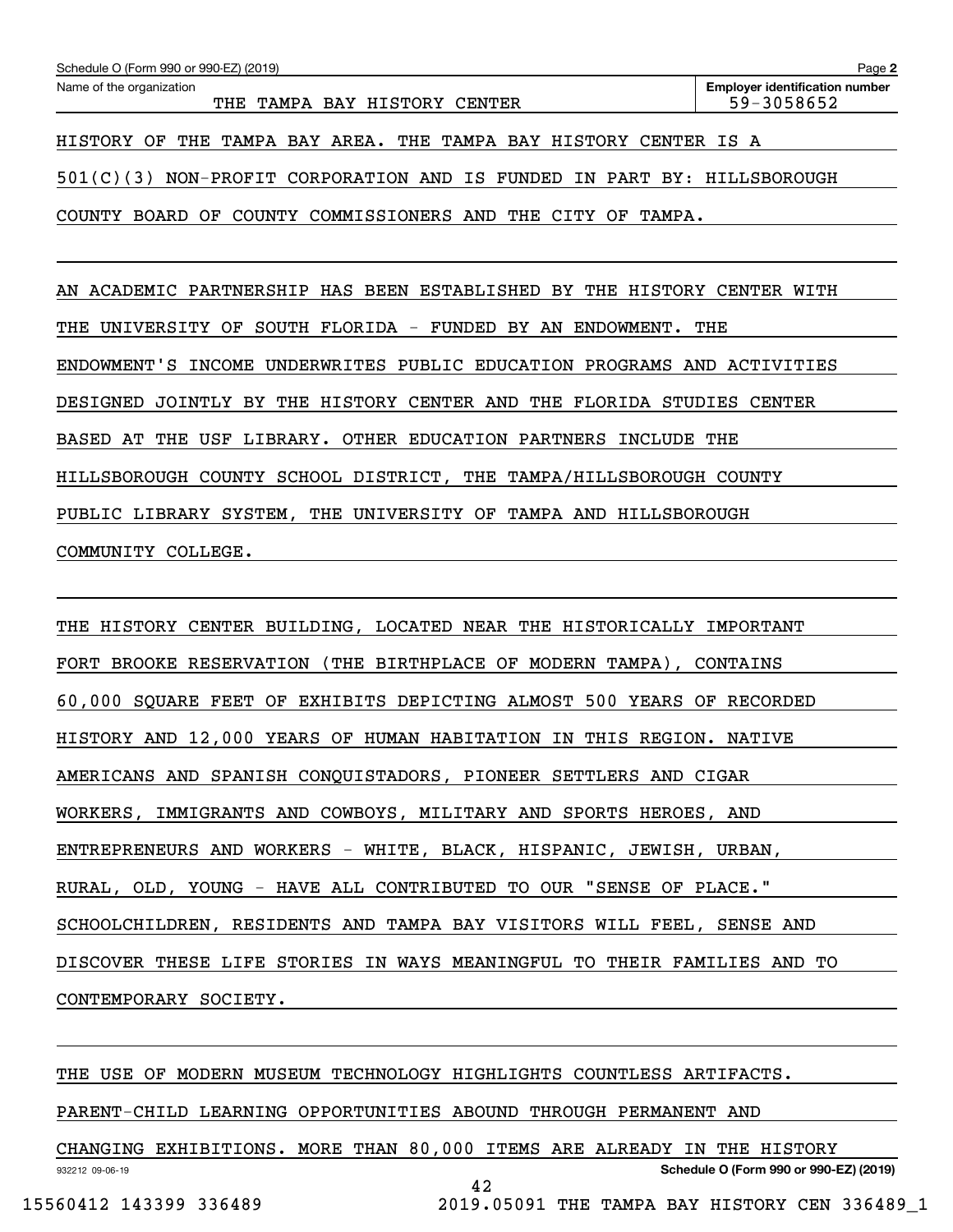| Schedule O (Form 990 or 990-EZ) (2019)                             | Page 2                                              |
|--------------------------------------------------------------------|-----------------------------------------------------|
| Name of the organization<br>THE TAMPA BAY HISTORY<br>CENTER        | <b>Employer identification number</b><br>59-3058652 |
| CENTER'S COLLECTIONS. UNDOUBTEDLY, THOUSANDS MORE WILL BE ADDED AS |                                                     |
| INDIVIDUALS AND FAMILIES BECOME AWARE THAT, AFTER TOO MANY DECADES |                                                     |
| WITHOUT A COMMUNITY HISTORY MUSEUM, THERE IS A RESPECTED AND       |                                                     |
| WELL-FINANCED REPOSITORY FOR THIS AREA'S ARTIFACTS.                |                                                     |
|                                                                    |                                                     |

THE HISTORY CENTER IS AN IMPORTANT PARTICIPANT IN A SUCCESSFUL PUBLIC-PRIVATE PARTNERSHIP WITH HILLSBOROUGH COUNTY, THE CITY OF TAMPA, THE LOCAL EDUCATION COMMUNITY AND THE PRIVATE SECTOR. THIS CIVIC COALITION HAS ESTABLISHED A MAJOR CULTURAL INSTITUTION THAT SERVES STUDENTS AND OTHER RESIDENTS OF THE TAMPA BAY AREA WHILE ALSO BEING A DESTINATION ATTRACTION FOR AN ACTIVE TOURISM INDUSTRY.

932212 09-06-19 **Schedule O (Form 990 or 990-EZ) (2019)** TBHC MAINTAINS AND OPERATES MUSEUM FACILITIES ADEQUATE TO PRESERVE, PROTECT AND DISPLAY MATERIALS AND ARTIFACTS RELATING TO THE HISTORY OF THE GREATER TAMPA AND HISTORIC HILLSBOROUGH COUNTY AREA. SUCH MATERIALS AND ARTIFACTS ARE ACQUIRED BY PURCHASE, EXCHANGE OR DONATION AND MAY BE LEASED OR LOANED TO AN ORGANIZATION THAT OPERATES A MUSEUM DISPLAYING ITEMS RELATING TO THE HISTORY OF THE HISTORIC HILLSBOROUGH COUNTY AREA. TBHC MAINTAINS, PRESERVES, PROTECTS AND DISPLAYS SUCH ARTIFACTS IN THE MUSEUM SO THAT THE PUBLIC MAY ENJOY AND BETTER UNDERSTAND THE HISTORY OF THE HISTORIC HILLSBOROUGH COUNTY AREA, ENCOURAGES THE INVESTIGATION, STUDY AND RESEARCH OF SUCH HISTORY BY MAINTAINING RESOURCES WHICH WILL ENABLE STUDENTS AND OTHER RESEARCHERS TO MAKE USE OF THE MUSEUM'S MATERIALS AND ARTIFACTS, FOSTERS DISSEMINATION AND UNDERSTANDING OF OUR AREA'S HISTORY THROUGH EDUCATIONAL AND PUBLIC OUTREACH PROGRAMS, AND COOPERATES WITH OTHER HISTORICAL, CULTURAL AND EDUCATIONAL INSTITUTIONS IN FURTHERING AMONG PRESENT AND FUTURE GENERATIONS OF CITIZENS AND FRIENDS A PRIDE AND INTEREST IN OUR COMMUNITY'S AND COUNTY'S HISTORY 43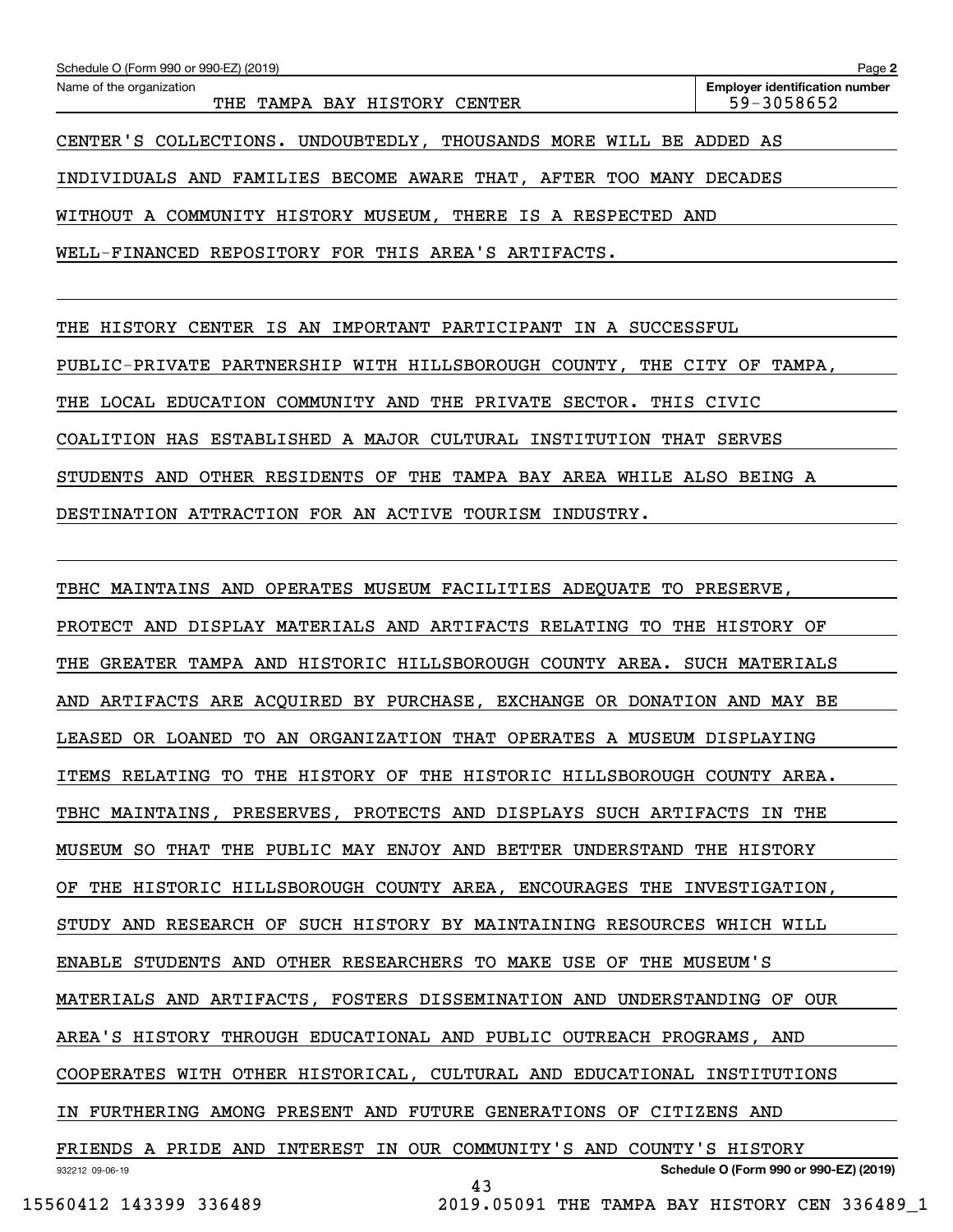AND TRADITIONS.

ON JANUARY 28, 2020, TBHC ENTERED INTO A LICENSE AGREEMENT WITH HERNANDO COUNTY TO PROVIDE CURATORIAL AND INTERPRETIVE SERVICES TO ENSURE CHINSEGUT HILL'S HISTORY IS PRESERVED AND SHARED WITH THE PUBLIC. ACTIVITIES UNDER THE AGREEMENT INCLUDE CATALOGING, CONDITION ASSESSMENT AND CARE FOR THE CONTENTS OF THE MANOR HOUSE, OPERATING THE MANOR HOUSE AS A HOUSE MUSEUM WITH REGULARLY ADVERTISED BUSINESS HOURS, DEVELOPMENT OF CURRICULUM MATERIALS HIGHLIGHTING CHINSEGUT HILL'S HISTORY, ORGANIZING AND TRAINING OF VOLUNTEER DOCENTS, AND WORKING CLOSELY WITH HERNANDO COUNTY IN PROMOTING AND PRESERVING THE CHINSEGUT HILL MANOR HOUSE.

EXCERPT OF ACCOMPLISHMENTS FOR THE FISCAL YEAR ENDED SEPTEMBER 30, 2020: AS IT HAS TOO MANY CULTURAL ARTS INSTITUTIONS, THE COVID-19 PANDEMIC AND RESULTING REQUIRED CLOSURE OF PUBLIC BUILDINGS AND CONTINUED RESTRICTIONS TO THE PUBLIC'S ACCESS TO IN-PERSON MUSEUM EXPERIENCES AND PROGRAMMING HAS NEGATIVELY IMPACTED TAMPA BAY HISTORY CENTER'S (TBHC) ANTICIPATED NUMBER OF EVENT DAYS AND PEOPLE SERVED.

932212 09-06-19 **Schedule O (Form 990 or 990-EZ) (2019)** EARLY ON IN THE PANDEMIC, TBHC QUICKLY CONVERTED MANY PROGRAMS AND OPPORTUNITIES TO AN ONLINE, DIGITAL AND VIRTUAL FORMAT WITH A NEW PROGRAM TITLED "MUSEUM AT HOME." MUSEUM AT HOME PROVIDES CURRICULUM FOR TEACHERS, HOMESCHOOLING ACTIVITIES FOR PARENTS, VIRTUAL CURATOR-LED TOURS, LIVE EDUCATION PROGRAMMING AND OTHER MUSEUM EXPERIENCES FOR THOSE WE SERVE, FROM THE SAFETY OF THEIR HOMES. WHILE SOME OF THESE CONVERTED PROGRAMS REQUIRE A "SIGNING-IN" SUCH AS WITH A ZOOM VERSION, AND ARE THEREFORE QUANTIFIABLE IN TERMS OF ATTENDANCE, MANY OF THE 44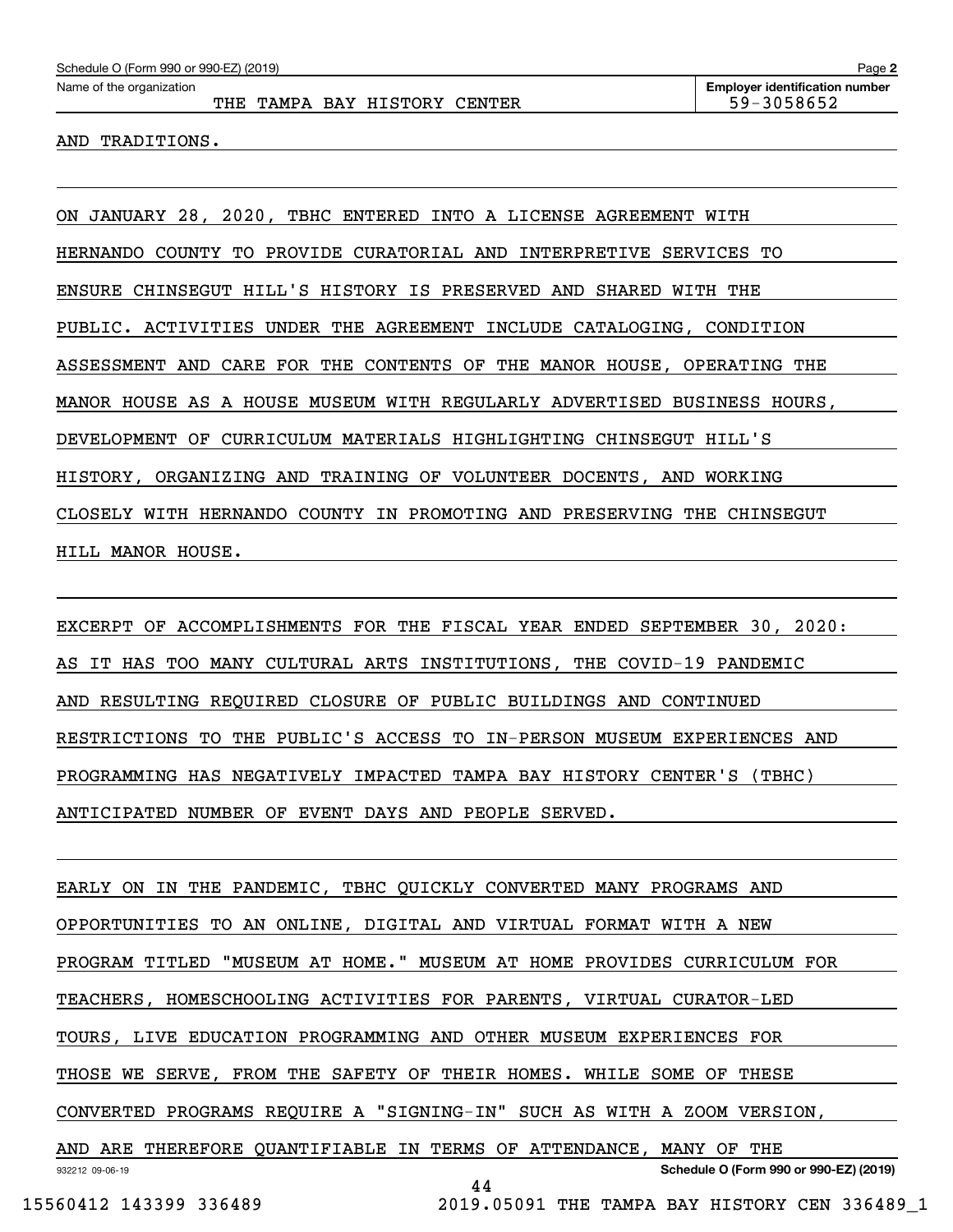| Schedule O (Form 990 or 990-EZ) (2019)                                 | Page 2                                              |
|------------------------------------------------------------------------|-----------------------------------------------------|
| Name of the organization<br>THE TAMPA BAY HISTORY CENTER               | <b>Employer identification number</b><br>59-3058652 |
| OFFERED THROUGH "BROADCAST" PLATFORMS SUCH AS<br>PROGRAMS ARE          | FACEBOOK AND                                        |
| YOUTUBE AND POSTED TO TBHC'S WEBSITE, AND ARE THEREFORE MORE DIFFICULT |                                                     |
| TO ACCURATELY QUANTIFY. HOWEVER, THE COMMUNITY'S RESPONSE HAS          | SHOWN US                                            |
| IS MEETING AN IMPORTANT NEED.<br>THIS DIGITAL PROGRAMMING<br>THAT      | <b>BETWEEN</b>                                      |
| FACEBOOK, TWITTER AND INSTAGRAM, TBHC IS REACHING APPROXIMATELY 40,000 |                                                     |
| COMMENT ON OUR OFFERINGS.<br>"FOLLOWERS"<br>WHO WATCH, LIKE AND        | SINCE MARCH                                         |
| COMMUNITY'S ENGAGEMENT WITH TBHC'S SOCIAL MEDIA<br>2020,<br>THE        | SITES HAS                                           |
| BY MORE THAN 107%.<br>INCREASED                                        |                                                     |
|                                                                        |                                                     |
|                                                                        |                                                     |

IN ADDITION TO BEING OPEN 363 DAYS A YEAR (OTHER THAN DURING THE 2020 PANDEMIC-RELATED CLOSING), AND PRESENTING THREE FLOORS OF PERMANENT AND CHANGING EXHIBITIONS AND ACTIVITIES, HIGHLIGHTS OF TBHC'S ACCOMPLISHMENTS DURING FISCAL YEAR 2020 INCLUDE:

FLORIDA CONVERSATIONS LECTURE SERIES: FLORIDA CONVERSATIONS AND THE ANNUAL DUCKWALL LECTURE ARE THE HISTORY CENTER'S INFORMAL LECTURE PROGRAMS LED BY TOP SCHOLARS, WRITERS AND ARTISTS. THESE PRESENTATIONS ARE FREE AND OPEN TO THE PUBLIC AND EXPLORE EVERYTHING FROM HISTORY, ART AND ARCHITECTURE TO POLITICS, ARCHAEOLOGY AND LITERATURE. TBHC HOSTED SIX FLORIDA CONVERSATIONS LECTURES DURING FY20.

YOUTH ADVENTURE CAMPS: THESE THEMED CAMPS INCLUDE CREATIVE ACTIVITIES THROUGHOUT THE MUSEUM, STREETCAR FIELD TRIPS, INTERACTIVE EXHIBITS, ARTS AND CRAFTS, GAMES, MUSIC, LITERATURE, SPLASH PARK FUN AND INTERACTION WITH HISTORIANS AND OTHER EXPERTS. CAMPS ARE LED BY EXPERIENCED EDUCATORS DEDICATED TO PROVIDING UNIQUE AND ENGAGING HISTORY LEARNING EXPERIENCES FOR CAMPERS. TBHC OFFERED TWO ONE-WEEK CAMPS DURING FY20, SERVING 23 YOUTH.

45

932212 09-06-19

**Schedule O (Form 990 or 990-EZ) (2019)**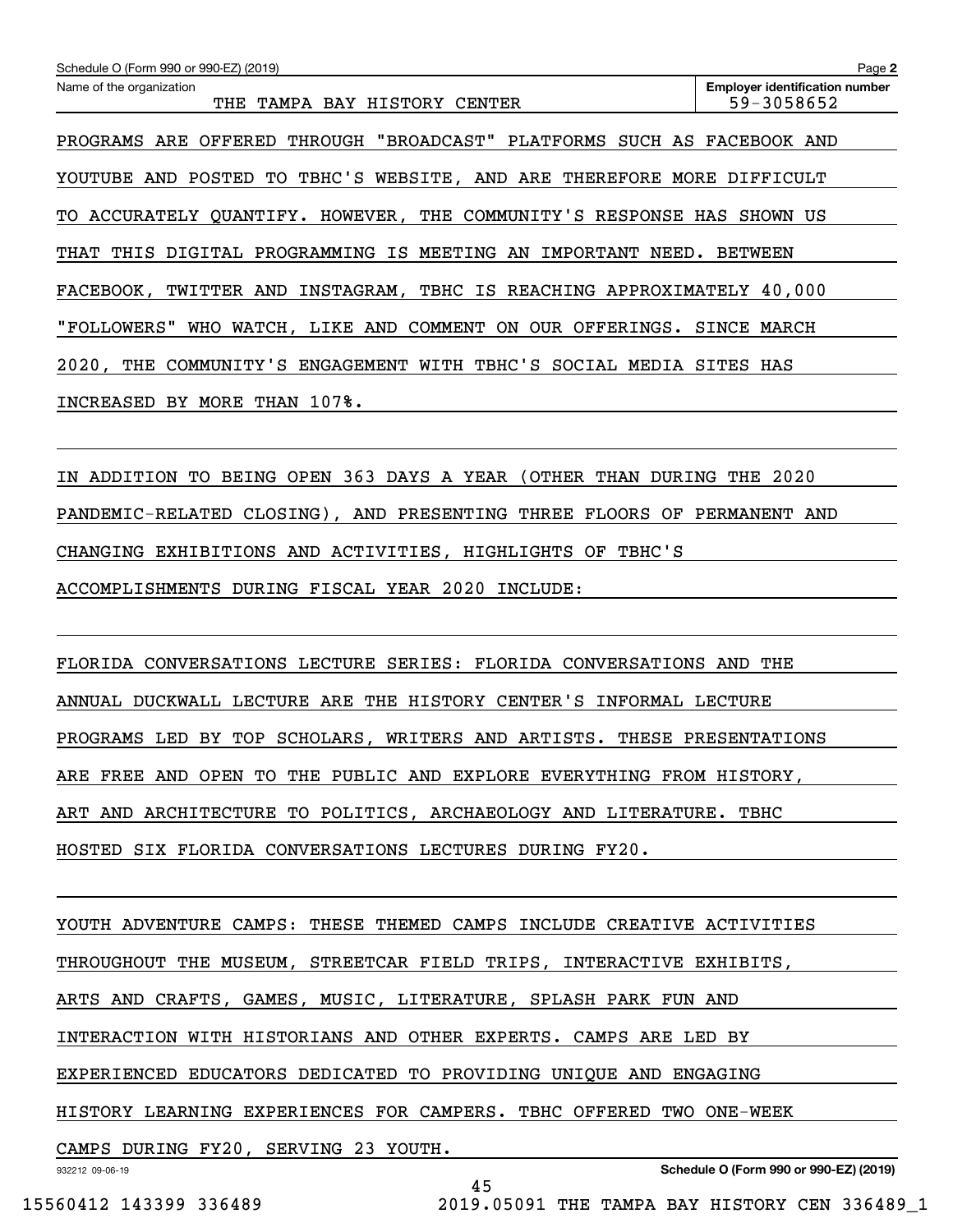TEEN COUNCIL: COMPRISED OF LOCAL HIGH SCHOOL STUDENTS AND LED BY HISTORY CENTER EDUCATION STAFF, HIGH SCHOOL STUDENTS ARE TRAINED ON MUSEUM YOUTH EDUCATION PROGRAMS, PROVIDE INPUT TO STAFF FOR THE CREATION OF NEW YOUTH ORIENTED PROGRAMS, AND SERVE AS VOLUNTEERS TO HELP FACILITATE MUSEUM PROGRAMS FOR YOUNGER CHILDREN. DURING THE FY20, 22 TEEN COUNCIL DAYS WERE CONDUCTED, SERVING 46 INDIVIDUALS.

SCHOOL STUDENT TOUR PROGRAMS: LED BY TRAINED DOCENTS, SCHOOL STUDENTS

AND SCOUTS ARE PROVIDED WITH AGE-SPECIFIC, TARGETED EDUCATIONAL

ACTIVITIES THROUGHOUT THE MUSEUM GALLERIES TO ENGAGE THEM IN

EXPERIENTIAL AND HANDS-ON LEARNING ABOUT LOCAL AND REGIONAL HISTORY.

DURING FY20, 118 STUDENT TOURS WERE CONDUCTED, SERVING 7,724 STUDENTS.

SANGRIA AND STORIES PROGRAM: SANGRIA AND STORIES IS A CASUAL, FUN WAY FOR THE PUBLIC TO ENJOY AN AFTER-HOURS-GUIDED TOUR AND HEAR THE HIDDEN STORIES OF THE HISTORY CENTER'S PERMANENT COLLECTION AND TEMPORARY EXHIBITS. SPECIAL GUEST SPEAKERS DISCUSS A SINGLE OBJECT, A TEMPORARY EXHIBIT OR SELECTED PIECES FROM THE PERMANENT GALLERIES. DURING THE GRANT PERIOD, TWO SANGRIA AND STORIES PROGRAMS WERE HELD.

932212 09-06-19 **Schedule O (Form 990 or 990-EZ) (2019)** SCHOOL OUTREACH/HISTORY-TO-GO-KITS: HISTORY-TO-GO KITS OFFER ENGAGING, PRIMARY SOURCE-BASED ACTIVITIES THAT HELP STUDENTS IMPROVE THEIR HISTORICAL THINKING SKILLS. FILLED WITH CULTURAL ARTIFACTS, HISTORIC PHOTOGRAPHS AND OTHER LEARNING MATERIALS, KITS ARE DEVELOPED BY A TEAM OF EDUCATORS AND DESIGNED TO HELP TEACHERS MEET FLORIDA EDUCATION STANDARDS ACROSS THE CURRICULUM. EACH KIT CONTAINS BACKGROUND INFORMATION, OBJECT DESCRIPTIONS AND LESSON PLANS FOR MULTIPLE GRADE

46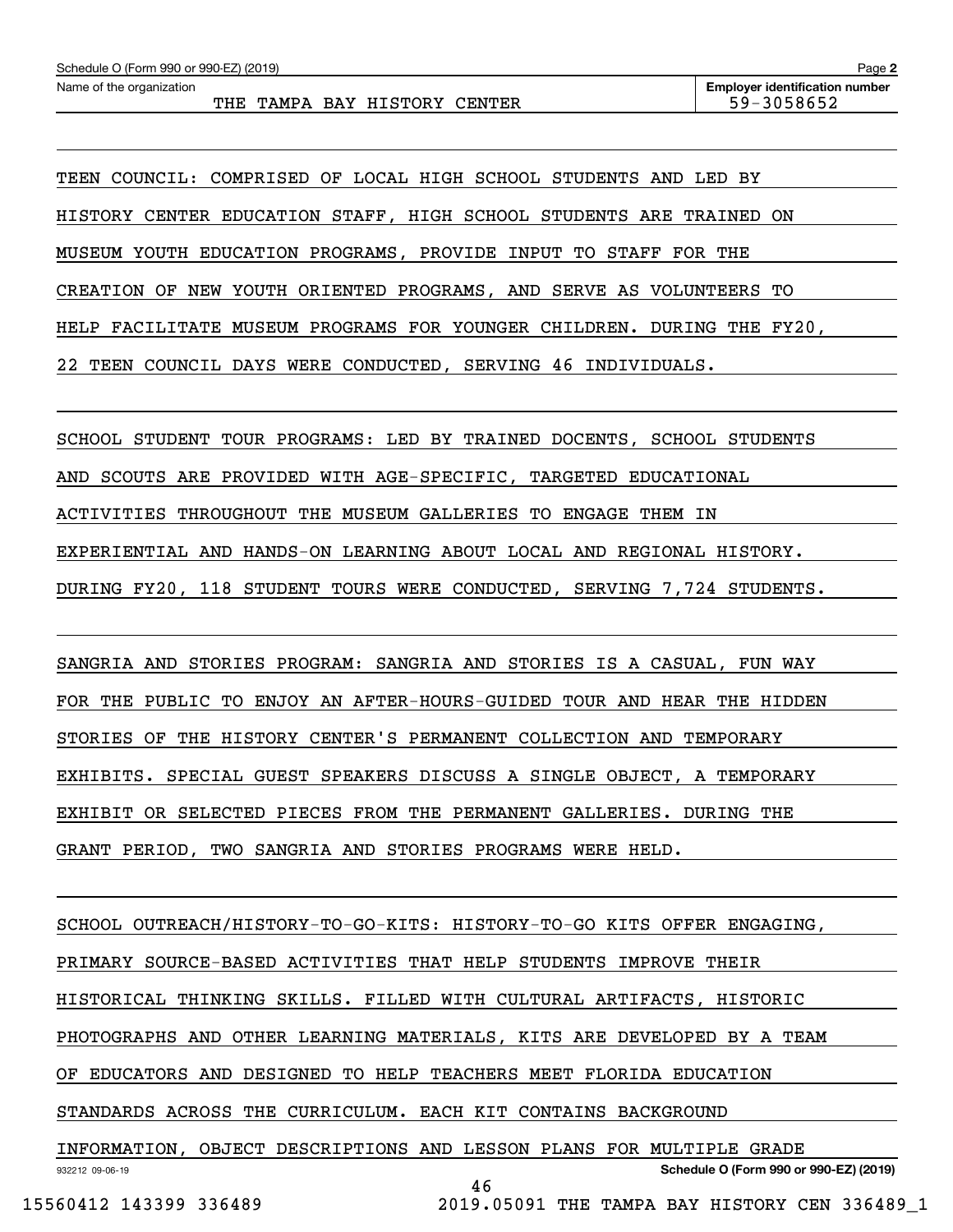| Name of the organization<br>TAMPA BAY HISTORY CENTER<br>THE            | <b>Employer identification number</b><br>59-3058652 |
|------------------------------------------------------------------------|-----------------------------------------------------|
| LEVELS AND LEARNING STYLES. DURING FY20, HISTORY TO GO KITS SERVED 762 |                                                     |
| STUDENTS. AN ADDITIONAL 800 STUDENTS WERE SERVED THROUGH OTHER SCHOOL  |                                                     |
| OUTREACH EVENTS, INCLUDING THE GREAT AMERICAN TEACH IN.                |                                                     |

SENIOR ADULT CONTINUING EDUCATION CLASSES: IN COOPERATION WITH

UNIVERSITY OF SOUTH FLORIDA'S OSHER LIFELONG LEARNING INSTITUTE (OLLI),

TBHC OFFERS THREE-SESSION COURSES FOR SENIORS THROUGHOUT THE YEAR. THE

COURSES ARE LED BY UNIVERSITY PROFESSORS, SCHOLARS WITH EXPERTISE IN

CERTAIN AREAS AND LOCAL RESIDENTS WITH SPECIAL KNOWLEDGE OF THE AREA.

DURING FY20, 15 OLLI CLASSES WERE PRESENTED, SERVING 221 SENIORS.

HISTORY KREWE COMMUNITY OUTREACH: TBHC'S "HISTORY KREWE" IS A TEAM OF

TBHC VOLUNTEER DOCENTS, WHO PROVIDE COMMUNITY OUTREACH BY TRAVELING TO

LOCAL EVENTS, FAIRS, TRADE SHOWS AND OTHER SPECIAL EVENTS, TO BRING

TBHC HISTORY EDUCATION AND INFORMATION TO THE PUBLIC, BEYOND THE WALLS

OF THE MUSEUM. DURING FY20, THE HISTORY KREWE PROVIDED 69 FREE

EDUCATIONAL PRESENTATIONS TO THE PUBLIC, REACHING 1,180 INDIVIDUALS.

HISTORY WALKING TOURS: HISTORY WALKING TOURS OF HISTORICALLY SIGNIFICANT NEIGHBORHOODS IN TAMPA ARE LED BY HISTORY CENTER TRAINED GUIDES AND OFFER EDUCATION AND INSIGHT TO TAMPA'S MOST HISTORICAL AND STORIED REGIONS. DURING FY20, 24 TOURS WERE PROVIDED.

FORM 990, PART VI, SECTION A, LINE 4:

TAMPA BAY HISTORY CENTER'S (TBHC) BYLAWS WERE REVISED AS FOLLOWS:

| ARTICLE III, SECTION ! |  | 5, AUTOMATIC TRUSTEES, WAS UPDATED TO INCLUDE THE |  |                                      |  |
|------------------------|--|---------------------------------------------------|--|--------------------------------------|--|
| 932212 09-06-19        |  |                                                   |  | Schedule O (Form 990 or 990-EZ) (201 |  |

47

**Schedule O (Form 990 or 990-EZ) (2019)**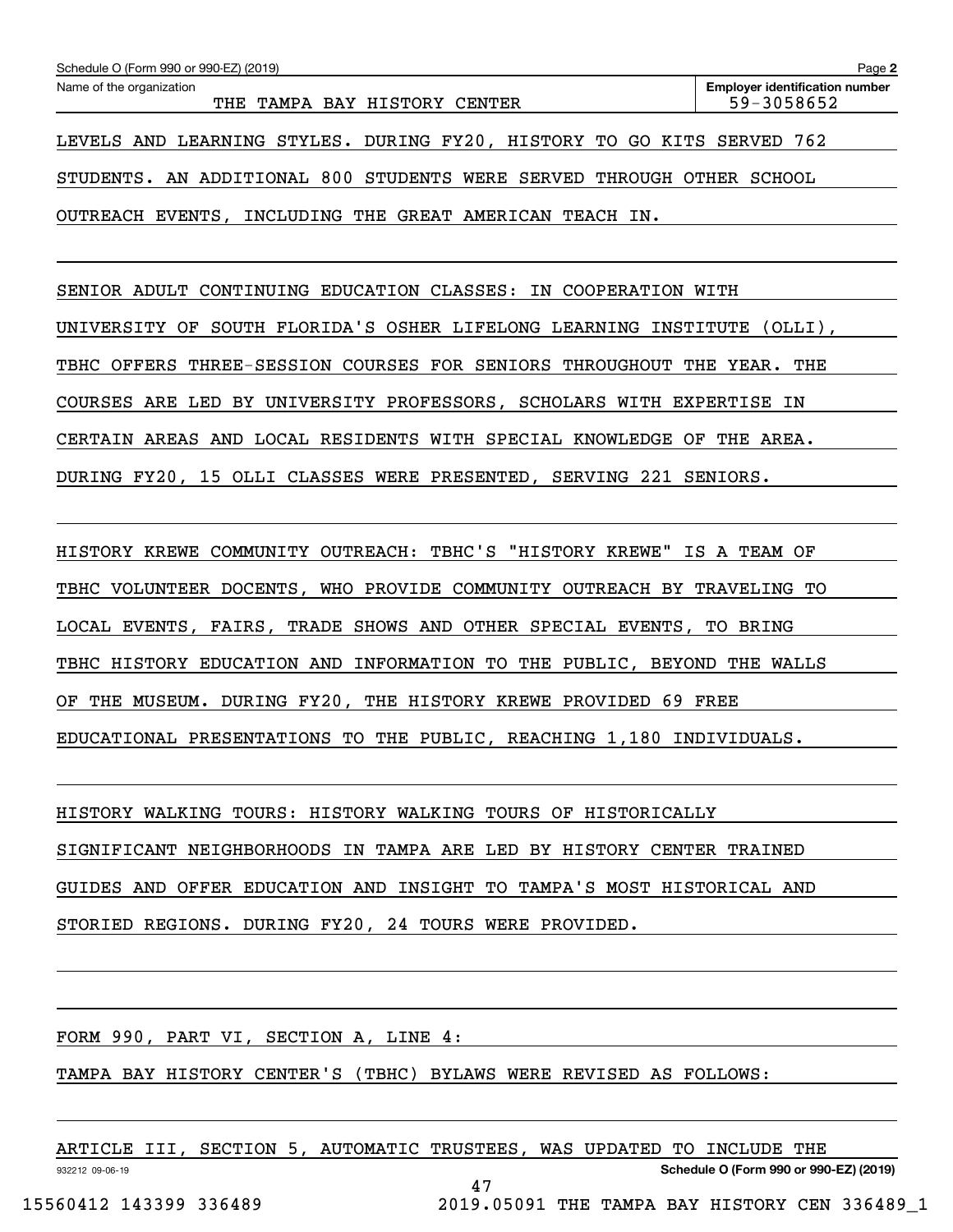THE TAMPA BAY HISTORY CENTER THE 59-3058652

PRESIDENT OF THE TAMPA BAY HISTORY CENTER FOUNDATION AS AN AUTOMATIC

TRUSTEE AND TO INDICATE THAT ANY EMERITUS TRUSTEE MAY SERVE ON ANY OF THE TBHC COMMITTEES.

ARTICLE V, COMMITTEES, WAS REVISED TO UPDATE THE COMPOSITION OF EACH OF THE COMMITTEES.

FORM 990, PART VI, SECTION B, LINE 11B:

A DRAFT OF THE FORM 990 IS DISCUSSED WITH THE PREPARER. THE 990 IS REVIEWED BY THE FINANCE COMMITTEE OF THE BOARD AND THEN SENT TO THE FULL BOARD. A DESIGNATED OFFICER SIGNS THE RETURN AFTER CONSIDERING BOARD COMMENTS AND IT IS SUBSEQUENTLY FILED.

FORM 990, PART VI, SECTION B, LINE 12C:

THE CHAIRMAN OF THE BOARD OF TRUSTEES DISCUSSES THE CONFLICT OF INTEREST POLICY WITH BOARD MEMBERS ANNUALLY AND REQUESTS ANY CONFLICTS BE DISCLOSED AT EACH MEETING. THE CONFLICT OF INTEREST POLICY IS INCLUDED IN THE BOARD BOOK PROVIDED TO EACH NEW BOARD MEMBER.

FORM 990, PART VI, SECTION B, LINE 15:

THE COMPENSATION FOR THE ORGANIZATION'S PRESIDENT AND CEO IS REVIEWED AND

DETERMINED BY THE GOVERNANCE COMMITTEE OF THE BOARD OF TRUSTEES AND THEN

APPROVED BY THE ORGANIZATION'S BOARD OF TRUSTEES. THE ORGANIZATION

MAINTAINS AN EMPLOYMENT CONTRACT WHICH STATES THAT THE EXECUTIVE DIRECTOR

WILL BE EVALUATED ON AN ANNUAL BASIS.

COMPENSATION FOR ALL OTHER EMPLOYEES IS DETERMINED AND APPROVED BY THE CEO.

932212 09-06-19 **Schedule O (Form 990 or 990-EZ) (2019)** AN EMPLOYEE FILE IS MAINTAINED FOR EACH EMPLOYEE AND THERE IS WRITTEN 48 15560412 143399 336489 2019.05091 THE TAMPA BAY HISTORY CEN 336489\_1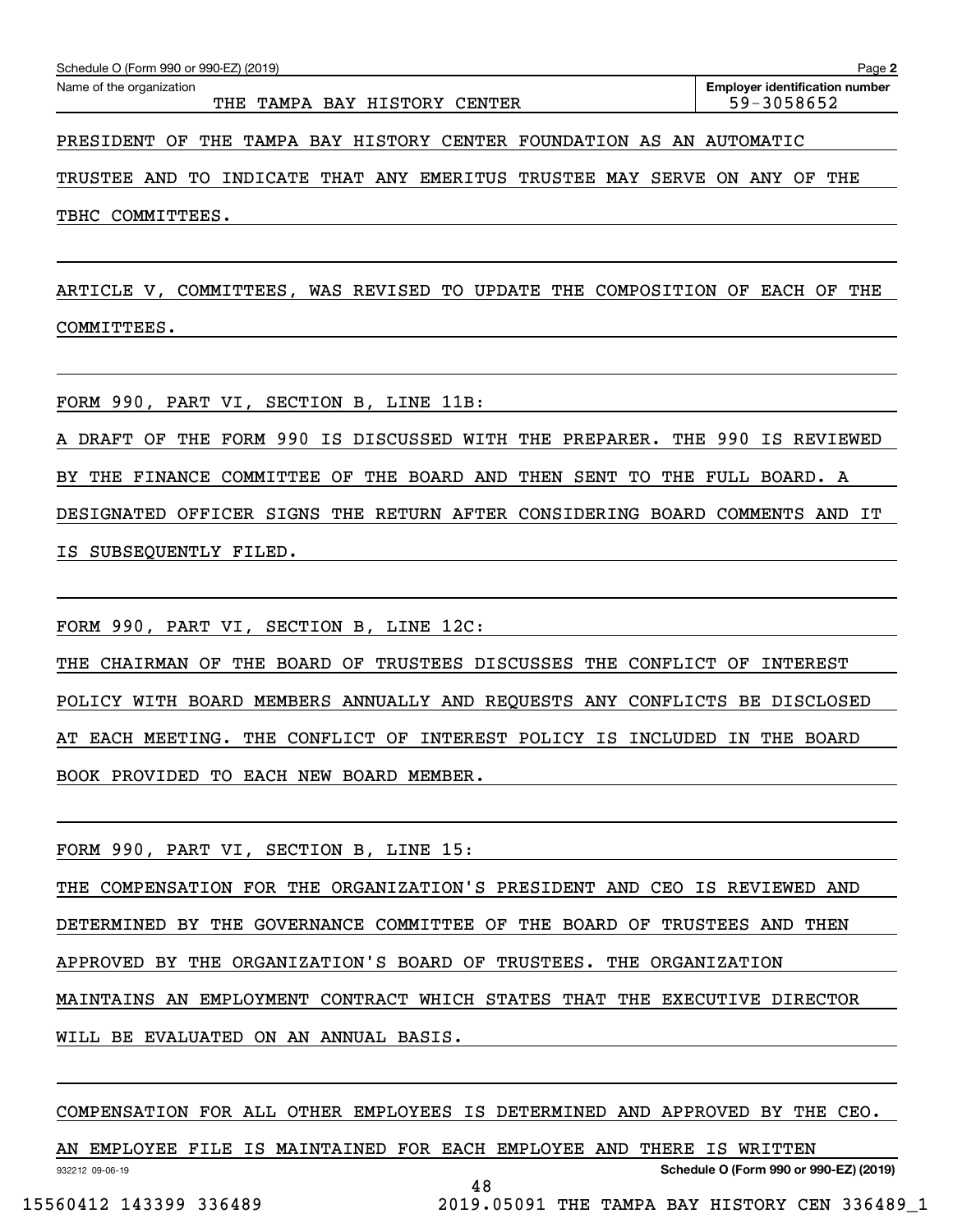| BUDGET WHICH INCLUDES COMPENSATION INCREASES.                                                                          |
|------------------------------------------------------------------------------------------------------------------------|
|                                                                                                                        |
| FORM 990, PART VI, SECTION C, LINE 19:                                                                                 |
| THE ORGANIZATION MAKES ITS FORM 990, CODE OF ETHICS (WHICH INCLUDES THE                                                |
| CONFLICT OF INTEREST POLICY), STRATEGIC PLAN, DONOR PRIVACY POLICY AND                                                 |
| AUDITED FINANCIAL STATEMENTS (COMBINED REPORT) AVAILABLE TO THE PUBLIC ON                                              |
| THE TAMPA BAY HISTORY CENTER'S WEBSITE WWW.TAMPABAYHISTORYCENTER.ORG.                                                  |
|                                                                                                                        |
| GOVERNING DOCUMENTS, INCLUDING THE ARTICLES OF INCORPORATION AND BYLAWS,                                               |
| ARE AVAILABLE TO THE PUBLIC UPON REQUEST.                                                                              |
|                                                                                                                        |
| FORM 990, PART XI, LINE 9, CHANGES IN NET ASSETS:                                                                      |
| TRANSFER OF INTERORGANIZATION RECEIVABLES UPON MERGER 1,135,933.                                                       |
| TRANSFER OF GIFTED FACILITIES UPON MERGER 13,147,729.                                                                  |
| TOTAL TO FORM 990, PART XI, LINE 9 14, 283, 662.                                                                       |
| <u> 1989 - Andrea Santana, amerikana amerikana amerikana amerikana amerikana amerikana amerikana amerikana amerika</u> |
| FORM 990, PART XII, LINES 2B & 2C:                                                                                     |
| THE ORGANIZATION HAS ESTABLISHED AN INDEPENDENT AUDIT COMMITTEE TO                                                     |
| PROVIDE ASSISTANCE TO THE GOVERNING BOARD IN FULFILLING ITS                                                            |
| RESPONSIBILITIES TO THE USERS OF THE FINANCIAL STATEMENTS. THIS                                                        |
| COMMITTEE IS RESPONSIBLE FOR APPROVING THE SELECTION OF THE FINANCIAL                                                  |
| STATEMENT AUDITORS INCLUDING ENSURING THE INDEPENDENCE OF THE AUDITORS                                                 |
| AND THE SCOPE OF THEIR WORK. UPON COMPLETION OF THE AUDIT, THE                                                         |
| COMMITTEE REVIEWS THE RESULTS OF THE AUDIT AND ANY AUDITOR                                                             |
| RECOMMENDATIONS WITH MANAGEMENT AND INDEPENDENTLY WITH THE AUDITORS.                                                   |

Echedule O (Form 990 or 990-EZ) (2019)<br>Name of the organization **number** Name of the organization **page Name of the organization number** 

THE TAMPA BAY HISTORY CENTER THE 59-3058652

AUTHORIZATION FOR CHANGES TO SALARY LEVELS THAT ARE SIGNED BY THE PRESIDENT

AND CEO OF THE ORGANIZATION. THE BOARD OF TRUSTEES APPROVES THE ANNUAL

THIS PROCESS IS THE SAME AS IN PRIOR YEARS.

932212 09-06-19

**Schedule O (Form 990 or 990-EZ) (2019)**

**2**

49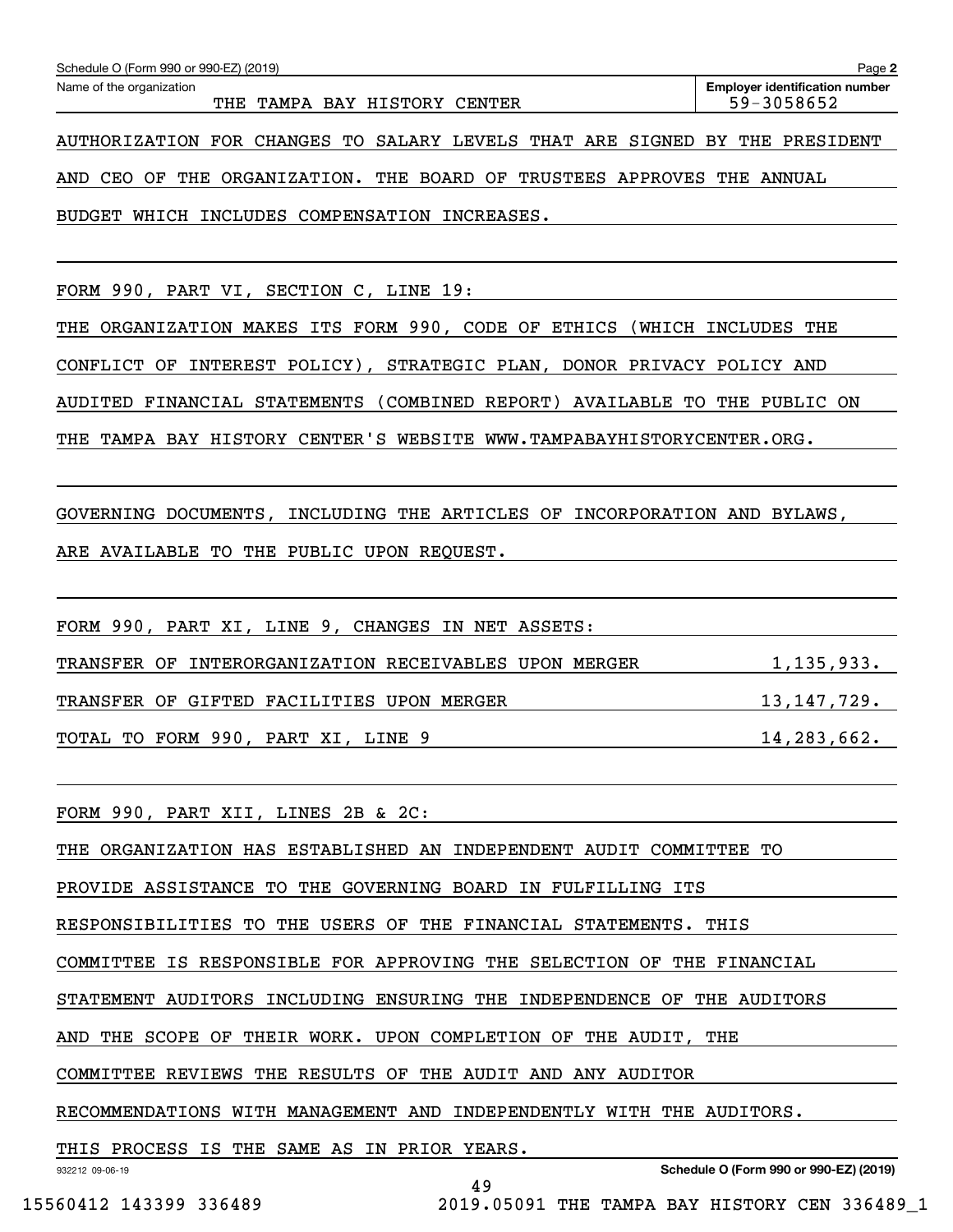| Schedule O (Form 990 or 990-EZ) (2019)<br>Name of the organization |  |                              |    | Page 2                                           |
|--------------------------------------------------------------------|--|------------------------------|----|--------------------------------------------------|
|                                                                    |  | THE TAMPA BAY HISTORY CENTER |    | Employer identification number<br>$59 - 3058652$ |
|                                                                    |  |                              |    |                                                  |
|                                                                    |  |                              |    |                                                  |
|                                                                    |  |                              |    |                                                  |
|                                                                    |  |                              |    |                                                  |
|                                                                    |  |                              |    |                                                  |
|                                                                    |  |                              |    |                                                  |
|                                                                    |  |                              |    |                                                  |
|                                                                    |  |                              |    |                                                  |
|                                                                    |  |                              |    |                                                  |
|                                                                    |  |                              |    |                                                  |
|                                                                    |  |                              |    |                                                  |
|                                                                    |  |                              |    |                                                  |
|                                                                    |  |                              |    |                                                  |
|                                                                    |  |                              |    |                                                  |
|                                                                    |  |                              |    |                                                  |
|                                                                    |  |                              |    |                                                  |
|                                                                    |  |                              |    |                                                  |
|                                                                    |  |                              |    |                                                  |
|                                                                    |  |                              |    |                                                  |
|                                                                    |  |                              |    |                                                  |
|                                                                    |  |                              |    |                                                  |
|                                                                    |  |                              |    |                                                  |
|                                                                    |  |                              |    |                                                  |
|                                                                    |  |                              |    |                                                  |
|                                                                    |  |                              |    |                                                  |
|                                                                    |  |                              |    |                                                  |
|                                                                    |  |                              |    |                                                  |
|                                                                    |  |                              |    |                                                  |
|                                                                    |  |                              |    |                                                  |
|                                                                    |  |                              |    |                                                  |
|                                                                    |  |                              |    |                                                  |
|                                                                    |  |                              |    |                                                  |
|                                                                    |  |                              |    |                                                  |
|                                                                    |  |                              |    |                                                  |
|                                                                    |  |                              |    |                                                  |
|                                                                    |  |                              |    |                                                  |
|                                                                    |  |                              |    |                                                  |
|                                                                    |  |                              |    |                                                  |
|                                                                    |  |                              |    |                                                  |
|                                                                    |  |                              |    |                                                  |
|                                                                    |  |                              |    |                                                  |
|                                                                    |  |                              |    |                                                  |
|                                                                    |  |                              |    |                                                  |
|                                                                    |  |                              |    |                                                  |
|                                                                    |  |                              |    |                                                  |
|                                                                    |  |                              |    |                                                  |
| 932212 09-06-19                                                    |  |                              |    | Schedule O (Form 990 or 990-EZ) (2019)           |
|                                                                    |  |                              | 50 |                                                  |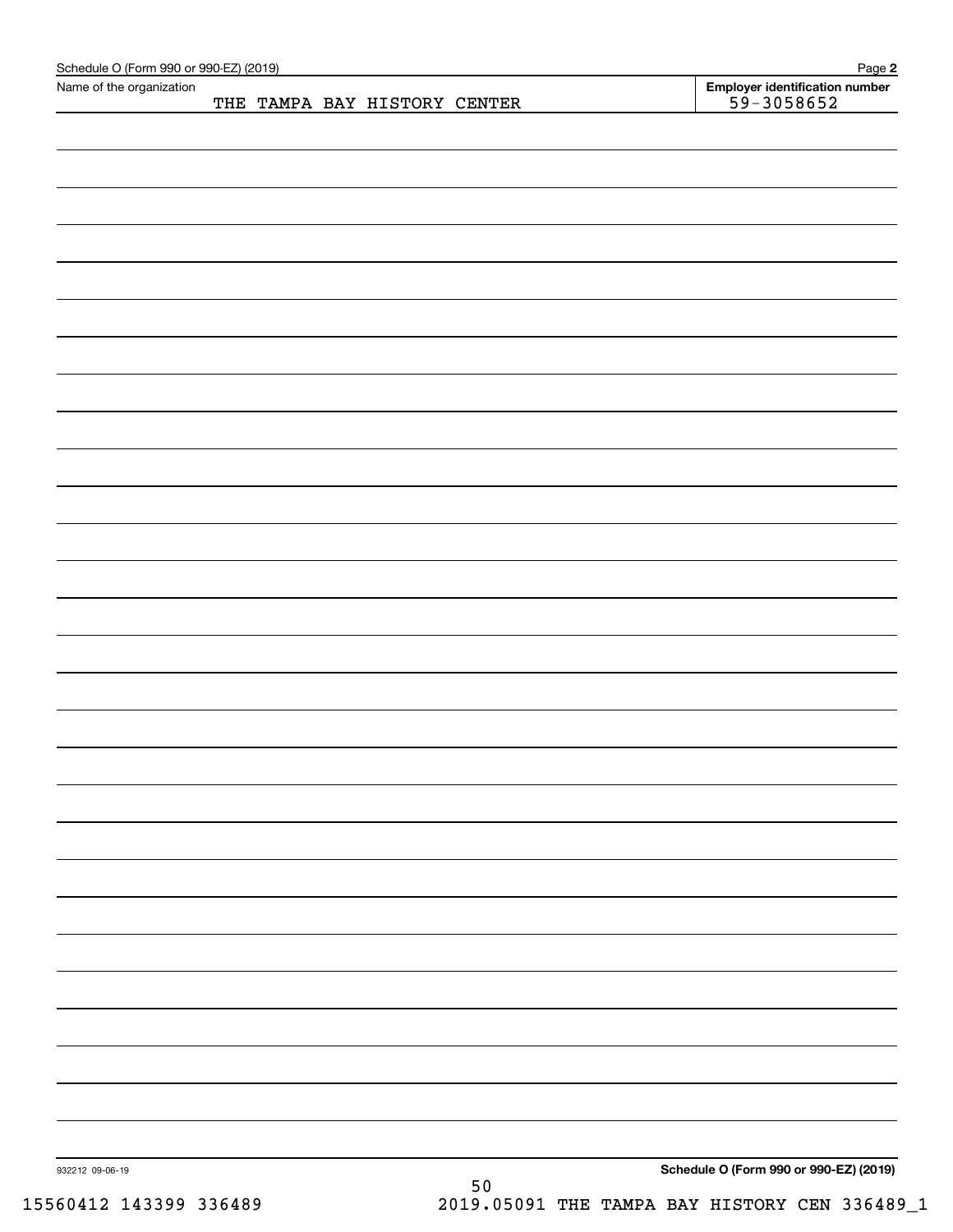| <b>SCHEDULE R</b> |  |
|-------------------|--|
| $(T - 0.00)$      |  |

#### **(Form 990)**

# **Related Organizations and Unrelated Partnerships**

**Complete if the organization answered "Yes" on Form 990, Part IV, line 33, 34, 35b, 36, or 37.** |

**Attach to Form 990.**  |

OMB No. 1545-0047

**Open to Public 2019**

**Employer identification number**

59-3058652

Department of the Treasury Internal Revenue Service

**| Go to www.irs.gov/Form990 for instructions and the latest information. Inspection**

Name of the organization

#### THE TAMPA BAY HISTORY CENTER

**Part I Identification of Disregarded Entities.**  Complete if the organization answered "Yes" on Form 990, Part IV, line 33.

| (a)<br>Name, address, and EIN (if applicable)<br>of disregarded entity | (b)<br>Primary activity | (c)<br>Legal domicile (state or<br>foreign country) | (d)<br>Total income | (e)<br>End-of-year assets | (f)<br>Direct controlling<br>entity |
|------------------------------------------------------------------------|-------------------------|-----------------------------------------------------|---------------------|---------------------------|-------------------------------------|
|                                                                        |                         |                                                     |                     |                           |                                     |
|                                                                        |                         |                                                     |                     |                           |                                     |
|                                                                        |                         |                                                     |                     |                           |                                     |
|                                                                        |                         |                                                     |                     |                           |                                     |

#### **Identification of Related Tax-Exempt Organizations.** Complete if the organization answered "Yes" on Form 990, Part IV, line 34, because it had one or more related tax-exempt **Part II** organizations during the tax year.

| (a)<br>Name, address, and EIN<br>of related organization | (b)<br>Primary activity    | (c)<br>Legal domicile (state or<br>foreign country) | (d)<br>Exempt Code<br>section | (e)<br>Public charity<br>status (if section | (f)<br>Direct controlling<br>entity | $(g)$<br>Section 512(b)(13)<br>controlled<br>entity? |    |
|----------------------------------------------------------|----------------------------|-----------------------------------------------------|-------------------------------|---------------------------------------------|-------------------------------------|------------------------------------------------------|----|
|                                                          |                            |                                                     |                               | 501(c)(3)                                   |                                     | Yes                                                  | No |
| THE TAMPA BAY HISTORY CENTER FOUNDATION.                 | TO PROVIDE SUPPORT AND     |                                                     |                               |                                             | THE TAMPA BAY                       |                                                      |    |
| INC. - 20-2900795, 801 WATER ST, TAMPA, FL               | ADMINISTER FUNDS FOR THE   |                                                     |                               |                                             | HISTORY CENTER                      |                                                      |    |
| 33602                                                    | TAMPA BAY HISTORY CENTER   | FLORIDA                                             | 501(C)(3)                     | LINE 12A, I                                 | INC.                                | X                                                    |    |
| TBHC FACILITY CORPORATION - 45-2409147                   | TO ACQUIRE REAL PROPERTY   |                                                     |                               |                                             | THE TAMPA BAY                       |                                                      |    |
| 801 WATER ST                                             | AND COLLECT RENT AND OTHER |                                                     |                               |                                             | HISTORY CENTER.                     |                                                      |    |
| TAMPA, FL 33602                                          | INCOME FROM PROPERTY       | FLORIDA                                             | 501(C)(2)                     |                                             | INC.                                | х                                                    |    |
|                                                          | TO ACQUIRE ARTIFACTS       |                                                     |                               |                                             | THE TAMPA BAY                       |                                                      |    |
| TBHC HISTORICAL COLLECTIONS CORPORATION -                | RELATING TO THE HISTORY OF |                                                     |                               |                                             | HISTORY CENTER.                     |                                                      |    |
| 45-2409300, 801 WATER ST, TAMPA, FL 33602                | <b>HILLSBOROUGH COUNTY</b> | FLORIDA                                             | 501(C)(3)                     | LINE 12B, II                                | INC.                                | X                                                    |    |
|                                                          |                            |                                                     |                               |                                             |                                     |                                                      |    |
|                                                          |                            |                                                     |                               |                                             |                                     |                                                      |    |
|                                                          |                            |                                                     |                               |                                             |                                     |                                                      |    |

**For Paperwork Reduction Act Notice, see the Instructions for Form 990. Schedule R (Form 990) 2019**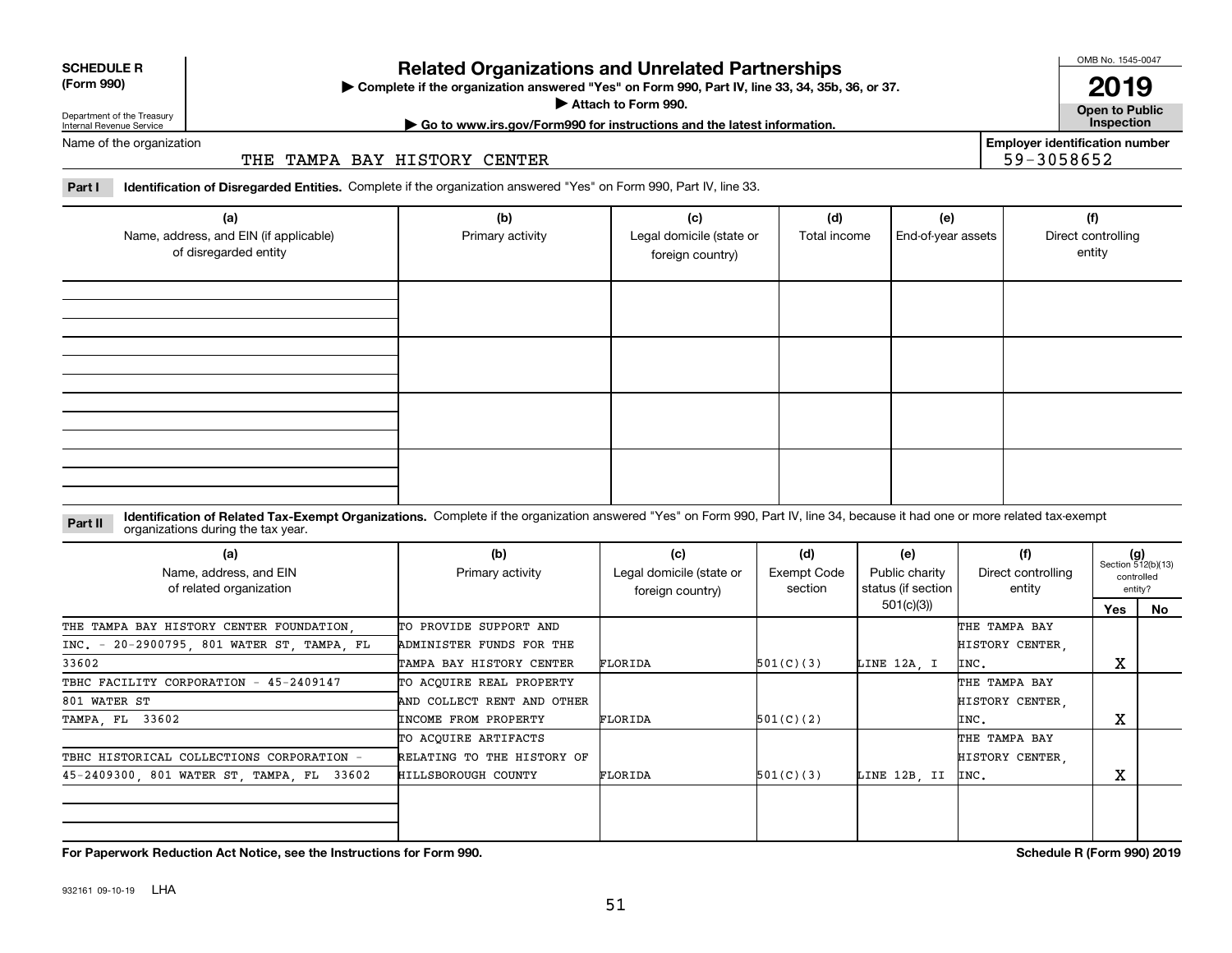#### Schedule R (Form 990) 2019 THE TAMPA BAY HISTORY CENTER 59-3058652 <sub>Page</sub>

**2**

**Identification of Related Organizations Taxable as a Partnership.** Complete if the organization answered "Yes" on Form 990, Part IV, line 34, because it had one or more related **Part III** organizations treated as a partnership during the tax year.

| (a)                                               | (b)              | (c)                  | (d)                          | (e)                                                                 | (f)                      | (g)                     | (h)              | (i)                                                       | (j) | (k)                                                     |
|---------------------------------------------------|------------------|----------------------|------------------------------|---------------------------------------------------------------------|--------------------------|-------------------------|------------------|-----------------------------------------------------------|-----|---------------------------------------------------------|
| Name, address, and EIN<br>of related organization | Primary activity | Legal<br>domicile    | Direct controlling<br>entity | Predominant income                                                  | Share of total<br>income | Share of<br>end-of-year | Disproportionate | Code V-UBI                                                |     | General or Percentage<br>managing ownership<br>partner? |
|                                                   |                  | (state or<br>foreign |                              |                                                                     |                          | assets                  | allocations?     |                                                           |     |                                                         |
|                                                   |                  | country)             |                              | related, unrelated,<br>excluded from tax under<br>sections 512-514) |                          |                         | Yes   No         | amount in box<br>20 of Schedule<br>K-1 (Form 1065) Yes No |     |                                                         |
|                                                   |                  |                      |                              |                                                                     |                          |                         |                  |                                                           |     |                                                         |
|                                                   |                  |                      |                              |                                                                     |                          |                         |                  |                                                           |     |                                                         |
|                                                   |                  |                      |                              |                                                                     |                          |                         |                  |                                                           |     |                                                         |
|                                                   |                  |                      |                              |                                                                     |                          |                         |                  |                                                           |     |                                                         |
|                                                   |                  |                      |                              |                                                                     |                          |                         |                  |                                                           |     |                                                         |
|                                                   |                  |                      |                              |                                                                     |                          |                         |                  |                                                           |     |                                                         |
|                                                   |                  |                      |                              |                                                                     |                          |                         |                  |                                                           |     |                                                         |
|                                                   |                  |                      |                              |                                                                     |                          |                         |                  |                                                           |     |                                                         |
|                                                   |                  |                      |                              |                                                                     |                          |                         |                  |                                                           |     |                                                         |
|                                                   |                  |                      |                              |                                                                     |                          |                         |                  |                                                           |     |                                                         |
|                                                   |                  |                      |                              |                                                                     |                          |                         |                  |                                                           |     |                                                         |
|                                                   |                  |                      |                              |                                                                     |                          |                         |                  |                                                           |     |                                                         |
|                                                   |                  |                      |                              |                                                                     |                          |                         |                  |                                                           |     |                                                         |
|                                                   |                  |                      |                              |                                                                     |                          |                         |                  |                                                           |     |                                                         |
|                                                   |                  |                      |                              |                                                                     |                          |                         |                  |                                                           |     |                                                         |
|                                                   |                  |                      |                              |                                                                     |                          |                         |                  |                                                           |     |                                                         |
|                                                   |                  |                      |                              |                                                                     |                          |                         |                  |                                                           |     |                                                         |

**Identification of Related Organizations Taxable as a Corporation or Trust.** Complete if the organization answered "Yes" on Form 990, Part IV, line 34, because it had one or more related **Part IV** organizations treated as a corporation or trust during the tax year.

| (a)<br>Name, address, and EIN<br>of related organization | (b)<br>Primary activity | (c)<br>Legal domicile<br>(state or<br>foreign | (d)<br>Direct controlling<br>entity | (e)<br>Type of entity<br>(C corp, S corp,<br>or trust) | (f)<br>Share of total<br>income | (g)<br>Share of<br>end-of-year<br>assets | (h)<br>Percentage<br>ownership | $\begin{array}{c} \textbf{(i)}\\ \text{Section}\\ 512 \text{(b)} \text{(13)}\\ \text{controlled}\end{array}$<br>entity? |
|----------------------------------------------------------|-------------------------|-----------------------------------------------|-------------------------------------|--------------------------------------------------------|---------------------------------|------------------------------------------|--------------------------------|-------------------------------------------------------------------------------------------------------------------------|
|                                                          |                         | country)                                      |                                     |                                                        |                                 |                                          |                                | Yes No                                                                                                                  |
|                                                          |                         |                                               |                                     |                                                        |                                 |                                          |                                |                                                                                                                         |
|                                                          |                         |                                               |                                     |                                                        |                                 |                                          |                                |                                                                                                                         |
|                                                          |                         |                                               |                                     |                                                        |                                 |                                          |                                |                                                                                                                         |
|                                                          |                         |                                               |                                     |                                                        |                                 |                                          |                                |                                                                                                                         |
|                                                          |                         |                                               |                                     |                                                        |                                 |                                          |                                |                                                                                                                         |
|                                                          |                         |                                               |                                     |                                                        |                                 |                                          |                                |                                                                                                                         |
|                                                          |                         |                                               |                                     |                                                        |                                 |                                          |                                |                                                                                                                         |
|                                                          |                         |                                               |                                     |                                                        |                                 |                                          |                                |                                                                                                                         |
|                                                          |                         |                                               |                                     |                                                        |                                 |                                          |                                |                                                                                                                         |
|                                                          |                         |                                               |                                     |                                                        |                                 |                                          |                                |                                                                                                                         |
|                                                          |                         |                                               |                                     |                                                        |                                 |                                          |                                |                                                                                                                         |
|                                                          |                         |                                               |                                     |                                                        |                                 |                                          |                                |                                                                                                                         |
|                                                          |                         |                                               |                                     |                                                        |                                 |                                          |                                |                                                                                                                         |
|                                                          |                         |                                               |                                     |                                                        |                                 |                                          |                                |                                                                                                                         |
|                                                          |                         |                                               |                                     |                                                        |                                 |                                          |                                |                                                                                                                         |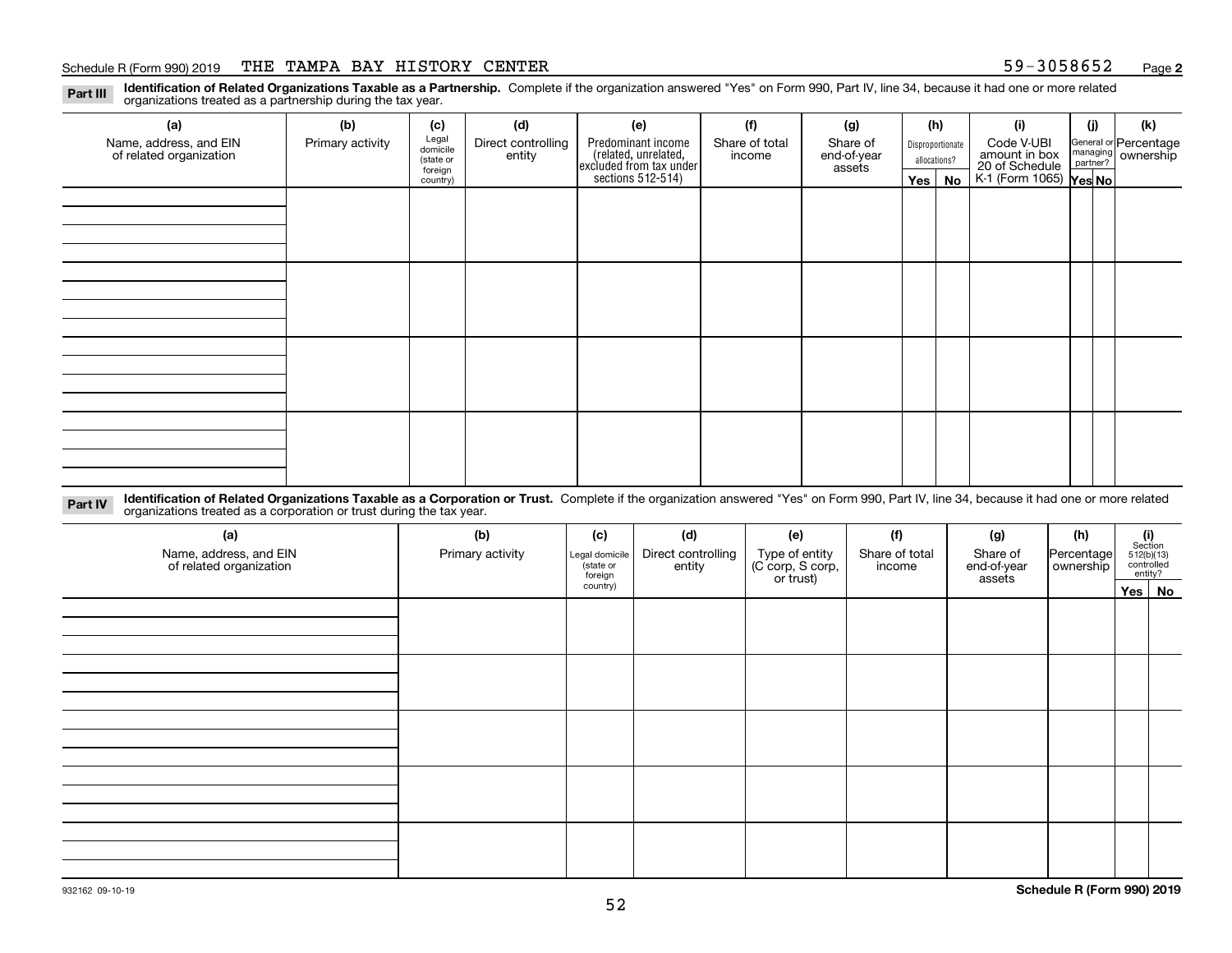#### Schedule R (Form 990) 2019 THE TAMPA BAY HISTORY CENTER 59-3058652 <sub>Page</sub>

**Part V** T**ransactions With Related Organizations.** Complete if the organization answered "Yes" on Form 990, Part IV, line 34, 35b, or 36.

| Note: Complete line 1 if any entity is listed in Parts II, III, or IV of this schedule.                                                                                                                                                                                                                                                                                                                                                                                                                  |                | <b>Yes</b> | No          |
|----------------------------------------------------------------------------------------------------------------------------------------------------------------------------------------------------------------------------------------------------------------------------------------------------------------------------------------------------------------------------------------------------------------------------------------------------------------------------------------------------------|----------------|------------|-------------|
| During the tax year, did the organization engage in any of the following transactions with one or more related organizations listed in Parts II-IV?                                                                                                                                                                                                                                                                                                                                                      |                |            |             |
|                                                                                                                                                                                                                                                                                                                                                                                                                                                                                                          | 1a             |            | X           |
| b Gift, grant, or capital contribution to related organization(s) manufaction(s) and content to related organization (s) and contribution to related organization(s) manufactured content and content of the state of Gift, gr                                                                                                                                                                                                                                                                           | 1b             |            | $\mathbf x$ |
| <b>c</b> Gift, grant, or capital contribution from related organization(s)<br>$\overline{a_1, \ldots, a_n, \ldots, a_n, \ldots, a_n, \ldots, a_n, \ldots, a_n, \ldots, a_n, \ldots, a_n, \ldots, a_n, \ldots, a_n, \ldots, a_n, \ldots, a_n, \ldots, a_n, \ldots, a_n, \ldots, a_n, \ldots, a_n, \ldots, a_n, \ldots, a_n, \ldots, a_n, \ldots, a_n, \ldots, a_n, \ldots, a_n, \ldots, a_n, \ldots, a_n, \ldots, a_n, \ldots, a_n, \ldots, a_n, \ldots, a_n, \ldots, a_n, \ldots, a_n, \ldots, a_n, \ld$ | 1c             | X          |             |
|                                                                                                                                                                                                                                                                                                                                                                                                                                                                                                          | 1 <sub>d</sub> |            | x           |
| e Loans or loan quarantees by related organization(s)                                                                                                                                                                                                                                                                                                                                                                                                                                                    | 1e             |            | x           |
|                                                                                                                                                                                                                                                                                                                                                                                                                                                                                                          |                |            |             |
| f Dividends from related organization(s) manufactured and contract the contract of the contract of the contract of the contract of the contract of the contract of the contract of the contract of the contract of the contrac                                                                                                                                                                                                                                                                           | 1f             |            | х           |
|                                                                                                                                                                                                                                                                                                                                                                                                                                                                                                          | 1g             |            | X           |
| h Purchase of assets from related organization(s) manufactured and content to content the content of assets from related organization(s)                                                                                                                                                                                                                                                                                                                                                                 | 1h             |            | X           |
|                                                                                                                                                                                                                                                                                                                                                                                                                                                                                                          | 1i.            |            | X           |
| Lease of facilities, equipment, or other assets to related organization(s) contraction contraction control and the state of facilities, equipment, or other assets to related organization(s) contraction control and the stat                                                                                                                                                                                                                                                                           |                |            | х           |
|                                                                                                                                                                                                                                                                                                                                                                                                                                                                                                          |                |            |             |
|                                                                                                                                                                                                                                                                                                                                                                                                                                                                                                          | 1k.            |            | x           |
| Performance of services or membership or fundraising solicitations for related organization(s)                                                                                                                                                                                                                                                                                                                                                                                                           | 11             | х          |             |
| m Performance of services or membership or fundraising solicitations by related organization(s)                                                                                                                                                                                                                                                                                                                                                                                                          | 1m             |            | X           |
|                                                                                                                                                                                                                                                                                                                                                                                                                                                                                                          | 1n             | X          |             |
| <b>o</b> Sharing of paid employees with related organization(s)                                                                                                                                                                                                                                                                                                                                                                                                                                          | 1о             | X          |             |
|                                                                                                                                                                                                                                                                                                                                                                                                                                                                                                          |                |            |             |
|                                                                                                                                                                                                                                                                                                                                                                                                                                                                                                          | 1p.            |            | х           |
|                                                                                                                                                                                                                                                                                                                                                                                                                                                                                                          | 1q             |            | х           |
|                                                                                                                                                                                                                                                                                                                                                                                                                                                                                                          |                |            |             |
| r Other transfer of cash or property to related organization(s)                                                                                                                                                                                                                                                                                                                                                                                                                                          | 1r.            |            | х           |
|                                                                                                                                                                                                                                                                                                                                                                                                                                                                                                          | 1s             | X          |             |

**2**If the answer to any of the above is "Yes," see the instructions for information on who must complete this line, including covered relationships and transaction thresholds.

| (a)<br>Name of related organization         | (b)<br>Transaction<br>type (a-s) | (c)<br>Amount involved | (d)<br>Method of determining amount involved |
|---------------------------------------------|----------------------------------|------------------------|----------------------------------------------|
| THE TAMPA BAY HISTORY CENTER FOUNDATION,    |                                  |                        |                                              |
| $(1)$ INC.                                  | C                                |                        | 182,570. NET CASH TRANSFERRED                |
| THE TAMPA BAY HISTORY CENTER FOUNDATION,    |                                  |                        |                                              |
| $(2)$ INC.                                  |                                  |                        | 50,000. FAIR MARKET VALUE                    |
| (3) TBHC FACILITY CORPORATION               | S                                |                        | 3, 233, 039. NET ASSET TRANSFER UPON MERGER  |
| (4) TBHC HISTORICAL COLLECTIONS CORPORATION | S                                |                        | 11,050,623. NET ASSET TRANSFER UPON MERGER   |
| (5)                                         |                                  |                        |                                              |
| (6)                                         |                                  |                        |                                              |

 $\overline{\phantom{a}}$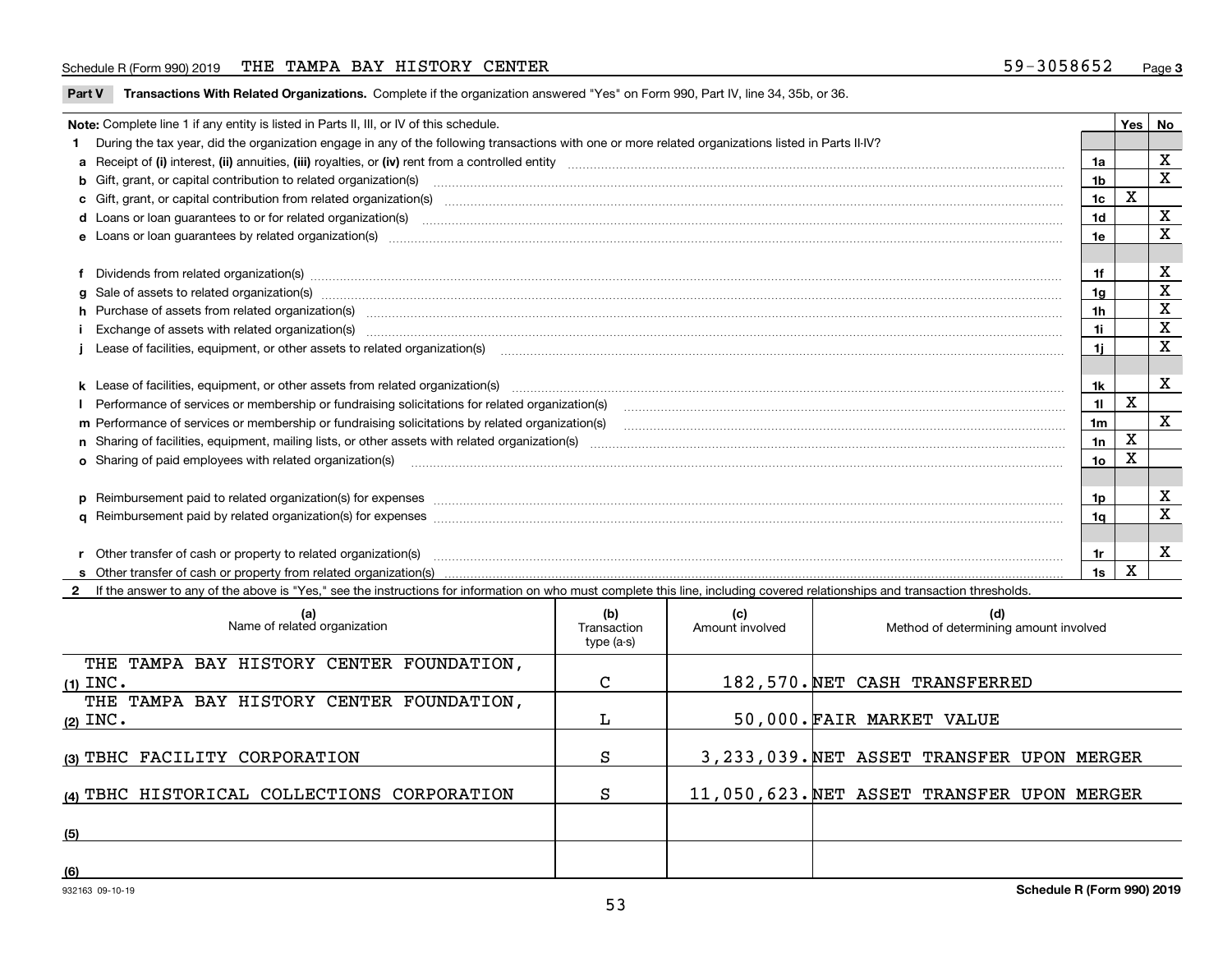#### Schedule R (Form 990) 2019 THE TAMPA BAY HISTORY CENTER 59-3058652 <sub>Page</sub>

**Part VI Unrelated Organizations Taxable as a Partnership. Complete if the organization answered "Yes" on Form 990, Part IV, line 37.** 

Provide the following information for each entity taxed as a partnership through which the organization conducted more than five percent of its activities (measured by total assets or gross revenue) that was not a related organization. See instructions regarding exclusion for certain investment partnerships.

| - - - - -<br>(a)<br>Name, address, and EIN<br>of entity | ----- <del>-</del> -------<br>(b)<br>Primary activity | (c)<br>Legal domicile<br>(state or foreign<br>country) | (d)<br>Predominant income<br>(related, unrelated,<br>excluded from tax under<br>sections 512-514) | (e)<br>Are all<br>partners sec.<br>$501(c)(3)$<br>orgs.?<br>Yes No | (f)<br>Share of<br>total<br>income | (g)<br>Share of<br>end-of-year<br>assets | allocations? | (h)<br>Dispropor-<br>tionate<br>Yes No | (i)<br>Code V-UBI<br>amount in box 20 managing<br>of Schedule K-1<br>(Form 1065)<br>$\overline{Yes}$ No | (i)<br>Yes No | (k) |
|---------------------------------------------------------|-------------------------------------------------------|--------------------------------------------------------|---------------------------------------------------------------------------------------------------|--------------------------------------------------------------------|------------------------------------|------------------------------------------|--------------|----------------------------------------|---------------------------------------------------------------------------------------------------------|---------------|-----|
|                                                         |                                                       |                                                        |                                                                                                   |                                                                    |                                    |                                          |              |                                        |                                                                                                         |               |     |
|                                                         |                                                       |                                                        |                                                                                                   |                                                                    |                                    |                                          |              |                                        |                                                                                                         |               |     |
|                                                         |                                                       |                                                        |                                                                                                   |                                                                    |                                    |                                          |              |                                        |                                                                                                         |               |     |
|                                                         |                                                       |                                                        |                                                                                                   |                                                                    |                                    |                                          |              |                                        |                                                                                                         |               |     |
|                                                         |                                                       |                                                        |                                                                                                   |                                                                    |                                    |                                          |              |                                        |                                                                                                         |               |     |
|                                                         |                                                       |                                                        |                                                                                                   |                                                                    |                                    |                                          |              |                                        |                                                                                                         |               |     |
|                                                         |                                                       |                                                        |                                                                                                   |                                                                    |                                    |                                          |              |                                        |                                                                                                         |               |     |
|                                                         |                                                       |                                                        |                                                                                                   |                                                                    |                                    |                                          |              |                                        |                                                                                                         |               |     |

**Schedule R (Form 990) 2019**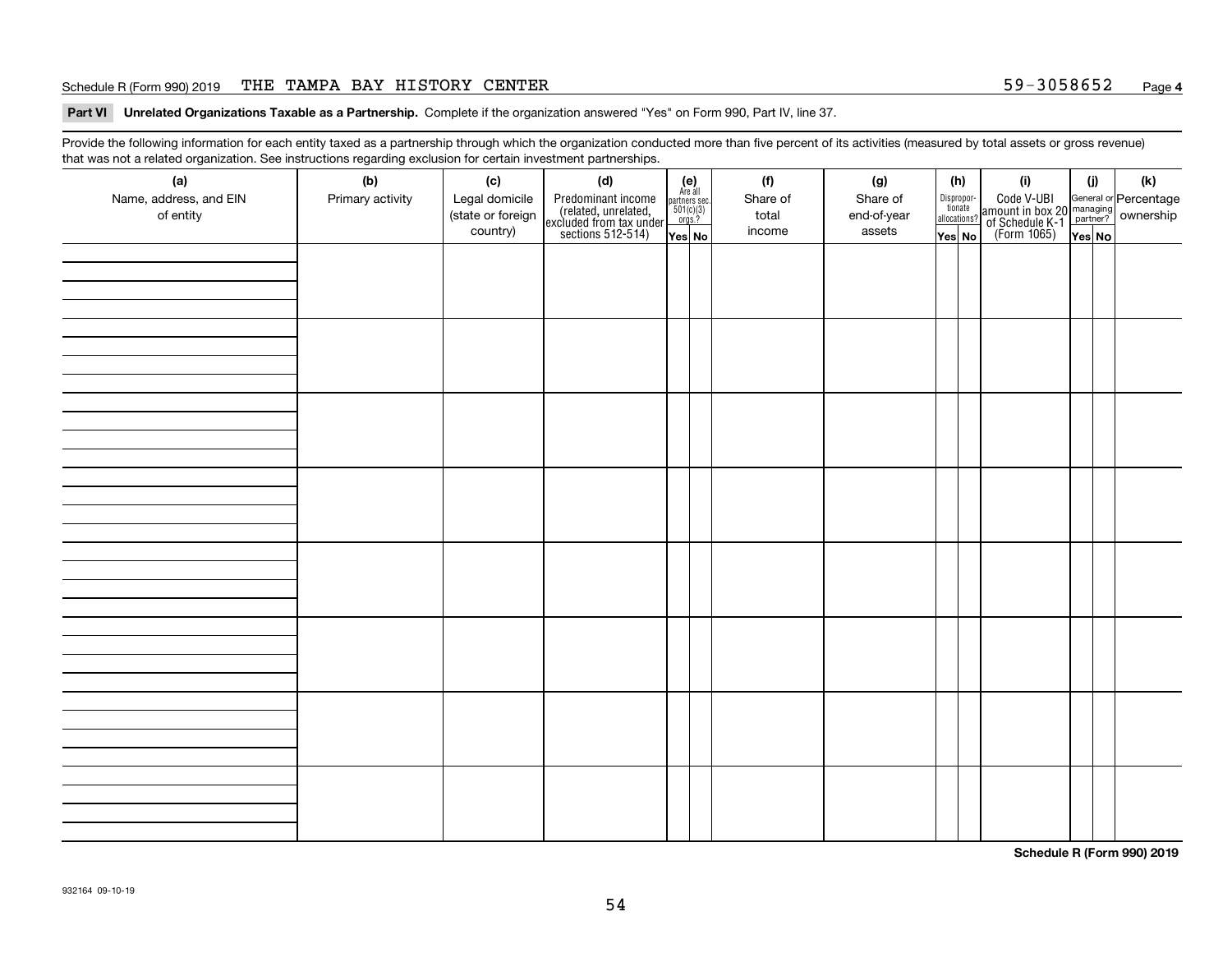# **Part VII Supplemental Information**

Provide additional information for responses to questions on Schedule R. See instructions.

932165 09-10-19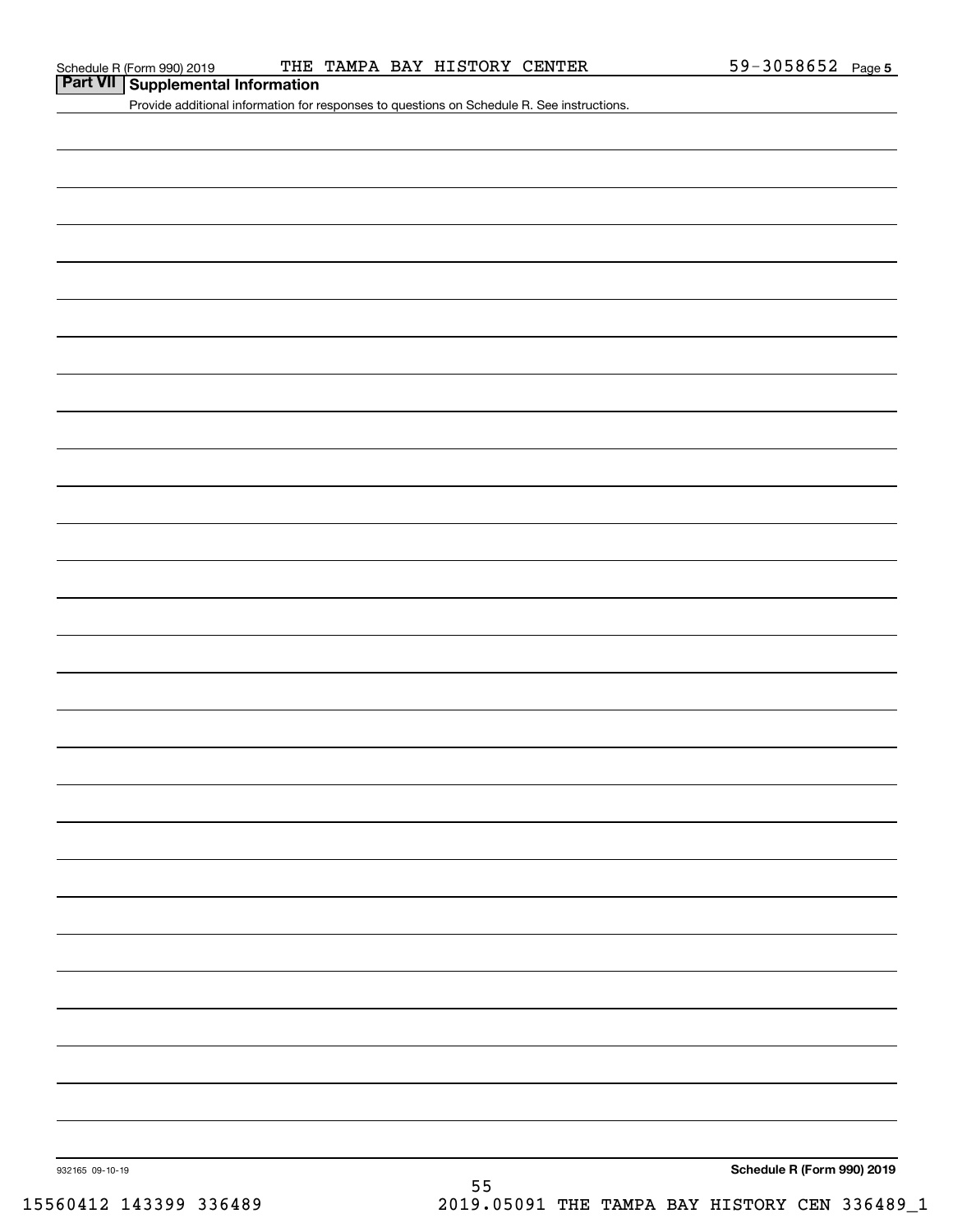| Form $990 - T$                                         |       | <b>Exempt Organization Business Income Tax Return</b>                                                                                                                                                                          |                |                                                  |                                                      |                 | OMB No. 1545-0047                                                          |
|--------------------------------------------------------|-------|--------------------------------------------------------------------------------------------------------------------------------------------------------------------------------------------------------------------------------|----------------|--------------------------------------------------|------------------------------------------------------|-----------------|----------------------------------------------------------------------------|
|                                                        |       | (and proxy tax under section 6033(e))                                                                                                                                                                                          |                |                                                  |                                                      |                 |                                                                            |
|                                                        |       | For calendar year 2019 or other tax year beginning $OCT$ 1, $2019$ , and ending $SEP$ 30, $2020$                                                                                                                               |                |                                                  |                                                      |                 |                                                                            |
| Department of the Treasury<br>Internal Revenue Service |       | Go to www.irs.gov/Form990T for instructions and the latest information.<br>bo not enter SSN numbers on this form as it may be made public if your organization is a $501(c)(3)$ .                                              |                |                                                  |                                                      |                 | Open to Public Inspection for<br>501(c)(3) Organizations Only              |
| $A \mid X$ Check box if<br>address changed             |       | Name of organization $($                                                                                                                                                                                                       |                | Check box if name changed and see instructions.) |                                                      |                 | Employer identification number<br>(Employees' trust, see<br>instructions.) |
| <b>B</b> Exempt under section                          | Print | THE TAMPA BAY HISTORY CENTER                                                                                                                                                                                                   |                |                                                  |                                                      |                 | 59-3058652                                                                 |
| $X \mid 501(c)$ (3)                                    | 0ľ    | Number, street, and room or suite no. If a P.O. box, see instructions.                                                                                                                                                         |                |                                                  |                                                      |                 | E Unrelated business activity code<br>(See instructions.)                  |
| 7220(e)<br>408(e)                                      | Type  | 801 WATER STREET                                                                                                                                                                                                               |                |                                                  |                                                      |                 |                                                                            |
| 530(a)<br>408A<br>529(a)                               |       | City or town, state or province, country, and ZIP or foreign postal code<br>TAMPA, FL 33602                                                                                                                                    |                |                                                  |                                                      | 45              |                                                                            |
| $C$ Book value of all assets<br>at end of year         |       | F Group exemption number (See instructions.)                                                                                                                                                                                   | ▶              |                                                  |                                                      |                 |                                                                            |
|                                                        |       | $25$ , 001, 585. G Check organization type $\blacktriangleright$<br>$\boxed{\mathbf{X}}$ 501(c) corporation                                                                                                                    |                | $501(c)$ trust                                   | $401(a)$ trust                                       |                 | Other trust                                                                |
|                                                        |       | H Enter the number of the organization's unrelated trades or businesses.                                                                                                                                                       | 1              |                                                  | Describe the only (or first) unrelated               |                 |                                                                            |
| trade or business here $\blacktriangleright$ GIFT SHOP |       |                                                                                                                                                                                                                                |                |                                                  | . If only one, complete Parts I-V. If more than one, |                 |                                                                            |
|                                                        |       | describe the first in the blank space at the end of the previous sentence, complete Parts I and II, complete a Schedule M for each additional trade or                                                                         |                |                                                  |                                                      |                 |                                                                            |
| business, then complete Parts III-V.                   |       |                                                                                                                                                                                                                                |                |                                                  |                                                      |                 |                                                                            |
|                                                        |       | During the tax year, was the corporation a subsidiary in an affiliated group or a parent-subsidiary controlled group?                                                                                                          |                |                                                  |                                                      | Yes             | $\boxed{\mathbf{X}}$ No                                                    |
|                                                        |       | If "Yes," enter the name and identifying number of the parent corporation. $\blacktriangleright$                                                                                                                               |                |                                                  |                                                      |                 |                                                                            |
|                                                        |       | J The books are in care of $\blacktriangleright$ MARIA T. STEIJLEN,<br>CFO                                                                                                                                                     |                |                                                  | Telephone number $\blacktriangleright$               | (813)           | $675 - 8976$                                                               |
| Part I                                                 |       | <b>Unrelated Trade or Business Income</b>                                                                                                                                                                                      |                | (A) Income                                       | (B) Expenses                                         |                 | $(C)$ Net                                                                  |
| 1a Gross receipts or sales                             |       | 2,306.                                                                                                                                                                                                                         |                |                                                  |                                                      |                 |                                                                            |
| <b>b</b> Less returns and allowances                   |       | $\overline{121.}$ c Balance $\Box$                                                                                                                                                                                             | 1c             | 2,185.                                           |                                                      |                 |                                                                            |
| 2                                                      |       |                                                                                                                                                                                                                                | $\overline{2}$ | 1,091.                                           |                                                      |                 |                                                                            |
| Gross profit. Subtract line 2 from line 1c<br>3        |       |                                                                                                                                                                                                                                | 3              | 1,094.                                           |                                                      |                 |                                                                            |
|                                                        |       |                                                                                                                                                                                                                                | 4a             |                                                  |                                                      |                 |                                                                            |
| b                                                      |       |                                                                                                                                                                                                                                | 4b             |                                                  |                                                      |                 |                                                                            |
| C<br>5                                                 |       | Income (loss) from a partnership or an S corporation (attach statement)                                                                                                                                                        | 4c<br>5        |                                                  |                                                      |                 |                                                                            |
| 6                                                      |       |                                                                                                                                                                                                                                | 6              |                                                  |                                                      |                 |                                                                            |
| 7                                                      |       | Unrelated debt-financed income (Schedule E) [11] [2010] [2010] [2010] [2010] [2010] [2010] [2010] [2010] [2010                                                                                                                 | $\overline{7}$ |                                                  |                                                      |                 |                                                                            |
| 8                                                      |       | Interest, annuities, royalties, and rents from a controlled organization (Schedule F)                                                                                                                                          | 8              |                                                  |                                                      |                 |                                                                            |
| 9                                                      |       | Investment income of a section $501(c)(7)$ , (9), or (17) organization (Schedule G)                                                                                                                                            | 9              |                                                  |                                                      |                 |                                                                            |
| 10                                                     |       |                                                                                                                                                                                                                                | 10             |                                                  |                                                      |                 |                                                                            |
| 11                                                     |       |                                                                                                                                                                                                                                | 11             |                                                  |                                                      |                 |                                                                            |
| 12                                                     |       |                                                                                                                                                                                                                                | 12             |                                                  |                                                      |                 |                                                                            |
|                                                        |       |                                                                                                                                                                                                                                | 13             | 1,094.                                           |                                                      |                 | 1,094.                                                                     |
| <b>Part II</b>                                         |       | <b>Deductions Not Taken Elsewhere</b> (See instructions for limitations on deductions.)                                                                                                                                        |                |                                                  |                                                      |                 |                                                                            |
|                                                        |       | (Deductions must be directly connected with the unrelated business income.)                                                                                                                                                    |                |                                                  |                                                      |                 |                                                                            |
| 14                                                     |       |                                                                                                                                                                                                                                |                |                                                  |                                                      | 14              |                                                                            |
| 15                                                     |       | Salaries and wages <b>construction and construction of the construction</b> and wages <b>construction</b> and wages <b>construction</b>                                                                                        |                |                                                  |                                                      | 15              |                                                                            |
| 16                                                     |       | Repairs and maintenance <i>[1] [1] [1] [1] [1] [1] [1] [1] [1] [1]</i> [1] <b>[1]</b> [1] <b>[1]</b> [1] <b>[1] [1] [1] [1] [1] [1] [1] [1] [1] [1] [1] [1] [1] [1] [1] [1] [1] [1] [1] [1] [1] [1]</b>                        |                |                                                  |                                                      | 16              |                                                                            |
| 17                                                     |       |                                                                                                                                                                                                                                |                |                                                  |                                                      | 17              |                                                                            |
| 18                                                     |       | Interest (attach schedule) (see instructions) www.communications.communications are interest (attach schedule)                                                                                                                 |                |                                                  |                                                      | 18              |                                                                            |
| 19<br>20                                               |       | Taxes and licenses <b>construction and construction of the construction of the construction of the construction</b>                                                                                                            |                |                                                  |                                                      | 19              |                                                                            |
| 21                                                     |       | Less depreciation claimed on Schedule A and elsewhere on return [1] [214]                                                                                                                                                      |                |                                                  |                                                      | 21 <sub>b</sub> |                                                                            |
| 22                                                     |       |                                                                                                                                                                                                                                |                |                                                  |                                                      | 22              |                                                                            |
| 23                                                     |       | Contributions to deferred compensation plans [11] manufactured and produced a deferred compensation plans [11] manufactured and plans [11] manufactured and plans and plans and plans and plans are controlled and plans are c |                |                                                  |                                                      | 23              |                                                                            |
| 24                                                     |       | Employee benefit programs in the continuum contract of the contract of the contract of the contract of the contract of the contract of the contract of the contract of the contract of the contract of the contract of the con |                |                                                  |                                                      | 24              |                                                                            |
| 25                                                     |       |                                                                                                                                                                                                                                |                |                                                  |                                                      | 25              |                                                                            |
| 26                                                     |       | Excess readership costs (Schedule J) <b>Manual Community Constructs</b> and Talents and Talents and Talents and Talents                                                                                                        |                |                                                  |                                                      | 26              |                                                                            |
| 27                                                     |       | Other deductions (attach schedule) manufactured and according of the schedule of the schedule of the schedule                                                                                                                  |                |                                                  |                                                      | 27              |                                                                            |
| 28                                                     |       |                                                                                                                                                                                                                                |                |                                                  |                                                      | 28              | 2,599.                                                                     |
| 29                                                     |       | Unrelated business taxable income before net operating loss deduction. Subtract line 28 from line 13 [11] [12]                                                                                                                 |                |                                                  |                                                      | 29              | $-1,505.$                                                                  |
| 30                                                     |       | Deduction for net operating loss arising in tax years beginning on or after January 1, 2018                                                                                                                                    |                |                                                  |                                                      | 30              | 0.                                                                         |
| 31                                                     |       | Unrelated business taxable income. Subtract line 30 from line 29 manufacture income in the control of the state of the state of the state of the state of the state of the state of the state of the state of the state of the |                |                                                  |                                                      | 31              | $-1,505.$                                                                  |
|                                                        |       | 923701 01-27-20 LHA For Paperwork Reduction Act Notice, see instructions.                                                                                                                                                      |                |                                                  |                                                      |                 | Form 990-T (2019)                                                          |

15560412 143399 336489 2019.05091 THE TAMPA BAY HISTORY CEN 336489\_1

56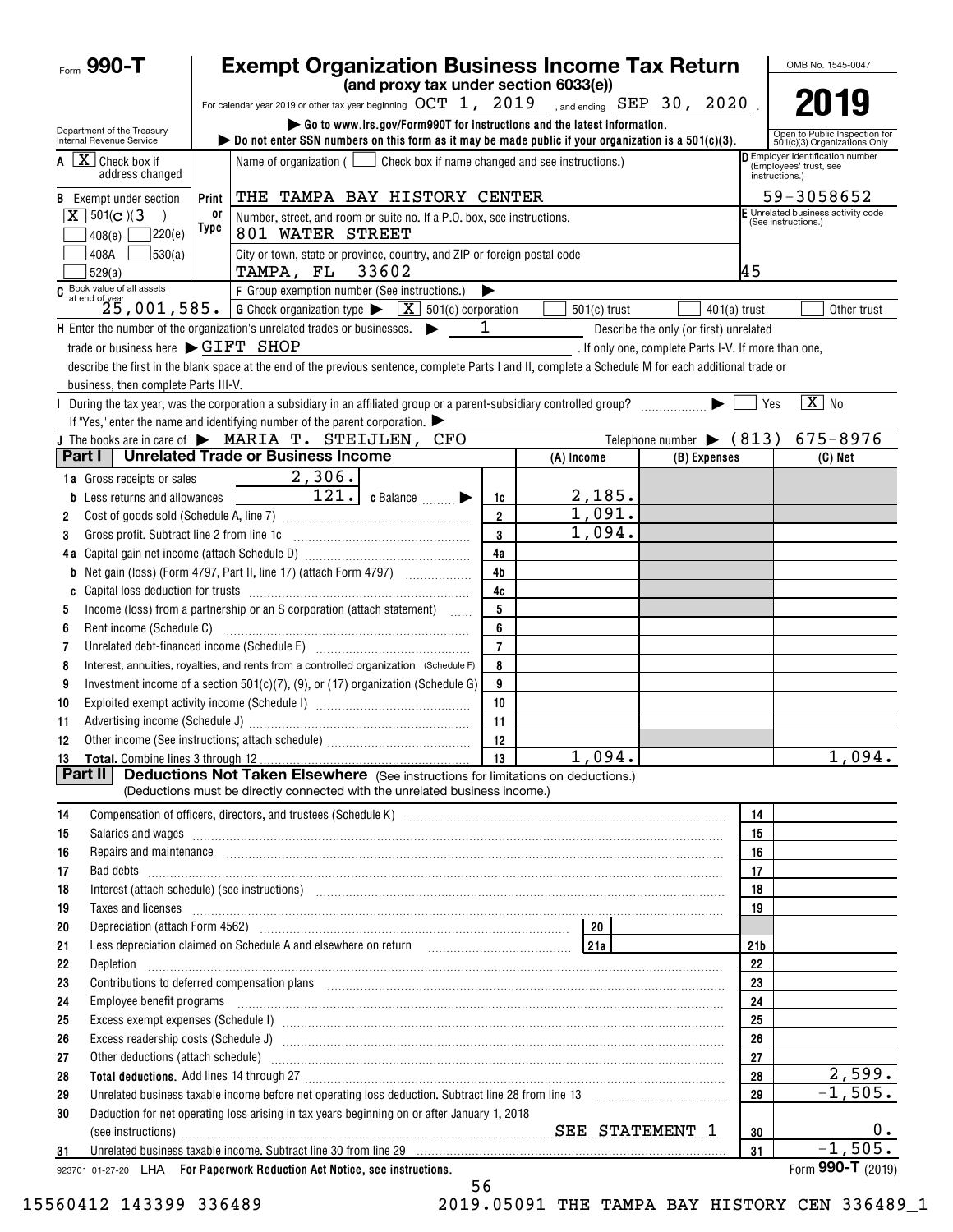#### Form 990-T (2019) Page THE TAMPA BAY HISTORY CENTER

| Part III        |                 | <b>Total Unrelated Business Taxable Income</b>                                                                                                                                                                                       |                                                       |           |               |     |                                                                       |
|-----------------|-----------------|--------------------------------------------------------------------------------------------------------------------------------------------------------------------------------------------------------------------------------------|-------------------------------------------------------|-----------|---------------|-----|-----------------------------------------------------------------------|
| 32              |                 | Total of unrelated business taxable income computed from all unrelated trades or businesses (see instructions)                                                                                                                       |                                                       |           |               | 32  | $-1,505.$                                                             |
| 33              |                 | Amounts paid for disallowed fringes                                                                                                                                                                                                  |                                                       |           |               | 33  |                                                                       |
| 34              |                 |                                                                                                                                                                                                                                      |                                                       |           |               | 34  | 0.                                                                    |
| 35              |                 | Total unrelated business taxable income before pre-2018 NOLs and specific deduction. Subtract line 34 from the sum of lines 32 and 33                                                                                                |                                                       |           |               | 35  | $-1,505.$                                                             |
| 36              |                 |                                                                                                                                                                                                                                      |                                                       |           |               | 36  |                                                                       |
| 37              |                 |                                                                                                                                                                                                                                      |                                                       |           |               | 37  | $-1,505.$                                                             |
| 38              |                 | Specific deduction (Generally \$1,000, but see line 38 instructions for exceptions) [10] manufacture in the substitution of the second state of the second state of the second state of the second state of the second state of      |                                                       |           |               | 38  | 1,000.                                                                |
| 39              |                 | Unrelated business taxable income. Subtract line 38 from line 37. If line 38 is greater than line 37,                                                                                                                                |                                                       |           |               |     |                                                                       |
|                 |                 | enter the smaller of zero or line 37                                                                                                                                                                                                 |                                                       |           |               | 39  | $-1,505.$                                                             |
| Part IV         |                 | <b>Tax Computation</b>                                                                                                                                                                                                               |                                                       |           |               |     |                                                                       |
| 40              |                 |                                                                                                                                                                                                                                      |                                                       |           | ▶             | 40  | 0.                                                                    |
| 41              |                 | Trusts Taxable at Trust Rates. See instructions for tax computation. Income tax on the amount on line 39 from:                                                                                                                       |                                                       |           |               |     |                                                                       |
|                 |                 | Tax rate schedule or                                                                                                                                                                                                                 |                                                       |           |               | 41  |                                                                       |
| 42              |                 | Proxy tax. See instructions <i>material content content and all the set of the set of the set of the set of the set of the set of the set of the set of the set of the set of the set of the set of the set of the set of the se</i> |                                                       |           |               | 42  |                                                                       |
| 43              |                 | Alternative minimum tax (trusts only) manufactured and an according term of the state of the state of the state of the state of the state of the state of the state of the state of the state of the state of the state of the       |                                                       |           |               | 43  |                                                                       |
| 44              |                 | Tax on Noncompliant Facility Income. See instructions [11] The manufacture material contracts and noncompliant material contracts and material contracts and non-                                                                    |                                                       |           |               | 44  |                                                                       |
| 45              |                 |                                                                                                                                                                                                                                      |                                                       |           |               | 45  | $0$ .                                                                 |
| Part V          |                 | <b>Tax and Payments</b>                                                                                                                                                                                                              |                                                       |           |               |     |                                                                       |
|                 |                 | 46a Foreign tax credit (corporations attach Form 1118; trusts attach Form 1116)                                                                                                                                                      |                                                       | 46a       |               |     |                                                                       |
|                 |                 | <b>b</b> Other credits (see instructions)                                                                                                                                                                                            |                                                       | 46b       |               |     |                                                                       |
| C               |                 |                                                                                                                                                                                                                                      |                                                       | 46c       |               |     |                                                                       |
| d               |                 |                                                                                                                                                                                                                                      |                                                       |           |               |     |                                                                       |
|                 |                 |                                                                                                                                                                                                                                      |                                                       |           |               | 46e |                                                                       |
| 47              |                 | Subtract line 46e from line 45 <b>manual construction</b> 45                                                                                                                                                                         |                                                       |           |               | 47  | 0.                                                                    |
| 48              |                 | Other taxes. Check if from: Form 4255 Superior 8611 Service Service Torm 8697 Superior 8866 Of Other (attach schedule)                                                                                                               |                                                       |           |               | 48  |                                                                       |
| 49              |                 |                                                                                                                                                                                                                                      |                                                       |           |               | 49  | 0.                                                                    |
| 50              |                 |                                                                                                                                                                                                                                      |                                                       |           |               | 50  | 0.                                                                    |
|                 |                 |                                                                                                                                                                                                                                      |                                                       | 51a       | 189.          |     |                                                                       |
|                 |                 |                                                                                                                                                                                                                                      |                                                       | 51b       |               |     |                                                                       |
|                 |                 |                                                                                                                                                                                                                                      |                                                       | 51c       |               |     |                                                                       |
|                 |                 | d Foreign organizations: Tax paid or withheld at source (see instructions) [                                                                                                                                                         |                                                       | 51d       |               |     |                                                                       |
|                 |                 |                                                                                                                                                                                                                                      |                                                       | 51e       |               |     |                                                                       |
|                 |                 |                                                                                                                                                                                                                                      |                                                       | 51f       |               |     |                                                                       |
|                 |                 | g Other credits, adjustments, and payments:   Form 2439                                                                                                                                                                              |                                                       |           |               |     |                                                                       |
|                 |                 | Form 4136                                                                                                                                                                                                                            | Total $\blacktriangleright$<br>Other <b>contracts</b> | 51a       |               |     |                                                                       |
| 52              |                 |                                                                                                                                                                                                                                      |                                                       |           |               | 52  | 189.                                                                  |
| 53              |                 |                                                                                                                                                                                                                                      |                                                       |           |               | 53  |                                                                       |
| 54              |                 | Tax due. If line 52 is less than the total of lines 49, 50, and 53, enter amount owed                                                                                                                                                |                                                       |           |               | 54  |                                                                       |
| 55              |                 |                                                                                                                                                                                                                                      |                                                       |           |               | 55  | 189.                                                                  |
| 56              |                 | Enter the amount of line 55 you want: Credited to 2020 estimated tax $\blacktriangleright$                                                                                                                                           |                                                       | 189.      | Refunded      | 56  | $0$ .                                                                 |
| <b>Part VI</b>  |                 | <b>Statements Regarding Certain Activities and Other Information</b> (see instructions)                                                                                                                                              |                                                       |           |               |     |                                                                       |
| 57              |                 | At any time during the 2019 calendar year, did the organization have an interest in or a signature or other authority                                                                                                                |                                                       |           |               |     | No<br>Yes                                                             |
|                 |                 | over a financial account (bank, securities, or other) in a foreign country? If "Yes," the organization may have to file                                                                                                              |                                                       |           |               |     |                                                                       |
|                 |                 | FinCEN Form 114, Report of Foreign Bank and Financial Accounts. If "Yes," enter the name of the foreign country                                                                                                                      |                                                       |           |               |     |                                                                       |
|                 | here            |                                                                                                                                                                                                                                      |                                                       |           |               |     | х<br>$\mathbf X$                                                      |
| 58              |                 | During the tax year, did the organization receive a distribution from, or was it the grantor of, or transferor to, a foreign trust?                                                                                                  |                                                       |           |               |     |                                                                       |
| 59              |                 | If "Yes," see instructions for other forms the organization may have to file.<br>Enter the amount of tax-exempt interest received or accrued during the tax year $\triangleright$ \$                                                 |                                                       |           |               |     |                                                                       |
|                 |                 | Under penalties of perjury, I declare that I have examined this return, including accompanying schedules and statements, and to the best of my knowledge and belief, it is true,                                                     |                                                       |           |               |     |                                                                       |
| Sign            |                 | correct, and complete. Declaration of preparer (other than taxpayer) is based on all information of which preparer has any knowledge.                                                                                                |                                                       |           |               |     |                                                                       |
| Here            |                 |                                                                                                                                                                                                                                      | PRESIDENT                                             |           | & CEO         |     | May the IRS discuss this return with<br>the preparer shown below (see |
|                 |                 | Signature of officer                                                                                                                                                                                                                 | Date<br>Title                                         |           |               |     | instructions)? $X$ Yes<br>No                                          |
|                 |                 | Print/Type preparer's name                                                                                                                                                                                                           | Preparer's signature                                  | Date      | Check         | if  | PTIN                                                                  |
|                 |                 |                                                                                                                                                                                                                                      |                                                       |           | self-employed |     |                                                                       |
| Paid            |                 | PAUL DUNHAM                                                                                                                                                                                                                          |                                                       |           |               |     | P00100222                                                             |
|                 | Preparer        | <b>LLC</b><br>Firm's name $\blacktriangleright$ CBIZ MHM,                                                                                                                                                                            |                                                       |           | Firm's EIN    |     | $27 - 3605969$                                                        |
|                 | <b>Use Only</b> |                                                                                                                                                                                                                                      | 13577 FEATHER SOUND DR.,                              | SUITE 400 |               |     |                                                                       |
|                 |                 | Firm's address                                                                                                                                                                                                                       | $\triangleright$ CLEARWATER, FL 33762-5539            |           | Phone no.     |     | $727 - 572 - 1400$                                                    |
| 923711 01-27-20 |                 |                                                                                                                                                                                                                                      |                                                       |           |               |     | Form 990-T (2019)                                                     |
|                 |                 |                                                                                                                                                                                                                                      | 57                                                    |           |               |     |                                                                       |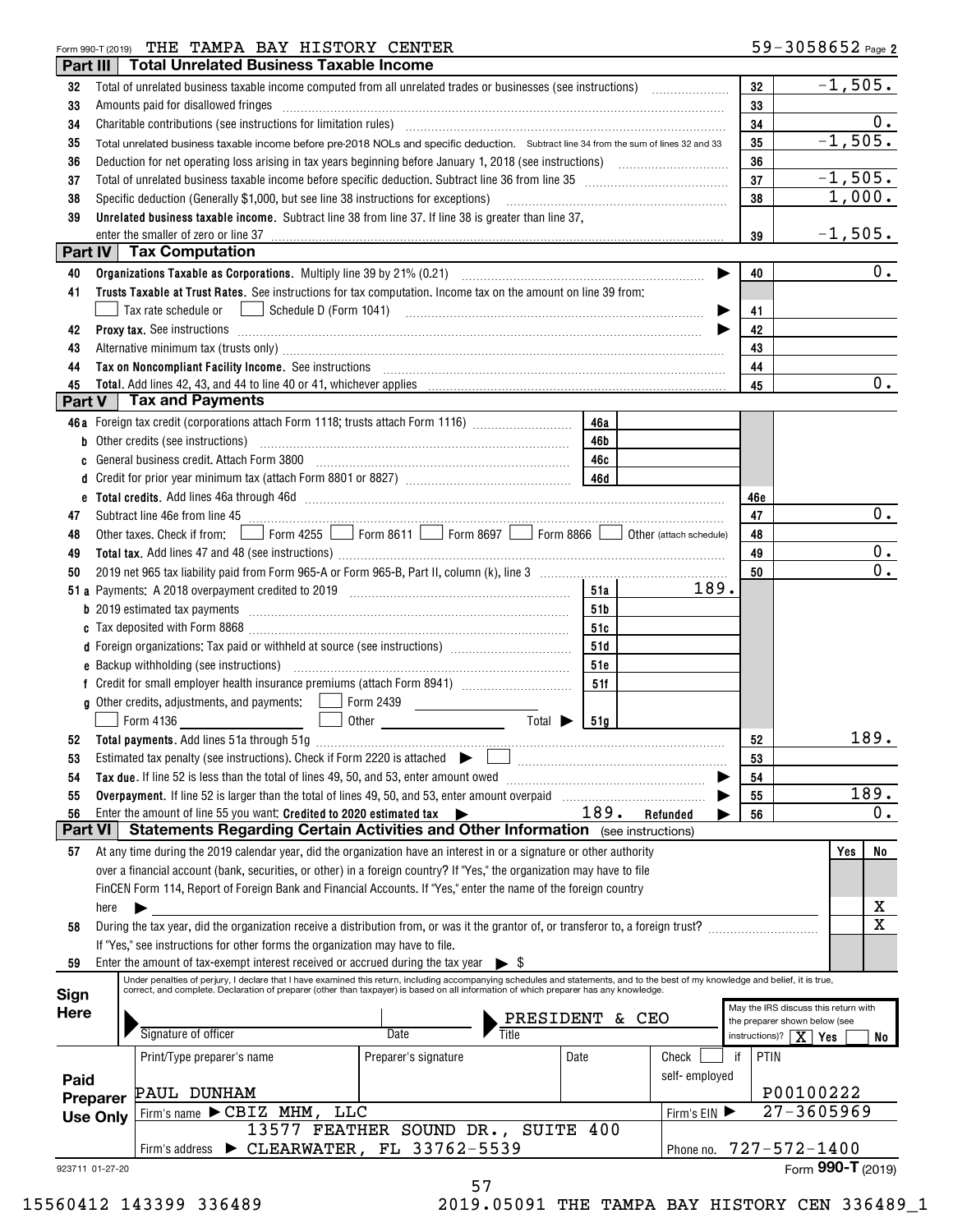| FORM $990-T$ |                                   | NET OPERATING LOSS DEDUCTION  |                   | STATEMENT 1            |
|--------------|-----------------------------------|-------------------------------|-------------------|------------------------|
| TAX YEAR     | LOSS SUSTAINED                    | LOSS<br>PREVIOUSLY<br>APPLIED | LOSS<br>REMAINING | AVAILABLE<br>THIS YEAR |
| 09/30/19     | 287.                              | 0.                            | 287.              | 287.                   |
|              | NOL CARRYOVER AVAILABLE THIS YEAR |                               | 287.              | 287.                   |

}}}}}}}}}}}}}}}}}}}}}}}}}}}} }}}}}}}}}}

~~~~~~~~~~~~~~~~~~~~~~~~~~~~~~~~~~~~~~~~~~~~~~~~~~~~~~~~~~~~~~~~~~~~~~~~~~~~~~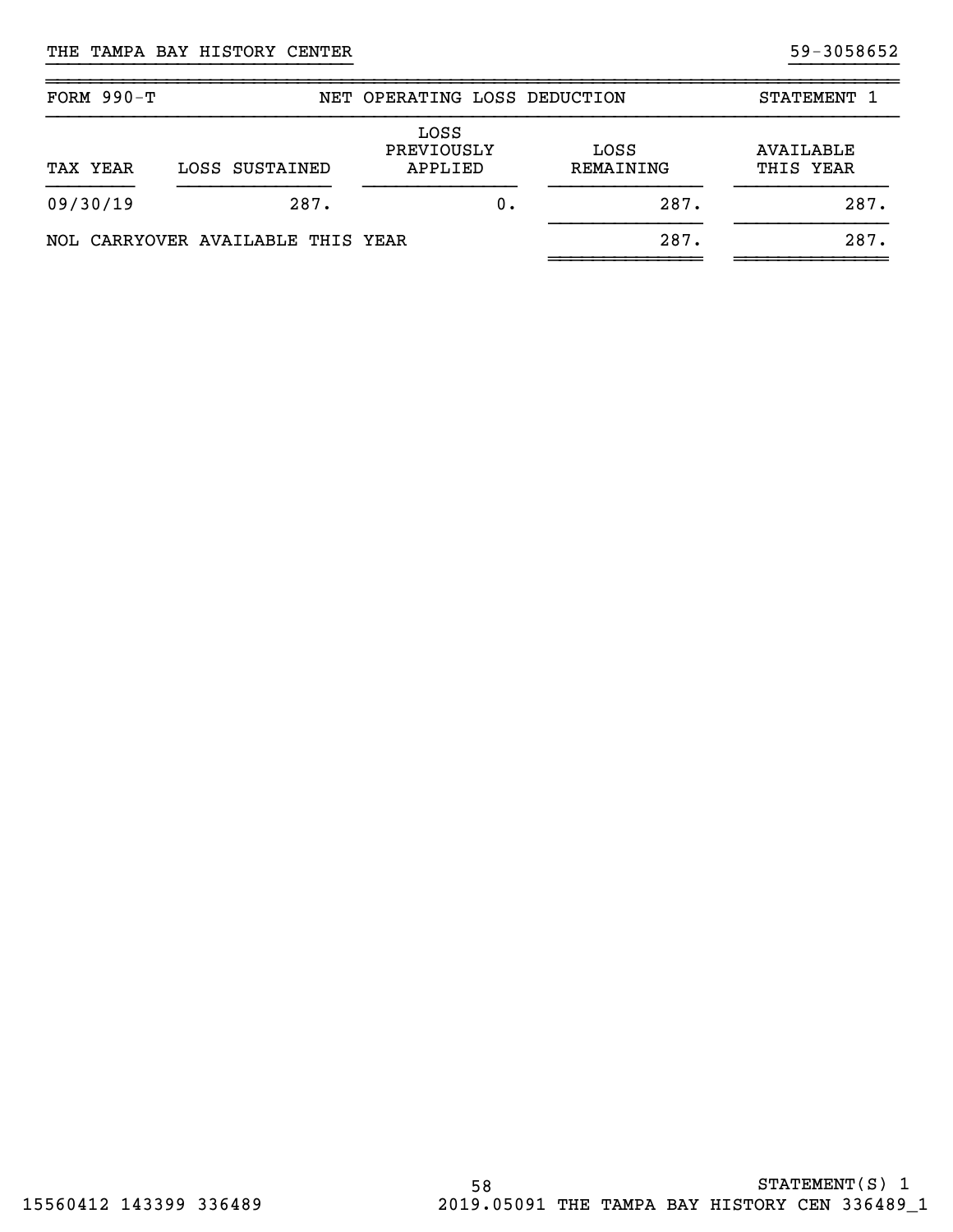Caution: Forms printed from within Adobe Acrobat products may not meet IRS or state taxing agency specifications. When using Acrobat, select the "Actual Size" in the Adobe "Print" dialog.

STATE COPY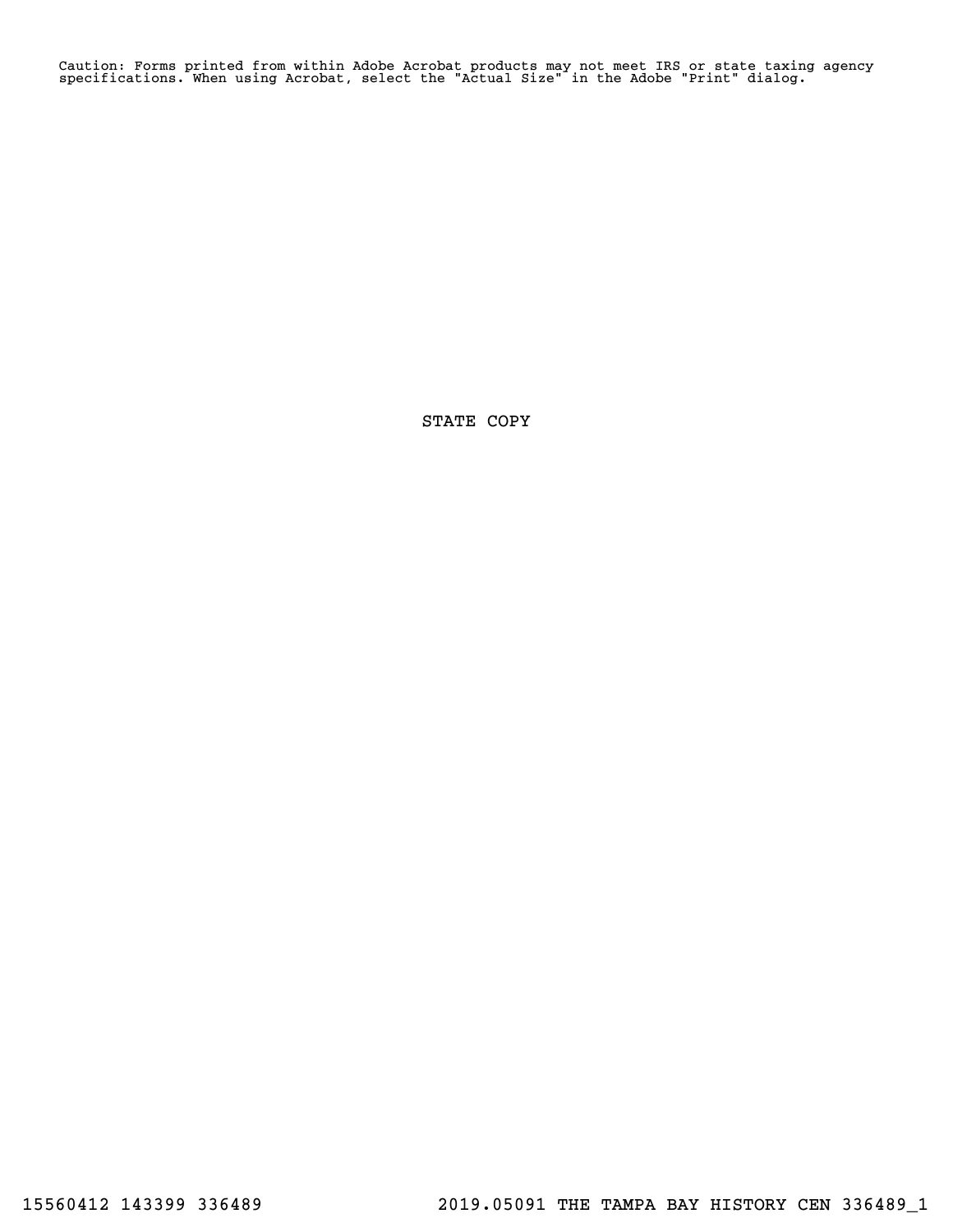# **TAX RETURN FILING INSTRUCTIONS**

FLORIDA FORM F-1120

# **FOR THE YEAR ENDING**

SEPTEMBER 30, 2020

#### **PREPARED FOR:**

THE TAMPA BAY HISTORY CENTER 801 WATER STREET TAMPA, FL 33602

#### **PREPARED BY:**

CBIZ MHM, LLC 13577 FEATHER SOUND DR., SUITE 400 CLEARWATER, FL 33762-5539

# **TO BE SIGNED AND DATED BY:**

NOT APPLICABLE

#### **AMOUNT OF TAX:**

| TOTAI TAX                  |  |
|----------------------------|--|
| LESS: PAYMENTS AND CREDITS |  |
| PLUS: OTHER AMOUNT         |  |
| PLUS NTEREST AND PENALTIES |  |
| NO PAYMENT REQUIRED        |  |

#### **OVERPAYMENT:**

| CREDITED TO YOUR ESTIMATED |  |
|----------------------------|--|
| OTHER AMOUNT               |  |
| REFUNDED TO YOU            |  |

## **MAKE CHECK PAYABLE TO:**

NOT APPLICABLE

#### **MAIL TAX RETURN AND CHECK (IF APPLICABLE) TO:**

THIS RETURN HAS BEEN PREPARED FOR ELECTRONIC FILING. IF YOU WISH TO HAVE IT TRANSMITTED ELECTRONICALLY TO THE FLORIDA DOR, PLEASE CONTACT OUR OFFICE. WE WILL THEN SUBMIT YOUR ELECTRONIC RETURN TO THE FLORIDA DOR. DO NOT MAIL THE PAPER COPY OF THE RETURN TO THE FLORIDA DOR.

## **RETURN MUST BE MAILED ON OR BEFORE:**

NOT APPLICABLE

# **SPECIAL INSTRUCTIONS:**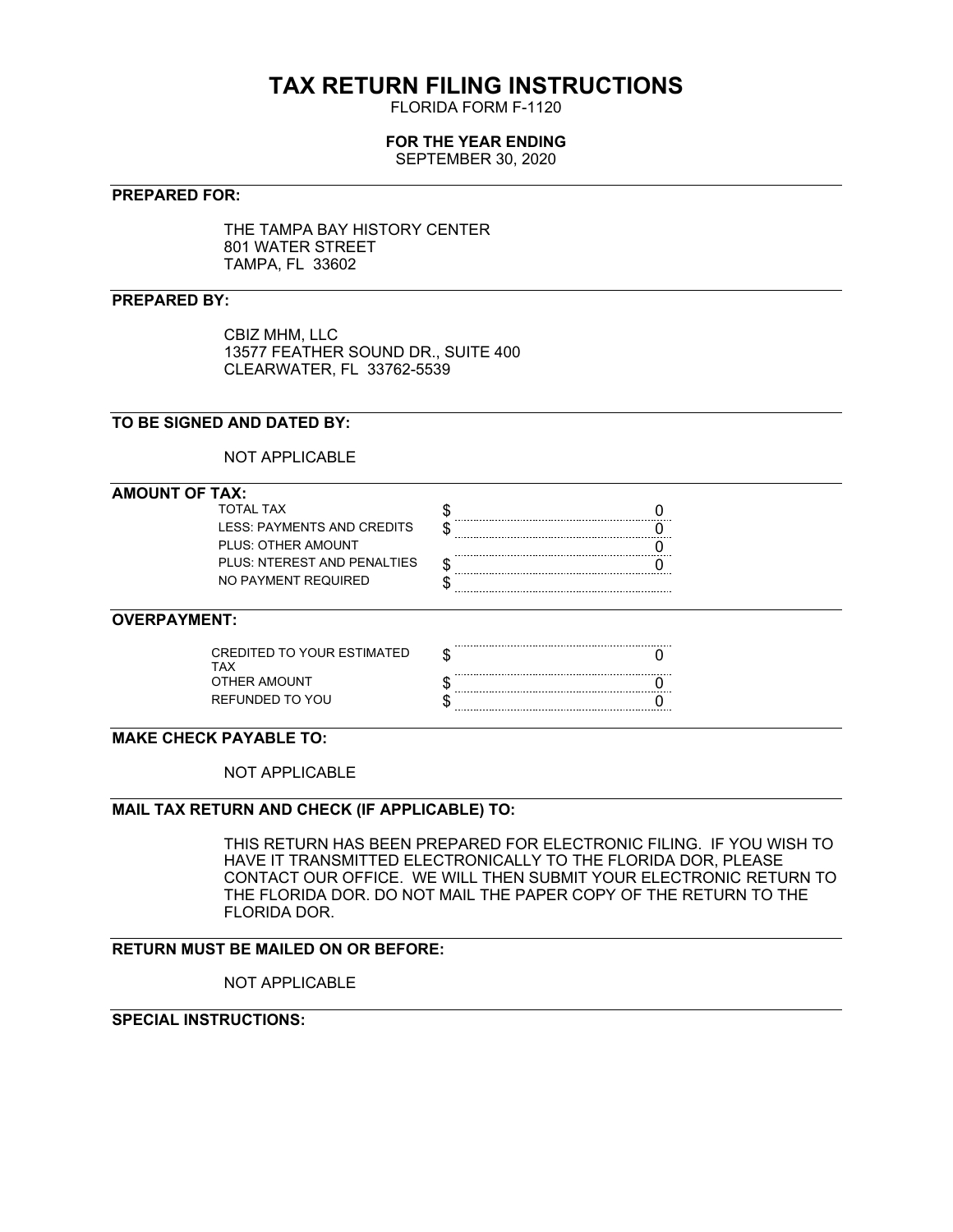

#### 803302020093000020050373359305865200000

| Name<br><b>Address</b> | TAMPA BAY HISTORY CENTER<br>THE<br>801 WATER STREET                                                                                                                                             |                                                                             |             |
|------------------------|-------------------------------------------------------------------------------------------------------------------------------------------------------------------------------------------------|-----------------------------------------------------------------------------|-------------|
|                        | City/State/ZIP TAMPA, FL<br>33602                                                                                                                                                               |                                                                             |             |
|                        | $\boxed{\textbf{X}}$ Check here if any changes have been made to name or address                                                                                                                |                                                                             |             |
|                        | <b>Computation of Florida Net Income Tax</b>                                                                                                                                                    |                                                                             |             |
| 1.                     | Federal taxable income (see instructions) - Attach pages 1-5 of federal return Check here if negative $X$ ______                                                                                |                                                                             | $-1,505.00$ |
| 2.                     | State income taxes deducted in computing federal taxable income                                                                                                                                 |                                                                             |             |
|                        |                                                                                                                                                                                                 |                                                                             |             |
| 3.                     | Additions to federal taxable income (from Schedule I) [11] [12] [12] Additions to federal taxable income (from Schedule I)                                                                      | Check here if negative<br>$\frac{1}{2}$ and $\frac{1}{2}$ and $\frac{1}{2}$ |             |
| $\overline{4}$ .       |                                                                                                                                                                                                 | Check here if negative $X$                                                  | $-1,505.00$ |
| 5.                     | Subtractions from federal taxable income (from Schedule II) [[[[[[[[[[[[[[[[[[[[[[[]]]]]]]]]]]                                                                                                  | Check here if negative                                                      | 287.00      |
| 6.                     |                                                                                                                                                                                                 | Check here if negative $\underline{\mathbf{X}}$                             | $-1,792.00$ |
| 7.                     | Florida portion of adjusted federal income (see instructions) [                                                                                                                                 | Check here if negative $X$                                                  | $-1,792.00$ |
| 8.                     | Nonbusiness income allocated to Florida (from Schedule R) [19] [19] Check here if negative [19] [19] Nonbusiness income allocated to Florida (from Schedule R) [19] [19] Check here if negative |                                                                             |             |
| 9.                     | Florida exemption                                                                                                                                                                               |                                                                             | 0.00        |
| 10.                    | Florida net income (Line 7 plus Line 8 minus Line 9) [11] matter continuum matter in the contract of the 2 minus                                                                                |                                                                             | 0.00        |
| 11.                    | Tax due: 4.458% of Line 10                                                                                                                                                                      |                                                                             | 0.00        |
| 12.                    | Credits against the tax (from Schedule V) <b>manufacture and continuum</b> content and against the tax (from Schedule V)                                                                        |                                                                             |             |
| 13.                    |                                                                                                                                                                                                 |                                                                             | 0.00        |
| 14.                    | a) Penalty: F-2220<br><u> 1990 - Johann Barbara, politik eta politik eta politik eta politik eta politik eta politik eta politik eta p</u> oli                                                  |                                                                             |             |
|                        | c) Interest: F-2220                                                                                                                                                                             |                                                                             |             |
| 15.                    |                                                                                                                                                                                                 |                                                                             |             |
| 16.                    | Payment credits: Estimated tax payments 16a \$                                                                                                                                                  |                                                                             |             |
|                        | $16b$ $$$<br>Tentative tax payment                                                                                                                                                              |                                                                             |             |
| 17.                    | Total amount due: Subtract Line 16 from Line 15. If positive, enter amount due here and on payment coupon.                                                                                      |                                                                             |             |
|                        | If the amount is negative (overpayment), enter on Line 18 and/or Line 19                                                                                                                        |                                                                             | 0.00        |
| 18.                    | Credit: Enter amount of overpayment credited to next year's estimated tax here and on payment coupon <i>management</i>                                                                          |                                                                             |             |
| 19.                    |                                                                                                                                                                                                 |                                                                             |             |
|                        | 944081 09-30-19                                                                                                                                                                                 |                                                                             |             |
|                        |                                                                                                                                                                                                 |                                                                             |             |

# **Payment Coupon for Florida Corporate Income Tax Return**

**Do Not Detach**

YEAR ENDING 09/30/20

**F-1120 R. 01/20 1019**

To ensure proper credit to your account, enclose your check with tax return when mailing.

| Name<br><b>Address</b><br>City/State/ZIP | 801 WATER STREET<br>TAMPA, FL | THE TAMPA BAY HISTORY CENTER<br>33602 | of the taxable year. | If 6/30 year end, return is due 1st day of the 4th month after the close of the<br>taxable year, otherwise return is due 1st day of the 5th month after the close |
|------------------------------------------|-------------------------------|---------------------------------------|----------------------|-------------------------------------------------------------------------------------------------------------------------------------------------------------------|
| 593058652                                |                               |                                       |                      |                                                                                                                                                                   |
| 20191001                                 |                               | 28700                                 |                      |                                                                                                                                                                   |
| 20200930                                 |                               | $-179200$                             |                      |                                                                                                                                                                   |
| 10000000                                 |                               | 0.000000                              |                      |                                                                                                                                                                   |
| 012                                      |                               | 28700                                 |                      |                                                                                                                                                                   |
| 201                                      |                               |                                       |                      |                                                                                                                                                                   |
| $-150500$                                |                               |                                       |                      |                                                                                                                                                                   |
|                                          |                               |                                       |                      |                                                                                                                                                                   |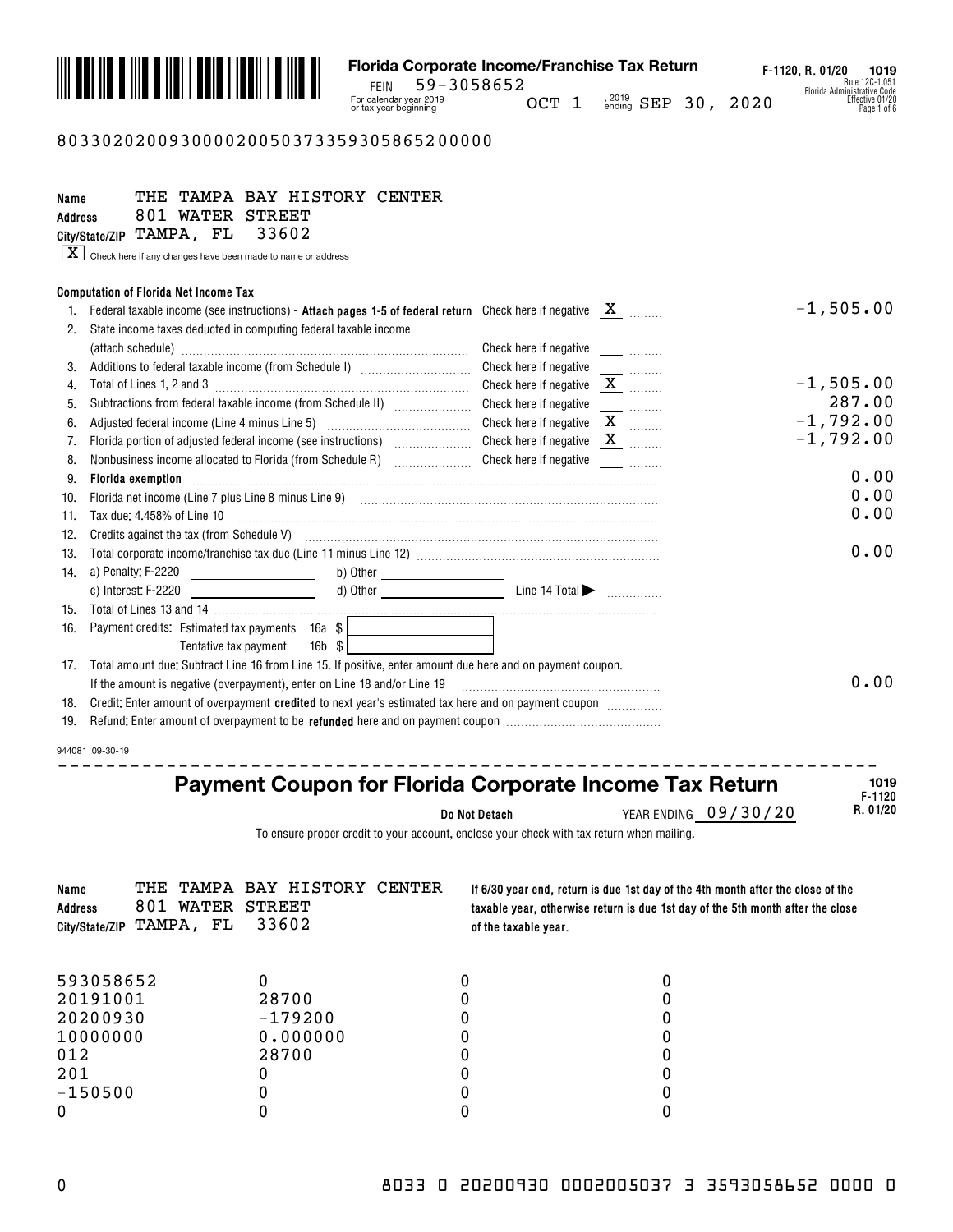

**F-1120 R. 01/20 Page 2 of 6 1019**

FEIN 09/30/20 59-3058652

|                            | and verified. Your return must be completed in its entirety.                                                                                                                                                                                                                                                                                                                                                                                                                                                                                                       | This return is considered incomplete unless a copy of the federal return is attached.<br>If your return is not signed, or improperly signed and verified, it will be subject to a penalty. The statute of limitations will not start until your return is properly signed                                                                                                                                                                                                                                                                                                                                                                                                                                                                                                       |
|----------------------------|--------------------------------------------------------------------------------------------------------------------------------------------------------------------------------------------------------------------------------------------------------------------------------------------------------------------------------------------------------------------------------------------------------------------------------------------------------------------------------------------------------------------------------------------------------------------|---------------------------------------------------------------------------------------------------------------------------------------------------------------------------------------------------------------------------------------------------------------------------------------------------------------------------------------------------------------------------------------------------------------------------------------------------------------------------------------------------------------------------------------------------------------------------------------------------------------------------------------------------------------------------------------------------------------------------------------------------------------------------------|
|                            |                                                                                                                                                                                                                                                                                                                                                                                                                                                                                                                                                                    | Under penalties of perjury, I declare that I have examined this return, including accompanying schedules and statements, and to the best of my knowledge and belief, it is true, correct,                                                                                                                                                                                                                                                                                                                                                                                                                                                                                                                                                                                       |
|                            | and complete. Declaration of preparer (other than taxpayer) is based on all information of which preparer has any knowledge.                                                                                                                                                                                                                                                                                                                                                                                                                                       |                                                                                                                                                                                                                                                                                                                                                                                                                                                                                                                                                                                                                                                                                                                                                                                 |
| Sign here                  | Date<br>Signature of officer (must be an original signature)                                                                                                                                                                                                                                                                                                                                                                                                                                                                                                       | Title<br>PRESIDENT & CEO                                                                                                                                                                                                                                                                                                                                                                                                                                                                                                                                                                                                                                                                                                                                                        |
| Paid<br>preparers<br>only  | Preparer's<br>signature<br>Date                                                                                                                                                                                                                                                                                                                                                                                                                                                                                                                                    | Preparer's<br>Preparer<br><b>PTIN</b><br>P00100222<br>check if self-<br>employed                                                                                                                                                                                                                                                                                                                                                                                                                                                                                                                                                                                                                                                                                                |
|                            | CBIZ MHM, LLC<br>Firm's name                                                                                                                                                                                                                                                                                                                                                                                                                                                                                                                                       | $27 - 3605969$<br>FEIN $\blacktriangleright$                                                                                                                                                                                                                                                                                                                                                                                                                                                                                                                                                                                                                                                                                                                                    |
|                            | (or yours if<br>13577 FEATHER SOUND DR., SUITE 400<br>self-employed)<br>CLEARWATER, FL<br>and address                                                                                                                                                                                                                                                                                                                                                                                                                                                              | ZIP > 33762-5539                                                                                                                                                                                                                                                                                                                                                                                                                                                                                                                                                                                                                                                                                                                                                                |
|                            |                                                                                                                                                                                                                                                                                                                                                                                                                                                                                                                                                                    | All Taxpayers Must Answer Questions A through M Below - See Instructions                                                                                                                                                                                                                                                                                                                                                                                                                                                                                                                                                                                                                                                                                                        |
| В.<br>C.<br>D.<br>Е.<br>F. | FL<br>State of incorporation:<br>Florida Secretary of State document number: $N3433$<br>NO[X]<br><b>YES</b><br>Florida consolidated return?<br>Initial return<br>Final return (final federal return filed)<br>Principal Business Activity Code (as pertains to Florida)<br>453220<br>A Florida extension of time was timely filed? $YES \mid X$<br>NO.<br>$NO \ \boxed{X}$ If yes, attach list.<br>G-1. Corporation is a member of a controlled group? YES                                                                                                         | NO X<br>YES  <br>If yes, provide:<br>G-2. Part of a federal consolidated return?<br>FEIN from federal consolidated return:<br>Name of corporation:<br>N0 X <br>G-3. The federal common parent has sales, property, or payroll in Florida? YES<br>Location of corporate books:<br>H.<br>801 WATER ST<br>FL 33602<br>TAMPA,<br>City, State, ZIP:<br>$NO \sqrt{X}$<br>Taxpayer is a member of a Florida partnership or joint venture? YES<br>Τ.<br>Enter date of latest IRS audit:<br>J.<br>a) List years examined:<br>MARIA STEIJLEN<br>Contact person concerning this return:<br>Κ.<br>(813)<br>675-8976<br>a) Contact person telephone number:<br>MSTEIJLEN@TAMPABAYHI<br>b) Contact person e-mail address:<br>1120S or $990 - T$<br>1120<br>Type of federal return filed<br>L. |
|                            | <b>New - Online Information Reporting Requirement</b><br>Visit the Department website to obtain a list of the required<br>information, due date, penalty rate and application to enter the<br>information. (See section 220.27, Florida Statutes)<br><b>Where to Send Payments and Returns</b><br>Make check payable to and mail with return to:<br>Florida Department of Revenue<br>5050 W Tennessee Street<br>Tallahassee FL 32399-0135<br>If you are requesting a refund (Line 19), send your return to:<br><b>Florida Department of Revenue</b><br>PO Box 6440 | <b>Remember:</b><br>$\nu$ Make your check payable to the Florida<br><b>Department of Revenue.</b><br>$\nu$ Write your FEIN on your check.<br>$\mathcal{L}$ Sign your check and return.<br>$\angle$ Attach a copy of your federal return.<br>$\angle$ Attach a copy of your Florida Form F-7004<br>(extension of time) if applicable.                                                                                                                                                                                                                                                                                                                                                                                                                                            |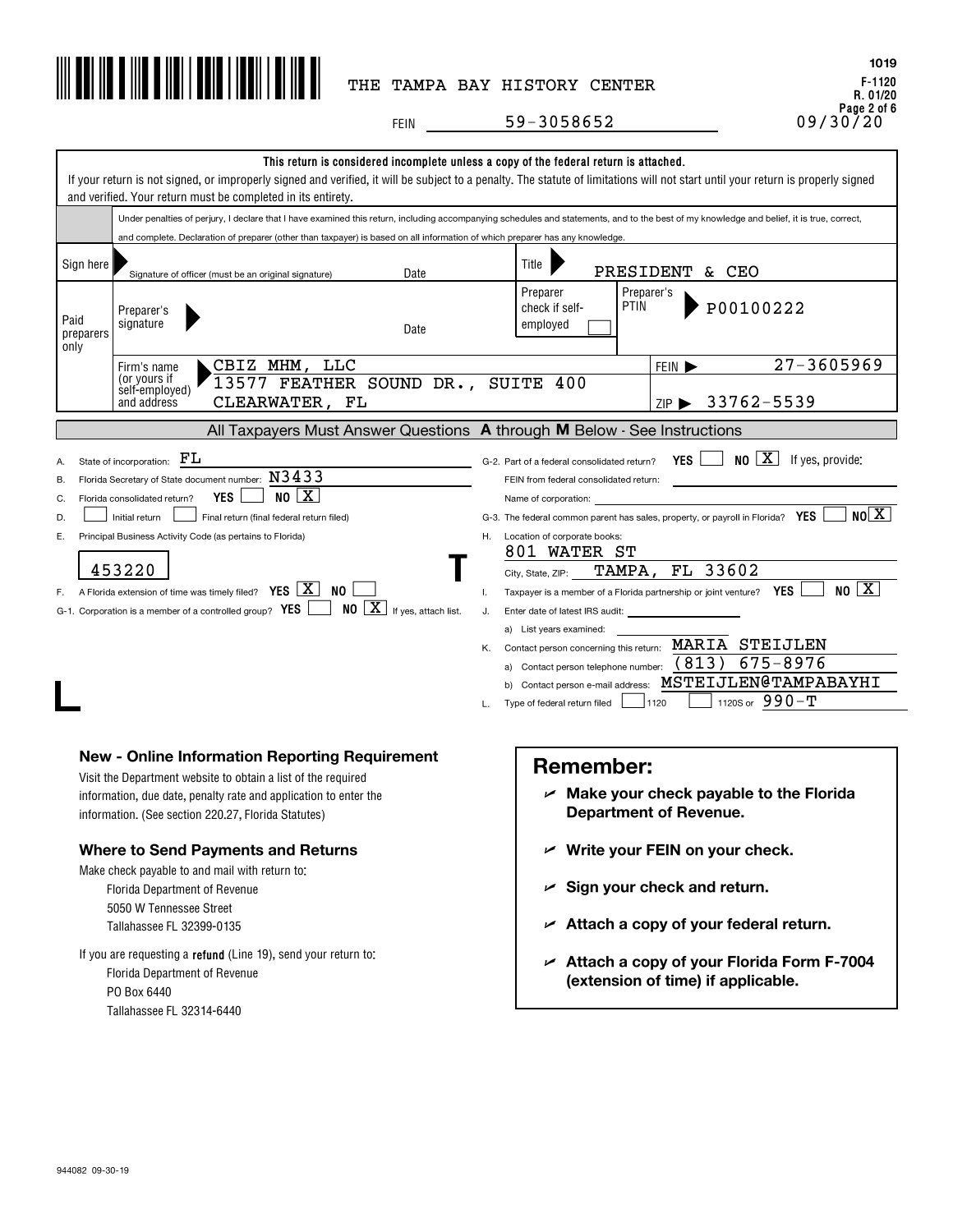

#### NAME THE TAMPA BAY HISTORY CENTER

#### AE THE TAMPA BAY HISTORY CENTER THIN 59-3058652 TAXABLEYEARENDING 09/30/20

| Schedule I - Additions and/or Adjustments to Federal Taxable Income                            |     |
|------------------------------------------------------------------------------------------------|-----|
| Interest excluded from federal taxable income (see instructions)                               | 1.  |
| Undistributed net long-term capital gains (see instructions)<br>2.                             | 2.  |
| Net operating loss deduction (attach schedule)<br>3.                                           | 3.  |
| Net capital loss carryover (attach schedule)<br>4.                                             | 4.  |
| Excess charitable contribution carryover (attach schedule)<br>5.                               | 5.  |
| Employee benefit plan contribution carryover (attach schedule)<br>6.                           | 6.  |
| Enterprise zone jobs credit (Florida Form F-1156Z)<br>7.                                       | 7.  |
| Ad valorem taxes allowable as enterprise zone property tax credit (Florida Form F-1158Z)<br>8. | 8.  |
| Guaranty association assessment(s) credit<br>9.                                                | 9.  |
| Rural and/or urban high crime area job tax credits<br>10.                                      | 10. |
| 11. State housing tax credit                                                                   | 11. |
| 12. Florida Tax Credit Scholarship Program Credits                                             | 12. |
| 13. Florida Renewable energy production tax credit                                             | 13. |
| 14. New markets tax credit                                                                     | 14. |
| Entertainment industry tax credit<br>15.                                                       | 15. |
| Research and Development tax credit<br>16.                                                     | 16. |
| 17. Energy Economic Zone tax credit                                                            | 17. |
| 18. s. 168(k) IRC special bonus depreciation                                                   | 18. |
| 19. Other additions (attach schedule)                                                          | 19. |
| 20. Total Lines 1 through 19. Enter total on Line 20 and on Page 1, Line 3.                    | 20. |

|    | <b>Schedule II - Subtractions from Federal Taxable Income</b>                                                            |               |
|----|--------------------------------------------------------------------------------------------------------------------------|---------------|
| 1. | Gross foreign source income less attributable expenses                                                                   |               |
|    | (a) Enter s. 78, IRC income<br>\$<br><u> Alexandria de la conte</u>                                                      |               |
|    | (b) plus s. 862, IRC dividends                                                                                           |               |
|    | plus s. 951A, IRC, income<br>(C)                                                                                         | 1.            |
|    | (d) less direct and indirect expenses                                                                                    |               |
|    | and related amounts deducted                                                                                             |               |
|    | Total $\blacksquare$<br>under s. 250, IRC<br><u> 1990 - Johann Barbara, martxa a</u><br>\$                               |               |
| 2. | Gross subpart F income less attributable expenses                                                                        |               |
|    | (a) Enter s. 951, IRC subpart F income \$                                                                                |               |
|    | (b) less direct and indirect expenses \$<br><u> 1989 - Andrea State Barnett, amerikansk politiker (d. 1989)</u><br>Total | 2.            |
|    | Note: Taxpayers doing business outside Florida enter zero on Lines 3 through 6, and complete Schedule IV.                |               |
| 3. | <b>STATEMENT</b><br>1<br>Florida net operating loss carryover deduction (see instructions)                               | 287.00<br>3.  |
| 4. | Florida net capital loss carryover deduction (see instructions)                                                          | 4.            |
| 5. | Florida excess charitable contribution carryover (see instructions)                                                      | 5.            |
| 6. | Florida employee benefit plan contribution carryover (see instructions)                                                  | 6.            |
| 7. | Nonbusiness income (from Schedule R, Line 3)                                                                             | 7.            |
| 8. | Eligible net income of an international banking facility (see instructions)                                              | 8.            |
| 9. | s. 179, IRC expense (see instructions)                                                                                   | 9.            |
|    | 10. s. 168(k), IRC special bonus depreciation (see instructions)                                                         | 10.           |
|    | 11. Other subtractions (attach statement)                                                                                | 11.           |
|    | 12. Total Lines 1 through 11. Enter total on Line 12 and on Page 1, Line 5.                                              | 287.00<br>12. |

944091 09-30-19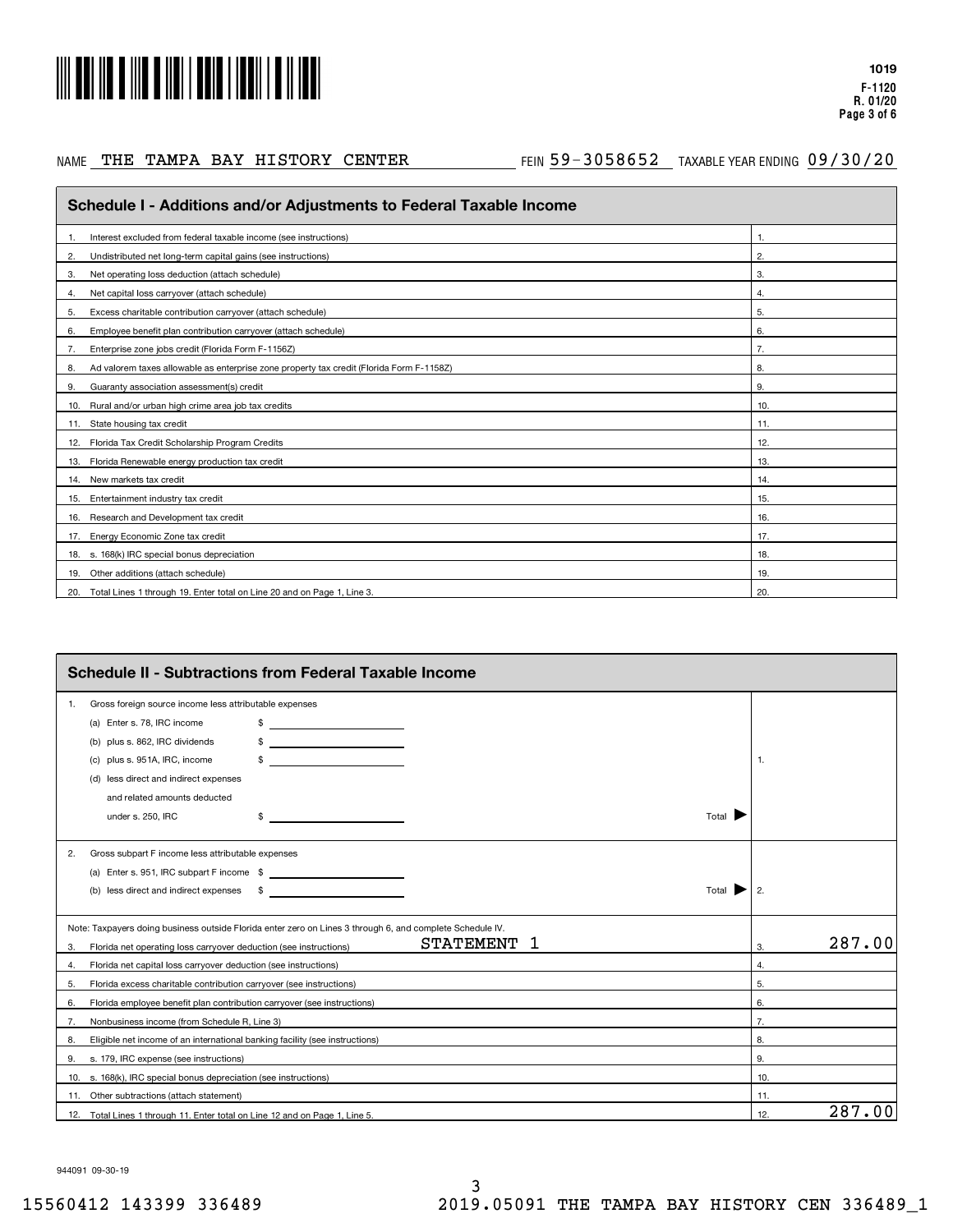

#### NAME 'L'**HE 'L'AMPA BAY HI S'L'ORY CENTER FEIN 59-3058652 TAXABLE YEAR ENDING**

## $\frac{59-3058652}{20}$  Taxable year ending  $\frac{09/30/20}{20}$

|                                                                                                                           | <b>Schedule III - Apportionment of Adjusted Federal Income</b>                                                                                                                                                                 |                                          |                                                                               |  |                                                                                                |                                                             |
|---------------------------------------------------------------------------------------------------------------------------|--------------------------------------------------------------------------------------------------------------------------------------------------------------------------------------------------------------------------------|------------------------------------------|-------------------------------------------------------------------------------|--|------------------------------------------------------------------------------------------------|-------------------------------------------------------------|
| III-A For use by taxpayers doing business outside Florida, except those providing insurance or transportation services.   |                                                                                                                                                                                                                                |                                          |                                                                               |  |                                                                                                |                                                             |
|                                                                                                                           | (a)<br>WITHIN FLORIDA<br>(Numerator)                                                                                                                                                                                           | (b)<br>TOTAL EVERYWHERE<br>(Denominator) | (c)<br>Col. $(a)$ <sup>:</sup> Col. $(b)$<br>Rounded to Six Decimal<br>Places |  | (d)<br>Weight<br>If any factor in Column (b) is zero,<br>see note on Pg 9 of the instructions. | (e)<br>Weighted Factors<br>Rounded to Six Decimal<br>Places |
| 1. Property (Schedule III-B below)                                                                                        |                                                                                                                                                                                                                                |                                          |                                                                               |  | X 25% or                                                                                       |                                                             |
| 2. Payroll                                                                                                                |                                                                                                                                                                                                                                |                                          |                                                                               |  | X 25% or                                                                                       |                                                             |
| 3. Sales (Schedule III-C below)                                                                                           |                                                                                                                                                                                                                                |                                          |                                                                               |  | X 50% or                                                                                       |                                                             |
| Apportionment fraction (Sum of Lines 1, 2, and 3, Column [e]). Enter here and on Schedule IV, Line 2.<br>$\overline{4}$ . |                                                                                                                                                                                                                                |                                          |                                                                               |  |                                                                                                | 1.000000                                                    |
| III-B For use in computing average value of property                                                                      |                                                                                                                                                                                                                                |                                          | WITHIN FLORIDA                                                                |  |                                                                                                | TOTAL EVERYWHERE                                            |
| (use original cost).                                                                                                      |                                                                                                                                                                                                                                | a. Beginning of year                     | b. End of year                                                                |  | c. Beginning of year                                                                           | d. End of year                                              |
| Inventories of raw material, work in process, finished goods<br>1                                                         |                                                                                                                                                                                                                                |                                          |                                                                               |  |                                                                                                |                                                             |
| 2.<br>Buildings and other depreciable assets                                                                              |                                                                                                                                                                                                                                |                                          |                                                                               |  |                                                                                                |                                                             |
| 3.<br>Land owned                                                                                                          |                                                                                                                                                                                                                                |                                          |                                                                               |  |                                                                                                |                                                             |
| Other tangible and intangible (financial org. only) assets (attach schedule)<br>4                                         |                                                                                                                                                                                                                                |                                          |                                                                               |  |                                                                                                |                                                             |
| Total (Lines 1 through 4)<br>5.                                                                                           |                                                                                                                                                                                                                                |                                          |                                                                               |  |                                                                                                |                                                             |
| Average value of property<br>6.                                                                                           |                                                                                                                                                                                                                                |                                          |                                                                               |  |                                                                                                |                                                             |
| a. Add Line 5, Columns (a) and (b) and divide by 2 (for within Florida)                                                   |                                                                                                                                                                                                                                |                                          | 6a. <u>_____________________________</u>                                      |  |                                                                                                |                                                             |
| b. Add Line 5, Columns (c) and (d) and divide by 2 (for total everywhere)                                                 |                                                                                                                                                                                                                                |                                          |                                                                               |  |                                                                                                |                                                             |
| Rented property (8 times net annual rent)<br>7.                                                                           |                                                                                                                                                                                                                                |                                          |                                                                               |  |                                                                                                |                                                             |
| а.                                                                                                                        | Rented property in Florida (1000) contains the control of the control of the control of the control of the control of the control of the control of the control of the control of the control of the control of the control of |                                          |                                                                               |  |                                                                                                |                                                             |
| b. Rented property Everywhere                                                                                             |                                                                                                                                                                                                                                |                                          |                                                                               |  |                                                                                                |                                                             |
| Total (Lines 6 and 7). Enter on Line 1, Schedule III-A, Columns (a) and (b).<br>8.                                        |                                                                                                                                                                                                                                |                                          |                                                                               |  |                                                                                                |                                                             |
| a. Enter Lines 6 a. plus 7 a. and also enter on Schedule III-A, Line 1,                                                   |                                                                                                                                                                                                                                |                                          |                                                                               |  |                                                                                                |                                                             |
|                                                                                                                           | Column (a) for total average property in Florida [1] [1] [1] [1] [30] [88.                                                                                                                                                     |                                          |                                                                               |  |                                                                                                |                                                             |
| b. Enter Lines 6 b. plus 7 b. and also enter on Schedule III-A, Line 1,                                                   |                                                                                                                                                                                                                                |                                          |                                                                               |  |                                                                                                |                                                             |
|                                                                                                                           |                                                                                                                                                                                                                                |                                          |                                                                               |  | 8b.                                                                                            |                                                             |
|                                                                                                                           |                                                                                                                                                                                                                                |                                          |                                                                               |  |                                                                                                |                                                             |
| III-C Sales Factor                                                                                                        |                                                                                                                                                                                                                                |                                          |                                                                               |  | (a)<br>TOTAL WITHIN FLORIDA<br>(Numerator)                                                     | (b)<br>TOTAL EVERYWHERE<br>(Denominator)                    |
| Sales (gross receipts)<br>1.                                                                                              | N/A                                                                                                                                                                                                                            |                                          |                                                                               |  |                                                                                                |                                                             |
| Sales delivered or shipped to Florida purchasers<br>2.                                                                    |                                                                                                                                                                                                                                |                                          |                                                                               |  |                                                                                                | N/A                                                         |
| 3.<br>Other gross receipts (rents, royalties, interest, etc. when applicable)                                             |                                                                                                                                                                                                                                |                                          |                                                                               |  |                                                                                                |                                                             |
| TOTAL SALES (Enter on Schedule III-A, Line 3, Columns [a] and [b])<br>$\overline{4}$                                      |                                                                                                                                                                                                                                |                                          |                                                                               |  |                                                                                                |                                                             |
|                                                                                                                           | (c) FLORIDA Fraction ([a] ÷ [b])<br>III-D Special Apportionment Fractions (see instructions)<br>(a) WITHIN FLORIDA<br>(b) TOTAL EVERYWHERE<br>Rounded to Six Decimal Places                                                    |                                          |                                                                               |  |                                                                                                |                                                             |
| Insurance companies (attach copy of Schedule T - Annual Report)                                                           |                                                                                                                                                                                                                                |                                          |                                                                               |  |                                                                                                |                                                             |
| <b>Transportation services</b><br>2.                                                                                      |                                                                                                                                                                                                                                |                                          |                                                                               |  |                                                                                                |                                                             |

|    | <b>Schedule IV - Computation of Florida Portion of Adjusted Federal Income</b>                          |    |  |  |
|----|---------------------------------------------------------------------------------------------------------|----|--|--|
|    | Apportionable adjusted federal income from Page 1, Line 6                                               |    |  |  |
|    | Florida apportionment fraction (Schedule III-A, Line 4)                                                 | 2. |  |  |
| 3. | Tentative apportioned adjusted federal income (multiply Line 1 by Line 2)                               | 3. |  |  |
| 4. | Net operating loss carryover apportioned to Florida (attach schedule; see instructions)                 | 4. |  |  |
| 5. | Net capital loss carryover apportioned to Florida (attach schedule; see instructions)                   | 5. |  |  |
| 6. | Excess charitable contribution carryover apportioned to Florida (attach schedule; see instructions)     | 6. |  |  |
|    | Employee benefit plan contribution carryover apportioned to Florida (attach schedule: see instructions) |    |  |  |
| 8. | Total carryovers apportioned to Florida (add Lines 4 through 7)                                         | 8. |  |  |
| 9  | Adjusted federal income apportioned to Florida (Line 3 less Line 8: see instructions)                   | 9. |  |  |
|    |                                                                                                         |    |  |  |

944092 09-30-19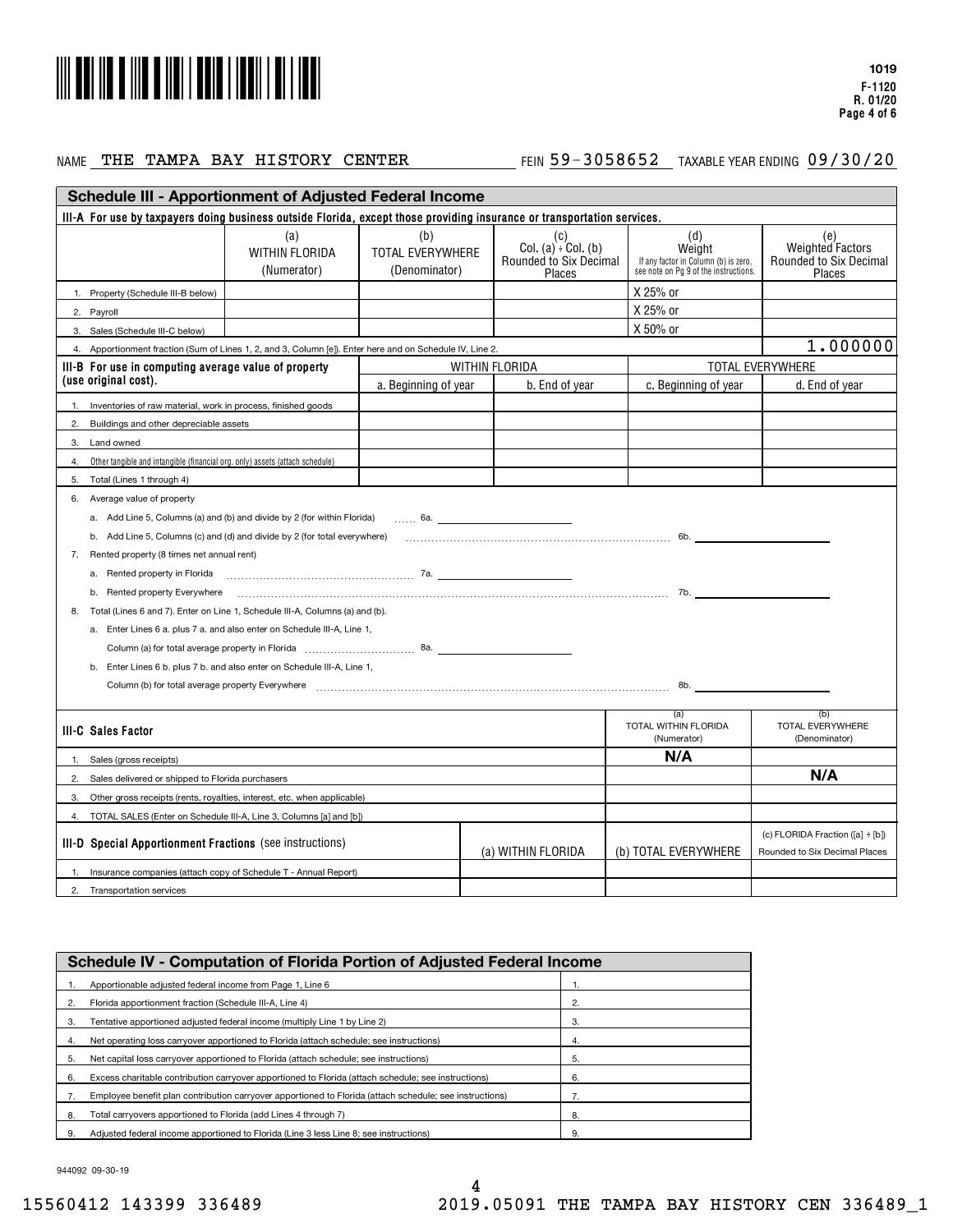

## NAME THE TAMPA BAY HISTORY CENTER

#### AETHE TAMPA BAY HISTORY CENTER THING 59-3058652 TAXABLE YEAR ENDING 09/30/20

| <b>Schedule V - Credits Against the Corporate Income/Franchise Tax</b>                                        |     |  |  |
|---------------------------------------------------------------------------------------------------------------|-----|--|--|
| Florida health maintenance organization credit (attach assessment notice)                                     |     |  |  |
| Capital investment tax credit (attach certification letter)<br>2.                                             | 2.  |  |  |
| Enterprise zone jobs credit (from Florida Form F-1156Z attached)<br>3.                                        | 3.  |  |  |
| Community contribution tax credit (attach certification letter)<br>4.                                         | 4.  |  |  |
| Enterprise zone property tax credit (from Florida Form F-1158Z attached)<br>5.                                | 5.  |  |  |
| Rural job tax credit (attach certification letter)<br>6.                                                      | 6.  |  |  |
| Urban high crime area job tax credit (attach certification letter)                                            |     |  |  |
| Hazardous waste facility tax credit<br>8.                                                                     | 8.  |  |  |
| Florida alternative minimum tax (AMT) credit<br>9.                                                            | 9.  |  |  |
| Contaminated site rehabilitation tax credit (attach tax credit certificate)<br>10.                            | 10. |  |  |
| State housing tax credit (attach certification letter)<br>11.                                                 | 11. |  |  |
| Florida Tax Credit: Scholarship Program Credits. (attach certificate)<br>12.                                  | 12. |  |  |
| Florida renewable energy production tax credit<br>13.                                                         | 13. |  |  |
| New markets tax credit<br>14.                                                                                 | 14. |  |  |
| Entertainment industry tax credit<br>15.                                                                      | 15. |  |  |
| Research and Development tax credit<br>16.                                                                    | 16. |  |  |
| Energy Economic Zone tax credit<br>17.                                                                        | 17. |  |  |
| Other credits (attach schedule)<br>18.                                                                        | 18. |  |  |
| Total credits against the tax (sum of Lines 1 through 18 not to exceed the amount on Page 1, Line 11).<br>19. |     |  |  |
| Enter total credits on Page 1, Line 12                                                                        | 19. |  |  |

#### **Schedule R - Nonbusiness Income**

|  | Line 1. Nonbusiness income (loss) allocated to Florida |  |  |  |
|--|--------------------------------------------------------|--|--|--|
|--|--------------------------------------------------------|--|--|--|

| Type                                                  |                            |    | Amount |
|-------------------------------------------------------|----------------------------|----|--------|
|                                                       |                            |    |        |
|                                                       |                            |    |        |
| (Enter here and on Page 1, Line 8)                    |                            |    |        |
| Line 2. Nonbusiness income (loss) allocated elsewhere |                            |    |        |
| Type                                                  | State/country allocated to |    | Amount |
|                                                       |                            |    |        |
| Total allocated elsewhere                             |                            | 2. |        |
| Line 3. Total nonbusiness income                      |                            |    |        |
|                                                       |                            | 3. |        |
| (Enter here and on Schedule II, Line 7)               |                            |    |        |

944093 09-30-19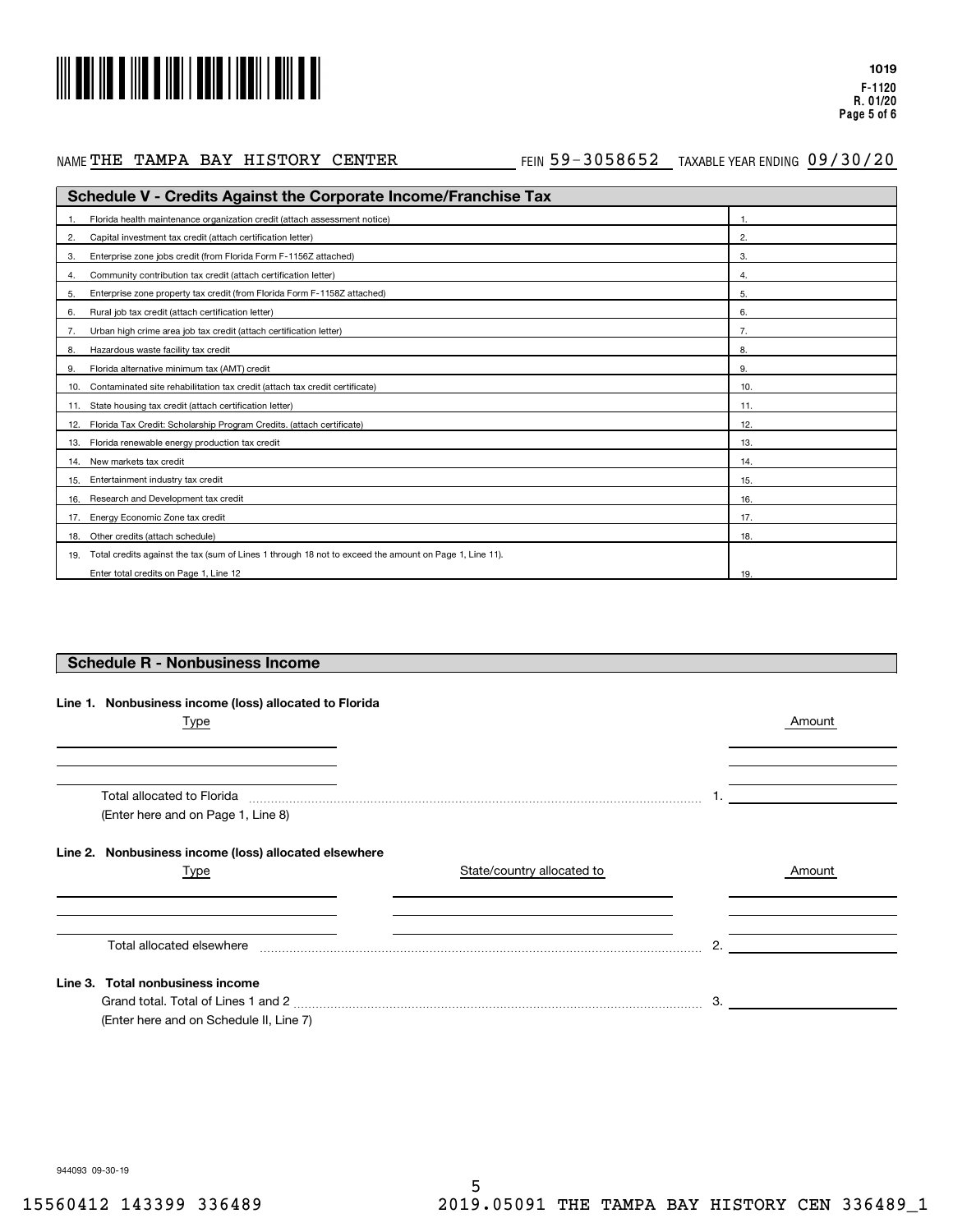

#### NAME THE TAMPA BAY HISTORY CENTER

AETHE TAMPA BAY HISTORY CENTER THING 59-3058652 TAXABLE YEAR ENDING 09/30/20

|    |                                                                                                                                                                                                                                | For Taxable Years Beginning On or After January 1, 2019                                                                                                                                            | <b>Estimated Tax Worksheet</b> |    |               |                                                                                                                                                                                                                                                                                                                           |
|----|--------------------------------------------------------------------------------------------------------------------------------------------------------------------------------------------------------------------------------|----------------------------------------------------------------------------------------------------------------------------------------------------------------------------------------------------|--------------------------------|----|---------------|---------------------------------------------------------------------------------------------------------------------------------------------------------------------------------------------------------------------------------------------------------------------------------------------------------------------------|
|    |                                                                                                                                                                                                                                |                                                                                                                                                                                                    |                                |    | $1. \quad$ \$ | $-1,792.00$                                                                                                                                                                                                                                                                                                               |
|    | Florida exemption \$50,000 (Members of a controlled group, see instructions on Page 14 of<br>2.                                                                                                                                |                                                                                                                                                                                                    |                                |    |               |                                                                                                                                                                                                                                                                                                                           |
|    |                                                                                                                                                                                                                                |                                                                                                                                                                                                    |                                |    |               | 2. $\frac{1}{2}$ $\frac{1}{2}$ $\frac{1}{2}$ $\frac{1}{2}$ $\frac{1}{2}$ $\frac{1}{2}$ $\frac{1}{2}$ $\frac{1}{2}$ $\frac{1}{2}$ $\frac{1}{2}$ $\frac{1}{2}$ $\frac{1}{2}$ $\frac{1}{2}$ $\frac{1}{2}$ $\frac{1}{2}$ $\frac{1}{2}$ $\frac{1}{2}$ $\frac{1}{2}$ $\frac{1}{2}$ $\frac{1}{2}$ $\frac{1}{2}$ $\frac{1}{2}$    |
| 3. |                                                                                                                                                                                                                                | Estimated Florida net income (Line 1 less Line 2) [11] [20] [12] [20] [20] [20] [20] [30] [30] [30] [30] [30] [                                                                                    |                                |    |               | $3. \quad$ $\frac{1}{2}$ $\frac{1}{2}$ $\frac{1}{2}$ $\frac{1}{2}$ $\frac{1}{2}$ $\frac{1}{2}$ $\frac{1}{2}$ $\frac{1}{2}$ $\frac{1}{2}$ $\frac{1}{2}$ $\frac{1}{2}$ $\frac{1}{2}$ $\frac{1}{2}$ $\frac{1}{2}$ $\frac{1}{2}$ $\frac{1}{2}$ $\frac{1}{2}$ $\frac{1}{2}$ $\frac{1}{2}$ $\frac{1}{2}$ $\frac{1}{2}$ $\frac{$ |
|    | 4.                                                                                                                                                                                                                             |                                                                                                                                                                                                    |                                |    |               |                                                                                                                                                                                                                                                                                                                           |
|    |                                                                                                                                                                                                                                |                                                                                                                                                                                                    |                                |    |               | 4. $\frac{1}{2}$ $\frac{1}{2}$ $\frac{1}{2}$ $\frac{1}{2}$ $\frac{1}{2}$ $\frac{1}{2}$ $\frac{1}{2}$ $\frac{1}{2}$ $\frac{1}{2}$ $\frac{1}{2}$ $\frac{1}{2}$ $\frac{1}{2}$ $\frac{1}{2}$ $\frac{1}{2}$ $\frac{1}{2}$ $\frac{1}{2}$ $\frac{1}{2}$ $\frac{1}{2}$ $\frac{1}{2}$ $\frac{1}{2}$ $\frac{1}{2}$ $\frac{1}{2}$    |
| 5. | Computation of installments:                                                                                                                                                                                                   |                                                                                                                                                                                                    |                                |    |               |                                                                                                                                                                                                                                                                                                                           |
|    | Payment due dates and                                                                                                                                                                                                          | If 6/30 year end, last day of 4th month,                                                                                                                                                           |                                |    |               |                                                                                                                                                                                                                                                                                                                           |
|    | payment amounts:                                                                                                                                                                                                               | otherwise last day of 5th month - Enter 0.25 of Line 4  5a.                                                                                                                                        |                                |    |               |                                                                                                                                                                                                                                                                                                                           |
|    |                                                                                                                                                                                                                                |                                                                                                                                                                                                    |                                |    |               |                                                                                                                                                                                                                                                                                                                           |
|    |                                                                                                                                                                                                                                |                                                                                                                                                                                                    |                                |    |               | <u> 1999 - John Stone, mars et al. 1999 - John Stone, mars et al. 1999 - John Stone, mars et al. 1999 - John Stone</u>                                                                                                                                                                                                    |
|    |                                                                                                                                                                                                                                |                                                                                                                                                                                                    |                                |    |               | <u> 1989 - John Stein, mars and de Branch and de Branch and de Branch and de Branch and de Branch and de Branch and de Branch and de Branch and de Branch and de Branch and de Branch and de Branch and de Branch and de Branch </u>                                                                                      |
|    |                                                                                                                                                                                                                                | NOTE: If your estimated tax should change during the year, you may use the amended computation<br>below to determine the amended amounts to be entered on the declaration (Florida Form F-1120ES). |                                |    |               |                                                                                                                                                                                                                                                                                                                           |
|    |                                                                                                                                                                                                                                |                                                                                                                                                                                                    |                                |    |               | $1. \quad$ \$                                                                                                                                                                                                                                                                                                             |
|    | 2. Less:                                                                                                                                                                                                                       |                                                                                                                                                                                                    |                                |    |               |                                                                                                                                                                                                                                                                                                                           |
|    | (a) Amount of overpayment from last year elected for credit                                                                                                                                                                    |                                                                                                                                                                                                    |                                |    |               |                                                                                                                                                                                                                                                                                                                           |
|    |                                                                                                                                                                                                                                |                                                                                                                                                                                                    |                                |    |               |                                                                                                                                                                                                                                                                                                                           |
|    |                                                                                                                                                                                                                                | Payments made on estimated tax declaration (Florida Form F-1120ES) $2b - $ \$                                                                                                                      |                                |    |               |                                                                                                                                                                                                                                                                                                                           |
|    | Total of Lines 2(a) and 2(b)<br>(C)                                                                                                                                                                                            |                                                                                                                                                                                                    |                                |    |               |                                                                                                                                                                                                                                                                                                                           |
| З. |                                                                                                                                                                                                                                |                                                                                                                                                                                                    |                                |    |               | $3. \quad$ \$                                                                                                                                                                                                                                                                                                             |
|    | 4. Amount to be paid (Line 3 divided by number of remaining installments) [110] [11] Amount to be paid (Line 3 divided by number of remaining installments) [11] Amount to be paid (Line 3 divided by number of remaining inst |                                                                                                                                                                                                    |                                | 4. |               |                                                                                                                                                                                                                                                                                                                           |

# **References**

*The following documents were mentioned in this form and are incorporated by reference in the rules indicated below. The forms are available online at floridarevenue.com/forms.*

| Form F-2220   | Underpayment of Estimated Tax on Florida<br>Corporate Income/Franchise Tax                               | Rule 12C-1.051, F.A.C. |
|---------------|----------------------------------------------------------------------------------------------------------|------------------------|
| Form F-7004   | Florida Tentative Income/Franchise Tax Return<br>and Application for Extension of Time to File<br>Return | Rule 12C-1.051, F.A.C. |
| Form F-1156Z  | Florida Enterprise Zone Jobs Credit Certificate of<br>Eligibility for Corporate Income Tax               | Rule 12C-1.051, F.A.C. |
| Form F-1158Z  | Enterprise Zone Property Tax Credit                                                                      | Rule 12C-1.051, F.A.C. |
| Form F-1120N  | Instructions for Corporate Income/Franchise Tax Return                                                   | Rule 12C-1.051, F.A.C. |
| Form F-1120ES | Declaration/Installment of Florida Estimated<br>Income/Franchise Tax                                     | Rule 12C-1.051, F.A.C. |

#### 944094 12-03-19

6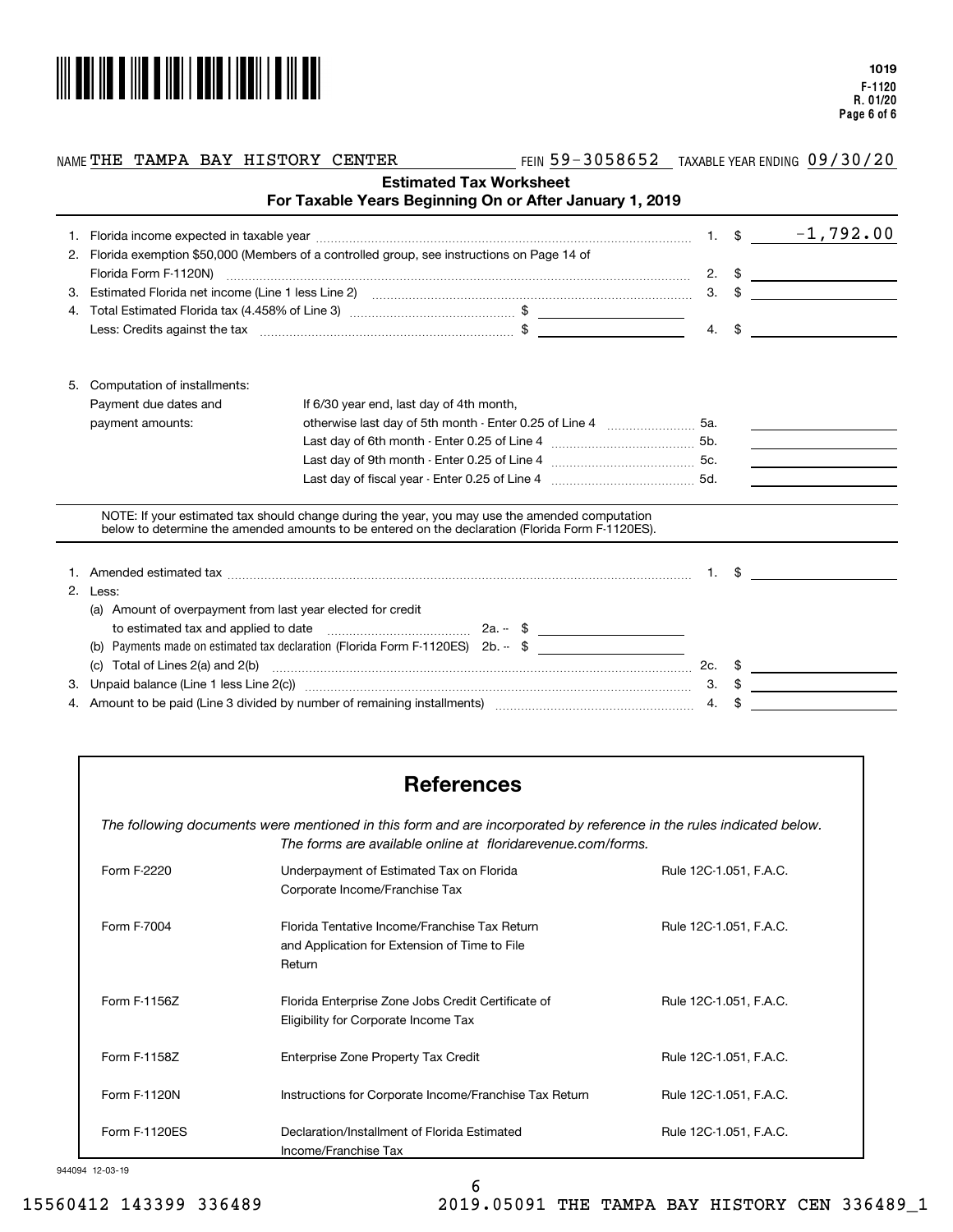| $FL F-1120$ |                            | NET OPERATING LOSS CARRYOVERS                  |                                 | <b>STATEMENT</b>            |                       |
|-------------|----------------------------|------------------------------------------------|---------------------------------|-----------------------------|-----------------------|
| YEAR        | APPORTION<br><b>FACTOR</b> | CURRENT YR NOL/<br><b>SECTION</b><br>382 LIMIT | NET OPERATING<br>LOSS CARRYOVER | LOSS PREVIOUSLY<br>DEDUCTED | NET LOSS<br>REMAINING |
| 2018        | 08                         |                                                | 287.                            | $0$ .                       | 287.00                |
|             |                            | TOTAL NET OPERATING LOSS CARRYOVER AVAILABLE   |                                 |                             | 287.00                |

}}}}}}}}}}}}}}}}}}}}}}}}}}}} }}}}}}}}}}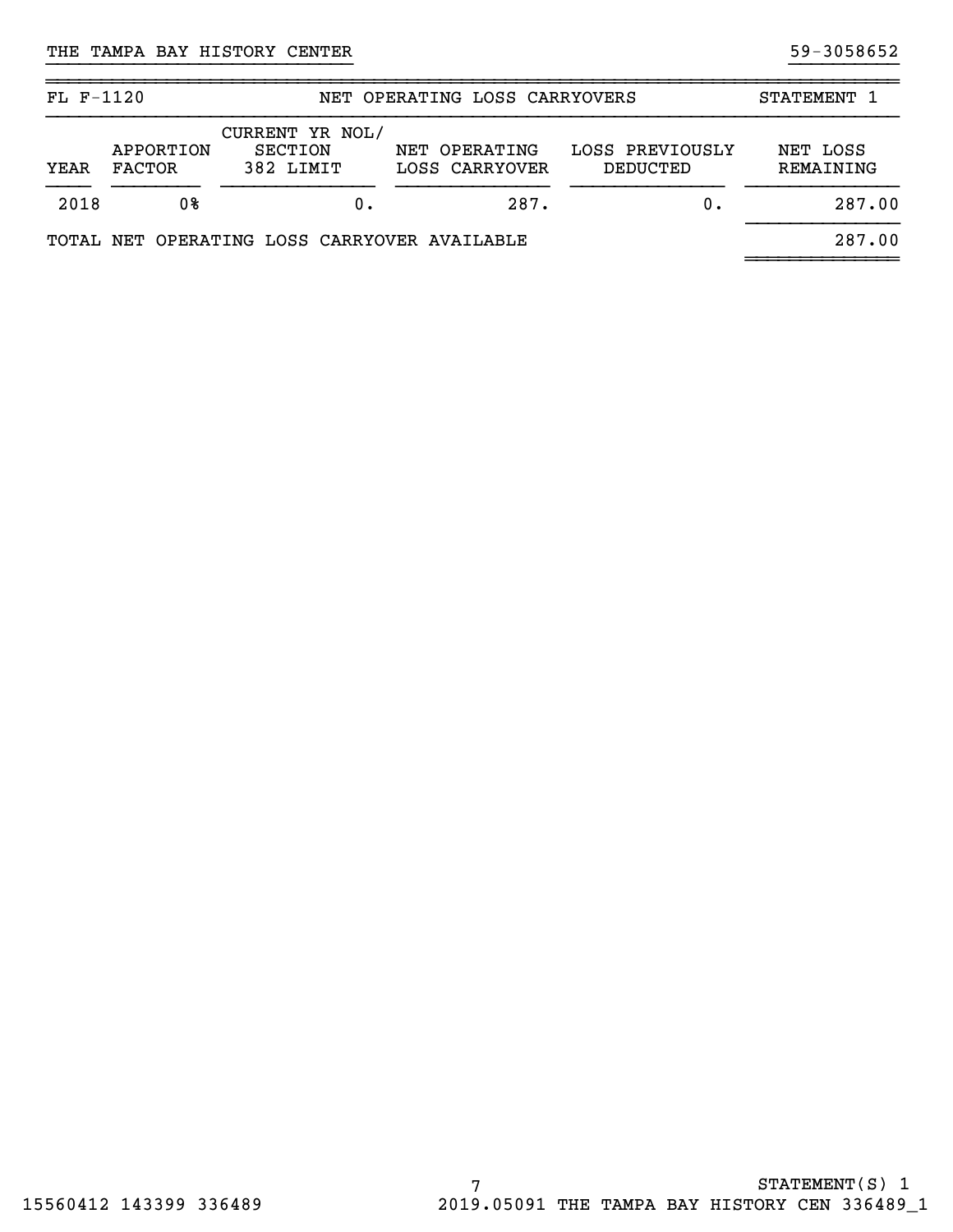

# THE TAMPA BAY HISTORY CENTER

**F-1120 R. 01/20 1019**

|                  | FEIN      | 59-3058652       |           |
|------------------|-----------|------------------|-----------|
|                  |           | DATA Page 1 of 2 |           |
| 593058652        | $\pmb{0}$ | $\pmb{0}$        | 28700     |
| $-150500$        | $\pmb{0}$ | $\pmb{0}$        | $\pmb{0}$ |
| $\pmb{0}$        | $\pmb{0}$ | $\pmb{0}$        | $\pmb{0}$ |
| $\pmb{0}$        | $\pmb{0}$ | $\pmb{0}$        | $\pmb{0}$ |
| $\pmb{0}$        | $\pmb{0}$ | $\pmb{0}$        | $\pmb{0}$ |
| $\pmb{0}$        | $\pmb{0}$ | $\pmb{0}$        | $\pmb{0}$ |
| $\pmb{0}$        | $\pmb{0}$ | $\pmb{0}$        | $\pmb{0}$ |
| $\pmb{0}$        | $\pmb{0}$ | $\pmb{0}$        | $\pmb{0}$ |
| $\pmb{0}$        | $\pmb{0}$ | $\pmb{0}$        | $\pmb{0}$ |
| $\pmb{0}$        | $\pmb{0}$ | $\pmb{0}$        | $\pmb{0}$ |
| $\boldsymbol{2}$ | $\pmb{0}$ | $\pmb{0}$        | $\pmb{0}$ |
| $\boldsymbol{2}$ | $\pmb{0}$ | $\pmb{0}$        | $\pmb{0}$ |
| $\boldsymbol{2}$ | $\pmb{0}$ | $\pmb{0}$        | $\pmb{0}$ |
| $\overline{a}$   | $\pmb{0}$ | $\pmb{0}$        | $\pmb{0}$ |
| 00000000         | $\pmb{0}$ | $\pmb{0}$        | $\pmb{0}$ |
| $\pmb{0}$        | $\pmb{0}$ | $\pmb{0}$        | $\pmb{0}$ |
| $\pmb{0}$        | $\pmb{0}$ | $\pmb{0}$        | $\pmb{0}$ |
| $\pmb{0}$        | $\bf{0}$  | $\bf{0}$         | $\bf{0}$  |
| $\pmb{0}$        | $\bf{0}$  | $\bf{0}$         | $\bf{0}$  |
| $\pmb{0}$        | $\bf{0}$  | $\mathbf{0}$     | $\bf{0}$  |
| $\pmb{0}$        | $\bf{0}$  | $\mathbf{0}$     | $\pmb{0}$ |
| $\pmb{0}$        | $\pmb{0}$ | $\mathbf 0$      | 100       |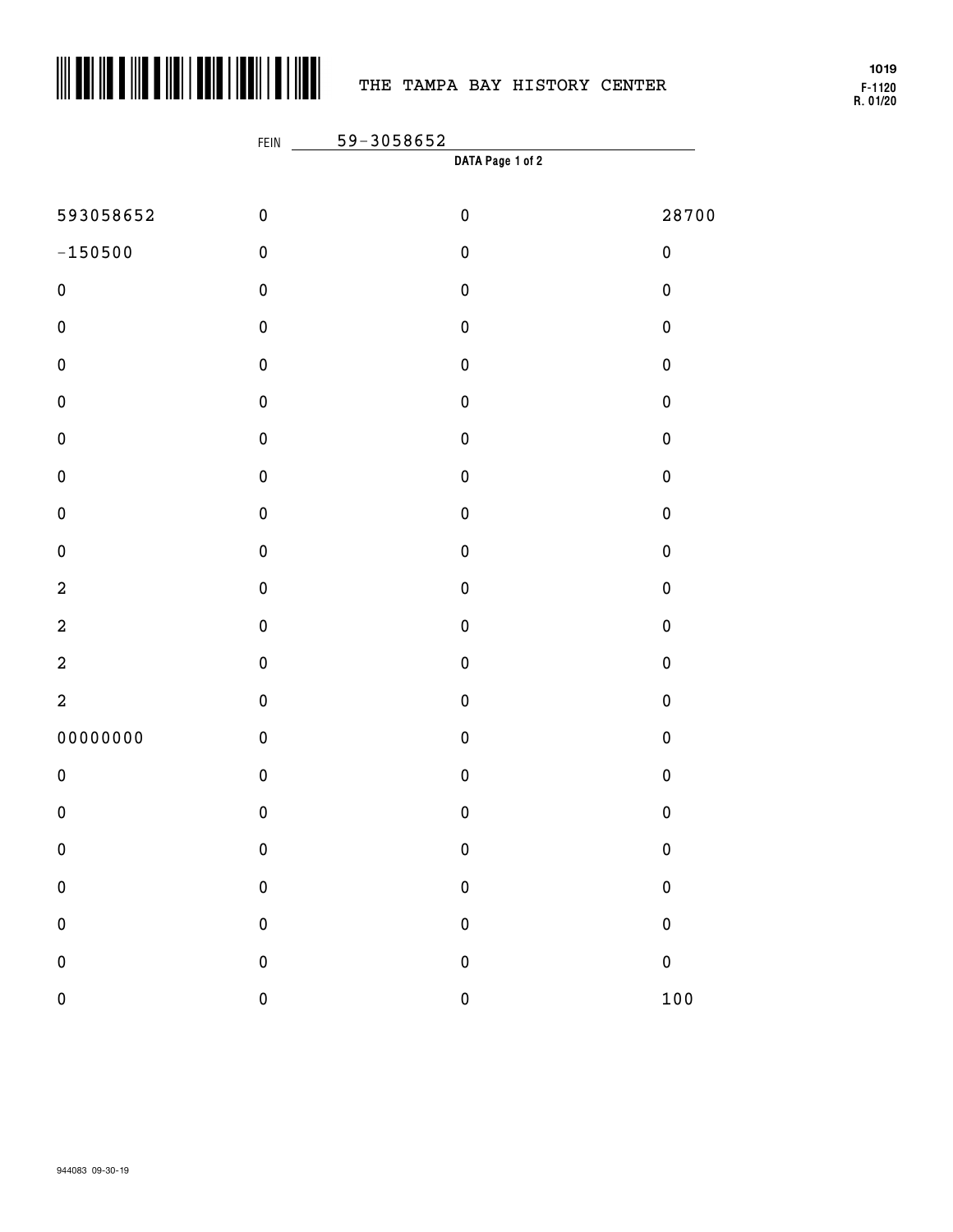

## THE TAMPA BAY HISTORY CENTER

**F-1120 R. 01/20 1019**

|           | 59-3058652<br>FEIN |           |             |  |  |
|-----------|--------------------|-----------|-------------|--|--|
|           | DATA Page 2 of 2   |           |             |  |  |
| 593058652 | $\pmb{0}$          | $\pmb{0}$ | $\pmb{0}$   |  |  |
| $\pmb{0}$ | $\pmb{0}$          | $\pmb{0}$ | $\pmb{0}$   |  |  |
| $\pmb{0}$ | $\pmb{0}$          | $\pmb{0}$ | $\pmb{0}$   |  |  |
| $\pmb{0}$ | $\pmb{0}$          | $\pmb{0}$ | $\pmb{0}$   |  |  |
| $\pmb{0}$ | $\pmb{0}$          | $\pmb{0}$ | $\pmb{0}$   |  |  |
| $\pmb{0}$ | $\pmb{0}$          | $\pmb{0}$ | $\pmb{0}$   |  |  |
| $\pmb{0}$ | $\pmb{0}$          | $\pmb{0}$ | $\pmb{0}$   |  |  |
| $\pmb{0}$ | $\pmb{0}$          | $\pmb{0}$ | $\pmb{0}$   |  |  |
| $\pmb{0}$ | 0.000000           | $\pmb{0}$ | $\pmb{0}$   |  |  |
| $\pmb{0}$ | 0.000000           | $\pmb{0}$ | $\pmb{0}$   |  |  |
| $\pmb{0}$ | $\pmb{0}$          | $\pmb{0}$ | $\pmb{0}$   |  |  |
| $\pmb{0}$ | $\pmb{0}$          | $\pmb{0}$ | $\pmb{0}$   |  |  |
| $\pmb{0}$ | $\pmb{0}$          | $\pmb{0}$ | $\pmb{0}$   |  |  |
| $\pmb{0}$ | $\pmb{0}$          | $\pmb{0}$ | $\pmb{0}$   |  |  |
| $\pmb{0}$ | $\pmb{0}$          | $\pmb{0}$ | $\pmb{0}$   |  |  |
| $\pmb{0}$ | $\pmb{0}$          | $\pmb{0}$ | $\pmb{0}$   |  |  |
| $\pmb{0}$ | $\mathbf 0$        | $\pmb{0}$ | $\pmb{0}$   |  |  |
| $\pmb{0}$ | $\bf{0}$           | $\pmb{0}$ | $\bf{0}$    |  |  |
| $\pmb{0}$ | $\mathbf 0$        | $\pmb{0}$ | $\pmb{0}$   |  |  |
| $\pmb{0}$ | $\mathbf{0}$       | $\pmb{0}$ | $\pmb{0}$   |  |  |
| ${\bf 0}$ | $\mathbf 0$        | $\pmb{0}$ | 0           |  |  |
| $\pmb{0}$ | $\overline{0}$     | $\pmb{0}$ | $\mathbf 0$ |  |  |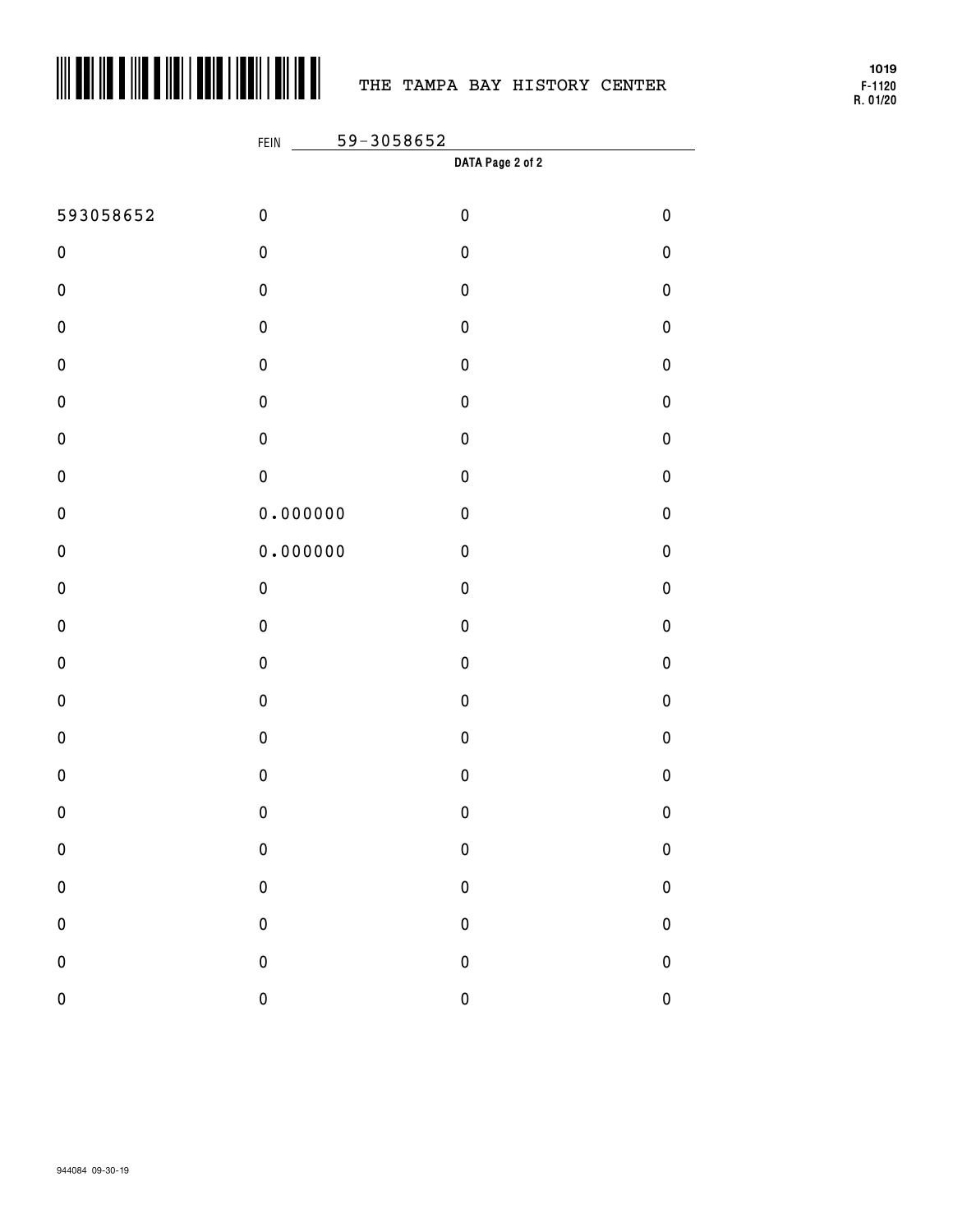| Form $990 - T$                                                                                                                                                                                                                       | <b>Exempt Organization Business Income Tax Return</b>                                                                                                                                                                          |                                                                                                                                                                                                                                                                         |                      |                |                                                      |                 | OMB No. 1545-0047                                                          |
|--------------------------------------------------------------------------------------------------------------------------------------------------------------------------------------------------------------------------------------|--------------------------------------------------------------------------------------------------------------------------------------------------------------------------------------------------------------------------------|-------------------------------------------------------------------------------------------------------------------------------------------------------------------------------------------------------------------------------------------------------------------------|----------------------|----------------|------------------------------------------------------|-----------------|----------------------------------------------------------------------------|
|                                                                                                                                                                                                                                      |                                                                                                                                                                                                                                | (and proxy tax under section 6033(e))                                                                                                                                                                                                                                   |                      |                |                                                      |                 |                                                                            |
|                                                                                                                                                                                                                                      |                                                                                                                                                                                                                                | For calendar year 2019 or other tax year beginning $OCT$ 1, $2019$ , and ending $SEP$ 30, $2020$                                                                                                                                                                        |                      |                |                                                      |                 |                                                                            |
| Department of the Treasury<br>Internal Revenue Service                                                                                                                                                                               |                                                                                                                                                                                                                                | Go to www.irs.gov/Form990T for instructions and the latest information.<br>bo not enter SSN numbers on this form as it may be made public if your organization is a $501(c)(3)$ .                                                                                       |                      |                |                                                      |                 | Open to Public Inspection for<br>501(c)(3) Organizations Only              |
| $A \mid X$ Check box if<br>address changed                                                                                                                                                                                           | Check box if name changed and see instructions.)<br>Name of organization $($                                                                                                                                                   |                                                                                                                                                                                                                                                                         |                      |                |                                                      |                 | Employer identification number<br>(Employees' trust, see<br>instructions.) |
| <b>B</b> Exempt under section                                                                                                                                                                                                        | THE TAMPA BAY HISTORY CENTER<br>Print                                                                                                                                                                                          |                                                                                                                                                                                                                                                                         |                      |                |                                                      |                 | 59-3058652                                                                 |
| $X \mid 501(c)$ (3)                                                                                                                                                                                                                  | 0ľ                                                                                                                                                                                                                             | Number, street, and room or suite no. If a P.O. box, see instructions.                                                                                                                                                                                                  |                      |                |                                                      |                 | E Unrelated business activity code<br>(See instructions.)                  |
| 7220(e)<br>408(e)                                                                                                                                                                                                                    | Type                                                                                                                                                                                                                           | 801 WATER STREET                                                                                                                                                                                                                                                        |                      |                |                                                      |                 |                                                                            |
| 530(a)<br>408A<br>529(a)                                                                                                                                                                                                             |                                                                                                                                                                                                                                | City or town, state or province, country, and ZIP or foreign postal code<br>TAMPA, FL 33602                                                                                                                                                                             |                      |                |                                                      | 45              |                                                                            |
| $C$ Book value of all assets<br>at end of year                                                                                                                                                                                       |                                                                                                                                                                                                                                | F Group exemption number (See instructions.)                                                                                                                                                                                                                            | ▶                    |                |                                                      |                 |                                                                            |
|                                                                                                                                                                                                                                      |                                                                                                                                                                                                                                | $25,001,585.$ G Check organization type $\blacktriangleright$<br>$\boxed{\mathbf{X}}$ 501(c) corporation                                                                                                                                                                |                      | $501(c)$ trust | $401(a)$ trust                                       |                 | Other trust                                                                |
|                                                                                                                                                                                                                                      |                                                                                                                                                                                                                                | H Enter the number of the organization's unrelated trades or businesses.                                                                                                                                                                                                | 1                    |                | Describe the only (or first) unrelated               |                 |                                                                            |
| trade or business here $\blacktriangleright$ GIFT SHOP                                                                                                                                                                               |                                                                                                                                                                                                                                |                                                                                                                                                                                                                                                                         |                      |                | . If only one, complete Parts I-V. If more than one, |                 |                                                                            |
|                                                                                                                                                                                                                                      |                                                                                                                                                                                                                                | describe the first in the blank space at the end of the previous sentence, complete Parts I and II, complete a Schedule M for each additional trade or                                                                                                                  |                      |                |                                                      |                 |                                                                            |
| business, then complete Parts III-V.                                                                                                                                                                                                 |                                                                                                                                                                                                                                |                                                                                                                                                                                                                                                                         |                      |                |                                                      |                 |                                                                            |
|                                                                                                                                                                                                                                      |                                                                                                                                                                                                                                | During the tax year, was the corporation a subsidiary in an affiliated group or a parent-subsidiary controlled group?                                                                                                                                                   |                      |                |                                                      | Yes             | $\boxed{\mathbf{X}}$ No                                                    |
|                                                                                                                                                                                                                                      |                                                                                                                                                                                                                                | If "Yes," enter the name and identifying number of the parent corporation. $\blacktriangleright$                                                                                                                                                                        |                      |                |                                                      |                 |                                                                            |
|                                                                                                                                                                                                                                      |                                                                                                                                                                                                                                | J The books are in care of $\blacktriangleright$ MARIA T. STEIJLEN,<br>CFO                                                                                                                                                                                              |                      |                | Telephone number $\blacktriangleright$               | (813)           | $675 - 8976$                                                               |
| Part I                                                                                                                                                                                                                               |                                                                                                                                                                                                                                | <b>Unrelated Trade or Business Income</b>                                                                                                                                                                                                                               |                      | (A) Income     | (B) Expenses                                         |                 | $(C)$ Net                                                                  |
| 1a Gross receipts or sales                                                                                                                                                                                                           |                                                                                                                                                                                                                                | 2,306.<br>$\overline{121.}$ c Balance $\Box$                                                                                                                                                                                                                            |                      | 2,185.         |                                                      |                 |                                                                            |
| <b>b</b> Less returns and allowances                                                                                                                                                                                                 |                                                                                                                                                                                                                                |                                                                                                                                                                                                                                                                         | 1c<br>$\overline{2}$ | 1,091.         |                                                      |                 |                                                                            |
| 2<br>Gross profit. Subtract line 2 from line 1c<br>3                                                                                                                                                                                 |                                                                                                                                                                                                                                |                                                                                                                                                                                                                                                                         | 3                    | 1,094.         |                                                      |                 |                                                                            |
|                                                                                                                                                                                                                                      |                                                                                                                                                                                                                                |                                                                                                                                                                                                                                                                         | 4a                   |                |                                                      |                 |                                                                            |
| b                                                                                                                                                                                                                                    |                                                                                                                                                                                                                                |                                                                                                                                                                                                                                                                         | 4b                   |                |                                                      |                 |                                                                            |
| C                                                                                                                                                                                                                                    |                                                                                                                                                                                                                                |                                                                                                                                                                                                                                                                         | 4c                   |                |                                                      |                 |                                                                            |
| 5                                                                                                                                                                                                                                    |                                                                                                                                                                                                                                | Income (loss) from a partnership or an S corporation (attach statement)                                                                                                                                                                                                 | 5                    |                |                                                      |                 |                                                                            |
| 6                                                                                                                                                                                                                                    |                                                                                                                                                                                                                                |                                                                                                                                                                                                                                                                         | 6                    |                |                                                      |                 |                                                                            |
| 7                                                                                                                                                                                                                                    |                                                                                                                                                                                                                                | Unrelated debt-financed income (Schedule E) [11] [2010] [2010] [2010] [2010] [2010] [2010] [2010] [2010] [2010                                                                                                                                                          | $\overline{7}$       |                |                                                      |                 |                                                                            |
| 8                                                                                                                                                                                                                                    |                                                                                                                                                                                                                                | Interest, annuities, royalties, and rents from a controlled organization (Schedule F)                                                                                                                                                                                   | 8                    |                |                                                      |                 |                                                                            |
| 9                                                                                                                                                                                                                                    |                                                                                                                                                                                                                                | Investment income of a section $501(c)(7)$ , (9), or (17) organization (Schedule G)                                                                                                                                                                                     | 9                    |                |                                                      |                 |                                                                            |
| 10                                                                                                                                                                                                                                   |                                                                                                                                                                                                                                |                                                                                                                                                                                                                                                                         | 10                   |                |                                                      |                 |                                                                            |
| 11                                                                                                                                                                                                                                   |                                                                                                                                                                                                                                |                                                                                                                                                                                                                                                                         | 11                   |                |                                                      |                 |                                                                            |
| 12                                                                                                                                                                                                                                   |                                                                                                                                                                                                                                |                                                                                                                                                                                                                                                                         | 12                   |                |                                                      |                 |                                                                            |
|                                                                                                                                                                                                                                      |                                                                                                                                                                                                                                |                                                                                                                                                                                                                                                                         | 13                   | 1,094.         |                                                      |                 | 1,094.                                                                     |
| <b>Part II</b>                                                                                                                                                                                                                       |                                                                                                                                                                                                                                | <b>Deductions Not Taken Elsewhere</b> (See instructions for limitations on deductions.)<br>(Deductions must be directly connected with the unrelated business income.)                                                                                                  |                      |                |                                                      |                 |                                                                            |
|                                                                                                                                                                                                                                      |                                                                                                                                                                                                                                |                                                                                                                                                                                                                                                                         |                      |                |                                                      |                 |                                                                            |
| 14<br>15                                                                                                                                                                                                                             |                                                                                                                                                                                                                                |                                                                                                                                                                                                                                                                         |                      |                |                                                      | 14<br>15        |                                                                            |
| 16                                                                                                                                                                                                                                   |                                                                                                                                                                                                                                | Salaries and wages <b>construction and construction of the construction</b> and wages <b>construction</b> and wages <b>construction</b><br>Repairs and maintenance <b>contained and contained and contained and contained and maintenance</b> contained and maintenance |                      |                |                                                      | 16              |                                                                            |
| 17                                                                                                                                                                                                                                   |                                                                                                                                                                                                                                |                                                                                                                                                                                                                                                                         |                      |                |                                                      | 17              |                                                                            |
| 18                                                                                                                                                                                                                                   |                                                                                                                                                                                                                                | Interest (attach schedule) (see instructions) www.communications.communications are interest (attach schedule)                                                                                                                                                          |                      |                |                                                      | 18              |                                                                            |
| 19                                                                                                                                                                                                                                   |                                                                                                                                                                                                                                | Taxes and licenses <b>construction and construction of the construction of the construction of the construction</b>                                                                                                                                                     |                      |                |                                                      | 19              |                                                                            |
| 20                                                                                                                                                                                                                                   |                                                                                                                                                                                                                                |                                                                                                                                                                                                                                                                         |                      |                |                                                      |                 |                                                                            |
| 21                                                                                                                                                                                                                                   |                                                                                                                                                                                                                                | Less depreciation claimed on Schedule A and elsewhere on return [1] [214]                                                                                                                                                                                               |                      |                |                                                      | 21 <sub>b</sub> |                                                                            |
| 22                                                                                                                                                                                                                                   |                                                                                                                                                                                                                                |                                                                                                                                                                                                                                                                         |                      |                |                                                      | 22              |                                                                            |
| Contributions to deferred compensation plans [11] manufactured and produced a deferred compensation plans [11] manufactured and plans [11] manufactured and plans and plans and plans and plans are controlled and plans are c<br>23 |                                                                                                                                                                                                                                |                                                                                                                                                                                                                                                                         |                      |                |                                                      | 23              |                                                                            |
| 24<br>Employee benefit programs in the continuum contract of the contract of the contract of the contract of the contract of the contract of the contract of the contract of the contract of the contract of the contract of the con |                                                                                                                                                                                                                                |                                                                                                                                                                                                                                                                         |                      |                |                                                      | 24              |                                                                            |
| 25                                                                                                                                                                                                                                   |                                                                                                                                                                                                                                |                                                                                                                                                                                                                                                                         |                      |                |                                                      | 25              |                                                                            |
| 26                                                                                                                                                                                                                                   | Excess readership costs (Schedule J) <b>Manual Community Constructs</b> and Talents and Talents and Talents and Talents                                                                                                        |                                                                                                                                                                                                                                                                         |                      |                |                                                      | 26              |                                                                            |
| 27                                                                                                                                                                                                                                   | Other deductions (attach schedule) manufactured and contract and contract and contract and contract and contract and contract and contract and contract and contract and contract and contract and contract and contract and c |                                                                                                                                                                                                                                                                         |                      |                |                                                      | 27              |                                                                            |
| 28                                                                                                                                                                                                                                   |                                                                                                                                                                                                                                |                                                                                                                                                                                                                                                                         |                      |                |                                                      | 28              | 2,599.<br>$-1,505.$                                                        |
| 29<br>29<br>Deduction for net operating loss arising in tax years beginning on or after January 1, 2018<br>30                                                                                                                        |                                                                                                                                                                                                                                |                                                                                                                                                                                                                                                                         |                      |                |                                                      |                 |                                                                            |
|                                                                                                                                                                                                                                      |                                                                                                                                                                                                                                |                                                                                                                                                                                                                                                                         |                      |                |                                                      | 30              | 0.                                                                         |
| 31                                                                                                                                                                                                                                   |                                                                                                                                                                                                                                | Unrelated business taxable income. Subtract line 30 from line 29 manufacture income contained business taxable income. Subtract line 30 from line 29 manufacture income and the state of the state of the state of the state o                                          |                      |                |                                                      | 31              | $-1,505.$<br>Form 990-T (2019)                                             |
|                                                                                                                                                                                                                                      |                                                                                                                                                                                                                                | 923701 01-27-20 LHA For Paperwork Reduction Act Notice, see instructions.                                                                                                                                                                                               |                      |                |                                                      |                 |                                                                            |

15560412 143399 336489 2019.05091 THE TAMPA BAY HISTORY CEN 336489\_1

 $10$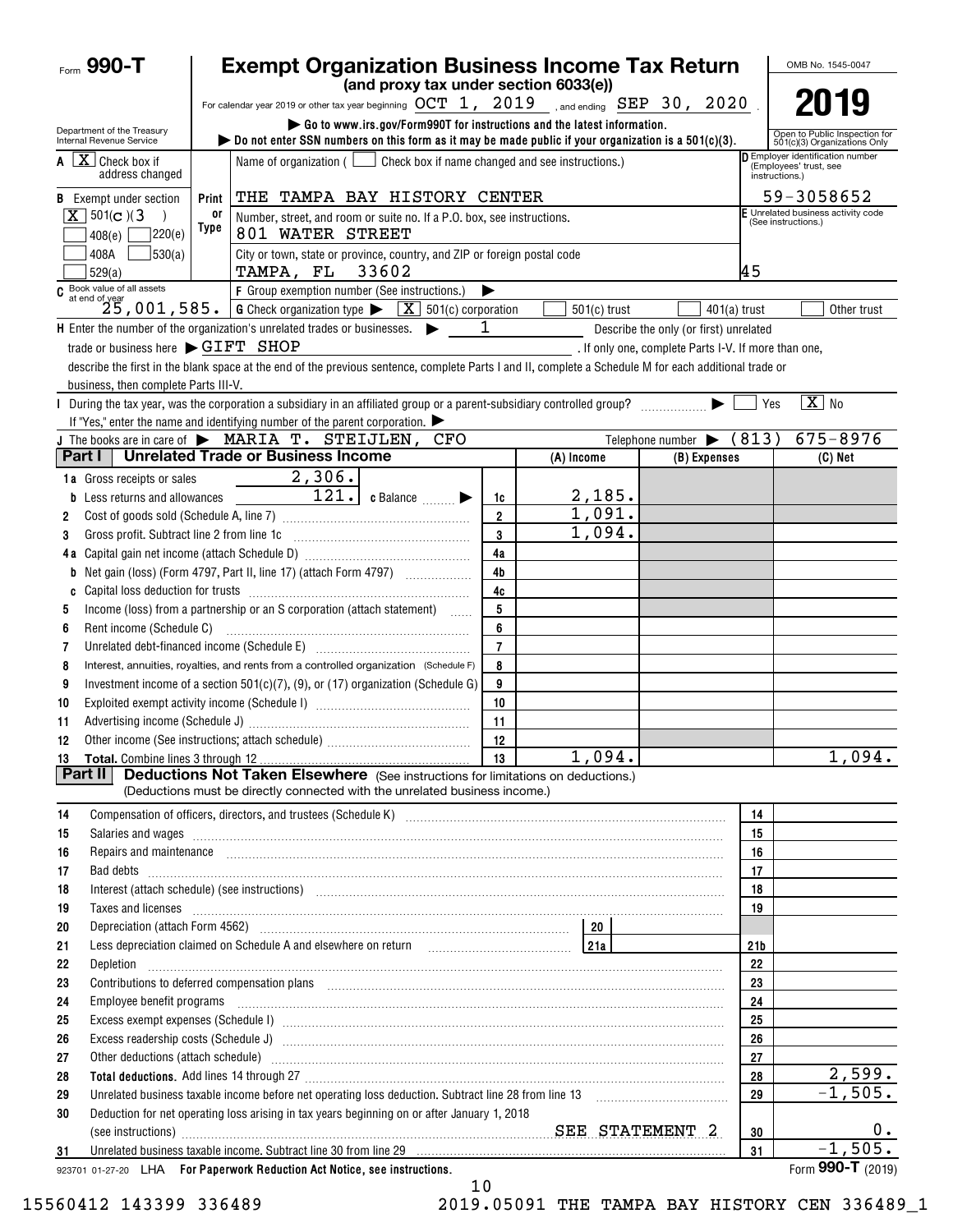## Form 990-T (2019) Page THE TAMPA BAY HISTORY CENTER

| Part III             |                                                                                                                        | <b>Total Unrelated Business Taxable Income</b>                                                                                                                                                                                                   |                                                       |           |               |            |                                                                       |
|----------------------|------------------------------------------------------------------------------------------------------------------------|--------------------------------------------------------------------------------------------------------------------------------------------------------------------------------------------------------------------------------------------------|-------------------------------------------------------|-----------|---------------|------------|-----------------------------------------------------------------------|
| 32                   |                                                                                                                        | Total of unrelated business taxable income computed from all unrelated trades or businesses (see instructions)                                                                                                                                   |                                                       |           |               | 32         | $-1,505.$                                                             |
| 33                   |                                                                                                                        | Amounts paid for disallowed fringes                                                                                                                                                                                                              |                                                       |           |               | 33         |                                                                       |
| 34                   |                                                                                                                        |                                                                                                                                                                                                                                                  |                                                       |           |               | 34         | 0.                                                                    |
| 35                   |                                                                                                                        | Total unrelated business taxable income before pre-2018 NOLs and specific deduction. Subtract line 34 from the sum of lines 32 and 33                                                                                                            |                                                       |           |               | 35         | $-1,505.$                                                             |
| 36                   |                                                                                                                        |                                                                                                                                                                                                                                                  |                                                       |           |               | 36         |                                                                       |
| 37                   |                                                                                                                        |                                                                                                                                                                                                                                                  |                                                       |           |               | 37         | $-1,505.$                                                             |
| 38                   |                                                                                                                        | Specific deduction (Generally \$1,000, but see line 38 instructions for exceptions) [10] manufacture in the substitution of the second state of the second state of the second state of the second state of the second state of                  |                                                       |           |               | 38         | 1,000.                                                                |
| 39                   |                                                                                                                        | Unrelated business taxable income. Subtract line 38 from line 37. If line 38 is greater than line 37,                                                                                                                                            |                                                       |           |               |            |                                                                       |
|                      |                                                                                                                        | enter the smaller of zero or line 37                                                                                                                                                                                                             |                                                       |           |               | 39         | $-1,505.$                                                             |
| Part IV              |                                                                                                                        | <b>Tax Computation</b>                                                                                                                                                                                                                           |                                                       |           |               |            |                                                                       |
| 40                   |                                                                                                                        |                                                                                                                                                                                                                                                  |                                                       |           | ▶             | 40         | 0.                                                                    |
| 41                   |                                                                                                                        | Trusts Taxable at Trust Rates. See instructions for tax computation. Income tax on the amount on line 39 from:                                                                                                                                   |                                                       |           |               |            |                                                                       |
|                      |                                                                                                                        | Tax rate schedule or                                                                                                                                                                                                                             |                                                       |           |               | 41         |                                                                       |
| 42                   |                                                                                                                        | Proxy tax. See instructions <i>material content content and all the set of the set of the set of the set of the set of the set of the set of the set of the set of the set of the set of the set of the set of the set of the se</i>             |                                                       |           |               | 42         |                                                                       |
| 43                   |                                                                                                                        | Alternative minimum tax (trusts only) manufactured and an according term of the state of the state of the state of the state of the state of the state of the state of the state of the state of the state of the state of the                   |                                                       |           |               | 43         |                                                                       |
| 44                   |                                                                                                                        | Tax on Noncompliant Facility Income. See instructions [11] The manufacture material contracts and noncompliant material contracts and material contracts and non-                                                                                |                                                       |           |               | 44         |                                                                       |
| 45                   |                                                                                                                        |                                                                                                                                                                                                                                                  |                                                       |           |               | 45         | $0$ .                                                                 |
| Part V               |                                                                                                                        | <b>Tax and Payments</b>                                                                                                                                                                                                                          |                                                       |           |               |            |                                                                       |
|                      |                                                                                                                        | 46a Foreign tax credit (corporations attach Form 1118; trusts attach Form 1116)                                                                                                                                                                  |                                                       | 46a       |               |            |                                                                       |
|                      |                                                                                                                        | <b>b</b> Other credits (see instructions)                                                                                                                                                                                                        |                                                       | 46b       |               |            |                                                                       |
| C                    |                                                                                                                        |                                                                                                                                                                                                                                                  |                                                       | 46c       |               |            |                                                                       |
| d                    |                                                                                                                        |                                                                                                                                                                                                                                                  |                                                       |           |               |            |                                                                       |
|                      |                                                                                                                        |                                                                                                                                                                                                                                                  |                                                       |           |               | 46e        |                                                                       |
| 47                   |                                                                                                                        | Subtract line 46e from line 45 <b>manual construction</b> 45                                                                                                                                                                                     |                                                       |           |               | 47         | 0.                                                                    |
| 48                   | Other taxes. Check if from: Form 4255 Superior 8611 Service Service Torm 8697 Superior 8866 Of Other (attach schedule) |                                                                                                                                                                                                                                                  |                                                       |           |               | 48         |                                                                       |
| 49                   |                                                                                                                        |                                                                                                                                                                                                                                                  |                                                       |           |               | 49         | 0.                                                                    |
| 50                   |                                                                                                                        |                                                                                                                                                                                                                                                  |                                                       |           |               | 50         | 0.                                                                    |
|                      |                                                                                                                        |                                                                                                                                                                                                                                                  |                                                       | 51a       | 189.          |            |                                                                       |
|                      |                                                                                                                        |                                                                                                                                                                                                                                                  |                                                       | 51b       |               |            |                                                                       |
|                      |                                                                                                                        |                                                                                                                                                                                                                                                  |                                                       | 51c       |               |            |                                                                       |
|                      |                                                                                                                        | d Foreign organizations: Tax paid or withheld at source (see instructions) [                                                                                                                                                                     |                                                       | 51d       |               |            |                                                                       |
|                      |                                                                                                                        |                                                                                                                                                                                                                                                  |                                                       | 51e       |               |            |                                                                       |
|                      |                                                                                                                        |                                                                                                                                                                                                                                                  |                                                       | 51f       |               |            |                                                                       |
|                      |                                                                                                                        | g Other credits, adjustments, and payments:   Form 2439                                                                                                                                                                                          |                                                       |           |               |            |                                                                       |
|                      |                                                                                                                        | Form 4136                                                                                                                                                                                                                                        | Total $\blacktriangleright$<br>Other <b>contracts</b> | 51a       |               |            |                                                                       |
| 52                   |                                                                                                                        |                                                                                                                                                                                                                                                  |                                                       |           |               | 52         | 189.                                                                  |
| 53                   |                                                                                                                        |                                                                                                                                                                                                                                                  |                                                       |           |               | 53         |                                                                       |
| 54                   |                                                                                                                        | Tax due. If line 52 is less than the total of lines 49, 50, and 53, enter amount owed                                                                                                                                                            |                                                       |           |               | 54         |                                                                       |
| 55                   |                                                                                                                        |                                                                                                                                                                                                                                                  |                                                       |           |               | 55         | 189.                                                                  |
| 56<br><b>Part VI</b> |                                                                                                                        | Enter the amount of line 55 you want: Credited to 2020 estimated tax $\blacktriangleright$<br><b>Statements Regarding Certain Activities and Other Information</b> (see instructions)                                                            |                                                       | 189.      | Refunded      | 56         | $0$ .                                                                 |
|                      |                                                                                                                        |                                                                                                                                                                                                                                                  |                                                       |           |               |            |                                                                       |
| 57                   |                                                                                                                        | At any time during the 2019 calendar year, did the organization have an interest in or a signature or other authority<br>over a financial account (bank, securities, or other) in a foreign country? If "Yes," the organization may have to file |                                                       |           |               |            | No<br>Yes                                                             |
|                      |                                                                                                                        | FinCEN Form 114, Report of Foreign Bank and Financial Accounts. If "Yes," enter the name of the foreign country                                                                                                                                  |                                                       |           |               |            |                                                                       |
|                      | here                                                                                                                   |                                                                                                                                                                                                                                                  |                                                       |           |               |            | х                                                                     |
| 58                   |                                                                                                                        | During the tax year, did the organization receive a distribution from, or was it the grantor of, or transferor to, a foreign trust?                                                                                                              |                                                       |           |               |            | $\mathbf X$                                                           |
|                      |                                                                                                                        | If "Yes," see instructions for other forms the organization may have to file.                                                                                                                                                                    |                                                       |           |               |            |                                                                       |
| 59                   |                                                                                                                        | Enter the amount of tax-exempt interest received or accrued during the tax year $\triangleright$ \$                                                                                                                                              |                                                       |           |               |            |                                                                       |
|                      |                                                                                                                        | Under penalties of perjury, I declare that I have examined this return, including accompanying schedules and statements, and to the best of my knowledge and belief, it is true,                                                                 |                                                       |           |               |            |                                                                       |
| Sign                 |                                                                                                                        | correct, and complete. Declaration of preparer (other than taxpayer) is based on all information of which preparer has any knowledge.                                                                                                            |                                                       |           |               |            |                                                                       |
| Here                 |                                                                                                                        |                                                                                                                                                                                                                                                  | PRESIDENT                                             |           | & CEO         |            | May the IRS discuss this return with<br>the preparer shown below (see |
|                      |                                                                                                                        | Signature of officer                                                                                                                                                                                                                             | Date<br>Title                                         |           |               |            | instructions)? $X$ Yes<br>No                                          |
|                      |                                                                                                                        | Print/Type preparer's name                                                                                                                                                                                                                       | Preparer's signature                                  | Date      | Check         | PTIN<br>if |                                                                       |
| Paid                 |                                                                                                                        |                                                                                                                                                                                                                                                  |                                                       |           | self-employed |            |                                                                       |
|                      | Preparer                                                                                                               | PAUL DUNHAM                                                                                                                                                                                                                                      |                                                       |           |               |            | P00100222                                                             |
|                      | <b>Use Only</b>                                                                                                        | <b>LLC</b><br>Firm's name $\blacktriangleright$ CBIZ MHM,                                                                                                                                                                                        |                                                       |           | Firm's EIN    |            | $27 - 3605969$                                                        |
|                      |                                                                                                                        |                                                                                                                                                                                                                                                  | 13577 FEATHER SOUND DR.,                              | SUITE 400 |               |            |                                                                       |
|                      |                                                                                                                        | Firm's address                                                                                                                                                                                                                                   | $\triangleright$ CLEARWATER, FL 33762-5539            |           | Phone no.     |            | $727 - 572 - 1400$                                                    |
| 923711 01-27-20      |                                                                                                                        |                                                                                                                                                                                                                                                  |                                                       |           |               |            | Form 990-T (2019)                                                     |
|                      |                                                                                                                        |                                                                                                                                                                                                                                                  | 11                                                    |           |               |            |                                                                       |

15560412 143399 336489 2019.05091 THE TAMPA BAY HISTORY CEN 336489\_1